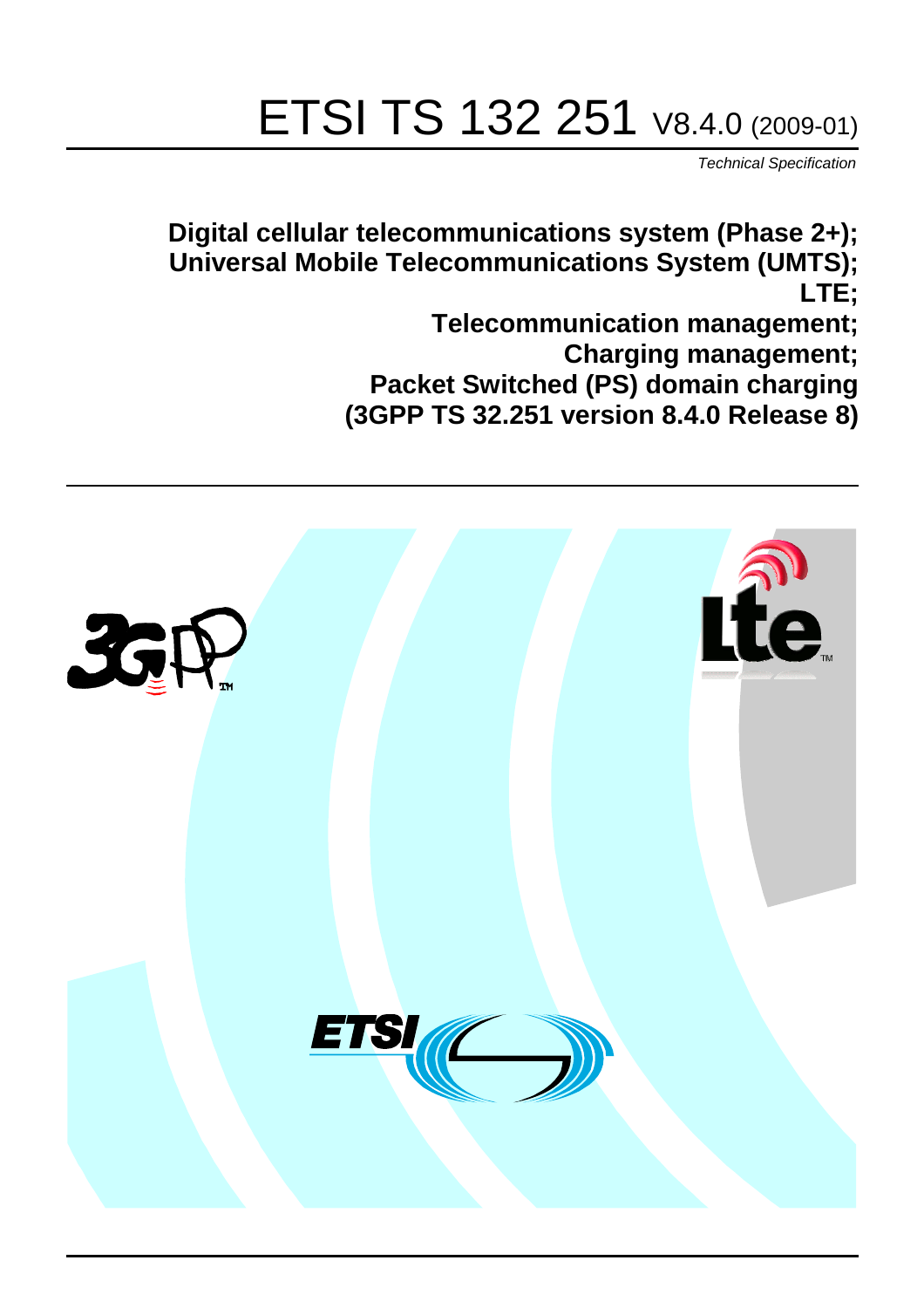Reference RTS/TSGS-0532251v840

> Keywords GSM, LTE, UMTS

## *ETSI*

#### 650 Route des Lucioles F-06921 Sophia Antipolis Cedex - FRANCE

Tel.: +33 4 92 94 42 00 Fax: +33 4 93 65 47 16

Siret N° 348 623 562 00017 - NAF 742 C Association à but non lucratif enregistrée à la Sous-Préfecture de Grasse (06) N° 7803/88

#### *Important notice*

Individual copies of the present document can be downloaded from: [http://www.etsi.org](http://www.etsi.org/)

The present document may be made available in more than one electronic version or in print. In any case of existing or perceived difference in contents between such versions, the reference version is the Portable Document Format (PDF). In case of dispute, the reference shall be the printing on ETSI printers of the PDF version kept on a specific network drive within ETSI Secretariat.

Users of the present document should be aware that the document may be subject to revision or change of status. Information on the current status of this and other ETSI documents is available at <http://portal.etsi.org/tb/status/status.asp>

If you find errors in the present document, please send your comment to one of the following services: [http://portal.etsi.org/chaircor/ETSI\\_support.asp](http://portal.etsi.org/chaircor/ETSI_support.asp)

#### *Copyright Notification*

No part may be reproduced except as authorized by written permission. The copyright and the foregoing restriction extend to reproduction in all media.

> © European Telecommunications Standards Institute 2009. All rights reserved.

**DECT**TM, **PLUGTESTS**TM, **UMTS**TM, **TIPHON**TM, the TIPHON logo and the ETSI logo are Trade Marks of ETSI registered for the benefit of its Members.

**3GPP**TM is a Trade Mark of ETSI registered for the benefit of its Members and of the 3GPP Organizational Partners. **LTE**™ is a Trade Mark of ETSI currently being registered

for the benefit of its Members and of the 3GPP Organizational Partners.

**GSM**® and the GSM logo are Trade Marks registered and owned by the GSM Association.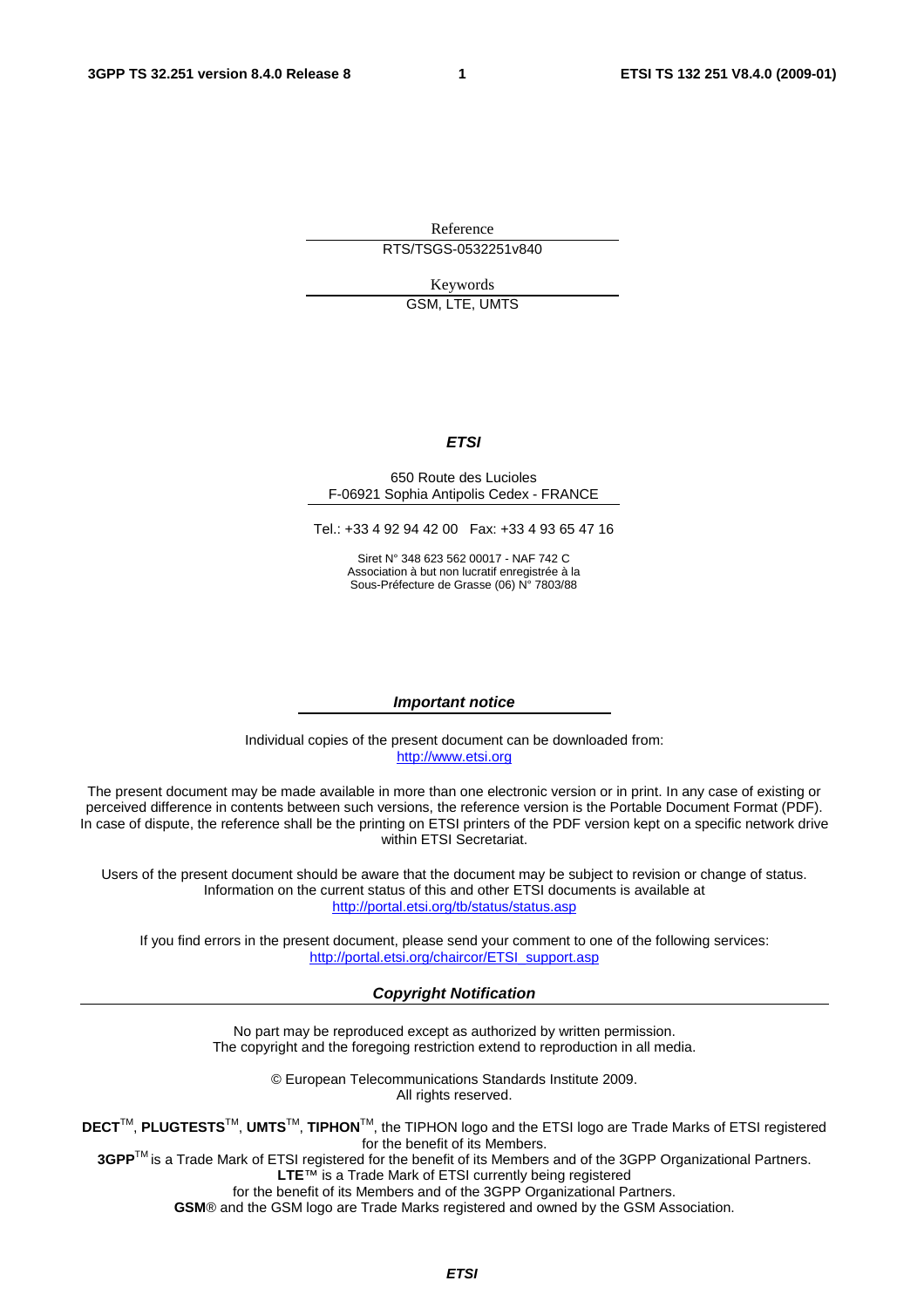## Intellectual Property Rights

IPRs essential or potentially essential to the present document may have been declared to ETSI. The information pertaining to these essential IPRs, if any, is publicly available for **ETSI members and non-members**, and can be found in ETSI SR 000 314: *"Intellectual Property Rights (IPRs); Essential, or potentially Essential, IPRs notified to ETSI in respect of ETSI standards"*, which is available from the ETSI Secretariat. Latest updates are available on the ETSI Web server [\(http://webapp.etsi.org/IPR/home.asp\)](http://webapp.etsi.org/IPR/home.asp).

Pursuant to the ETSI IPR Policy, no investigation, including IPR searches, has been carried out by ETSI. No guarantee can be given as to the existence of other IPRs not referenced in ETSI SR 000 314 (or the updates on the ETSI Web server) which are, or may be, or may become, essential to the present document.

## Foreword

This Technical Specification (TS) has been produced by ETSI 3rd Generation Partnership Project (3GPP).

The present document may refer to technical specifications or reports using their 3GPP identities, UMTS identities or GSM identities. These should be interpreted as being references to the corresponding ETSI deliverables.

The cross reference between GSM, UMTS, 3GPP and ETSI identities can be found under [http://webapp.etsi.org/key/queryform.asp.](http://webapp.etsi.org/key/queryform.asp)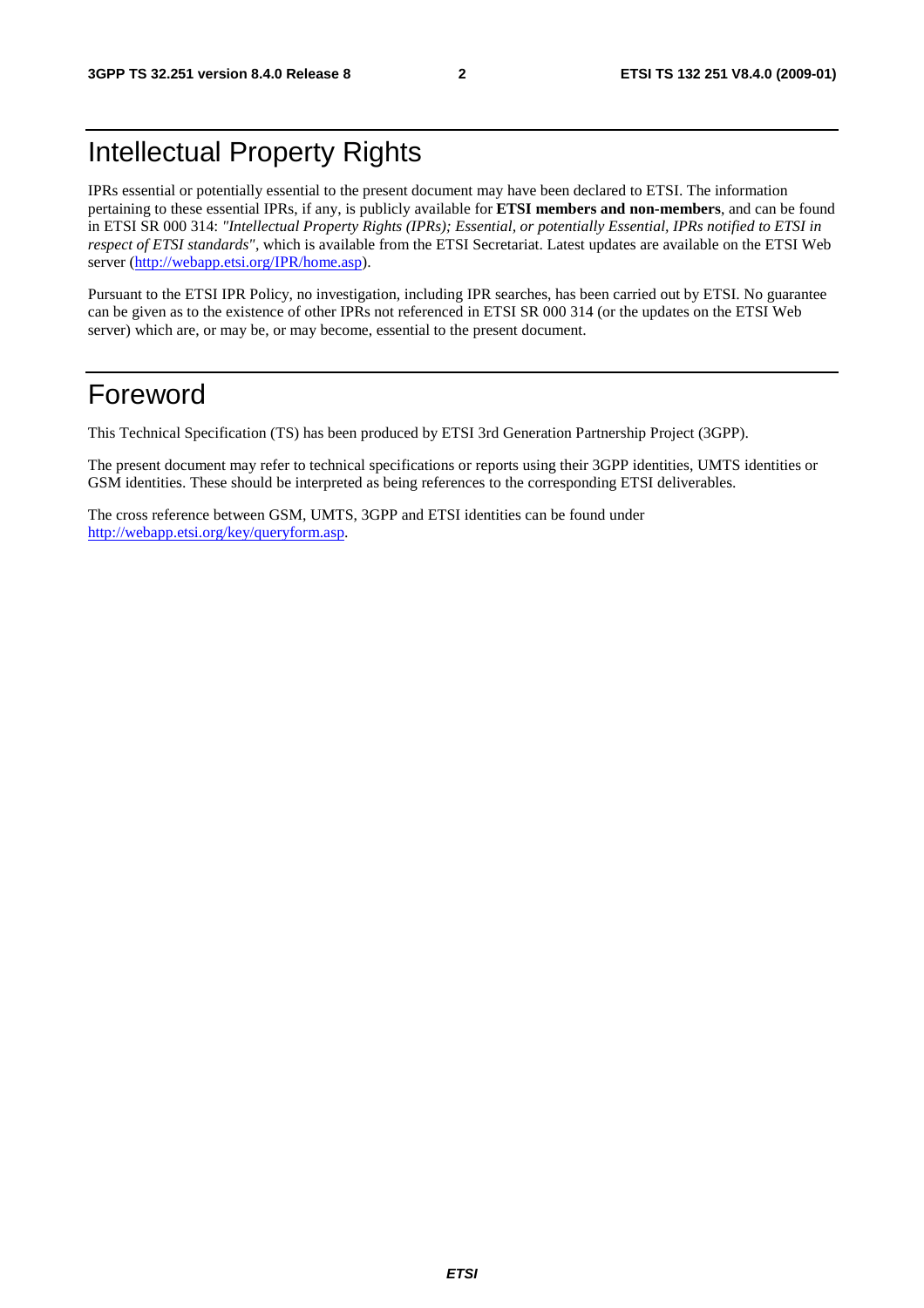$\mathbf{3}$ 

## Contents

| 1                    |  |  |  |
|----------------------|--|--|--|
| $\overline{2}$       |  |  |  |
| 3                    |  |  |  |
| 3.1                  |  |  |  |
| 3.2                  |  |  |  |
| 3.3                  |  |  |  |
| 4                    |  |  |  |
| 4.1                  |  |  |  |
| 4.2                  |  |  |  |
| 4.3                  |  |  |  |
| 5                    |  |  |  |
| 5.1                  |  |  |  |
| 5.1.1                |  |  |  |
| 5.1.2                |  |  |  |
| 5.2                  |  |  |  |
| 5.2.1                |  |  |  |
| 5.2.1.1              |  |  |  |
| 5.2.1.2              |  |  |  |
| 5.2.1.3              |  |  |  |
| 5.2.1.4              |  |  |  |
| 5.2.1.5              |  |  |  |
| 5.2.1.6              |  |  |  |
| 5.2.2                |  |  |  |
| 5.2.2.1              |  |  |  |
| 5.2.2.2              |  |  |  |
| 5.2.3                |  |  |  |
| 5.2.3.1              |  |  |  |
| 5.2.3.1.1            |  |  |  |
| 5.2.3.1.2            |  |  |  |
| 5.2.3.2<br>5.2.3.2.1 |  |  |  |
| 5.2.3.2.2            |  |  |  |
| 5.2.3.3              |  |  |  |
| 5.2.3.3.1            |  |  |  |
| 5.2.3.3.2            |  |  |  |
| 5.2.3.4              |  |  |  |
| 5.2.3.4.1            |  |  |  |
| 5.2.3.4.2            |  |  |  |
| 5.2.3.5              |  |  |  |
| 5.2.3.6              |  |  |  |
| 5.2.3.7              |  |  |  |
| 5.2.3.7.1            |  |  |  |
| 5.2.3.7.2            |  |  |  |
| 5.2.3.7.3            |  |  |  |
| 5.2.4                |  |  |  |
| 5.2.4.1              |  |  |  |
| 5.2.4.2              |  |  |  |
| 5.2.4.3              |  |  |  |
| 5.2.4.4              |  |  |  |
| 5.2.5                |  |  |  |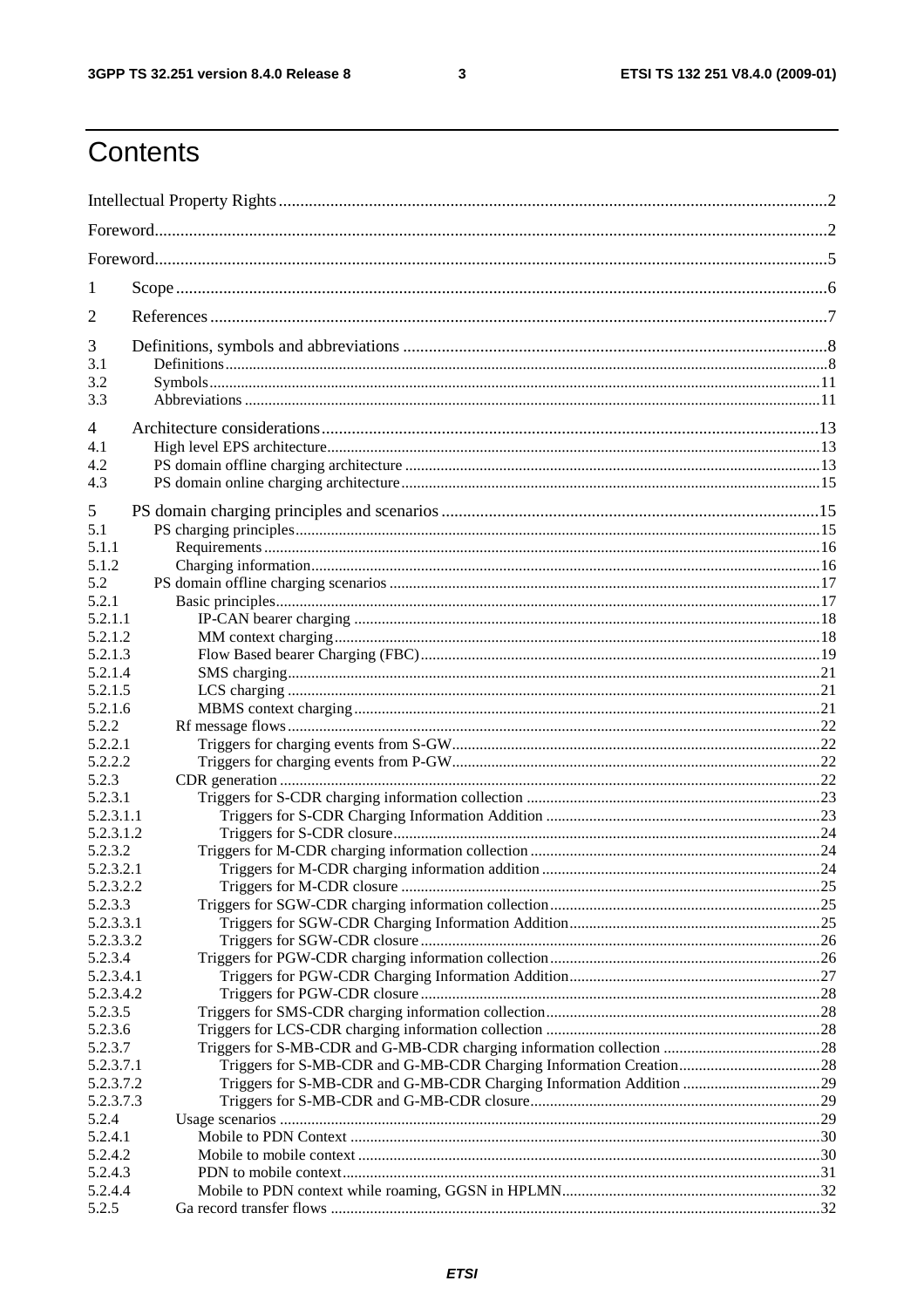#### $\overline{\mathbf{4}}$

|                        | <b>Annex D</b> (informative): |                                                                                |  |
|------------------------|-------------------------------|--------------------------------------------------------------------------------|--|
|                        | <b>Annex C</b> (informative): |                                                                                |  |
|                        | <b>Annex B</b> (normative):   | Tx expiration; Failure Handling procedure and session failover                 |  |
|                        | <b>Annex A (normative):</b>   |                                                                                |  |
| 6.4.1                  |                               |                                                                                |  |
| 6.4                    |                               |                                                                                |  |
| 6.3.3                  |                               |                                                                                |  |
| 6.3.2                  |                               |                                                                                |  |
| 6.3.1.2                |                               |                                                                                |  |
| 6.3.1.1                |                               |                                                                                |  |
| 6.3.1                  |                               |                                                                                |  |
| 6.3                    |                               |                                                                                |  |
| 6.2.2                  |                               |                                                                                |  |
| 6.2.1.2.1<br>6.2.1.2.2 |                               |                                                                                |  |
| 6.2.1.2                |                               |                                                                                |  |
| 6.2.1.1                |                               |                                                                                |  |
| 6.2.1                  |                               |                                                                                |  |
| 6.2                    |                               |                                                                                |  |
| 6.1.11                 |                               |                                                                                |  |
| 6.1.10                 |                               |                                                                                |  |
| 6.1.9                  |                               |                                                                                |  |
| 6.1.7<br>6.1.8         |                               |                                                                                |  |
| 6.1.6                  |                               |                                                                                |  |
| 6.1.5                  |                               |                                                                                |  |
| 6.1.4                  |                               |                                                                                |  |
| 6.1.3                  |                               |                                                                                |  |
| 6.1.2                  |                               |                                                                                |  |
| 6.1.1                  |                               |                                                                                |  |
| 6.1B                   |                               |                                                                                |  |
| 6.1A.2.2               |                               |                                                                                |  |
| 6.1A.2<br>6.1A.2.1     |                               |                                                                                |  |
| 6.1A.1                 |                               |                                                                                |  |
| 6.1A                   |                               |                                                                                |  |
| 6                      |                               |                                                                                |  |
| 5.3.2.4                |                               |                                                                                |  |
| 5.3.2.3                |                               |                                                                                |  |
| 5.3.2.2.2              |                               | Triggers for providing interim information for an FBC Credit Control session36 |  |
| 5.3.2.2.1              |                               |                                                                                |  |
| 5.3.2.2                |                               |                                                                                |  |
| 5.3.2.1.2              |                               |                                                                                |  |
| 5.3.2.1.1              |                               |                                                                                |  |
| 5.3.2.1                |                               |                                                                                |  |
| 5.3.1.4<br>5.3.2       |                               |                                                                                |  |
| 5.3.1.3                |                               |                                                                                |  |
| 5.3.1.2                |                               |                                                                                |  |
| 5.3.1.1                |                               |                                                                                |  |
| 5.3.1                  |                               |                                                                                |  |
| 5.3                    |                               |                                                                                |  |
| 5.2.6                  |                               |                                                                                |  |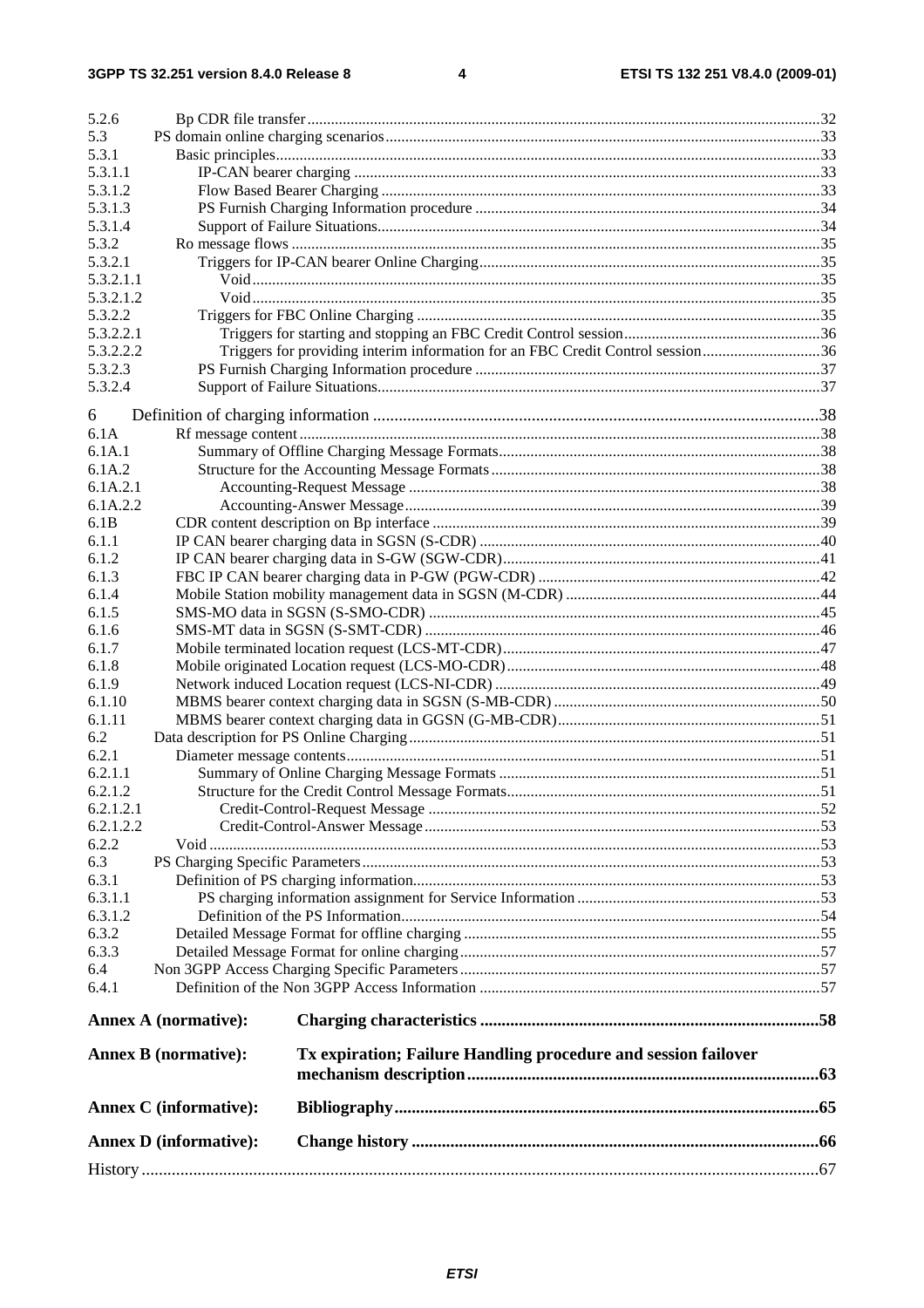## Foreword

This Technical Specification has been produced by the 3<sup>rd</sup> Generation Partnership Project (3GPP).

The contents of the present document are subject to continuing work within the TSG and may change following formal TSG approval. Should the TSG modify the contents of the present document, it will be re-released by the TSG with an identifying change of release date and an increase in version number as follows:

Version x.y.z

where:

- x the first digit:
	- 1 presented to TSG for information;
	- 2 presented to TSG for approval;
	- 3 or greater indicates TSG approved document under change control.
- y the second digit is incremented for all changes of substance, i.e. technical enhancements, corrections, updates, etc.
- z the third digit is incremented when editorial only changes have been incorporated in the document.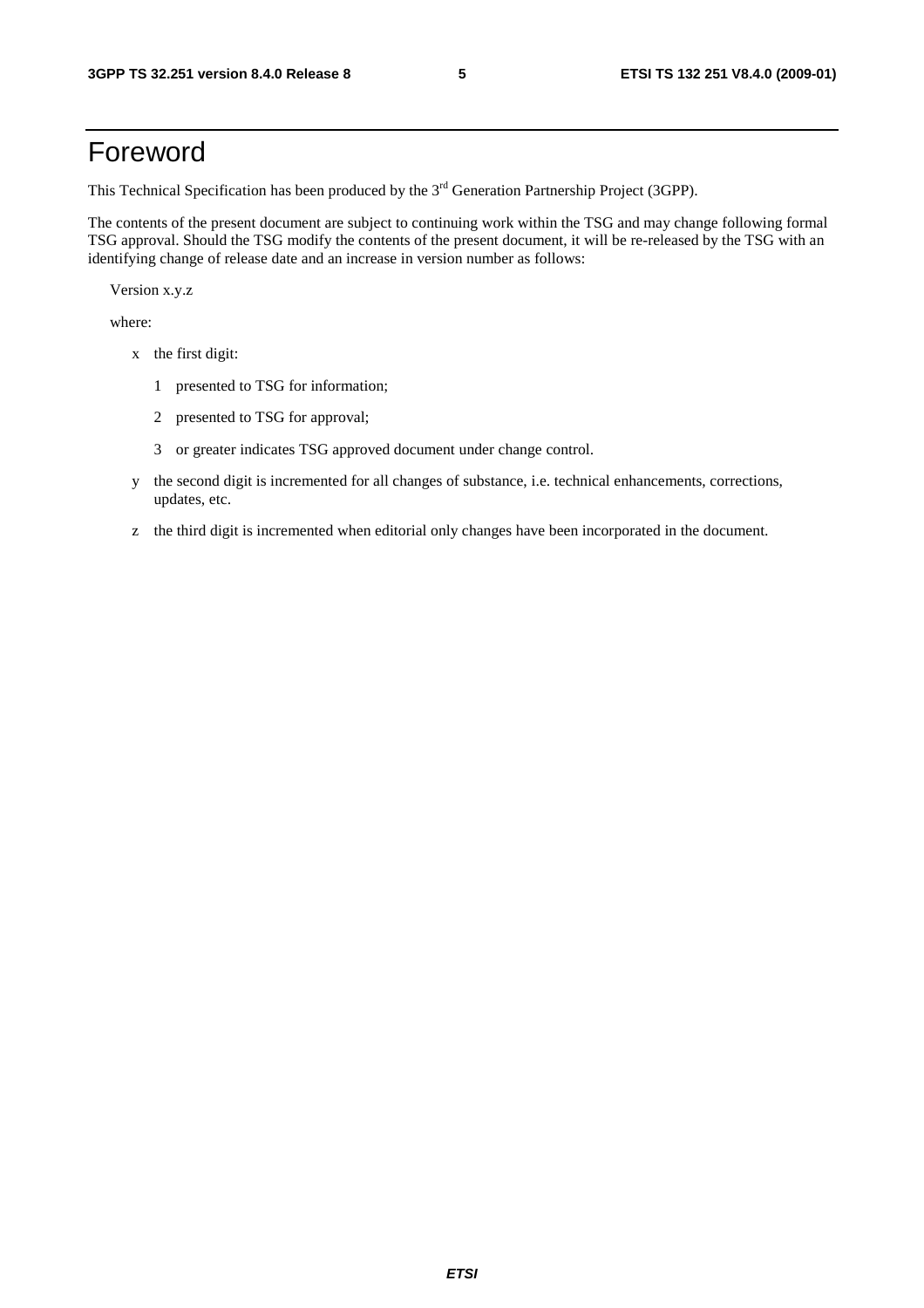## 1 Scope

The present document is part of a series of documents specifying charging functionality and charging management in Packet Switched networks (GSM/UMTS, EPS). The 3GPP core network charging architecture and principles are specified in 3GPP TS 32.240 [1], which provides an umbrella for other charging management documents that specify:

- the content of the CDRs per domain / subsystem / service (offline charging);
- the content of real-time charging messages per domain / subsystem /service (online charging);
- the functionality of online and offline charging for those domains / subsystems / services;
- the interfaces that are used in the charging framework to transfer the charging information (i.e. CDRs or charging events).

The complete document structure for these TSs is defined in 3GPP TS 32.240 [1].

The present document specifies the Offline and Online Charging description for the Packet Switched (PS) domain based on the functional stage 2 description in 3GPP TS 23.060 [201], 3GPP TS 23.401[208] and 3GPP TS 23.402 [209]. This charging description includes the offline and online charging architecture and scenarios specific to the PS domain, as well as the mapping of the common 3GPP charging architecture specified in TS 32.240 [1] onto the PS domain. It further specifies the structure and content of the CDRs for offline charging, and the charging events for online charging. The present document is related to other 3GPP charging TSs as follows:

- The common 3GPP charging architecture is specified in TS 32.240 [1];<br>The parameters abstract suntay and apociting rules for the CDPs are sp
- The parameters, abstract syntax and encoding rules for the CDRs are specified in TS 32.298 [51];<br>A transaction based mechanism for the transfer of CDRs within the network is specified in TS 32
- A transaction based mechanism for the transfer of CDRs within the network is specified in TS 32.295 [54];<br>The file based mechanism used to transfer the CDRs from the network to the operator"s billing domain (e.g.
- The file based mechanism used to transfer the CDRs from the network to the operator"s billing domain (e.g. the billing system or a mediation device) is specified in TS 32.297 [52];
- The 3GPP Diameter application that is used for PS domain offline and online charging is specified in TS 32.299 [50].

Note that a CAMEL based prepaid function and protocol is also specified for the PS domain (3GPP TS 23.078 [206] and 3GPP TS 29.078 [202]). CAMEL entities and functions are outside the scope of the present document.

All terms, definitions and abbreviations used in the present document, which are common across 3GPP TSs, are defined in 3GPP TR 21.905 [100]. Those that are common across charging management in PS domains, services or subsystems are provided in the umbrella document 3GPP TS 32.240 [1] and are copied into clause 3 of the present document for ease of reading. Finally, those items that are specific to the present document are defined exclusively in the present document.

Furthermore, requirements that govern the charging work are specified in 3GPP TS 22.115 [102].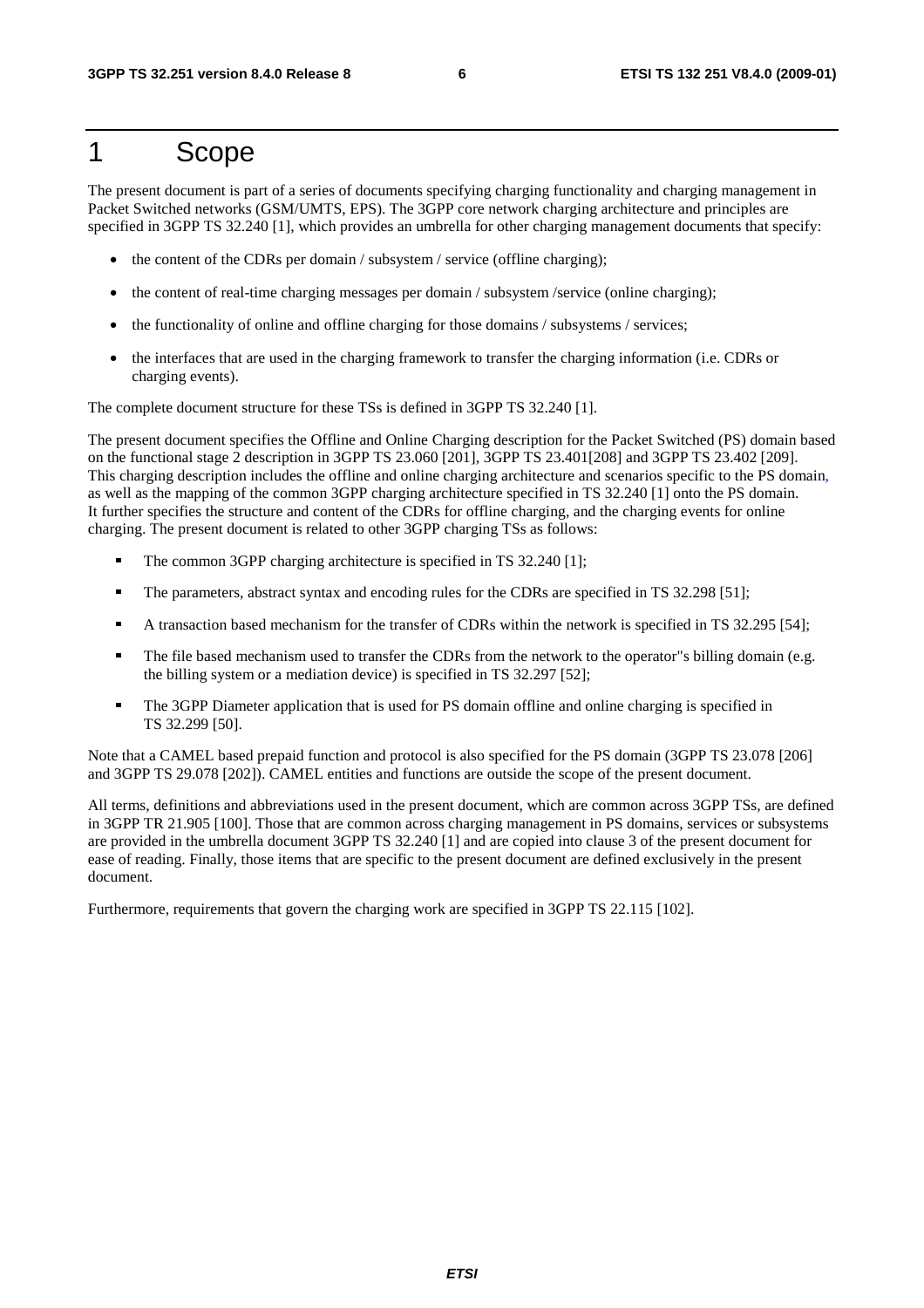## 2 References

The following documents contain provisions which, through reference in this text, constitute provisions of the present document.

- References are either specific (identified by date of publication, edition number, version number, etc.) or non-specific.
- For a specific reference, subsequent revisions do not apply.
- For a non-specific reference, the latest version applies. In the case of a reference to a 3GPP document (including a GSM document), a non-specific reference implicitly refers to the latest version of that document *in the same Release as the present document*.
- [1] 3GPP TS 32.240: "Telecommunication management; Charging management; Charging architecture and principles".
- [2]- [9] Void.
- [10] 3GPP TS 32.250: "Telecommunication management; Charging management; Circuit Switched (CS) domain charging".
- [11-19] Void.
- [20] 3GPP TS 32.260: "Telecommunication management; Charging management; IP Multimedia Subsystem (IMS) charging".
- [21]- [29] Void.
- [30] 3GPP TS 32.270: "Telecommunication management; Charging management; Multimedia Messaging Service (MMS) charging".
- [31] 3GPP TS 32.271: "Telecommunication management; Charging management; Location Services (LCS) charging".
- [32] 3GPP TS 32.273: "Telecommunication management; Charging management; Multimedia Broadcast and Multicast Service (MBMS) charging"
- [33]- [49] Void.
- [50] 3GPP TS 32.299: "Telecommunication management; Charging management; Diameter charging application".
- [51] 3GPP TS 32.298: "Telecommunication management; Charging management; Charging Data Record (CDR) encoding rules description".
- [52] 3GPP TS 32.297: "Telecommunication management; Charging management; Charging Data Records (CDR) file format and transfer".
- [53] 3GPP TS 32.296: "Telecommunication management; Charging management; Online Charging System (OCS) applications and interfaces".
- [54] 3GPP TS 32.295: "Telecommunication management; Charging management; Charging Data Record (CDR) transfer".
- [55]- [69] Void. [70] Void.
- 
- [71] 3GPP TS 29.212: "Policy and Charging Control over Gx reference point".
- [72] 3GPP TS 23.203: "Policy and Charging Control Architecture".
- [73]- [99] Void.
- [100] 3GPP TR 21.905: "Vocabulary for 3GPP Specifications".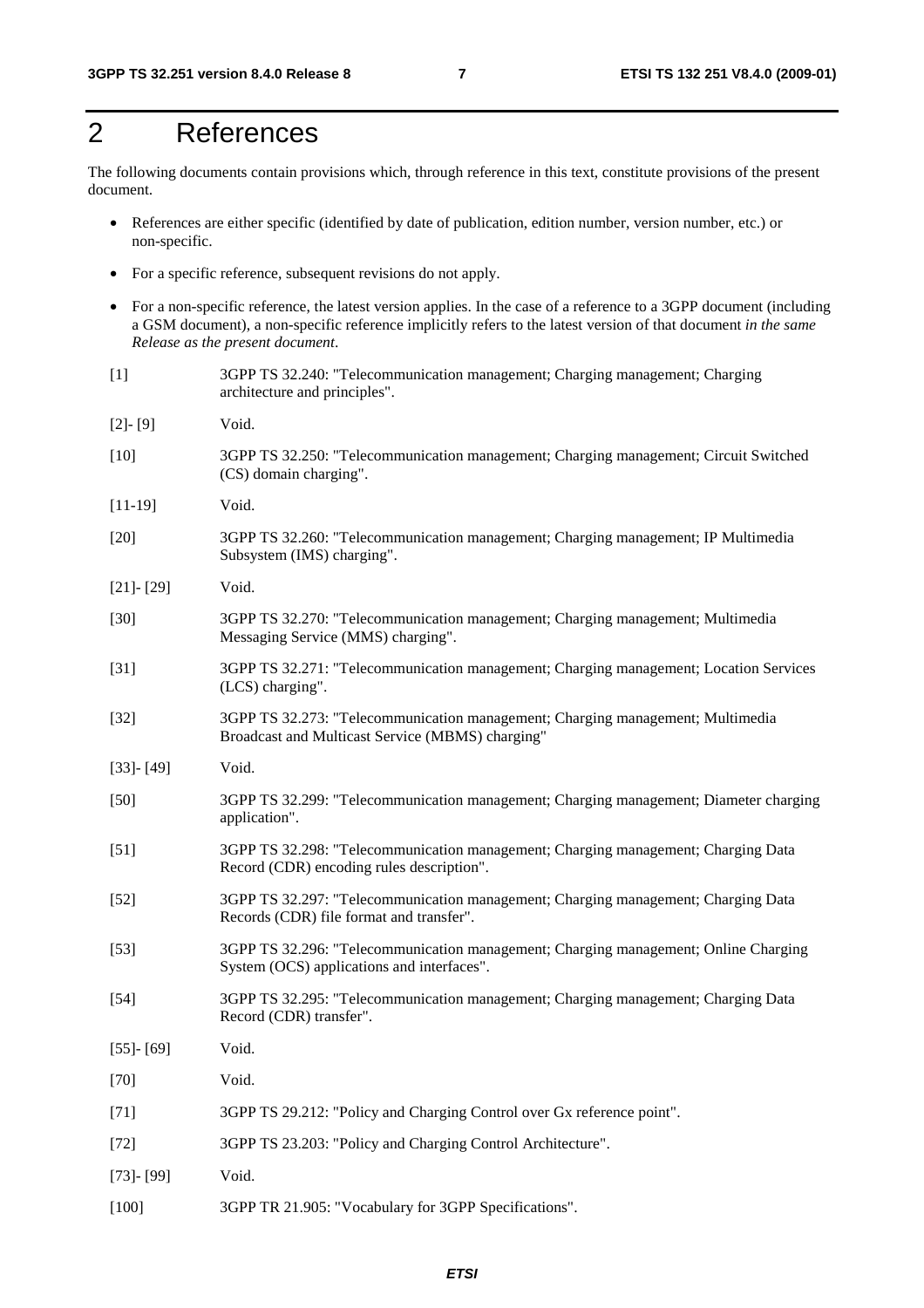| [101]             | Void.                                                                                                                                           |
|-------------------|-------------------------------------------------------------------------------------------------------------------------------------------------|
| $[102]$           | 3GPP TS 22.115 "Service aspects; Charging and billing".                                                                                         |
| $[103]$ - $[199]$ | Void.                                                                                                                                           |
| $[200]$           | 3GPP TS 22.060: "General Packet Radio Service (GPRS); Service description; Stage 1".                                                            |
| $[201]$           | 3GPP TS 23.060: "General Packet Radio Service (GPRS); Service description; Stage 2".                                                            |
| $[202]$           | 3GPP TS 29.078: "Customized Applications for Mobile network Enhanced Logic (CAMEL);<br>CAMEL Application Part (CAP) specification".             |
| $[203]$           | 3GPP TS 29.060: "General Packet Radio Service (GPRS); GPRS Tunnelling Protocol (GTP)<br>across the Gn and Gp interface".                        |
| $[204]$           | Void.                                                                                                                                           |
| [205]             | 3GPP TS 29.061: "Interworking between the Public Land Mobile Network (PLMN) supporting<br>packet based services and Packet Data Networks (PDN)" |
| $[206]$           | 3GPP TS 23.078: "Customized Applications for Mobile network Enhanced Logic (CAMEL);<br>Stage 2".                                                |
| $[207]$           | 3GPP TS 23.246: "Multimedia Broadcast/Multicast Service (MBMS); Architecture and functional<br>description".                                    |
| $[208]$           | 3GPP TS 23.401: "GPRS Enhancements for E-UTRAN Access".                                                                                         |
| [209]             | 3GPP TS 23.402: "Architecture enhancements for non-3GPP accesses".                                                                              |
| $[210] - [299]$   | Void.                                                                                                                                           |
| $[301] - [399]$   | Void.                                                                                                                                           |
| [400]             | Void.                                                                                                                                           |
| $[401]$           | IETF RFC 3588 (2003): "Diameter Base Protocol".                                                                                                 |
| [402]             | IETF RFC 4006: "Diameter Credit Control" Application                                                                                            |
| [403]             | Void.                                                                                                                                           |
|                   |                                                                                                                                                 |

## 3 Definitions, symbols and abbreviations

## 3.1 Definitions

For the purposes of the present document, the terms end definitions defined in 3GPP TR 21.905 [100], 3GPP TS 32.240 [1] and 3GPP TS 22.060 [200], and the following apply:

**2G-/3G-:** prefixes 2G- and 3G- refer to functionality that supports only GSM or UMTS, respectively, e.g. 2G-SGSN refers only to the GSM functionality of an SGSN

When the term/prefix is omitted, reference is made independently from the GSM or UMTS functionality.

**accounting:** process of apportioning charges between the Home Environment, Serving Network and Subscriber.

**billing:** function whereby CDRs generated by the charging function(s) are transformed into bills requiring payment.

**Billing Domain:** Part of the operator network, which is outside the core network that receives and processes CDR files from the core network charging functions. It includes functions that can provide billing mediation and billing or other (e.g. statistical) end applications. It is only applicable to offline charging (see "Online Charging System" for equivalent functionality in online charging).

**CAMEL:** network feature that provides the mechanisms to support operator specific services even when roaming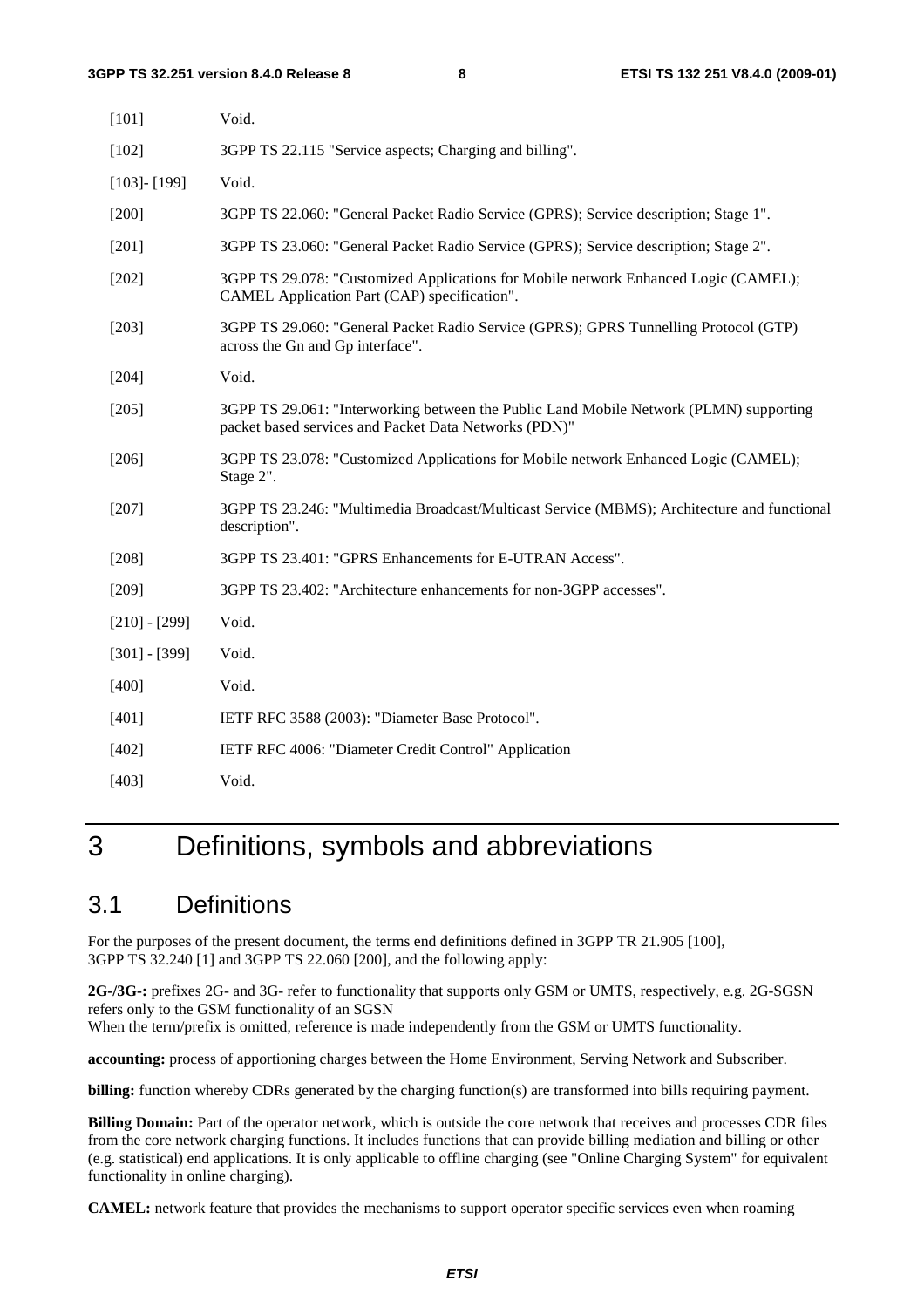outside HPLMN.

**CAMEL subscription information:** identifies a subscriber as having CAMEL services.

**CDR field Categories:** the CDR fields are defined in the present document. They are divided into the following categories:

- **Mandatory (M):** field that shall always be present in the CDR.
- **Conditional (C):** field that shall be present in a CDR if certain conditions are met.
- **Operator Provisionable: Mandatory**  $(O_M)$ **:** A field that operators have provisioned to always be included in the CDR.
- **Operator Provisionable: Conditional**  $(O<sub>C</sub>)$ **:** A field that operators have provisioned to be included in the CDR if certain conditions are met.

**chargeable event:** activity utilizing telecommunications network resources and related services for:

- user to user communication (e.g. a single call, a data communication session or a short message); or
- user to network communication (e.g. service profile administration); or
- inter-network communication (e.g. transferring calls, signalling, or short messages); or
- mobility (e.g. roaming or inter-system handover); and
- that the network operator may want to charge for.

As a minimum, a chargeable event characterises the resource / service usage and indicates the identity of the involved end user(s).

**charged party:** user involved in a chargeable event that has to pay parts or the whole charges of the chargeable event, or a third party paying the charges caused by one or all users involved in the chargeable event, or a network operator.

**charging:** a function within the telecommunications network and the associated OCS/BD components whereby information related to a chargeable event is collected, formatted and transferred in order to make it possible to determine usage for which the charged party may be billed.

**Charging Data Record (CDR):** A formatted collection of information about a chargeable event (e.g. time of call setup, duration of the call, amount of data transferred, etc) for use in billing and accounting. For each party to be charged for parts of or all charges of a chargeable event a separate CDR shall be generated, i.e. more than one CDR may be generated for a single chargeable event, e.g. because of its long duration, or because more than one charged party is to be charged.

**Charging event:** a set of charging information forwarded by the CTF towards the CDF (offline charging) or towards the OCS (online charging). Each charging event matches exactly one chargeable event.

**charging function:** entity inside the core network domain, subsystem or service that is involved in charging for that domain, subsystem or service.

**credit control:** mechanism which directly interacts in real-time with an account and controls or monitors the charges, related to the service usage. Credit control is a process of: checking if credit is available, credit reservation, deduction of credit from the end user account when service is completed and refunding of reserved credit not used.

**domain:** part of a communication network that provides network resources using a certain bearer technology.

**Fully qualified Partial CDR (FQPC):** partial CDR that contains a complete set of the fields specified in the present document. This includes all the mandatory and conditional fields as well as those fields that the PLMN operator has provisioned to be included in the CDR. The first Partial CDR shall be a Fully qualified Partial CDR.

GPRS: packet switched bearer and radio services for GSM and UMTS systems.

**GSM only:** qualifier indicating that this clause or paragraph applies only to a GSM system. For multi-system cases this is determined by the current serving radio access network.

**in GSM,...:** qualifier indicating that this paragraph applies only to GSM System.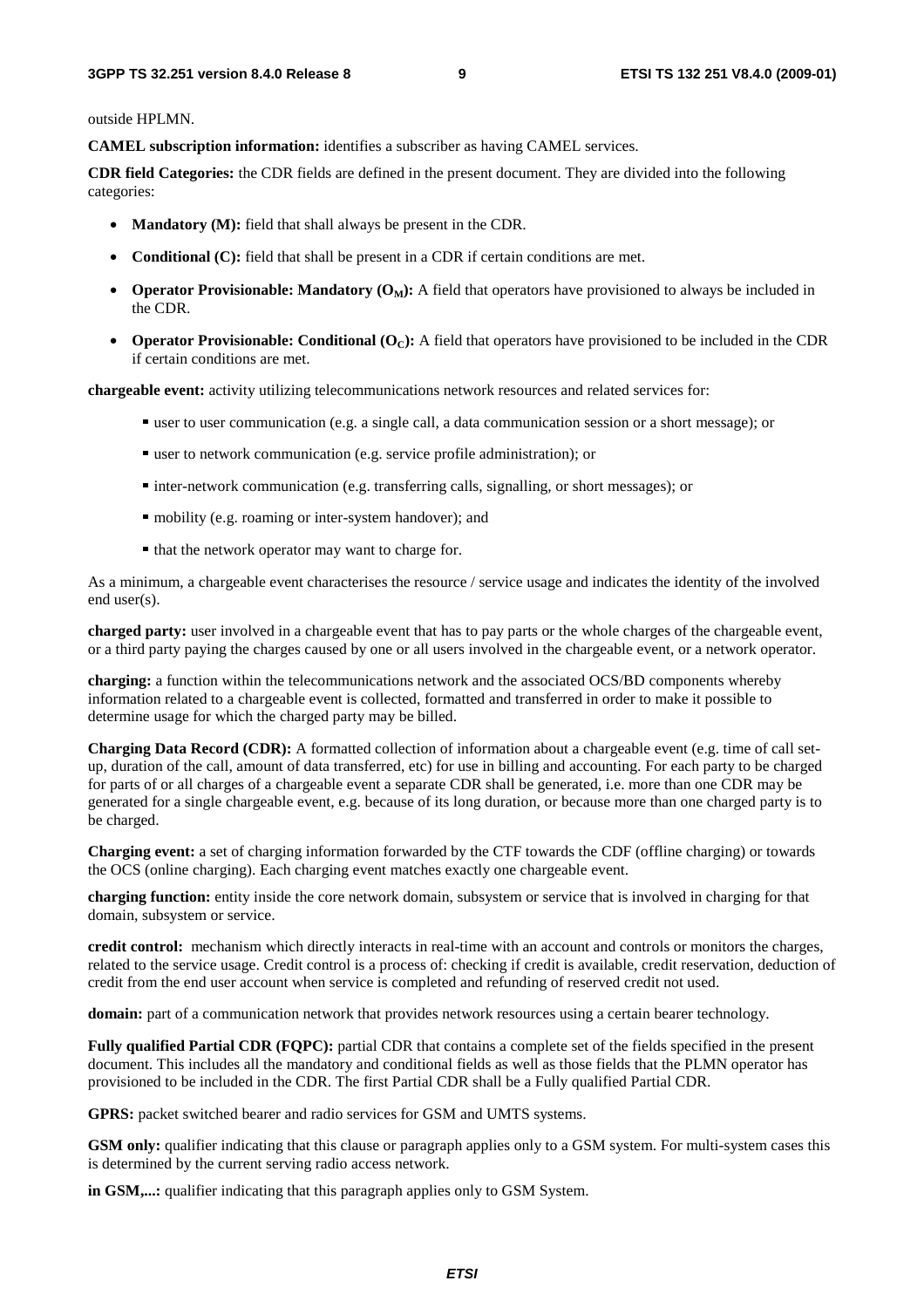**in UMTS,...:** qualifier indicating that this paragraph applies only to UMTS System.

**inter-system change:** change of radio access between different radio access technologies such as GSM and UMTS.

**IP-CAN bearer:** An IP transmission path of defined capacity, delay and bit error rate, etc. See TS 21.905 [8] for the definition of bearer.

**IP-CAN session:** The association between a UE represented by an IPv4 and/or an IPv6 address, and UE identity information, if available, and a PDN represented by a PDN ID (e.g. an APN). An IP-CAN session incorporates one or more IP-CAN bearers. Support for multiple IP-CAN bearers per IP-CAN session is IP-CAN specific. An IP-CAN session exists as long as UE IP addresses are established and announced to the IP network.**middle tier (charging) TS:** used for the 3GPP charging TSs that specify the domain / subsystem / service specific, online and offline, charging functionality. These are all the TSs in the numbering range from 3GPP TS 32.250 [10] to 3GPP TS 32.271 [31], e.g. 3GPP TS 32.250 [10] for the CS domain, or 3GPP TS 32.270 [30] for the MMS service. Currently, there is only one "tier 1" TS in 3GPP, which is TS 32.240 [1] that specifies the charging architecture and principles. Finally, there are a number of top tier TSs in the 32.29x numbering range ([50] ff) that specify common charging aspects such as parameter definitions, encoding rules, the common billing domain interface or common charging applications.

**near real-time:** near real-time charging and billing information is to be generated, processed, and transported to a desired conclusion in less than 1 minute.

**offline charging:** charging mechanism where charging information **does not** affect, in real-time, the service rendered.

**online charging:** charging mechanism where charging information can affect, in real-time, the service rendered and therefore a direct interaction of the charging mechanism with bearer/session/service control is required.

**Online Charging System:** the entity that performs real-time credit control. Its functionality includes transaction handling, rating, online correlation and management of subscriber account balances.

**packet switched domain:** domain in which data is transferred between core network elements in packet switched mode.

**partial CDR:** CDR that provides information on part of a subscriber session. A long session may be covered by several partial CDRs. Two formats are considered for Partial CDRs. One that contains all of the necessary fields (FQPC); the second has a reduced format (RPC).

**Real-time:** real-time charging and billing information is to be generated, processed, and transported to a desired conclusion in less than 1 second.

**Reduced Partial CDR (RPC):** partial CDRs that only provide mandatory fields and information regarding changes in the session parameters relative to the previous partial CDR. For example, location information is not repeated in these CDRs if the subscriber did not change its location.

**settlement:** payment of amounts resulting from the accounting process.

**subscriber:** A subscriber is an entity (associated with one or more users) that is engaged in a Subscription with a service provider. The subscriber is allowed to subscribe and unsubscribe services, to register a user or a list of users authorised to enjoy these services, and also to set the limits relative to the use that associated users make of these services.

**tariff period:** part of one (calendar) day during which a particular tariff is applied. Defined by the time at which the period commences (the switch-over time) and the tariff to be applied after switch-over.

**tariff:** set of parameters defining the network utilisation charges for the use of a particular bearer / session / service.

UMTS only: qualifier indicating that this clause or paragraph applies only to a UMTS system. For multi-system cases this is determined by the current serving radio access network.

**user:** An entity, not part of the 3GPP System that uses network resources by means of a subscription. The user may or may not be identical to the subscriber holding that subscription.

**User Equipment (UE):** A device allowing a user access to network services. For the purpose of 3GPP specifications the interface between the UE and the network is the radio interface. A User Equipment can be subdivided into a number of domains, the domains being separated by reference points. Currently defined domains are the USIM and ME Domains. The ME Domain can further be subdivided into several components showing the connectivity between multiple functional groups. These groups can be implemented in one or more hardware devices. An example of such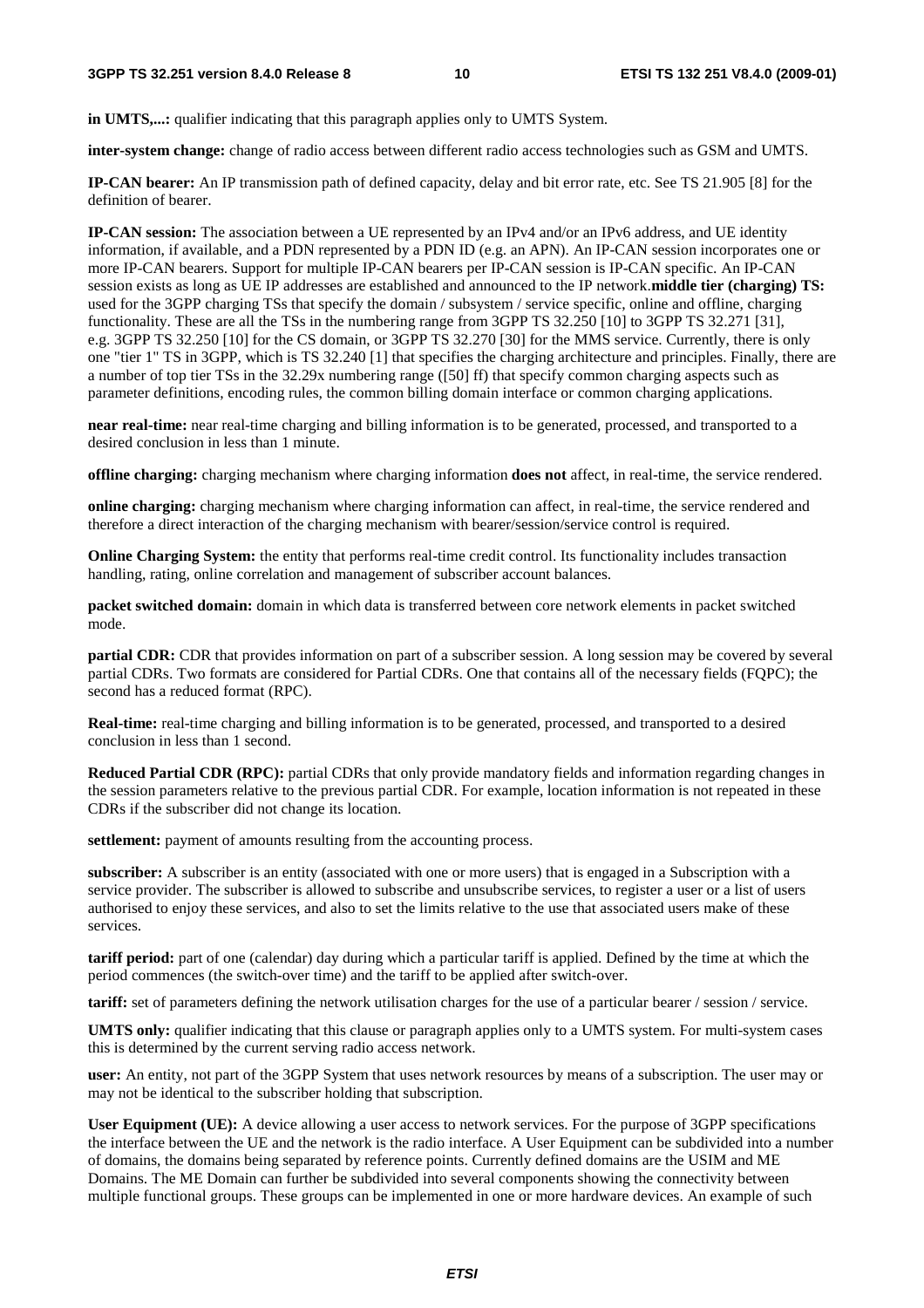connectivity is the TE – MT interface. Further, an occurrence of a User Equipment is an MS for GSM as defined in GSM TS 04.02.

## 3.2 Symbols

For the purposes of the present document the following symbols apply:

| A         | Interface between an MSC and a BSC.                                                      |
|-----------|------------------------------------------------------------------------------------------|
| <b>Bp</b> | Reference point for the CDR file transfer from the Packet Switched CGF to the BD.        |
| C         | Interface between a HLR and a SMSC.                                                      |
| ${\bf D}$ | Interface between a MSC and a HLR.                                                       |
| ${\bf E}$ | Interface between a MSC and a SMSC.                                                      |
| Ga        | Reference point between a CDF and the CGF for CDR transfer.                              |
| Gb        | Interface between an SGSN and a BSC.                                                     |
| Gc        | Interface between an GGSN and an HLR.                                                    |
| Gd        | Interface between an SMS-GMSC and an SGSN, and between a SMS-IWMSC and an SGSN.          |
| Ge        | Interface between a SGSN and a CAMEL GSM SCF                                             |
| Gf        | Interface between an SGSN and an EIR.                                                    |
| Gi        | Interface between the Packet-Switched domain and an external packet data network.        |
| Gn        | Interface between two GSNs within the same PLMN.                                         |
| Gp        | Interface between two GSNs in different PLMNs.                                           |
| Gr        | Interface between an SGSN and an HLR.                                                    |
| <b>Gs</b> | Interface between an SGSN and an MSC/VLR. Iu Interface between the 3G SGSN and the UTRAN |
| Gy        | Online charging reference point between a PCEF and an OCS.                               |
| Gz        | Offline charging reference point between a PCEF and a CGF.                               |
| kbit/s    | Kilobits per second. 1 kbit/s = $2^{10}$ bits per second.                                |
| Mbit/s    | Megabits per second. 1 Mbit/s = $2^{20}$ bits per second.                                |
| R         | Reference point between a non-ISDN compatible TE and MT. Typically this reference point  |
|           | supports a standard serial interface.                                                    |
| Ro        | Online Charging Reference Point between a 3G network element and the OCS.                |
| Um        | Interface between the Mobile Station (MS) and the GSM fixed network part.                |
| Uu        | Interface between the Mobile Station (MS) and the UMTS fixed network part.               |

## 3.3 Abbreviations

For the purposes of the present document, the abbreviations defined in 3GPP TR 21.905 [50] and the following apply:

| 3G               | 3 <sup>rd</sup> Generation                                |
|------------------|-----------------------------------------------------------|
| A <sub>0</sub> C | Advice of Charge                                          |
| <b>APN</b>       | <b>Access Point Name</b>                                  |
| <b>BD</b>        | <b>Billing Domain</b>                                     |
| <b>CAMEL</b>     | Customized Applications for Mobile network Enhanced Logic |
| <b>CCA</b>       | <b>Credit Control Answer</b>                              |
| <b>CCR</b>       | Credit Control Request                                    |
| <b>CDF</b>       | <b>Charging Data Function</b>                             |
| <b>CDR</b>       | <b>Charging Data Record</b>                               |
| <b>CG</b>        | Charging Gateway                                          |
| CGF              | <b>Charging Gateway Function</b>                          |
| CI               | Cell Identity                                             |
| CS               | Circuit Switched                                          |
| <b>CSE</b>       | <b>CAMEL Service Environment</b>                          |
| <b>DCCA</b>      | Diameter Credit Control Application                       |
| <b>EPC</b>       | <b>Evolved Packet Core</b>                                |
| <b>EPS</b>       | <b>Evolved Packet System</b>                              |
| <b>ECUR</b>      | Event Charging with Unit Reservation                      |
| E-UTRAN          | <b>Evolved Universal Terrestrial Radio Access Network</b> |
| <b>FBC</b>       | Flow Based bearer Charging                                |
| <b>FQPC</b>      | <b>Fully Qualified Partial CDR</b>                        |
| <b>GGSN</b>      | <b>Gateway GPRS Support Node</b>                          |
| <b>GPRS</b>      | General Packet Radio Service                              |
| <b>GSM</b>       | Global System for Mobile communication                    |
|                  |                                                           |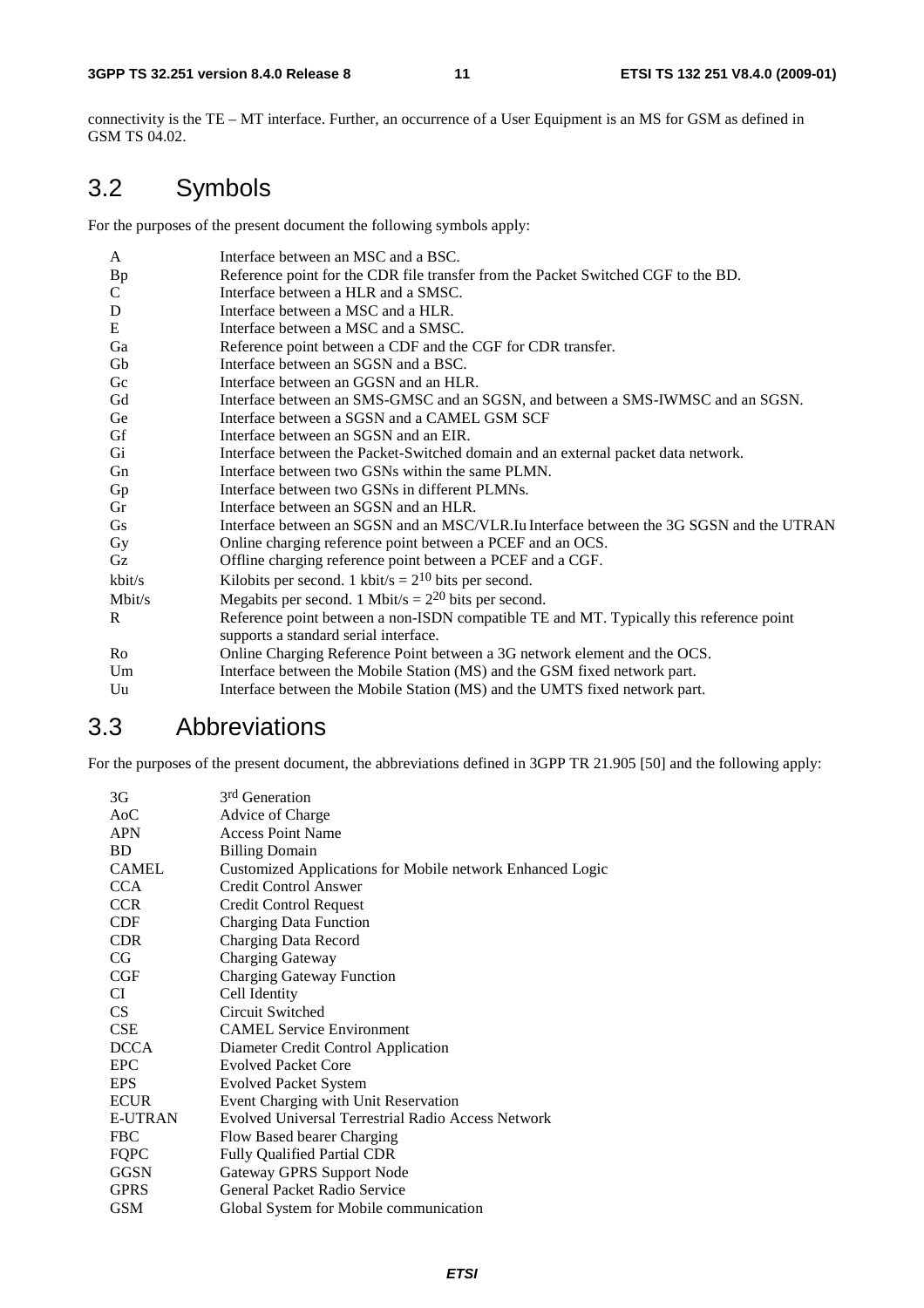| <b>GTP</b>        | <b>GPRS Tunnelling Protocol</b>                                                               |
|-------------------|-----------------------------------------------------------------------------------------------|
| GTP'              | The GPRS protocol used for CDR transport. It is derived from GTP with enhancements to improve |
|                   | transport reliability necessary for CDRs.                                                     |
| <b>HLR</b>        | Home Location Register                                                                        |
| <b>HPLMN</b>      | Home PLMN                                                                                     |
| <b>IEC</b>        | <b>Immediate Event Charging</b>                                                               |
| <b>IETF</b>       | <b>Internet Engineering Task Force</b>                                                        |
| <b>IHOSS:OSP</b>  | Internet Hosted Octet Stream Service: Octet Stream Protocol                                   |
| <b>IMEI</b>       | <b>International Mobile Equipment Identity</b>                                                |
| <b>IMSI</b>       | <b>International Mobile Subscriber Identity</b>                                               |
| $_{\rm IP}$       | <b>Internet Protocol</b>                                                                      |
| IPv4              | Internet Protocol version 4                                                                   |
| IP <sub>v</sub> 6 | Internet Protocol version 6                                                                   |
| <b>ISDN</b>       |                                                                                               |
|                   | <b>Integrated Services Digital Network</b>                                                    |
| <b>ITU-T</b>      | International Telecommunication Union - Telecommunications standardization sector             |
| LAC               | <b>Location Area Code</b>                                                                     |
| LR                | <b>Location Request</b>                                                                       |
| M-CDR             | Mobility management generated - Charging Data Record                                          |
| <b>MCC</b>        | Mobile Country Code (part of IMSI)                                                            |
| ME                | Mobile Equipment                                                                              |
| <b>MLC</b>        | <b>Mobile Location Center</b>                                                                 |
| MMS               | Multimedia Messaging Service                                                                  |
| <b>MNC</b>        | Mobile Network Code (part of IMSI)                                                            |
| MO                | Mobile Originated                                                                             |
| MO-LR             | Mobile Originated - Location Request                                                          |
| <b>MS</b>         | <b>Mobile Station</b>                                                                         |
| <b>MSISDN</b>     | Mobile Station ISDN number                                                                    |
| МT                | Mobile Terminated                                                                             |
| MT-LR             | Mobile Terminated - Location Request                                                          |
| <b>NE</b>         | <b>Network Element</b>                                                                        |
| NI                | Network Identifier (part of the APN)                                                          |
| NI-LR             | Network Induced - Location Request                                                            |
| OCF               | <b>Online Charging Function</b>                                                               |
| <b>OCS</b>        | Online Charging System                                                                        |
| ΟI                | Operator Identifier (part of the APN)                                                         |
| P-GW              | PDN Gateway                                                                                   |
| PCEF              | Policy and Charging Enforcement Function                                                      |
| <b>PCN</b>        | Packet switched Core network Node (SGSN, S-GW, P-GW)                                          |
| <b>PDN</b>        | Packet Data Network                                                                           |
| <b>PDP</b>        | Packet Data Protocol (e.g. IP)                                                                |
| PDU               | Packet Data Unit                                                                              |
| PGW-CDR           | P-GW (enhanced by FBC) generated – CDR                                                        |
| <b>PLMN</b>       | Public Land Mobile Network                                                                    |
| <b>PPP</b>        | Point-to-Point Protocol                                                                       |
| PS                | Packet Switched                                                                               |
| QoS               | Quality of Service                                                                            |
| <b>RAB</b>        | Radio Access Bearer                                                                           |
| <b>RAC</b>        | Routing Area Code                                                                             |
| <b>RANAP</b>      | Radio Access Network Application Part                                                         |
| <b>RNC</b>        | Radio Network Controller                                                                      |
| <b>RPC</b>        | <b>Reduced Partial CDR</b>                                                                    |
| <b>SAC</b>        | Service Area Code                                                                             |
| S-CDR             | SGSN (IP-CAN bearer) generated – CDR                                                          |
| S-GW              | Serving Gateway                                                                               |
| <b>SCUR</b>       | Session Charging with Unit Reservation                                                        |
| <b>SGSN</b>       | Serving GPRS Support Node                                                                     |
| SGW-CDR           | S-GW (IP-CAN bearer) generated – CDR                                                          |
| <b>SMS</b>        |                                                                                               |
|                   | Short Message Service                                                                         |
| S-SMO-CDR         | SGSN delivered Short message Mobile Originated - CDR                                          |
| S-SMT-CDR         | SGSN delivered Short message Mobile Terminated – CDR                                          |
| TR<br><b>TS</b>   | <b>Technical Report</b>                                                                       |
|                   | <b>Technical Specification</b>                                                                |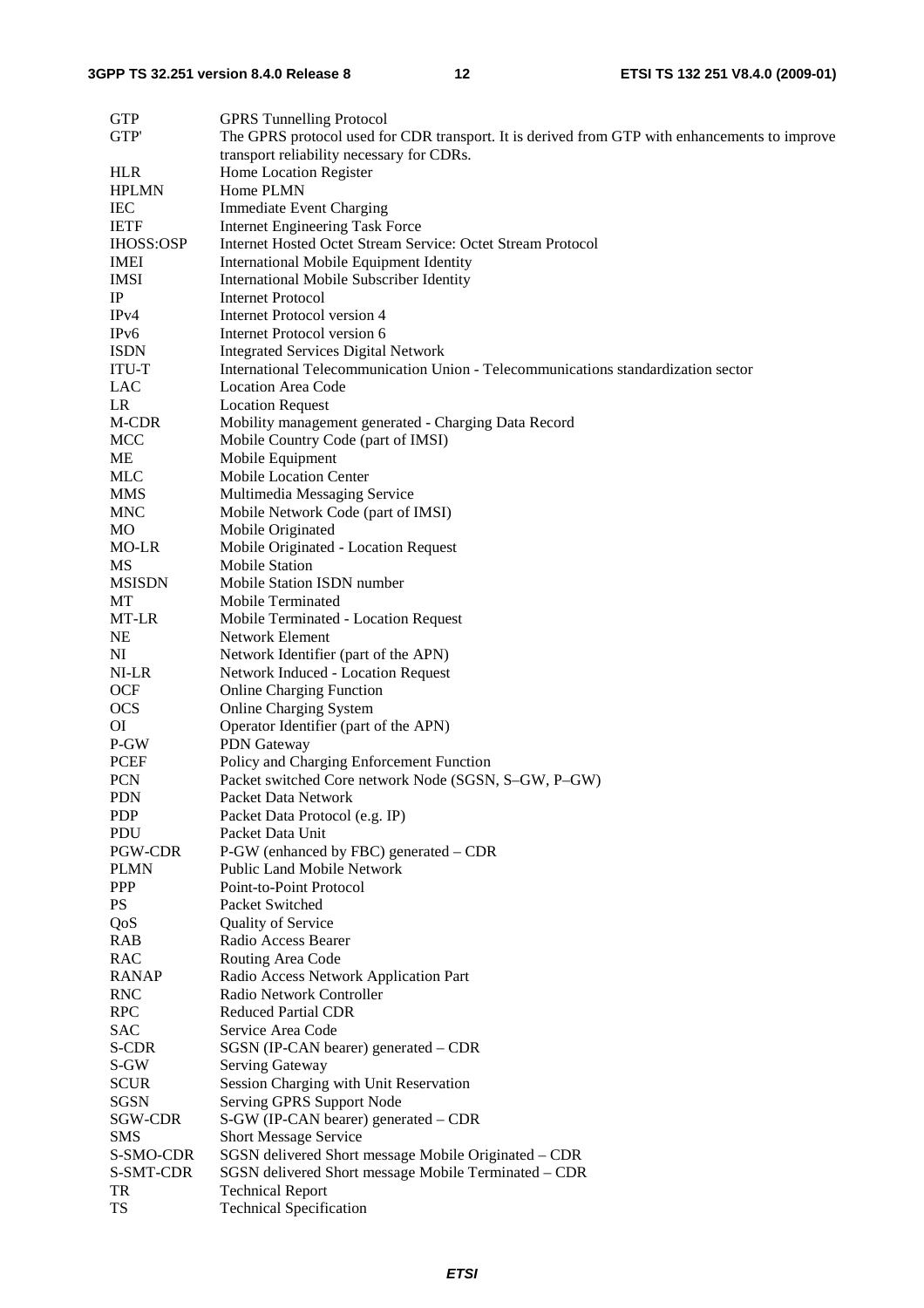| UMTS         | Universal Mobile Telecommunications System   |
|--------------|----------------------------------------------|
| USIM         | Universal Subscriber Identity Module         |
| <b>UTRAN</b> | <b>UMTS Terrestrial Radio Access Network</b> |

## 4 Architecture considerations

This clause describes the functional entities involved in the PS domain charging architecture. It also presents the mappings of the ubiquitous offline and online charging architecture specified in TS 32.240 [1] onto physical implementations that are standardised for the 3GPP PS domain.

## 4.1 High level EPS architecture

The 3GPP PS domain provides procedures for packet core networks described in TS 23.060 [201], TS 23.401 [208] and TS 23.402 [209].

For offline charging the following Packet switched Core network Nodes (PCN) may generate accounting metrics sets for PS domain CDRs:

- the SGSN, to record a user's access to PLMN resources, mobility management activities, SMS and LCS usage;
- the S-GW, to record a user's access to PLMN resources
- the P-GW, to record a user's access to external networks.
- the GGSN, to record a user's access to external networks.

The PCNs send the CDRs to the CGF in near real-time. The responsibility of the CGF is to provide non-volatile CDR storage and the Bp interface towards the Billing Domain. Further details on the CGF can be found in TS 32.240 [1] and TS 32.297 [52].

For more information about online charging in PS domains see clause 4.3.

## 4.2 PS domain offline charging architecture

As described in TS 32.240 [1], the CTF (an integrated component in each charging relevant NE) generates charging events and forwards them to the CDF. The CDF, in turn, generates CDRs which are then transferred to the CGF. Finally, the CGF creates CDR files and forwards them to the Billing Domain.

If PCN generating the charging information has an integrated CDF, hence a physical PCN can produce CDRs. The CGF may also be integrated in the PCN, or it may exist as a physically separate entity. If the CGF is external to the PCN, then the CDF forwards the CDRs to the CGF across the Ga interface. In this case, the relationship between PCN/CDF and CGF is m:1. If the CGF is integrated in the PCN, then there is only an internal interface between the CDF and the CGF. In this case, the relationship between PCN/CDF and CGF is 1:1. An integrated CGF may support the Ga interface from other PCN/CDFs.

If the CDF is external to the PCN, the charging events are transferred from the PCN to the CDF via the Rf interface specified in 3GPP TS 32.299 [50]. In this case, the relationship between PCN and CDF is m:1.

When an external CGF is used, this CGF may also be used by other, i.e. non-PS, network elements, according to network design and operator decision. It should be noted that the CGF may also be an integrated component of the BD – in this case, the Bp interface does not exist and is replaced by a proprietary solution internal to the BD.

Figure 4.2-1. depicts the architectural options described above.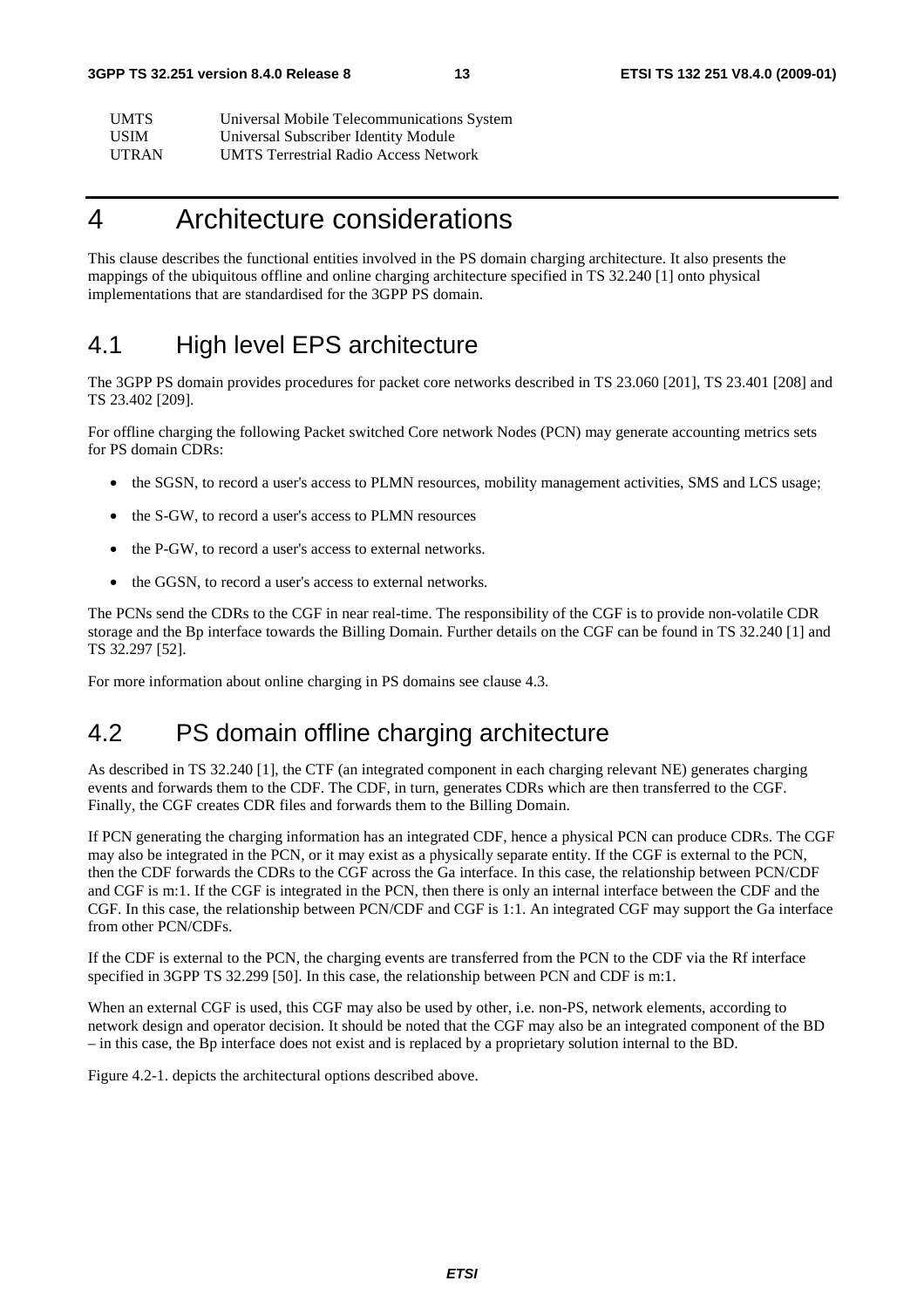

**Figure 4.2-1: PS domain offline charging architecture** 

The P-GW does include a Policy and Charging Enforcement Function (PCEF) to support Flow Based Bearer Charging (FBC) functionality, and the P-GW does include it; this is not depicted in figure 4.2-1. The Rf, Ga and Bp interfaces include the required functionality, e.g. defined for the Gz reference point in TS 23.203 [72]. Refer to clause 5.2.1.3, TS 32.240 [1] and TS 23.203 [72] for further details on FBC.

The PCNs may provide inter-operator charging functionality for Multimedia Broadcast/Multicast Services (MBMS) defined in TS 23.246 [207] and TS 32.273 [32], not for subscriber charging.

It is mandatory to support at least one of the options Rf, Ga or Bp interfaces from the PCN as described in the specification.

NOTE: The Rf interface details are specified for S-GW and P-GW in this release.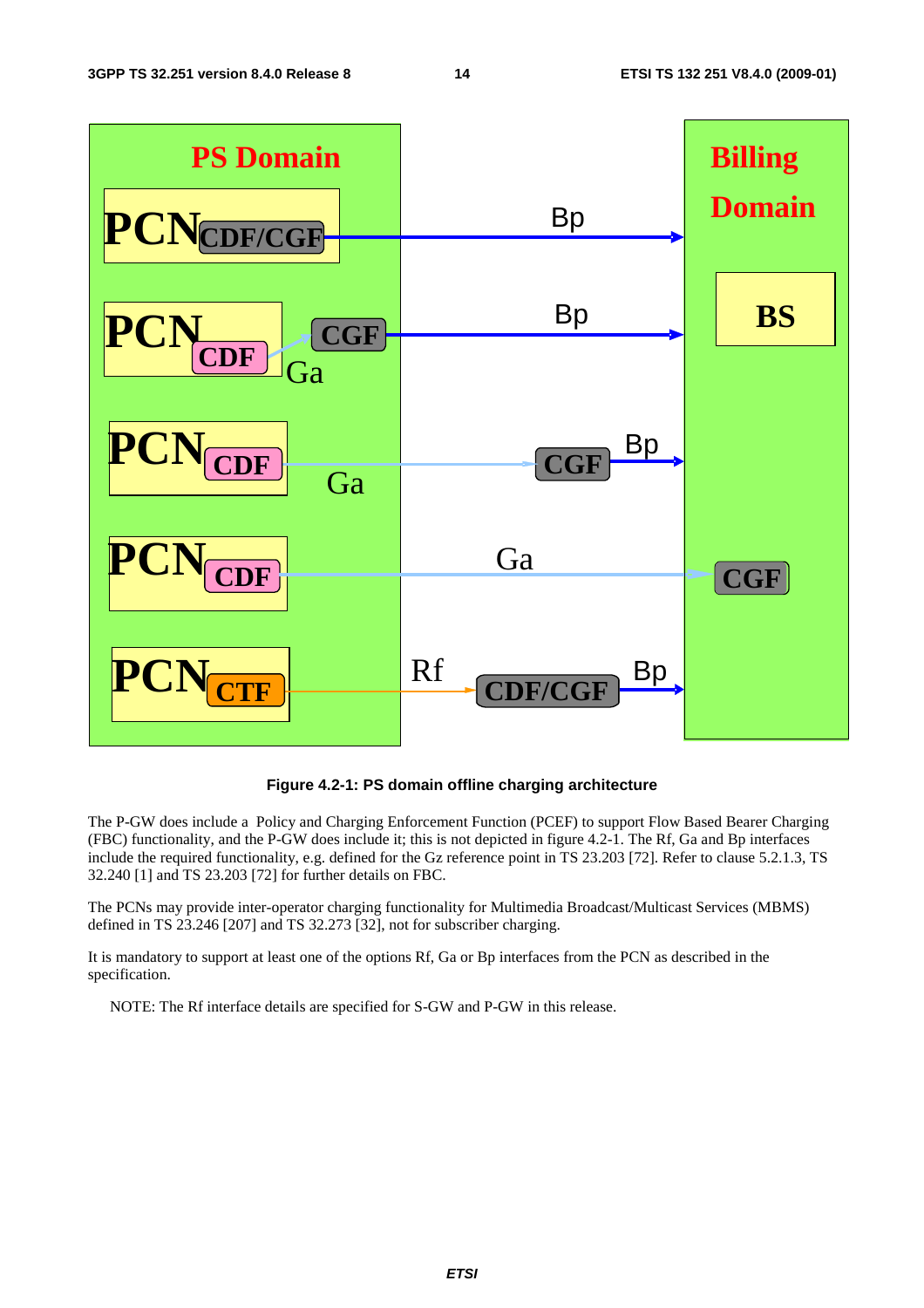## 4.3 PS domain online charging architecture

PS domain online charging based on SGSN functions is implemented by CAMEL techniques as described in 3GPP TS 23.078 [206] and 3GPP TS 29.078 [202], i.e. outside the scope of the 32 series of charging TSs. Note, however, that the CDRs described in the present document do contain CAMEL information. This is because some of that information is relevant to offline charging in case of CAMEL control of (part of) the session, and thus needs to be captured in the offline charging information. However, this is not related to the online charging functions for the PS domain.

PS domain online charging based on P-GW functions with included PCEF is specified in the present document, utilising the Ro interface and application as specified in TS 32.299 [50]. The reason for this alternative solution is that operators may enforce the use of HPLMN P-GWs in the case of roaming, hence P-GW service control and charging can be executed in the HPLMN in all circumstances. The P-GW based PS domain online charging architecture is depicted in figure 4.3-1.



#### **Figure 4.3-1: PS domain online charging architecture**

The Ro reference point includes the functionality defined for the Gy reference point (required for the PCEF) in TS 23.203 [72]. Refer to clause 5.2.1.3, TS 32.240 [1] and TS 23.203 [72] for further details on FBC.

Details on the interfaces and functions can be found in TS 32.240 [1] for the general architecture components, TS 32.296 [53] for the OCS, and TS 32.299 [50] for the Ro application.

## 5 PS domain charging principles and scenarios

## 5.1 PS charging principles

The charging functions specified for the PS domain relate to

- mobility management, refer to TS 23.060 [201];<br>NMS transmissions (receptions, refer to TS 23.04)
- SMS transmissions / receptions, refer to TS 23.060 [201];<br> $\blacksquare$  PCAN begregs refer to TS 23.060 [201], TS 23.401[208]
- IP-CAN bearers, refer to TS 23.060 [201], TS 23.401[208] and TS 23.402[209];<br>
I CS events, refer to TS 32.271 [31]
- LCS events, refer to TS 32.271 [31];
- individual service data flows within a IP-CAN bearer, refer to TS 23.203 [72].
- MBMS bearer contexts, refer to TS 23.246 [207] and TS 32.273 [32].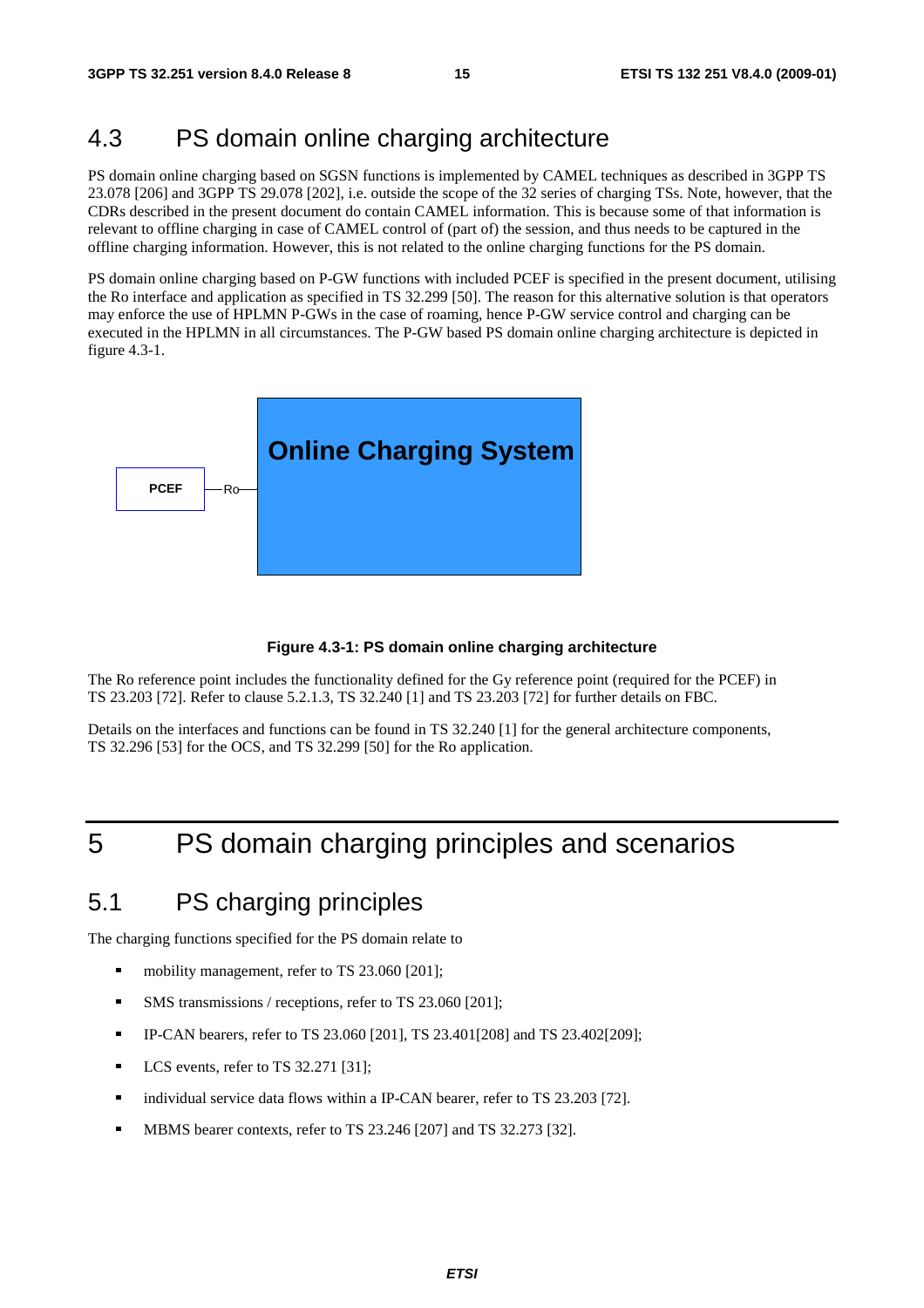### 5.1.1 Requirements

The following are high-level charging requirements specific to the packet domain, derived from the requirements in 3GPP TS 22.115 [102], TS 23.060 [201], TS 23.401 [208], TS 23.402 [209] and TS 23.203 [72].

- 1) Every IP-CAN bearer shall be assigned a unique identity number for billing purposes. (i.e. the charging id).
- 2) Data volumes on both the uplink and downlink direction shall be counted separately. The data volumes shall reflect the data as delivered to and from the user.
- 3) The charging mechanisms shall provide the duration of the IP-CAN bearer with date and time information.
- 4) The network operator may define a subset of the charging information specified by Packet-Switched domain charging standards. This means that it shall be possible to configure the PCN for the CDR information generated.
- 5) The PCNs shall be capable of handling the charging characteristics. Charging characteristics can be specific for a subscription or for subscribed IP-CAN bearer (i.e. per APN), see annex A for details.
- 6) The SGSN shall support charging of CAMEL services.
- 7) The SGSN shall support charging for location requests.
- 8) The SGSN may support online charging using CAMEL techniques.
- 9) The P-GW may support online charging using IETF based techniques.
- 10) The P-GW may be capable of identifying data volumes, elapsed time or events for individual service data flows (flow based bearer charging). One PCC rule identifies one service data flow.
- 11) When online charging is used in the P-GW, the credit control shall be per rating group.
- 12) P-GW shall allow reporting of the service usage per rating group or per combination of the rating group and service id. This reporting level can be activated per PCC rule.
- 13) The P-GW shall collect charging information for IP -CAN session as it would for one IP-CAN bearer in case of PMIP based S5/S8 is used .

These requirements apply equally to PS domain online charging and offline charging.

## 5.1.2 Charging information

Charging information in the PS domain network is collected for each MS/UE by the SGSNs, S-GWs and P-GWs, which are serving that MS/UE. The SGSN and S-GW collects charging information for each MS/UE related with the radio network usage, while the P-GW collects charging information for each MS related with the external data network usage. PCNs also collect charging information on usage of the PS domain network resources. For MBMS, charging information in the PS domain network is collected for each MBMS bearer context. The following paragraphs list the charging information to be collected by the PCNs for both online and offline charging.

For IP-CAN bearers, the PCNs shall collect the following charging information:

- 1. usage of the radio interface: the charging information shall describe the amount of data transmitted in MO and MT directions categorized with OoS and user protocols;
- 2. usage duration: duration of IP-CAN bearer is counted as the time interval from IP-CAN bearer activation to IP-CAN bearer deactivation;
- 3. usage of the general PS domain resources: the charging information shall describe the usage of other PS domainrelated resources and the MSs PS domain network activity (e.g. mobility management);
- 4. destination and source: the charging information shall provide the actual source addresses used by the subscriber for the IP-CAN bearer. The charging information shall describe the destination addresses with a level of accuracy as determined by the Access Point Name (APN);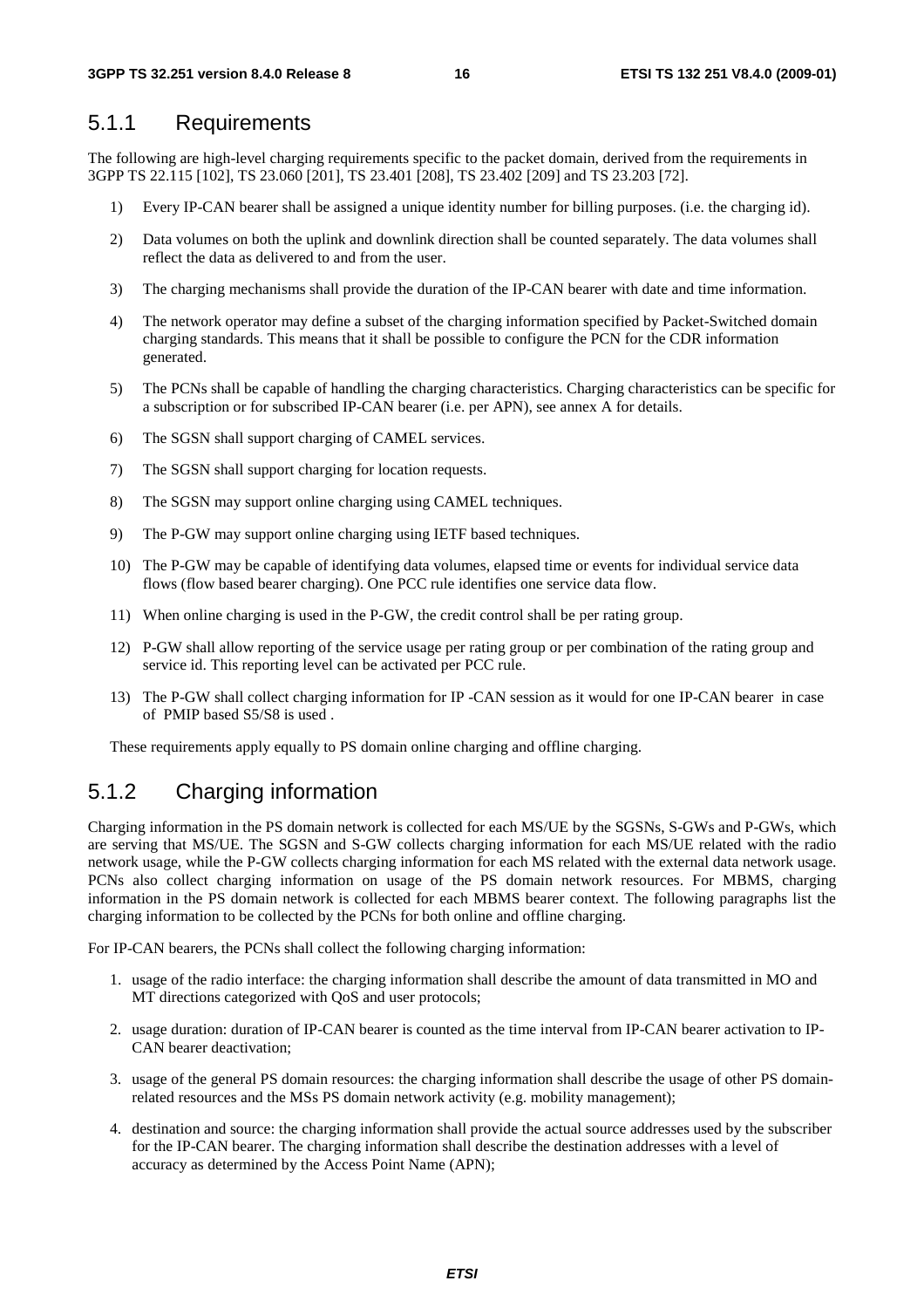- 5. usage of the external data networks: the charging information shall describe the amount of data sent and received to and from the external data network. External networks can be identified by the Access Point Name (APN).
- 6. location of MS/UE: HPLMN, VPLMN, plus optional higher-accuracy location information.

For service data flows defined for FBC, the P-GW shall collect the following charging information:

- 1. the information described above for IP-CAN bearer charging;
- 2. the amount of data transmitted in MO and MT directions categorized by rating group or combination of the rating group and service id when volume based charging applies;
- 3. the duration of service data flows is counted and categorized by rating group or combination of the rating group and service id when time based charging applies;
- 4. the amount of events and corresponding timestamps categorized by rating group or combination of the rating group and service id when event based charging applies.

For non-IP-CAN bearer related activities, the SGSN shall collect the following charging information:

- 1. mobility management actions for GPRS attached UEs/MSs;
- 2. short messages passing through the SGSN in MO and MT directions;
- 3. location requests passing through the SGSN, triggered by the UE/MS, by an external source, or by the network.

For MBMS bearer contexts, the PCNs shall collect the following charging information:

- 1. usage of the radio interface: the charging information shall describe the amount of data transmitted categorized with QoS and MBMS specific information defined in TS 32.273 [72];
- 2. usage duration: duration of MBMS bearer context is counted as the time interval from the local creation of the MBMS bearer context to the local deletion of the MBMS bearer context;
- 3. source: the charging information shall provide the source address used by the MBMS bearer service for the MBMS bearer context. The charging information may describe the destination addresses with a level of accuracy as determined by the Access Point Name (APN);
- 4. location information: the charging information shall describe a list of the downstream nodes being sent the MBMS bearer service.

## 5.2 PS domain offline charging scenarios

### 5.2.1 Basic principles

In order to provide the data required for the management activities outlined in TS 32.240 [1] (billing, accounting, statistics etc.), the SGSN shall be able to produce CDRs, and the S-GW and P-GW shall be able to produce CDRs or report charging events for CDRs generation by CDF, for each of the following:

- Charging Data related to IP-CAN bearers in the SGSN (S-CDR), S-GW (SGW-CDR) and P-GW (PGW-CDR);
- Charging Data related to service data flows in the P-GW (PGW-CDR):
- Charging Data related to MM contexts (Mobile Station Mobility Management Data) in SGSN (M-CDR);
- SMS Mobile Originated Data (S-SMO-CDR) and SMS Mobile Terminated Data (SMS-SMT-CDR) in the SGSN;
- Charging Data related to mobile originated location requests (LCS-MO-CDR), mobile terminated location request (LCS-MT-CDR), and network induced location request (LCS-NI-CDR) passing through the SGSN;
- Charging Data related to MBMS bearer contexts (S-MB-CDR and G-MB-CDR).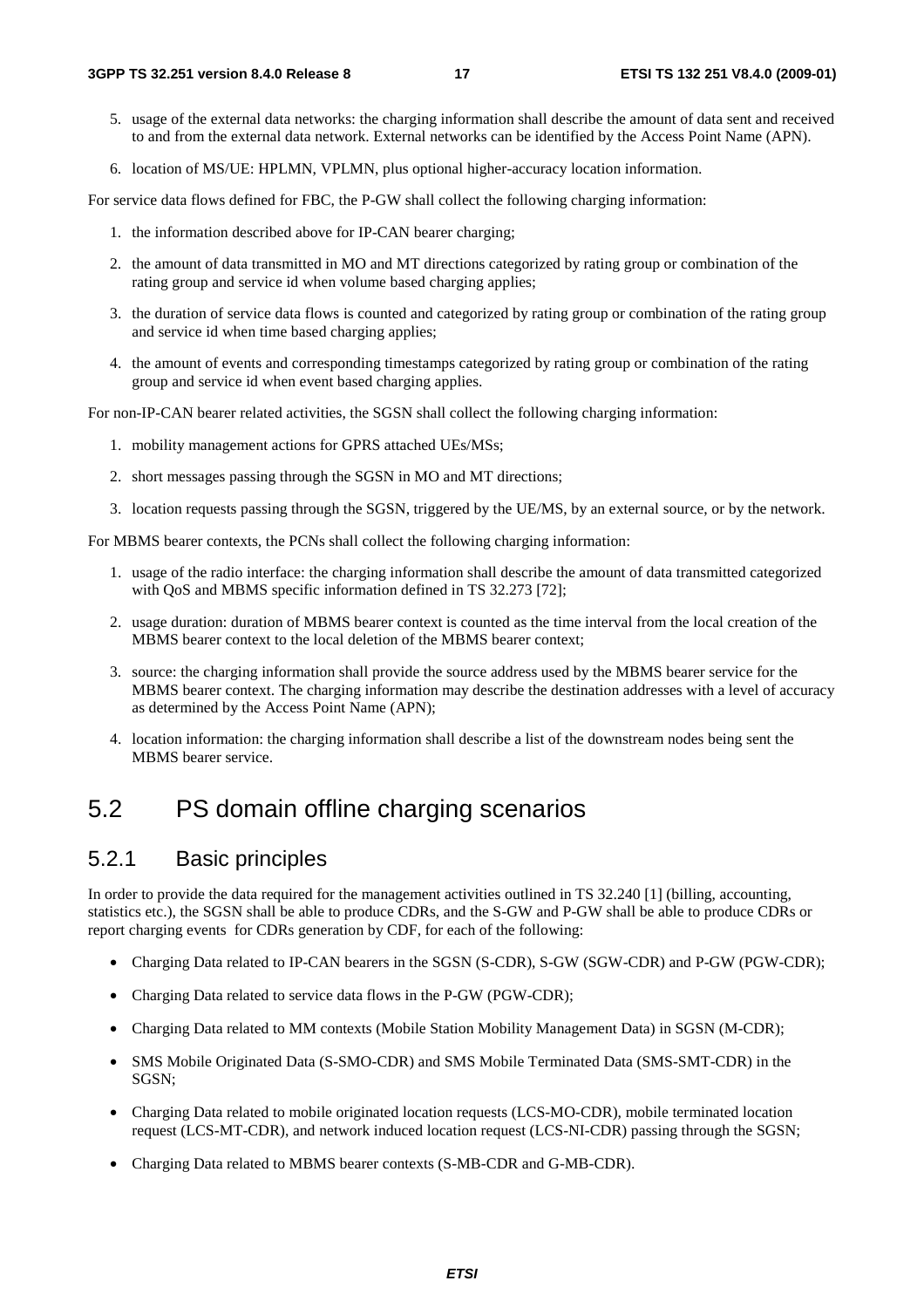The contents and purpose of each of these CDRs, as well as the chargeable events that trigger CDR creation, information addition, or closure are described in the following clauses. A detailed formal description of the CDR parameters defined in the present document is to be found in 3GPP TS 32.298 [51].

When the CDF is implemented as a separate entity (for the S-GW and the P-GW), the Charging events triggering and contents for CDRs handling by the CDF, are described in clause 5.2.2.

#### 5.2.1.1 IP-CAN bearer charging

SGSN, P-GW and S-GW collect charging information per user per IP-CAN bearer. In case of P-GW is not aware of IP-CAN bearers, i.e. in case of PMIP based S5/S8, P-GW collects charging information per IP-CAN session as it would be one IP-CAN bearer. IP-CAN bearer charging allows the PCNs to collect charging information related to data volumes sent to and received by the UE/MS, categorised by the QoS applied to the IP-CAN bearer. The user can be identified by MSISDN and/or IMSI, while the IP-CAN bearer can be determined by a unique identifier generated by the P-GW when creating a IP-CAN bearer. This identifier is also forwarded to the S-GW/SGSN so as to allow correlation of S-GW/SGSN IP-CAN bearer CDRs with the matching P-GW CDRs in the BD.

The main collected information items are duration of the IP-CAN bearer and data volume transferred during the lifetime of the IP-CAN bearer. The following chargeable events are defined for IP-CAN bearer charging:

- Start of IP-CAN bearer. Upon encountering this event, a new CDR for this IP-CAN bearer is created and the data volume is captured for the IP-CAN bearer.
- End of IP-CAN bearer in the SGSN/S-GW/P-GW. The CDR is closed upon encountering this trigger.<br>■ Inter-SGSN/inter S-GW tracking area update. The IP-CAN bearer CDR is closed in SGSN/S-GW upon
- Inter-SGSN/inter S-GW tracking area update. The IP-CAN bearer CDR is closed in SGSN/S-GW upon encountering this trigger. In P-GW a new SGSN/S-GW address is added to CDR upon encountering this trigger.
- Intersystem change (e.g. change of radio interface from GSM to UMTS or vice versa). This event closes the CDR. A new one is opened if the IP-CAN bearer is still active.
- PLMN change visible in the P-GW. This event closes the CDR. A new one is opened if the IP-CAN bearer is still active.
- MS Timezone change visible in the P-GW. This event closes the CDR. A new one is opened if the IP-CAN bearer is still active.
- Expiry of an operator configured time limit per IP-CAN bearer. This event closes the CDR, and a new one is opened if the IP-CAN bearer is still active.
- Expiry of an operator configured data volume limit per IP-CAN bearer. This event closes the CDR, and a new one is opened if the IP-CAN bearer is still active.
- Change of charging condition in the SGSN: e.g. QoS change, tariff time change or direct tunnel establishment/removal. When this event is encountered, the current volume count is captured and a new volume count is started.
- Change of charging condition in the S-GW/P-GW: e.g. QoS change, tariff time change, user location change. When this event is encountered, the current volume count is captured and a new volume count is started.
- Expiry of an operator configured change of charging condition limit per IP-CAN bearer. This event closes the CDR, and a new one is opened if the IP-CAN bearer is still active.
- Management intervention may also force trigger a chargeable event.

When the CDF is implemented as a separate entity, all these chargeable events defined for IP-CAN bearer, trigger charging events reporting, for CDRs (S-GW and P-GW CDRs) to be constructed, enriched or closed by CDF, according to description in clause 5.2.2.

#### 5.2.1.2 MM context charging

The SGSN collects charging information for mobility management actions per attached UE/MS, i.e. per user. The user can be identified by MSISDN and/or IMSI. There can be only one MM context per UE/MS at a time, and only the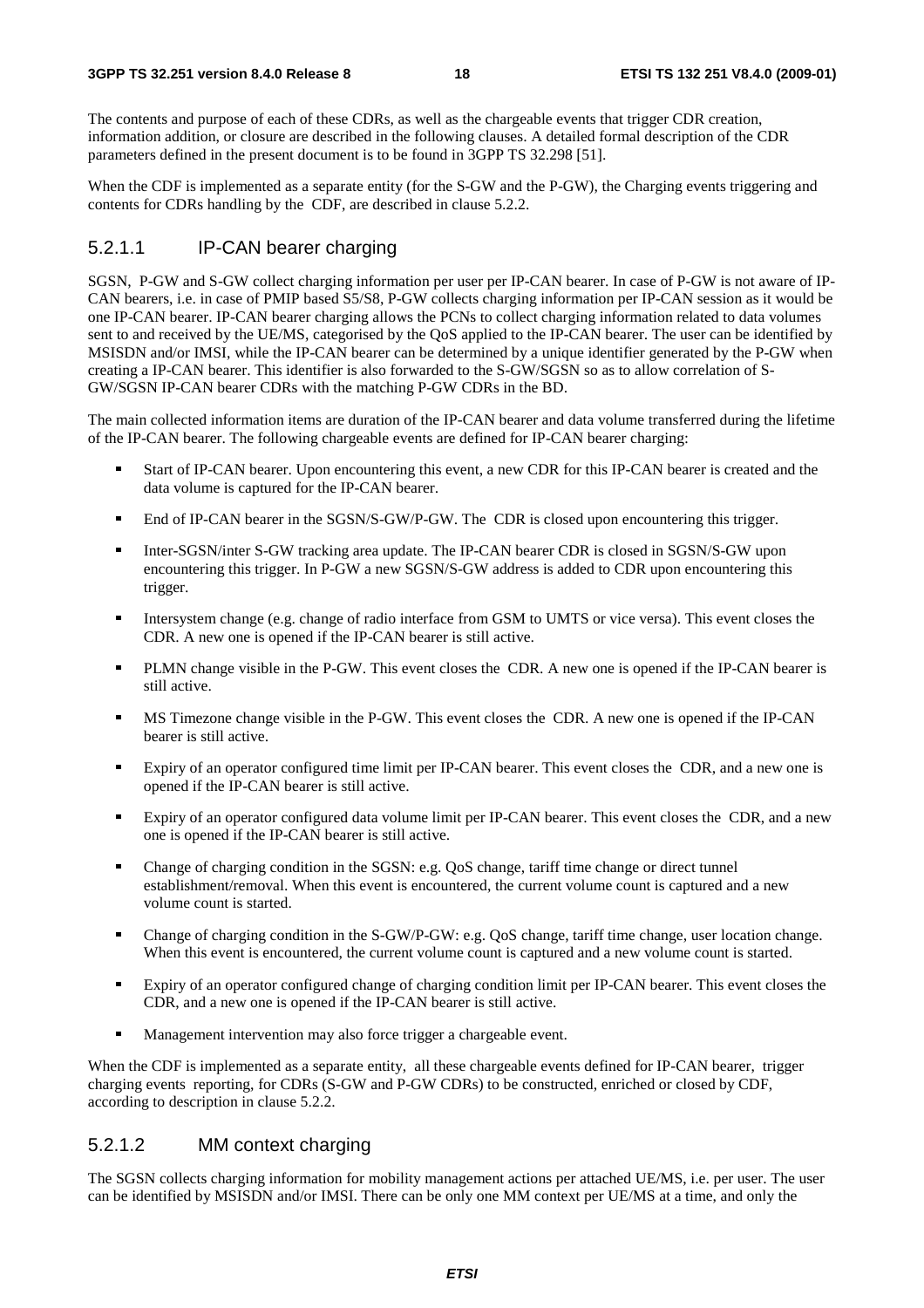SGSN is involved. Therefore there is no need for special MM context identifiers. The main information items collected are changes of location pertaining to the UE/MS. The following chargeable events are defined for MM context charging:

- Start of MM context (UE/MS attaches to a SGSN). A new M-CDR is created upon encountering this event.<br>
In End of MM context: explicit or implicit GPPS datach, including SGSN change (inter SGSN couting area
- End of MM context: explicit or implicit GPRS detach, including SGSN change (inter-SGSN routing area update including intersystem change). This event triggers the closure of the M-CDR.
- Mobility Change, i.e. a change in the Routing Area. The new location information is captured for the M-CDR.<br>Expiry of an operator configured time limit. This event triggers the closure of the M-CDR
- Expiry of an operator configured time limit. This event triggers the closure of the M-CDR.<br>Expiry of an operator configured mobility change limit. This event triggers the closure of the
- Expiry of an operator configured mobility change limit. This event triggers the closure of the M-CDR.
- Intra-SGSN intersystem change (change of radio interface from GSM to UMTS or vice versa). This event triggers the closure of the M-CDR.

Management intervention may also force trigger a chargeable event.

### 5.2.1.3 Flow Based bearer Charging (FBC)

IP-CAN bearer charging allows the P-GW to collect charging information related to data volumes sent to and received by the UE/MS, categorised by the QoS applied to the IP-CAN bearer. FBC is supported by the P-GW by the integration of a PCEF. With PCEF, the normal IP-CAN bearer charging is enhanced by the capability to categorise the service data flows within IP-CAN bearer data traffic by rating group or combination of the rating group and service id. I.e., while there is only one uplink an one downlink data volume count per IP-CAN bearer in IP-CAN bearer charging, FBC provides one count per each rating group or combination of the rating group and service id. The level of the reporting is defined per PCC rule. Details of this functionality are specified in TS 23.203 [72] and TS 32.240 [1].

IP-CAN bearer specific offline charging is achieved with IP-CAN bearer specific rating group/service identifier defined in clause 5.3.1.1.

According to TS 23.203 [72], FBC shall support different charging models per PCC rule. These charging models may be based on volume and/or time and on number of events matching a specific service data flow template in PCC rule. In general the charging of a service data flow shall be linked to the IP-CAN bearer under which the service data flow has been activated. The following chargeable events are defined for FBC:

- 
- Start of IP-CAN bearer. Upon encountering this event, a new PGW-CDR for this context is created.<br>Start of service data flow. If service identifier level reporting is required by the PCC rule new counts and time Start of service data flow. If service identifier level reporting is required by the PCC rule new counts and time<br>stamps for this combination of the rating group and service id are started. If rating group level reporting required by the PCC rule needed new counts and time stamps for this rating group are started. The type of counters shall depend on the measurement method configured for the PCC rule. When event based charging applies, the first occurrence of an event matching a service data flow template in PCC rule shall imply that a new count is started. When new events occur, the counter shall be increased. Each event shall be time stamped.
- Termination of service data flow. If service identifier level reporting is required by the PCC rule and this was<br>the last active service data flow for this combination of the rating group and service id or if rating group reporting is required by the PCC rule and this was the last active service data flow for this rating group, the counters and time stamps are closed and added to the PGW-CDR. For information on how the termination of service data flows is detected, refer to TS 23.203 [72].
- End of IP-CAN bearer in the P-GW. The PGW-CDR is closed upon encountering this trigger.<br>■ SGSN/S-GW change in the P-GW. New SGSN/S-GW address is added to PGW-CDR
- SGSN/S-GW change in the P-GW. New SGSN/S-GW address is added to PGW-CDR.<br>Expiry of an operator configured time limit per IP CAN begrer. This event closes the P
- Expiry of an operator configured time limit per IP-CAN bearer. This event closes the PGW-CDR, and a new one is opened if the IP-CAN bearer is still active.
- Expiry of an operator configured time limit per rating group. The counters and time stamps are closed and added to the PGW-CDR. A new service data flow container is opened if any matching service data flow is still active.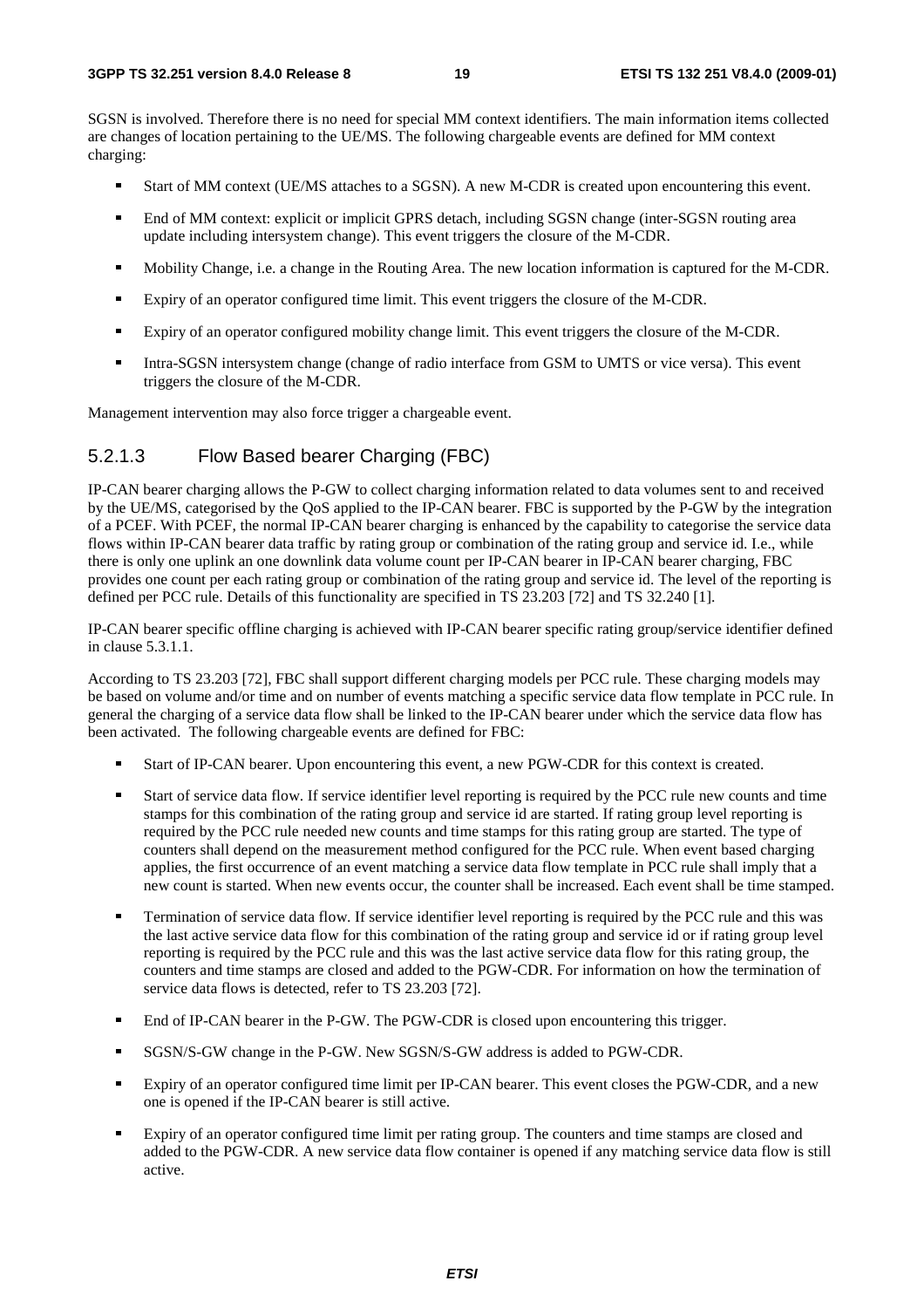- Expiry of an operator configured data volume limit per IP-CAN bearer. This event closes the PGW-CDR, and a new one is opened if the IP-CAN bearer is still active.
- Expiry of an operator configured data volume limit per rating group. The counters and time stamps are closed and added to the PGW-CDR. A new service data flow container is opened if any matching service data flow is still active.
- Expiry of an operator configured data event limit per rating group. The counters and time stamps are closed and added to the PGW-CDR. A new service data flow container is opened if any matching service data flow is still active.
- Change of charging condition: IP-CAN bearer modification (e.g. QoS change, SGSN change, S-GW change, PLMN Id change, RAT change, user location change), tariff time change or failure handling procedure triggering. When this event is encountered, all current configured counts and time stamps are captured and new counts and time stamps for all active service data flows are started.
- Intersystem change (e.g. change of radio interface from GSM to UMTS) visible in the P-GW. This event closes the PGW-CDR, and a new one is opened if the IP-CAN bearer is still active.
- PLMN change visible in the P-GW. This event closes the PGW-CDR. A new one is opened if the IP-CAN bearer is still active.
- MS Timezone change visible in the P-GW. This event closes the PGW-CDR. A new one is opened if the IP-CAN bearer is still active.
- SGSN change in the P-GW. New SGSN address is added to PGW-CDR.
- Expiry of an operator configured report of service flow data limit per IP-CAN bearer. This event closes the PGW-CDR, and a new one is opened if the IP-CAN bearer is still active.
- Completion of a time envelope as defined in 3GPP TS 32.299 [50]. This event closes a service data flow container. Further details are described in "Triggers for PGW-CDR Charging Information Addition" (clause 5.2.3.4.1). The need for reporting time envelopes may be statically configured for each rating group or dynamically controlled by online charging.

Management intervention may also force trigger a chargeable event.

Relevant service data flows for a certain IP-CAN bearer are determined when FBC is applied. PCC rules are used for this determination. One PCC rule identifies service data flow to be measured but it can also include certain characteristics related to that service data flow.

PCC rules can be activated, deactivated and modified any time during the IP-CAN bearer lifetime. PCC rule activation, deactivation and modification are not chargeable events. However these PCC rule changes may lead to "start of service data flow" and "termination of service data flow" chargeable events.

Policy and Charging Control rule can contain e.g.:

- service data flow template (filters) to identify packets belonging to certain service data flow,
- charging method to identify whether online/offline/both/neither charging interface is used,
- measurement method for offline charging to identify whether time/volume/events are measured for this service data flow,
- rating group for that service data flow,
- service id for that service data flow.
- application function record information to correlate the measurement with application level reports,
- reporting level for the service data flow (rating group or combination of the rating group and service id),
- precedence to the situations where two or more PCC rules are overlapping.

Policy and Charging Control rules can be:

pre-defined in P-GW (can be activated either by the PCRF or PCEF itself) or,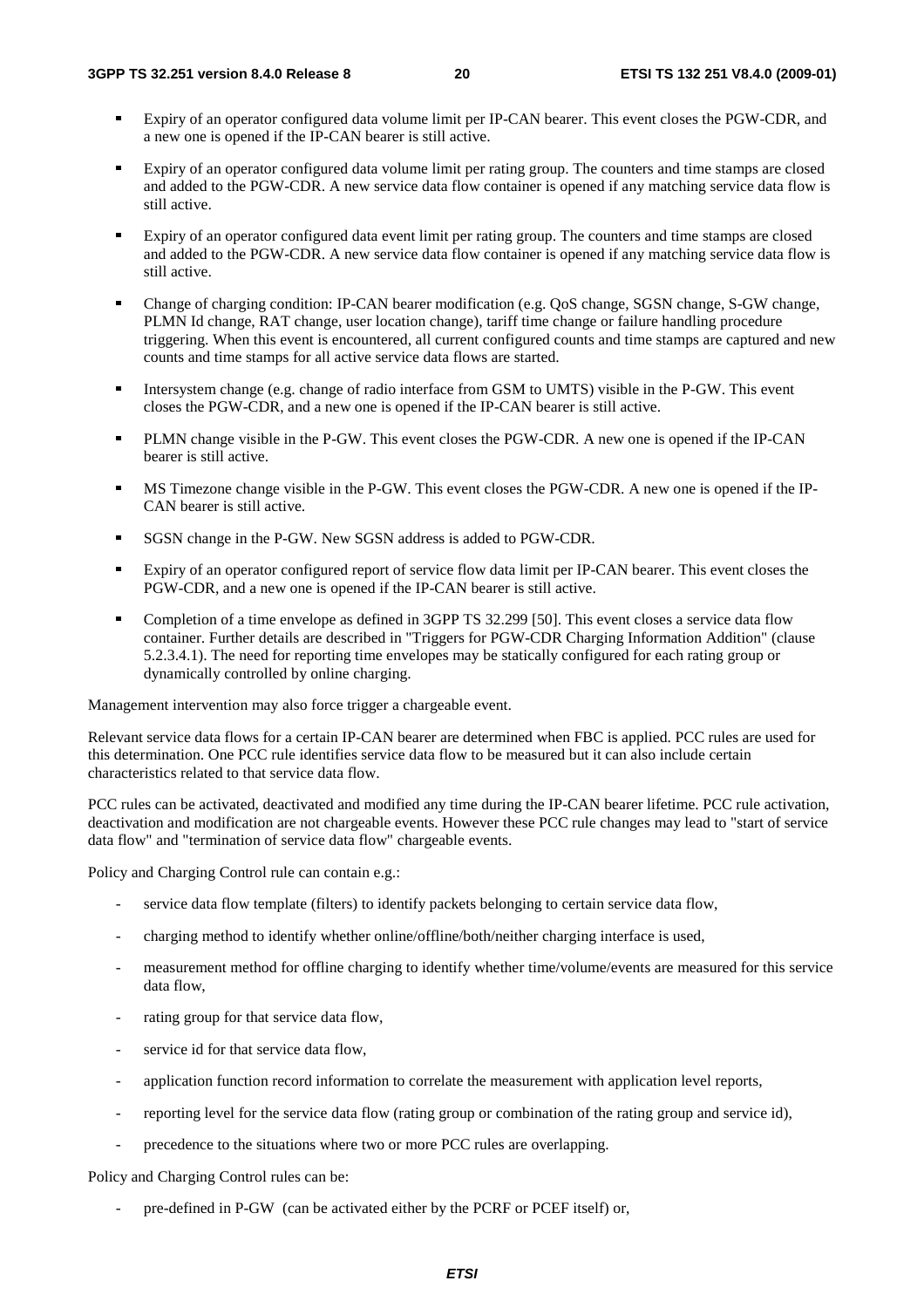- dynamically provisioned and activated by the PCRF over the Gx interface.

This is specified in TS 23.203 [72] and TS 29.212 [71].

When the CDF is implemented as a separate entity, all these FBC related chargeable events, trigger charging events reporting, for P-GW CDRs to be constructed, enriched or closed by CDF, according to description in clause 5.2.2.

Extended packet inspection can be done in the PCEF with pre-defined PCC rules. The PCEF also have the possibility to output service specific information related to the packet inspection in the CDR.

### 5.2.1.4 SMS charging

The SGSN collects charging information for each Short Message sent to, or received by, a MS/UE. There are two chargeable events for SMS charging in the SGSN:

- the transfer of a SM through the SGSN in MO direction;
- the transfer of a SM through the SGSN in MT direction.

Management intervention may also force trigger a chargeable event.

### 5.2.1.5 LCS charging

The SGSN collects charging information for each Location Request for a MS/UE. The following chargeable events are specified for LCS.

- A location request for a MS/UE triggered by that MS/UE (LCS-MO);
- A location request for a MS/UE triggered by an external entity (LCS-MT);<br>A location request for a MS/UE triggered by the network (LCS-NI)
- A location request for a MS/UE triggered by the network (LCS-NI).

Management intervention may also force trigger a chargeable event.

### 5.2.1.6 MBMS context charging

The SGSN and GGSN collects charging information for each MBMS bearer service activated. The following chargeable events are specified for MBMS.

- Start of MBMS bearer context. Upon encountering this event, a new CDR for this MBMS bearer context is created and the data volume is captured for the MBMS bearer context.
- End of MBMS bearer context in the SGSN/GGSN. For the SGSN only, this trigger includes inter-SGSN routing area update (e.g. the last UE using the MBMS bearer context leaves the routeing area). The MBMS bearer context CDR is closed upon encountering this trigger.
- Expiry of an operator configured time limit per MBMS bearer context. This event closes the MBMS bearer context CDR, and a new one is opened if the MBMS bearer context is still active.
- Expiry of an operator configured data volume limit per MBMS bearer context. This event closes the MBMS bearer context CDR, and a new one is opened if the MBMS bearer context is still active.
- Change of charging condition: tariff time change. When this event is encountered, the current volume count is captured and a new volume count is started.
- Expiry of an operator configured change of charging condition limit per MBMS bearer context. This event closes the MBMS bearer context CDR, and a new one is opened if the MBMS bearer context is still active.

Management intervention may also force trigger a chargeable event.

Editor"s note: The impact on MBMS Charging is ffs how MBMS functions are allocated to functional entity/entities of the Evolved Packet System in TS 23.246.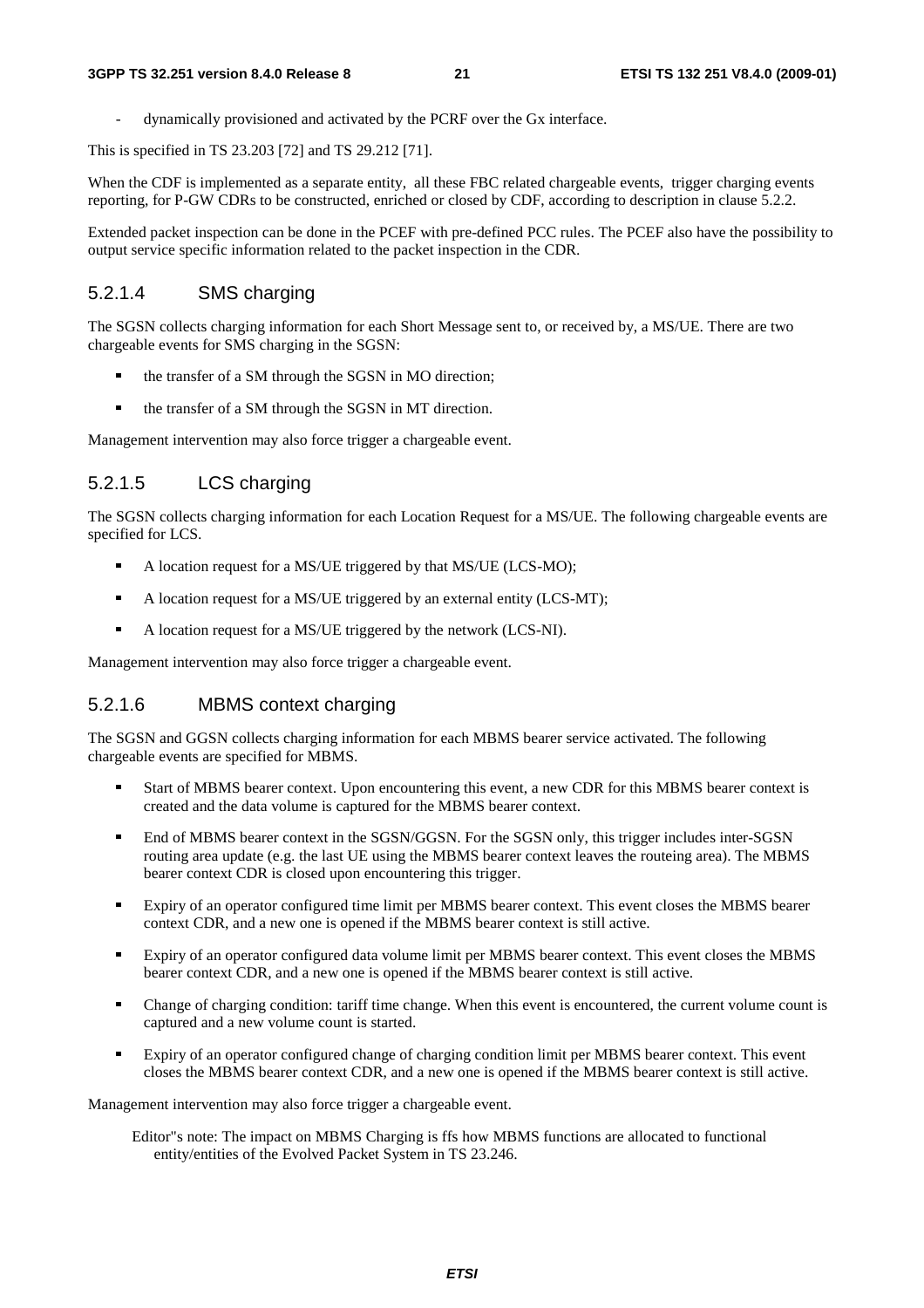### 5.2.2 Rf message flows

When the CDF is implemented as a separate entity, the offline charging functionality is based on the PCN nodes (S-GW and P-GW) reporting charging information for chargeable events. This reporting is achieved by sending Diameter *Accounting Requests* (ACR) [Start, Interim, Stop and Event] from the PCN network elements to the CDF.

The PCNs shall use the Charging Characteristics profiles to determine whether Charging events (Diameter *Accounting Requests* (ACR) [Start, Interim, Stop and Event]) reporting has to be activated or not.

Editor"s Note : Re-use of existing charging-characteristics could be considered

The trigger conditions for the chargeable events described in 5.2.3.3 for the S-GW and in 5.2.3.4 for the P-GW are also applicable, and charging events are reported to the external CDF when these trigger conditions are met.

The following clauses provide the charging events reporting description for S-GW and P-GW.

### 5.2.2.1 Triggers for charging events from S-GW

When a Charging Event is reported to the CDF, it includes details such as Subscription-id (e.g IMSI..), Charging-id, SGW address etc. and also a container identifying, for the IP-CAN bearer, the volume count (separated for uplink and downlink traffic), with charging condition change information.

As stated above, the same trigger conditions described in 5.2.3.3 are applicable for charging information addition and ACR closure.

Accounting request (Start) is sent at IP-CAN bearer activation.

For an Accounting request (interim) to be sent with only one container reported, the Partial Record Reason 'Maximum number of charging condition changes' should be set to value 1.

### 5.2.2.2 Triggers for charging events from P-GW

When a Charging Event is reported to the CDF, it includes details such as Subscription-id (e.g IMSI..), Charging-id, SGW address, FBC specific charging data etc.,and also a container identifying per rating group or combination of the rating group and service id within the same IP-CAN bearer ; the volume counts (separated for uplink and downlink traffic), elapsed time and/or number of events, with associated charging condition change information.

As stated above, the same trigger conditions described in 5.2.3.4 are applicable for charging information addition and ACR closure.

Accounting request (Start) is sent at IP-CAN bearer activation.

For an Accounting request (interim) to be sent with only one container reported, the Partial Record Reason 'Maximum number of charging condition changes' should be set to value 1.

Editor"s Note : tight interworking with online charging and DCCA failure handling is ffs.

### 5.2.3 CDR generation

The S-CDR, M-CDR, S-SMO-CDR, S-SMT-CDR, LCS-MO-CDR, LCS-MT-CDR, LCS-NI-CDR and S-MB-CDR are generated by the SGSN, the SGW-CDR by the S-GW and the PGW-CDR and G-MB-CDR by the P-GW to collect charging information that they subsequently transfer to the Charging Gateway Function (CGF).

The PCNs shall use the Charging Characteristics to determine whether to activate or deactivate CDR generation. The Charging Characteristics are also used to set the coherent chargeable event conditions (e.g. time/volume limits that trigger CDR generation or information addition). Multiple Charging Characteristics "profiles" may be configured on the PCNs to allow different sets of trigger values. Further details of this functionality, including the mechanism of conveying the charging characteristics data item (HLR -> SGSN -> P-GW), are specified in annex A. Charging Characteristics are not applicable to MBMS CDR generation.

If CDR generation is activated, it shall be possible to define separate trigger conditions values per Charging Characteristics profile for the following triggers: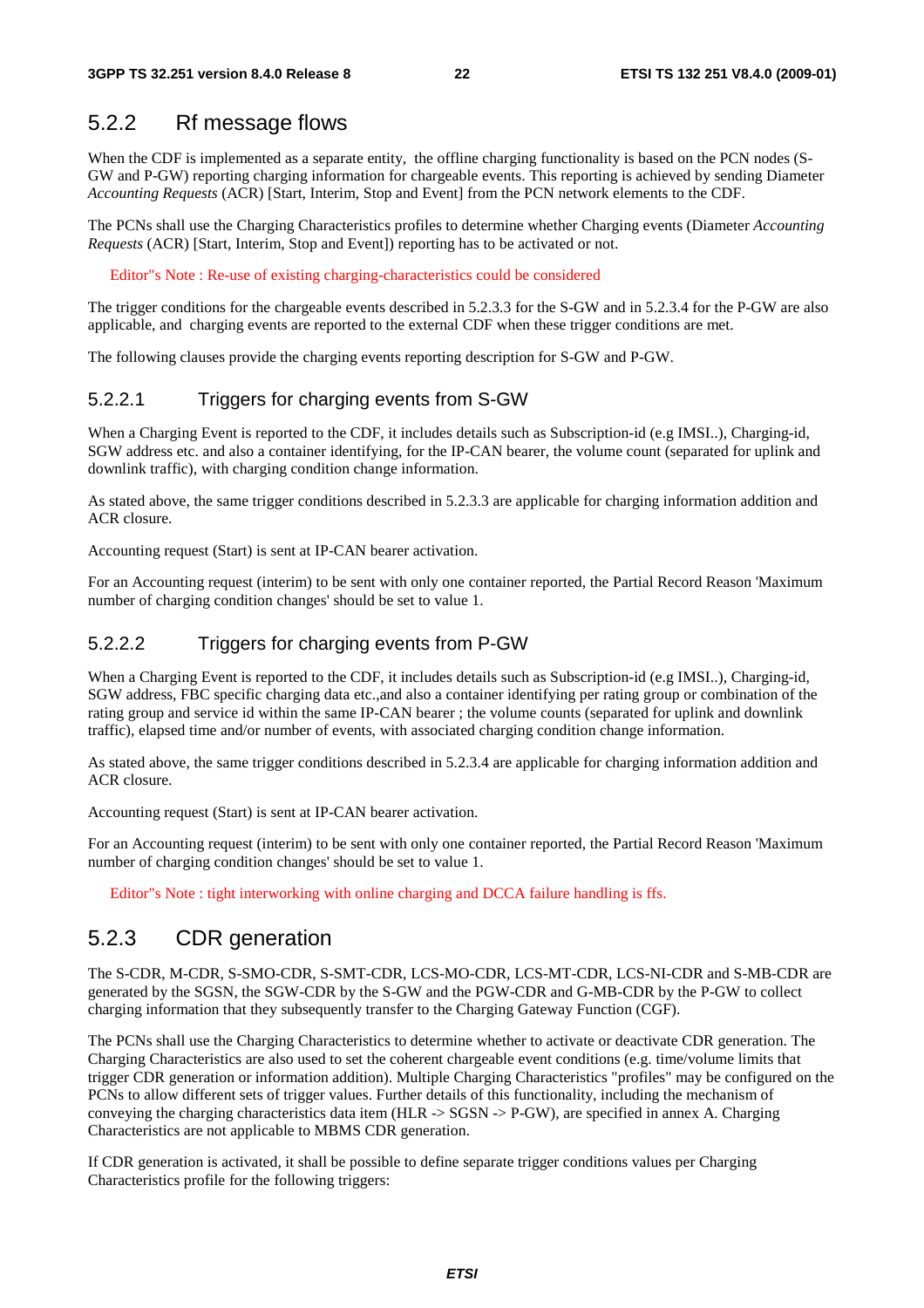- data volume limit;
- time (duration limit);
- maximum number of charging conditions changes (QoS change, Tariff Time change).

The following clauses describe the trigger conditions for the chargeable events described in clause  $5.2.1.1 - 5.2.1.5$ . In EPC offline charging, these chargeable events correspond to the triggers for collection of charging information and CDR generation by the SGSN/S-GW/P-GW.

## 5.2.3.1 Triggers for S-CDR charging information collection

An S-CDR is used to collect charging information related to the IP-CAN bearer data information for a MS/UE in the SGSN.

If according to the Charging Characteristics, CDR generation is activated an S-CDR shall be opened at IP-CAN bearer activation, and the volume for the context is counted separately in uplink and downlink direction. When a change of charging condition occurs, the volume count is added to the S-CDR and a new count is started. The S-CDR includes details such as Record Type, Served IMSI, Sequence Number etc. Not all of the charging information to be collected is static, and other charging information is directly depending on dynamic Packet-Switched service usage.

The subsequent clauses identify in detail the conditions for adding information to, and closing the S-CDR for generation towards the CGF.

### 5.2.3.1.1 Triggers for S-CDR Charging Information Addition

The "List of Traffic Volumes" attribute of the S-CDR consists of a set of containers, which are added when specific trigger conditions are met, and identify the volume count per IP-CAN bearer, separated for uplink and downlink traffic, on encountering that trigger condition. Table 5.1 identifies which conditions are supported to trigger S-CDR charging information addition.

| <b>Trigger Conditions</b> | <b>Description/Behaviour</b>                                                                                |
|---------------------------|-------------------------------------------------------------------------------------------------------------|
| QoS Change                | A change in the QoS shall result in a "List of Traffic Data Volumes" container being added to the<br>CDR.   |
| Tariff Time Change        | On reaching the Tariff Time Change a "List of Traffic Data Volumes" container shall be added to<br>the CDR. |
| <b>Direct Tunnel</b>      | When the SGSN establishes or removes a Direct Tunnel a "List of Traffic Data Volumes"                       |
| lestablishment/removal    | Icontainer shall be added to the CDR. See NOTE.                                                             |
| <b>CDR Closure</b>        | A list of "List of Traffic Data Volumes" container shall be added to the S-CDR.                             |
| NOTE:                     | When a direct tunnel is established, the SGSN will no longer be able to count data volumes associated with  |
|                           | the IP-CAN bearer for which the direct tunnel is established                                                |

The first volume container of a IP-CAN bearer identifies the uplink/downlink volume since the IP-CAN bearer was opened. Subsequent volume containers store the volume count accrued since the closure of the last container.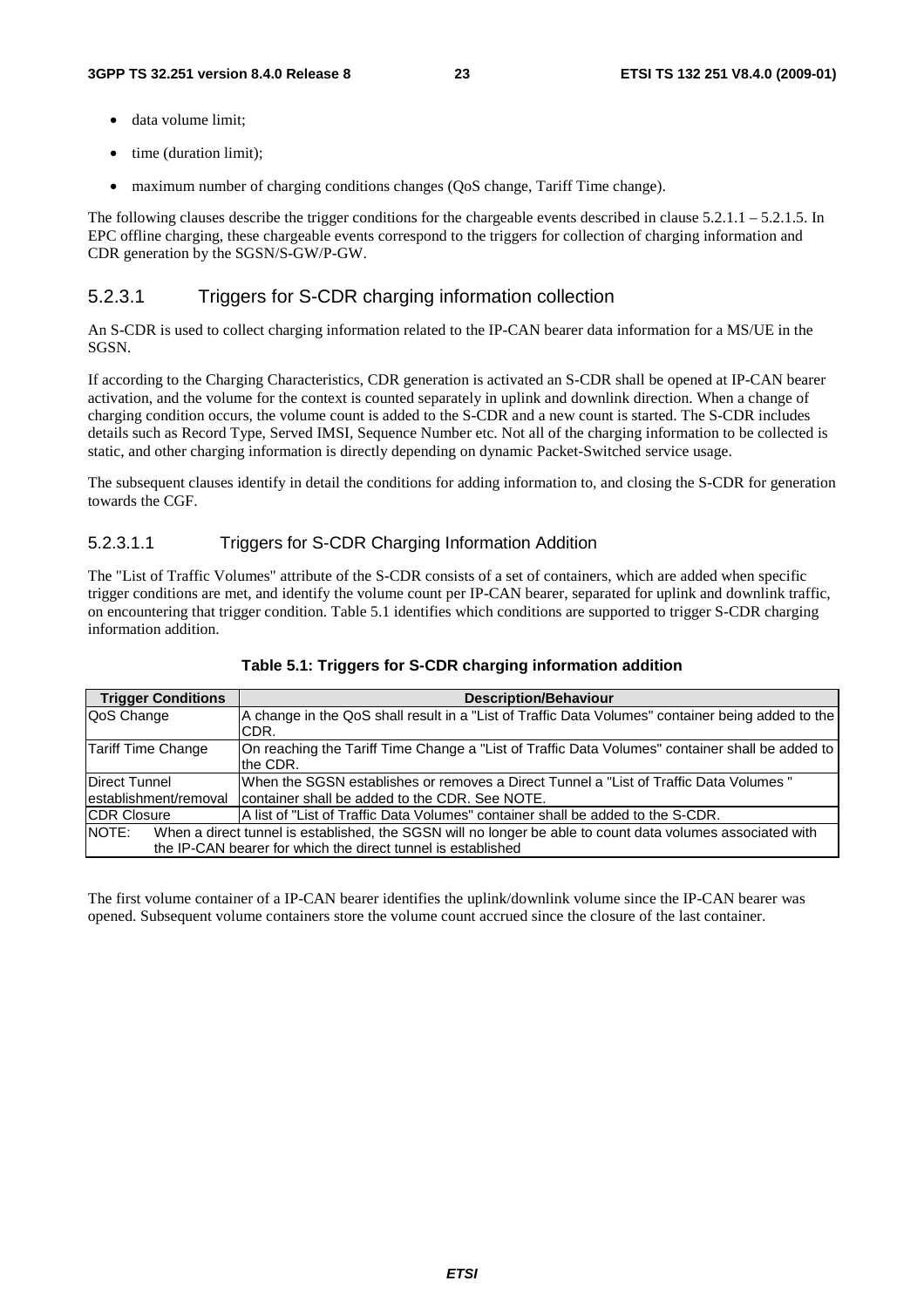### 5.2.3.1.2 Triggers for S-CDR closure

The S-CDR shall be closed on encountering some trigger conditions. Table 5.2 identifies which conditions are supported to permit closure of the S-CDR.

| <b>Closure Conditions</b>   | <b>Description/Behaviour</b>                                                                  |
|-----------------------------|-----------------------------------------------------------------------------------------------|
| <b>End of IP-CAN bearer</b> | Deactivation of the IP-CAN bearer in the SGSN shall result in the CDR being closed. The       |
| within the SGSN             | trigger condition covers:                                                                     |
|                             | termination of IP-CAN bearer;                                                                 |
|                             | SGSN change (inter-SGSN routing area update including intersystem change);                    |
|                             | any abnormal release.                                                                         |
| Partial Record Reason       | O&M reasons permit the closure of the CDR for internal reasons. The trigger condition covers: |
|                             | data volume limit;                                                                            |
|                             | time (duration) limit;                                                                        |
|                             | maximum number of charging condition changes (QoS/tariff time change);                        |
|                             | management intervention;                                                                      |
|                             | Intra-SGSN intersystem change (change of radio interface from GSM to UMTS or vice             |
|                             | versa).                                                                                       |

#### **Table 5.2: Triggers for S-CDR closure**

The Partial Record generation trigger thresholds are those associated with the Charging Characteristics. The Partial Record generation trigger thresholds are GSN configuration parameters defined per charging characteristics profile by the operator through O&M means, as specified in annex A.

In the event that the S-CDR is closed and the IP-CAN bearer remains active, a further S-CDR shall be opened with an incremented Sequence Number in the SGSN.

### 5.2.3.2 Triggers for M-CDR charging information collection

An M-CDR is used to collect charging information related to the mobility management of a mobile in the SGSN.

An M-CDR shall be opened for each mobile upon GPRS Attach, indicating the current location information for that MS/UE. When a location change occurs for the attached MS/UE, the new location information is added to the M-CDR. The M-CDR records details such as Record Type, Served IMSI, Sequence Number etc. Not all of the charging information to be collected is static, and other charging information is directly dependent on the mobility of the MS as provided by the Radio Access Network (RAN). Subsequent partial records may be opened if the M-CDR is closed and the MS is still attached to the network.

The subsequent clauses identify in detail the conditions for adding information to, and closing of the M-CDR for generation towards the CGF.

#### 5.2.3.2.1 Triggers for M-CDR charging information addition

The "Change of Location" attribute of the M-CDR consists of a set of containers, which are added when specific trigger conditions are met, and identify the time stamped routing area on encountering that trigger condition. Table 5.3 identifies which conditions are supported to trigger M-CDR charging information addition.

#### **Table 5.3: Triggers for M-CDR charging information addition**

| <b>Trigger Conditions</b> | <b>Description/Behaviour</b>                                                                                                                                                                                        |
|---------------------------|---------------------------------------------------------------------------------------------------------------------------------------------------------------------------------------------------------------------|
| <b>Mobility Change</b>    | The first "Change of Location" container shall be captured when the MM context is created.<br>Subsequent changes in the Routing Area shall result in a "Change of Location" container being<br>ladded to the M-CDR. |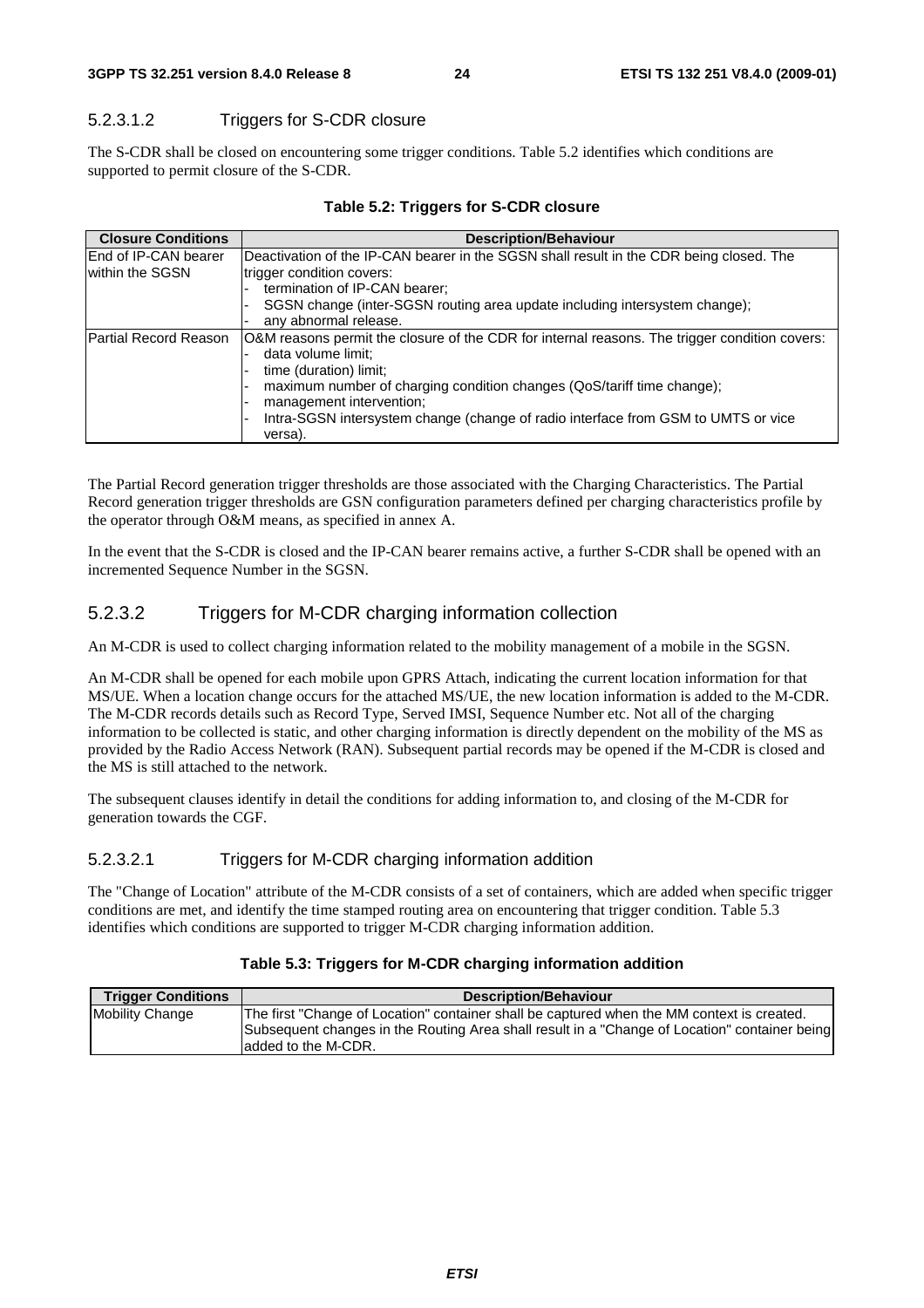### 5.2.3.2.2 Triggers for M-CDR closure

The M-CDR shall be closed on encountering some trigger conditions. Table 5.4 identifies which conditions are supported to permit closures of the M-CDR.

| <b>Closure Conditions</b>               | <b>Description/Behaviour</b>                                                                                                                                                                                                                                                                                            |
|-----------------------------------------|-------------------------------------------------------------------------------------------------------------------------------------------------------------------------------------------------------------------------------------------------------------------------------------------------------------------------|
| <b>End of MM Context</b><br>within SGSN | Deactivation of the MM context in the SGSN shall result in the CDR being closed. The trigger<br>condition covers:<br>SGSN change (inter-SGSN routing area update including intersystem change);<br>GPRS detach:                                                                                                         |
| Partial Record Reason                   | any abnormal release.<br>O&M reasons permit the closure of the CDR for internal reasons. The trigger condition covers:<br>time (duration) limit;<br>maximum number of mobility changes; and<br>Management intervention;<br>Intra-SGSN intersystem change (change of radio interface from GSM to UMTS or vice<br>versa). |

#### **Table 5.4: Triggers for M-CDR closure**

The Partial Record generation trigger thresholds are those associated with the Charging Characteristics. The Partial Record generation trigger thresholds are SGSN configuration parameters defined per charging characteristics profile by the operator through O&M means, as specified in annex A.

In the event that the M-CDR is closed and the mobile is still known to the SGSN, a further M-CDR shall be opened with an incremented Sequence Number in the SGSN.

### 5.2.3.3 Triggers for SGW-CDR charging information collection

A SGW-CDR is used to collect charging information related to the IP-CAN bearer data information for a UE/MS in the S-GW.

If, according to the Charging Characteristics, CDR generation is activated a SGW-CDR shall be opened at IP-CAN bearer activation, and the volume for the context is counted separately in uplink and downlink direction. When a change of charging condition occurs, the volume count is added to the SGW-CDR and a new count is started. The SGW-CDR includes details such as Record Type, Served IMSI, Sequence Number etc. Not all of the charging information to be collected is static, and other charging information is directly dependent on dynamic Packet-Switched service usage.

The subsequent clauses identify in detail the conditions for adding information to, and closing the SGW-CDR for generation towards the CGF.

#### 5.2.3.3.1 Triggers for SGW-CDR Charging Information Addition

The "List of Traffic Volumes" attribute of the SGW-CDR consists of a set of containers, which are added when specific trigger conditions are met, and identify the volume count per IP-CAN bearer, separated for uplink and downlink traffic, on encountering that trigger condition. Table 5.5 identifies which conditions are supported to trigger SGW-CDR charging information addition.

| <b>Trigger Conditions</b>   | <b>Description/Behaviour</b>                                                                                |
|-----------------------------|-------------------------------------------------------------------------------------------------------------|
| QoS Change                  | A change in the QoS shall result in a "List of Traffic Data Volumes" container being added to               |
|                             | the CDR.                                                                                                    |
| Tariff Time Change          | On reaching the Tariff Time Change a "List of Traffic Data Volumes" container shall be added to<br>the CDR. |
| <b>User Location Change</b> | A change in the User Location Info shall result in a "List of Traffic Data Volumes" container               |
|                             | being added to the CDR, if location reporting is required.                                                  |
| RAI Change                  | A change in the RAI shall result in a "List of Traffic Data Volumes" container being added to the           |
|                             | CDR, if location reporting is required and a report of RAI change is received.                              |
| <b>CDR Closure</b>          | A list of "List of Traffic Data Volumes" container shall be added to the SGW-CDR.                           |

#### **Table 5.5: Triggers for SGW-CDR charging information addition**

Editor"s note: The trigger User Location Change should be also provide tracking area update.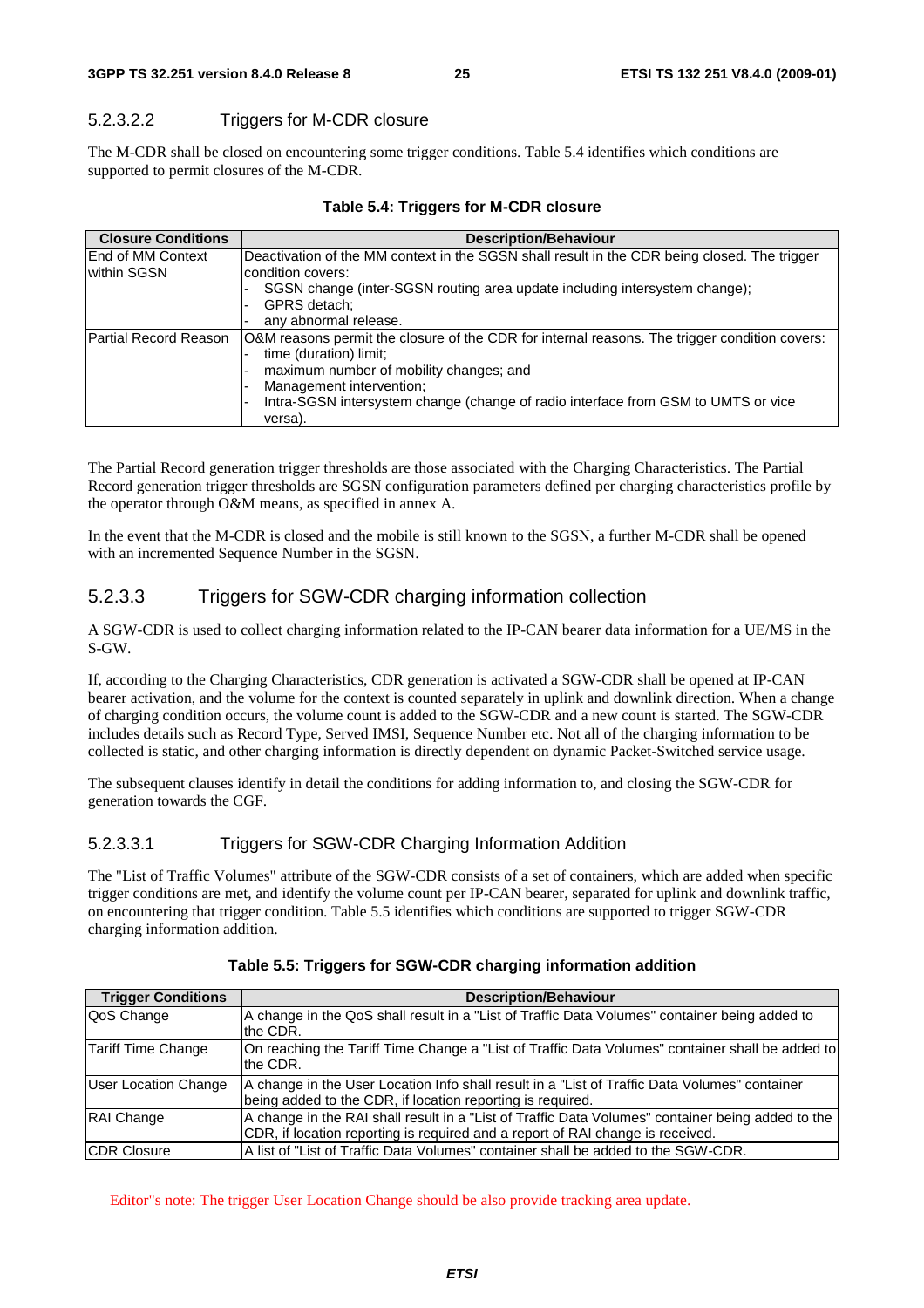The first volume container of a IP-CAN bearer identifies the uplink/downlink volume since the IP-CAN bearer was opened. Subsequent volume containers store the volume count accrued since the closure of the last container.

The "SGSN Address" attribute of the SGW-CDR consists of a list of SGSN/S-GW addresses. New SGSN/S-GW address is added to the list when SGSN/S-GW changes.

#### 5.2.3.3.2 Triggers for SGW-CDR closure

The SGW-CDR shall be closed on encountering some trigger conditions. Table 5.6 identifies which conditions are supported to permit closure of the SGW-CDR.

| <b>Closure Conditions</b>    | <b>Description/Behaviour</b>                                                                                        |  |  |  |  |
|------------------------------|---------------------------------------------------------------------------------------------------------------------|--|--|--|--|
| <b>End of IP-CAN bearer</b>  | Deactivation of the IP-CAN bearer in the S-GW shall result in the CDR being closed. The trigger                     |  |  |  |  |
| within the S-GW              | lcondition covers:                                                                                                  |  |  |  |  |
|                              | termination of IP-CAN bearer;                                                                                       |  |  |  |  |
|                              | S-GW change;                                                                                                        |  |  |  |  |
|                              | any abnormal release.                                                                                               |  |  |  |  |
| <b>Partial Record Reason</b> | O&M reasons permit the closure of the CDR for internal reasons. The trigger condition covers:<br>data volume limit; |  |  |  |  |
|                              | time (duration) limit;                                                                                              |  |  |  |  |
|                              | maximum number of charging condition changes (QoS/tariff time change);<br>management intervention;                  |  |  |  |  |
|                              | MS time zone change;                                                                                                |  |  |  |  |
|                              | PLMN change;                                                                                                        |  |  |  |  |
|                              | radio access technology change (RAT Type).                                                                          |  |  |  |  |

#### **Table 5.6: Triggers for SGW-CDR closure**

The Partial Record generation trigger thresholds are those associated with the Charging Characteristics. The Partial Record generation trigger thresholds are S-GW configuration parameters defined per charging characteristics profile by the operator through O&M means, as specified in annex A.

In the event that the SGW-CDR is closed and the IP-CAN bearer remains active, a further SGW-CDR is opened with an incremented Sequence Number in the S-GW.

#### 5.2.3.4 Triggers for PGW-CDR charging information collection

An eG-CDR is used to collect charging information related to the IP-CAN bearer data information for a UE/MS in the P-GW, where the data volumes, elapsed time or number of events within each PGW-CDR are separately counted per rating group or per combination of the rating group and service id. In case of P-GW is not aware of IP-CAN bearers, i.e. in case of PMIP based S5/S8, P-GW collects charging information per IP-CAN session as it would be one IP-CAN bearer.

In contrast to the SGW-CDR, where only one volume container (uplink/downlink) can be active per IP-CAN bearer, many service data flow containers per IP-CAN bearer can be active simultaneously in P-GW PGW-CDR. A service data flow container is activated when traffic is detected and no matching active service data flow container exist; a service data flow container is closed when the termination of the last service data flow matching to the service data flow container is detected by the P-GW. When event based charging applies, the first occurrence of an event matching a service data flow template shall imply service data flow start. Details on FBC can be found in TS 23.203 [72] and TS 32.240 [1].

If, according to the Charging Characteristics profile, CDR generation is activated an PGW-CDR shall be opened at IP-CAN bearer activation, and the volume (separately in uplink and downlink direction), elapsed time and/or number of events are counted. When a change of charging condition occurs, all containers are added to the PGW-CDR. The PGW-CDR includes details such as Record Type, Served IMSI, Sequence Number etc. and the FBC specific charging data. Not all of the charging information to be collected is static, and other charging information is directly dependent on dynamic Packet-Switched service usage.

It shall be possible to activate both online and offline charging interfaces for same IP-CAN bearer. The default online and offline charging shall work independently of each other. Optionally it may be possible to operate in a tight interworking between online and offline charging mechanism i.e. only the specified quota re-authorisation triggers armed by OCS (including e.g. tariff time change, returned quotas, etc.) are used to close the service data flow containers for the PGW-CDR charging information addition.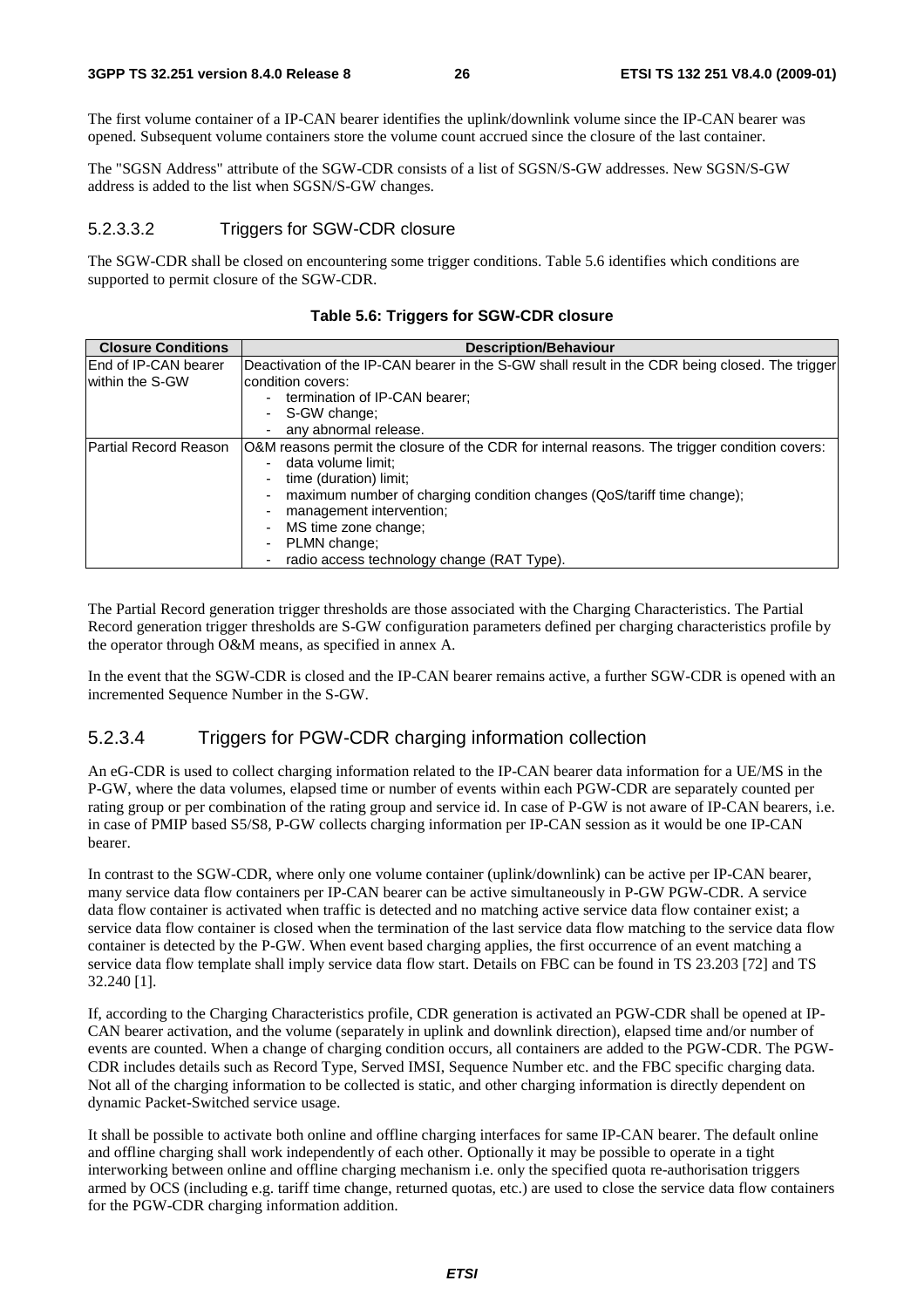The subsequent clauses identify in detail the conditions for adding information to, and closing the PGW-CDR for generation towards the CGF.

### 5.2.3.4.1 Triggers for PGW-CDR Charging Information Addition

IP-CAN bearer specific offline charging is achieved with IP-CAN bearer specific rating group/service identifier defined in clause 5.3.1.1.

The "List of Service Data" attribute of the PGW-CDR consists of a set of containers, which are added when specific trigger conditions are met. Each container identifies the configured counts (volume separated for uplink and downlink, elapsed time or number of events) per rating group or combination of the rating group and service id within the same IP-CAN bearer, on encountering that trigger condition. For envelope reporting, the containers represent complete and closed time envelopes determined by mechanisms defined in 3GPP TS 32.299 [50]. Table 5.8 identifies conditions that may be supported as recording triggers under consideration of additional DCCA triggers.

Some of the triggers are non-exclusive (e.g. IP-CAN bearer modification with a couple of reasons, IP-CAN bearer modification reasons that cause PGW-CDR closure).

#### **Table 5.8: Triggers for PGW-CDR charging information addition "List of Service Data"**

| <b>Trigger Conditions</b>    | <b>Description/Behaviour</b>                                                                         |  |  |  |  |
|------------------------------|------------------------------------------------------------------------------------------------------|--|--|--|--|
| <b>IP-CAN</b> bearer         | A change of IP-CAN bearer conditions (e.g. QoS change, SGSN/S-GW change, PLMN Id                     |  |  |  |  |
| modification                 | change, RAT change, user location change) shall result in a set of "List of Service Data"            |  |  |  |  |
|                              | containers, i.e. all active service data flow containers, being added to the CDR as described in     |  |  |  |  |
|                              | clause 5.2.1.3.                                                                                      |  |  |  |  |
|                              | In a tight interworking between online and offline charging the specified quota re-authorisation     |  |  |  |  |
|                              | triggers armed by OCS are supported.                                                                 |  |  |  |  |
| <b>Tariff Time Change</b>    | On reaching the Tariff Time Change a set of "List of Service Data" containers, i.e. all active       |  |  |  |  |
|                              | service data flow containers, shall be added to the CDR.                                             |  |  |  |  |
|                              | In a tight interworking between online and offline charging the DCCA tariff time change from         |  |  |  |  |
|                              | OCS is supported.                                                                                    |  |  |  |  |
| <b>DCCA Failure-Handling</b> | When the Diameter Credit-Control-Failure-Handling mechanism is triggered a "List of Service"         |  |  |  |  |
| procedure triggering         | Data", i.e. all active service data flow containers shall be added to the CDR.                       |  |  |  |  |
|                              | The causes are only relevant in case of simultaneously usage of an active DCCA session.              |  |  |  |  |
| Service data flow report     | In case of independent online and offline charging a "List of Service Data" container for the        |  |  |  |  |
|                              | service data flow shall be added when:                                                               |  |  |  |  |
|                              | expiry of time limit;                                                                                |  |  |  |  |
|                              | expiry of volume limit;                                                                              |  |  |  |  |
|                              | expiry of unit limit;                                                                                |  |  |  |  |
|                              | - termination of service data flow.                                                                  |  |  |  |  |
|                              | In case of tight interworking online and offline charging a "List of Service Data" container for the |  |  |  |  |
|                              | service data flow shall be added when:                                                               |  |  |  |  |
|                              | - time threshold reached;                                                                            |  |  |  |  |
|                              | - volume threshold reached;                                                                          |  |  |  |  |
|                              | unit threshold reached;                                                                              |  |  |  |  |
|                              | time quota exhausted;                                                                                |  |  |  |  |
|                              | volume quota exhausted;                                                                              |  |  |  |  |
|                              | unit quota exhausted;                                                                                |  |  |  |  |
|                              | expiry of quota validity time;                                                                       |  |  |  |  |
|                              | termination of service data flow:                                                                    |  |  |  |  |
|                              | - re-authorization request by OCS.                                                                   |  |  |  |  |
| <b>CDR Closure</b>           | All active "List of Service Data" containers shall be added to the PGW-CDR                           |  |  |  |  |
|                              | Note: The trigger condition is a common value that has to be used for CDR closure together           |  |  |  |  |
|                              | with detailed reason.                                                                                |  |  |  |  |

The first traffic container identifies the data traffic since the IP-CAN bearer was opened. Subsequent data traffic containers store the configured counts accrued since the closure of the last container.

For envelope reporting, each envelope contains information about the data volume transferred in both uplink and downlink and / or the number of events that occurred for the duration that envelope is open. Only completed time envelopes shall be added to the PGW-CDR. The determination of completed envelopes are defined in 3GPP TS 32.299 [50]. The triggers listed in the previous table shall not apply to envelope reporting. Envelopes that are not complete when a partial PGW-CDR is closed shall be added to the next PGW-CDR.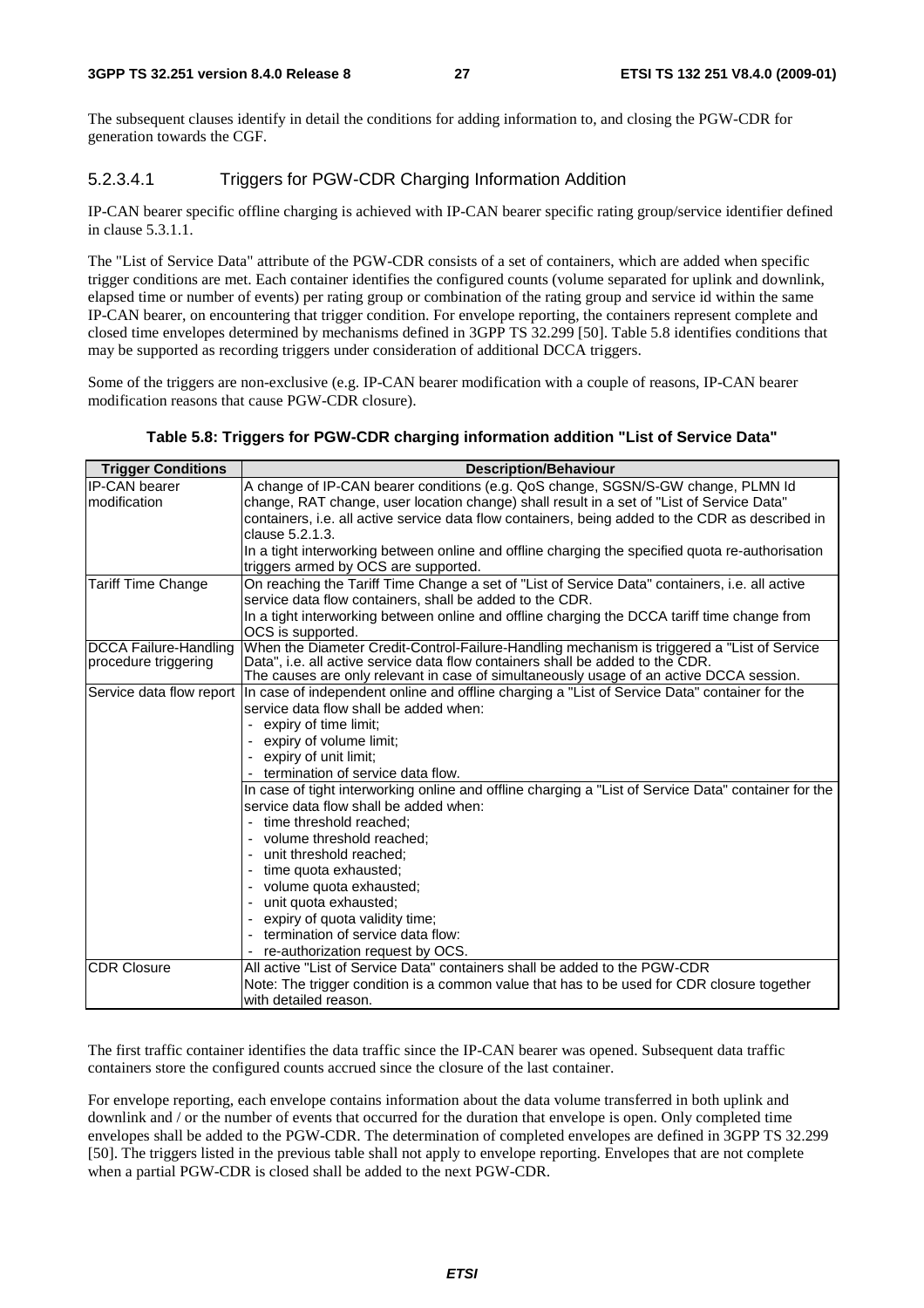The "Serving node Address" attribute of the PGW-CDR consists of a list of SGSN/S-GW addresses. New SGSN/S-GW address is added to the list when SGSN/S-GW changes.

#### 5.2.3.4.2 Triggers for PGW-CDR closure

The PGW-CDR shall be closed on encountering same trigger conditions as specified for the SGW-CDR.

### 5.2.3.5 Triggers for SMS-CDR charging information collection

The generation of the SMS related CDRs is based on the observation and capture of simple events, i.e. the transfer of Short Messages through the SGSN in MO or MT direction.

A S-SMO-CDR is used to collect charging information related to the transmission of a SM in MO direction via the SGSN. If, according to the Charging Characteristics, CDR generation is activated a S-SMO-CDR shall be created when the SGSN has successfully forwarded a SM to the SMSC on behalf of the UE/MS. The S-SMO-CDR includes details such as Record Type, Served IMSI, Sequence Number etc.

A S-SMT-CDR is used to collect charging information related to the transmission of a SM in MT direction via the SGSN. If, according to the Charging Characteristics, CDR generation is activated a S-SMT-CDR shall be created when the SGSN has successfully forwarded a SM to the UE/MS. The S-SMT-CDR includes details such as Record Type, Served IMSI, Sequence Number etc.

Note that the above CDR types only capture the SMS events when transferred through the SGSN. Equivalent charging functionality for the CS domain is specified in TS 32.250 [10]. 3GPP standards do not define service specific charging functionality for SMS.

### 5.2.3.6 Triggers for LCS-CDR charging information collection

The generation of the LCS related CDRs is based on the observation and capture of simple events, i.e. the invocation of location requests from the UE/MS (LCS-MO-CDR), an external entity (LCS-MT-CDR) or the network (LCS-NI-CDR).

A LCS-MO-CDR is used to collect charging information related to the transmission of a location request, originating from the UE/MS to be located, via the SGSN. If, according to the Charging Characteristics, CDR generation is activated a LCS-MO-CDR shall be created when the SGSN has received the RANAP "Location report" message from the RNC. The LCS-MO-CDR includes details such as Record Type, Served IMSI, Sequence Number etc.

A LCS-MT-CDR is used to collect charging information related to the transmission of a location request for a UE via the SGSN where the location request originates from an external entity. If, according to the Charging Characteristics, CDR generation is activated a LCS-MT-CDR shall be created when the SGSN has received the RANAP "Location report" message from the RNC. The LCS-MT-CDR includes details such as Record Type, Served IMSI, Sequence Number etc.

A LCS-NI-CDR is used to collect charging information related to the transmission of a network induced location request via the SGSN. If, according to the Charging Characteristics, CDR generation is activated a LCS-NI-CDR shall be created when the SGSN has received the RANAP "Location report" message from the RNC. The LCS-MO-CDR includes details such as Record Type, Served IMSI, Sequence Number etc.

Note that the above CDR types only capture the LCS events when transferred through the SGSN. Equivalent charging functionality for the CS domain is specified in TS 32.250 [10]. Service specific charging functionality for LCS is specified in TS 32.271 [31].

#### 5.2.3.7 Triggers for S-MB-CDR and G-MB-CDR charging information collection

Editor"s note: The impact on MBMS Charging is ffs how MBMS functions are allocated to functional entity/entities of the Evolved Packet System in TS 23.246.

#### 5.2.3.7.1 Triggers for S-MB-CDR and G-MB-CDR Charging Information Creation

S-MB-CDR and G-MB-CDR are used to collect charging information related to the MBMS bearer context data information for a MBMS bearer service in the GSN. The triggers for both S-MB-CDR and G-MB-CDR to start collecting charging information are the same.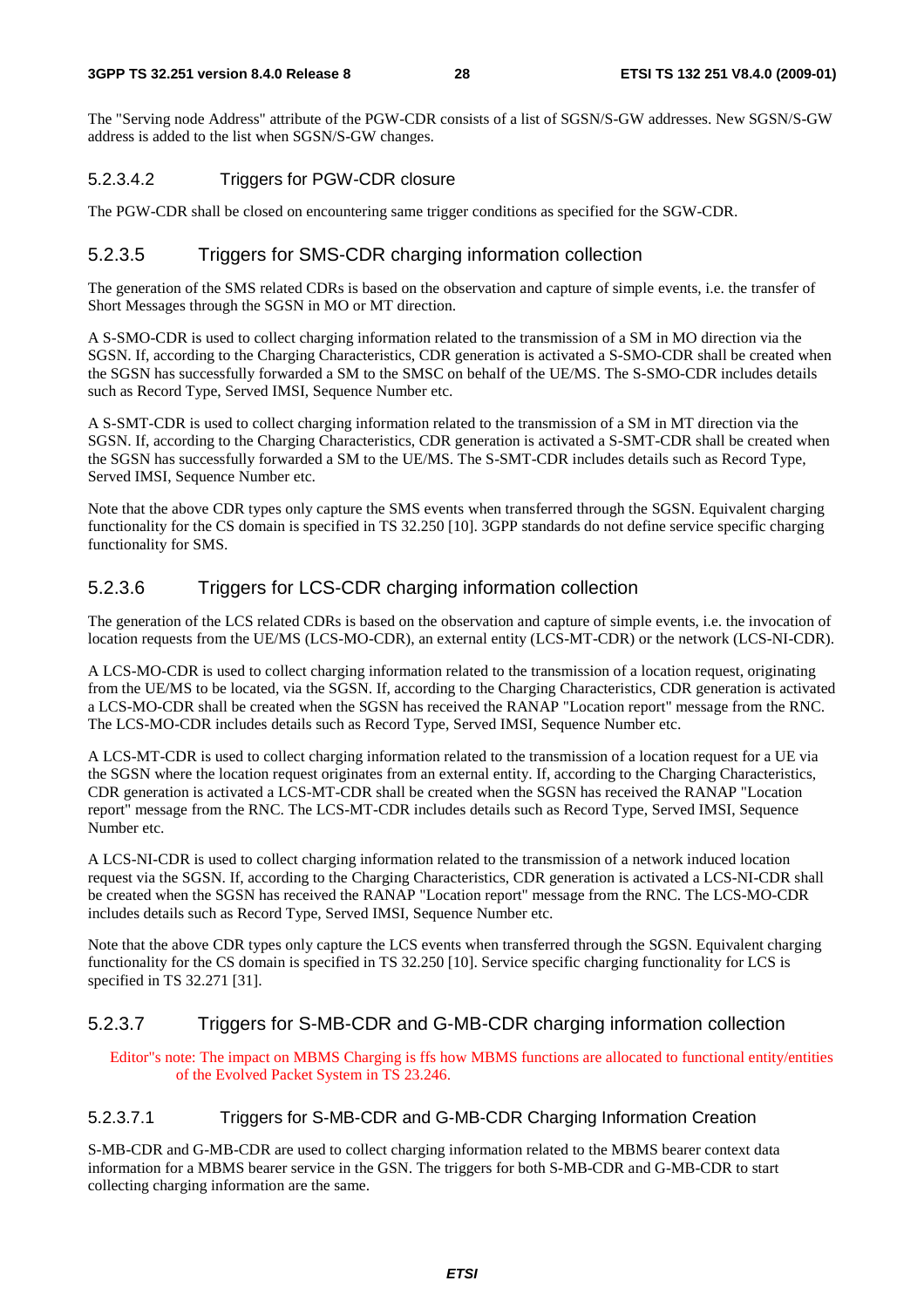S-MB-CDR and G-MB-CDR shall be opened at MBMS bearer context creation. Not all of the charging information to be collected is static, and other charging information is directly dependent on dynamic Packet-Switched service usage.

The subsequent clauses identify in detail the conditions for adding information to, and closing the S-MB-CDR and G-MB-CDR for generation towards the CGF.

#### 5.2.3.7.2 Triggers for S-MB-CDR and G-MB-CDR Charging Information Addition

The "List of Traffic Volumes" attribute consists of a set of containers, which are added when specific trigger conditions are met, and identify the volume count per MBMS bearer context, for downlink traffic, on encountering that trigger condition. Table 5.9 identifies which conditions are supported to trigger S-MB-CDR and G-MB-CDR charging information addition.

#### **Table 5.9: Triggers for S-MB-CDR and G-MB-CDR charging information addition**

| <b>Trigger Conditions</b> | <b>Description/Behaviour</b>                                                                                  |
|---------------------------|---------------------------------------------------------------------------------------------------------------|
| Tariff Time Change        | On reaching the Tariff Time Change a "List of Traffic Data Volumes " container shall be added<br>Ito the CDR. |
| <b>CDR Closure</b>        | A list of "List of Traffic Data Volumes" container shall be added to the relevant CDR.                        |

The first volume container of a MBMS bearer context identifies the volume since the record was opened. Subsequent volume containers store the volume count accrued since the closure of the last container.

#### 5.2.3.7.3 Triggers for S-MB-CDR and G-MB-CDR closure

The S-MB-CDR and G-MB-CDR shall be closed on encountering the trigger conditions identified in Table 5.10.

| <b>Closure Conditions</b> | <b>Description/Behaviour</b>                                                                  |  |  |  |  |  |
|---------------------------|-----------------------------------------------------------------------------------------------|--|--|--|--|--|
| End of MBMS Bearer        | Deactivation of the MBMS bearer context in the GSN shall result in the CDR being closed. The  |  |  |  |  |  |
| Context within the GSN    | trigger condition covers:                                                                     |  |  |  |  |  |
|                           | termination of MBMS bearer context;                                                           |  |  |  |  |  |
|                           | any abnormal release.                                                                         |  |  |  |  |  |
| Partial Record Reason     | O&M reasons permit the closure of the CDR for internal reasons. The trigger condition covers: |  |  |  |  |  |
|                           | data volume limit;                                                                            |  |  |  |  |  |
|                           | time (duration) limit;                                                                        |  |  |  |  |  |
|                           | change in list of downstream nodes;                                                           |  |  |  |  |  |
|                           | management intervention.                                                                      |  |  |  |  |  |

#### **Table 5.10: Triggers for S-MB-CDR and G-MB-CDR closure**

The Partial Record generation trigger thresholds are those associated with GSN configured information. In the event that the CDR is closed and the MBMS bearer context remains active, a further CDR is opened with an incremented Sequence Number in the GSN.

### 5.2.4 Usage scenarios

This clause contains a number of example scenarios illustrating the purpose and practical usage of the various CDR types defined in the previous clauses. These examples are by no means exhaustive.

For the purpose of these examples the following assumptions have been made:

- the CDRs are sent to a CGF;
- the generation of all of the CDR types has been enabled.

The following conventions have been used for the figures 5.9 to 5.12 below:

- 1) Network connections and signalling transactions are illustrated by means of solid lines and referenced by number e.g. (1).
- 2) Operation & Maintenance actions, such as the transfer of CDRs, are represented by means of dotted lines and referenced by letter e.g. (A).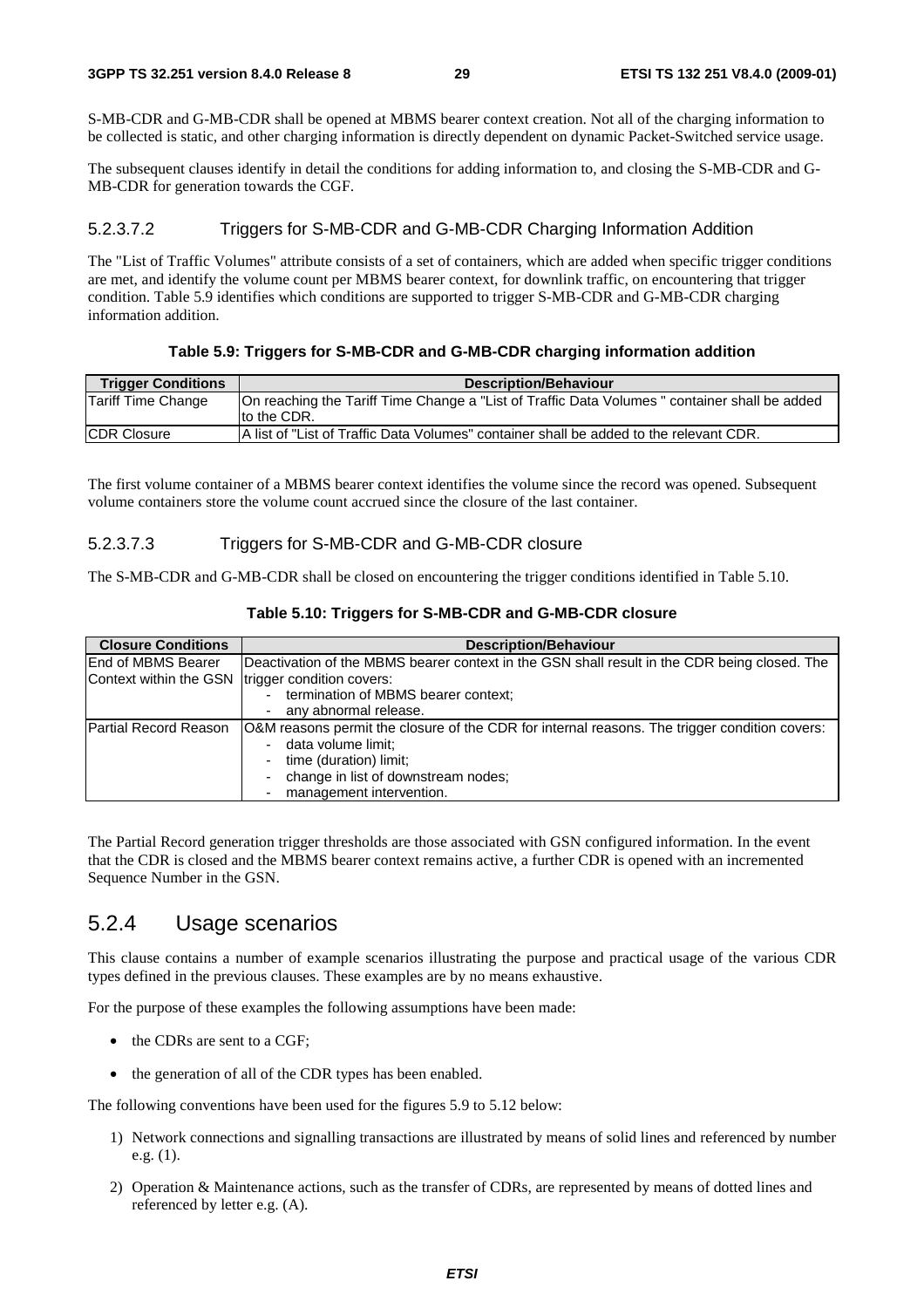NOTE: Visiting scenarios are excluded.

#### 5.2.4.1 Mobile to PDN Context

Figure 5.9 illustrates a simple outgoing Packet-Switched context from a PLMN Packet-Switched service subscriber "A" to a mainframe "B" via a PDN (1).

The respective PDP context is activated in the SGSN and GGSN and PDP PDUs are routed in MO and MT direction. The SGSN shall create an S-CDR and the GGSN shall create a G-CDR or eG-CDR for subscriber "A".

The records generated are subsequently transferred to the CGF (A). The CGF transfers the CDRs to the BS.



**Figure 5.9: Mobile to PDN context** 

#### 5.2.4.2 Mobile to mobile context

Figure 5.10 illustrates a simple Packet-Switched mobile-to-mobile context within the same HPLMN.

The respective A-party related PDP context is activated in the SGSN-A and the GGSN (1).

After the location of subscriber "B" is determined, the B party related PDP context is activated (2) in the SGSN-B and the GGSN and PDP PDUs are routed in MO and MT direction. The SGSN-A shall create an S-CDR and the GGSN shall create a G-CDR or eG-CDR for subscriber A, the SGSN-B shall create an S-CDR and the GGSN shall create a G-CDR or eG-CDR for subscriber "B".

If subscriber "A" and subscriber "B" use the same GGSN, both G-CDRs or eG-CDRs are produced at that GGSN.

If session leg (2) requires a PDP context activation the respective PDP records will contain a network initiated PDP context activation-flag.

The records generated are subsequently transferred to the CGF (A). The CGF transfers the CDRs to the BS.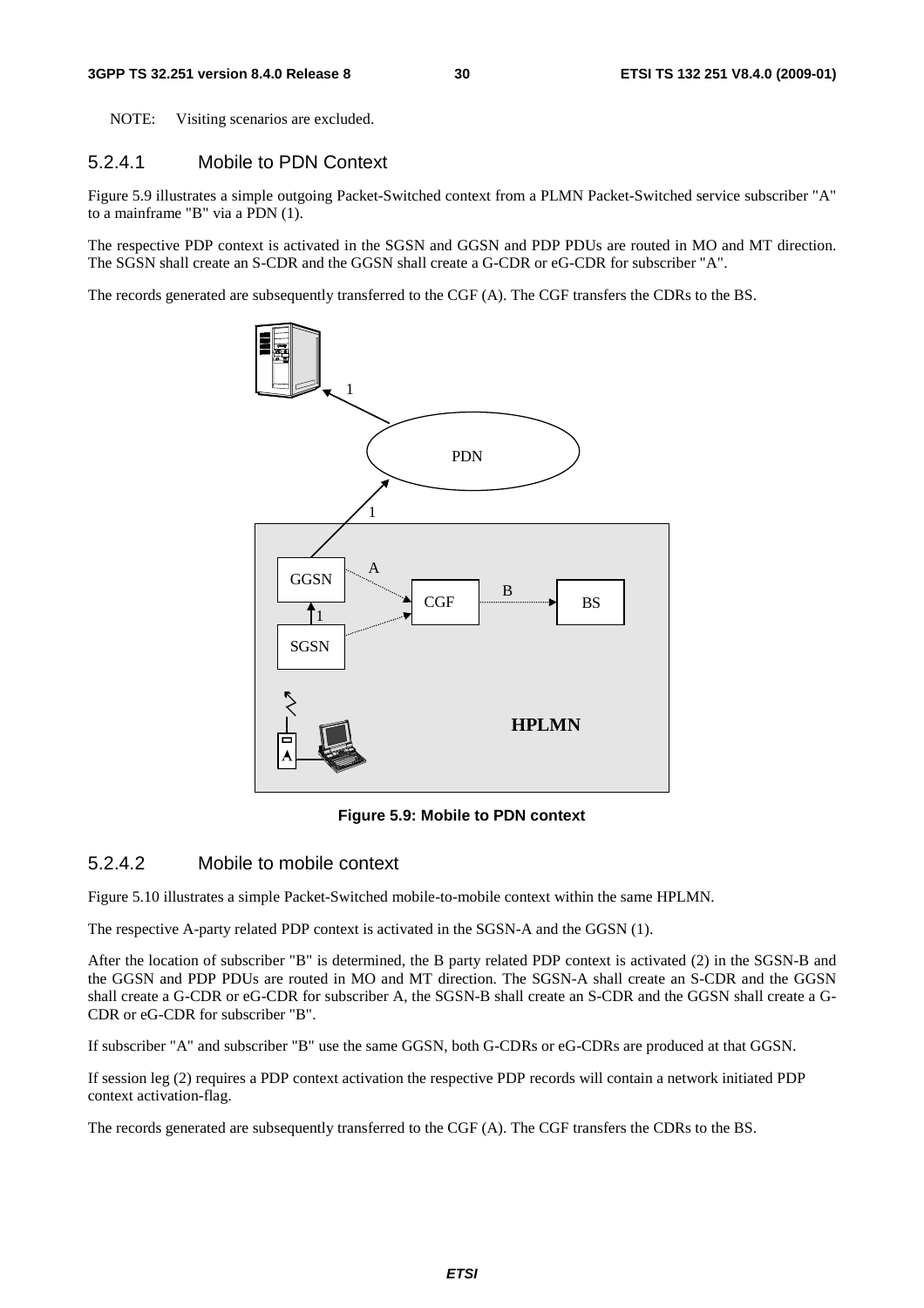

**Figure 5.10: Packet-switched mobile to mobile context** 

#### 5.2.4.3 PDN to mobile context

Figure 5.11 illustrates a simple incoming Packet-Switched domain context from a mainframe "A" to mobile subscriber "B" via a PDN (1). After the location of subscriber "B" is determined, the PDP context is activated (2).

The GGSN receiving the PDUs shall generate a G-CDR or eG-CDR whereas the SGSN currently serving subscriber "B" creates an S-CDR. These records contain a flag that the PDP context is activated due to network request.

The records generated are subsequently transferred to the CGF (A). The CGF transfers the CDRs to the BS.



**Figure 5.11: PDN to mobile context**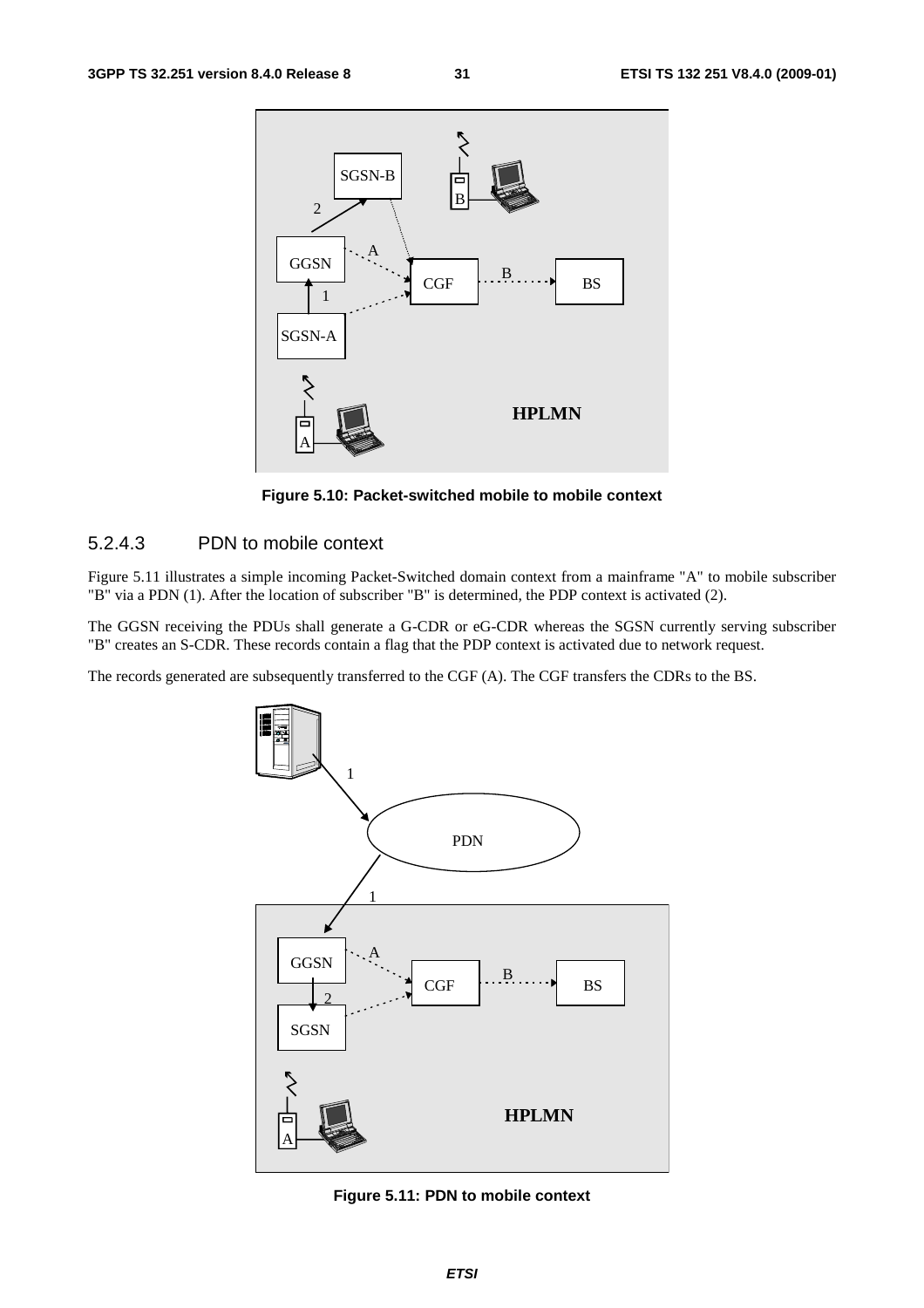#### 5.2.4.4 Mobile to PDN context while roaming, GGSN in HPLMN

Figure 5.12 illustrates an outgoing Packet-Switched context from a roaming mobile subscriber "A" to mainframe "B" via Boarder Gateway, inter PLMN backbone and GGSN of the HPLMN (1).

The respective a-party related PDP context is activated in the SGSN and GGSN and PDUs are routed in MO and MT direction. The SGSN shall create an S-CDR (VPLMN) and a G-CDR or eG-CDR is generated at the used GGSN (HPLMN) for subscriber "A". From the GGSN the packets are sent via the PDN to the mainframe "B".

The records generated in the HPLMN and the VPLMN are subsequently transferred to the CGFs (A). The CGFs transfer the CDRs to the BS. (B)

Later on the records created in the VPLMN are transferred from the BS to the BS of the HPLMN via TAP procedure (C).

Note that this scenario is an example, representing only one case of roaming CDR generation.



**Figure 5.4: Mobile to PDN Context whilst roaming via BG** 

### 5.2.5 Ga record transfer flows

In EPC, both fully qualified partial CDRs (FQPC) and reduced partial CDRs (RPC), as specified in TS 32.240 [1] may be supported on the Ga interface. In line with TS 32.240 [13], the support of FQPCs is mandatory, the support of RPCs is optional. For further details on the Ga protocol application refer to TS 32.295 [54].

### 5.2.6 Bp CDR file transfer

In EPC, both fully qualified partial CDRs (FQPC) and reduced partial CDRs (RPC), as specified in TS 32.240 [1] may be supported on the Bp interface. In line with TS 32.240 [13], the support of FQPCs is mandatory, the support of RPCs is optional. For further details on the Bp protocol application refer to TS 32.297 [52].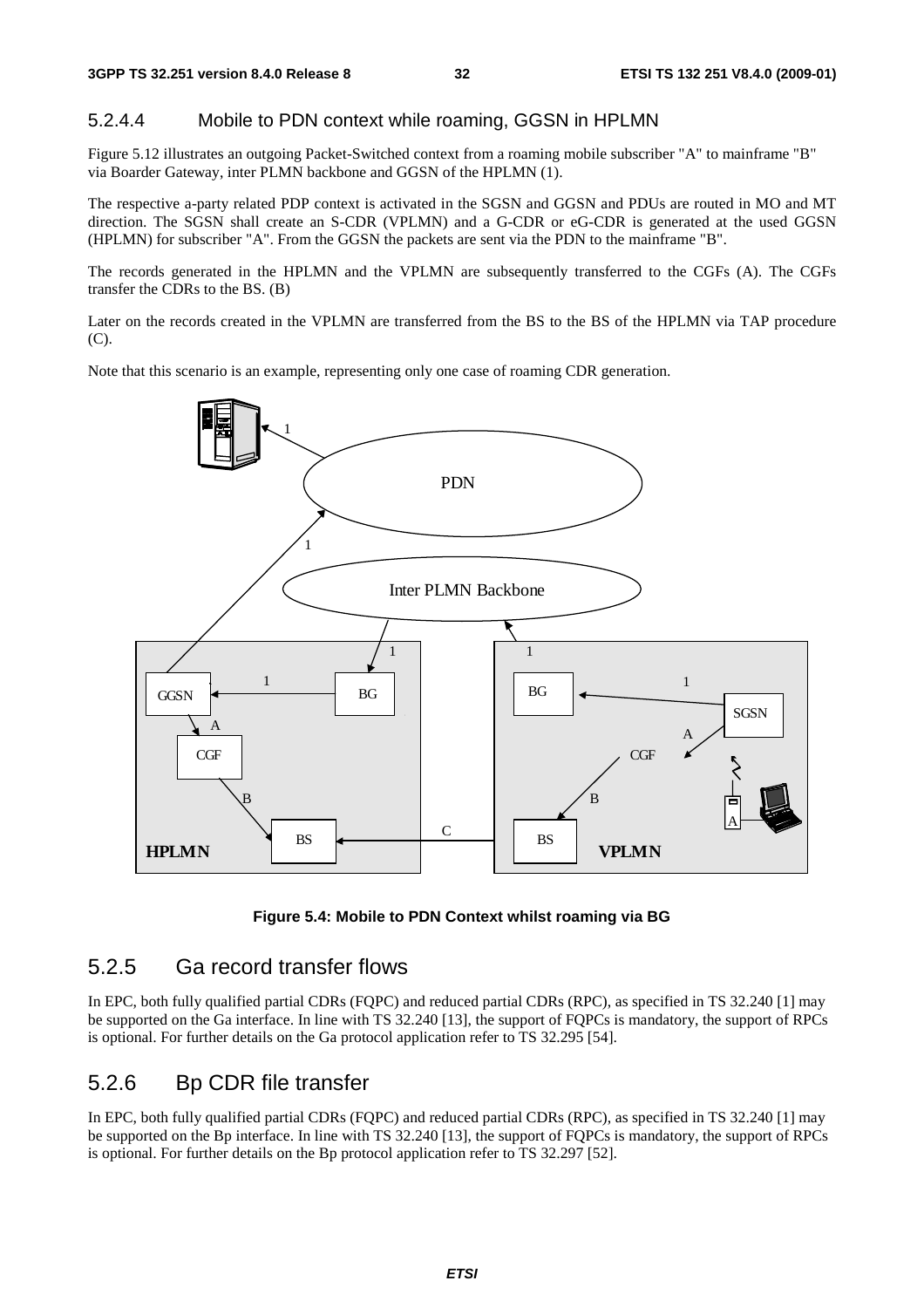## 5.3 PS domain online charging scenarios

### 5.3.1 Basic principles

PS domain online charging may be performed in the SGSN using CAMEL techniques. This functionality is specified in TS 23.078 [206] and TS 29.078 [202] and is outside the scope of the present document.

PS domain online charging may be performed by the PCEF in the P-GW using the common Ro based credit control application specified in TS 32.299 [50]. In order to provide the data required for the management activities outlined in TS 32.240 [1] (credit control, accounting, statistics etc.), the PCEF shall be able to perform online charging for each of the following:

- Charging Data related to IP-CAN bearers;
- Charging Data related to service data flows.

The above items both pertain to sessions (IP-CAN bearers), hence session based online charging (SCUR) with centralized rating and centralized unit determination is required in the PCEF. The Credit Control Requests (CCR) and Credit Control Answers (CCA) specified for SCUR in TS 32.299 [50] (initial/update/termination) are issued towards the OCS / received from the OCS when certain conditions (chargeable events) are met. The PS domain specific contents and purpose of each of these messages, as well as the chargeable events that trigger them, are described in the following subclauses. A detailed formal description of the online charging parameters defined in the present document is to be found in 3GPP TS 32.299 [50]. Further information on the general principles of the common 3GPP online charging application can also be found in TS 32.299 [50] and TS 32.240 [1].

The credit control is always per rating group but the reporting level can be either per rating group or per combination of the rating group and service id. Reporting level is defined per PCC rule.

### 5.3.1.1 IP-CAN bearer charging

IP-CAN bearer online charging is achieved by FBC online charging, see clause 5.3.1.2. When the IP-CAN bearer is online charged by means of FBC, the quota handling shall also be based on the use of a Rating Group/Service Identifier. The value of this IP-CAN bearer specific Rating Group/Service Identifier shall be vendor specific.

The amount of data counted with IP-CAN bearer specific Rating Group/Service Identifier shall be the user plane payload at the Gn/S5/S8 interface. Time metering is started when IP-CAN bearer is activated.

NOTE: P-GW is aware of bearers in case of GTP based S5/S8. In case of PMIP based S5/S8, P-GW is aware of IP-CAN sessions only. If P-GW is not aware of IP-CAN bearers, P-GW collects charging information per IP-CAN session as it would be just one IP-CAN bearer.

### 5.3.1.2 Flow Based Bearer Charging

IP-CAN bearer charging allows the P-GW to collect charging information related to data volumes sent to and received by the UE/MS, categorised by the QoS applied to the IP-CAN bearer. FBC is supported by the P-GW by the integrated PCEF. When the PCEF is present, the normal IP-CAN bearer charging is enhanced by the capability to categorise the service data flows within IP-CAN bearer data traffic by rating group or combination of the rating group and service id. I.e., while there is only one uplink an one downlink data volume count per IP-CAN bearer in IP-CAN bearer charging, FBC may provide one count per each rating group or combination of the rating group and service id. The level of the reporting is defined per PCC rule. Details of this functionality are specified in TS 23.203 [72] and TS 32.240 [1].

Extended packet inspection can be done in the PCEF with pre-defined PCC rules. The PCEF also have the possibility to output service specific information related to the packet inspection in the online charging information.

According to TS 23.203 [72], FBC shall support different charging models per PCC rule. These charging models may be based on volume and/or time and on number of events matching a specific service data flow template in PCC rule. In general the charging of a service data flow shall be linked to the IP-CAN bearer under which the service data flow has been activated. In online charging the PCEF shall request the reservation of units prior to service delivery.

The following chargeable events are defined for FBC when online charging is activated: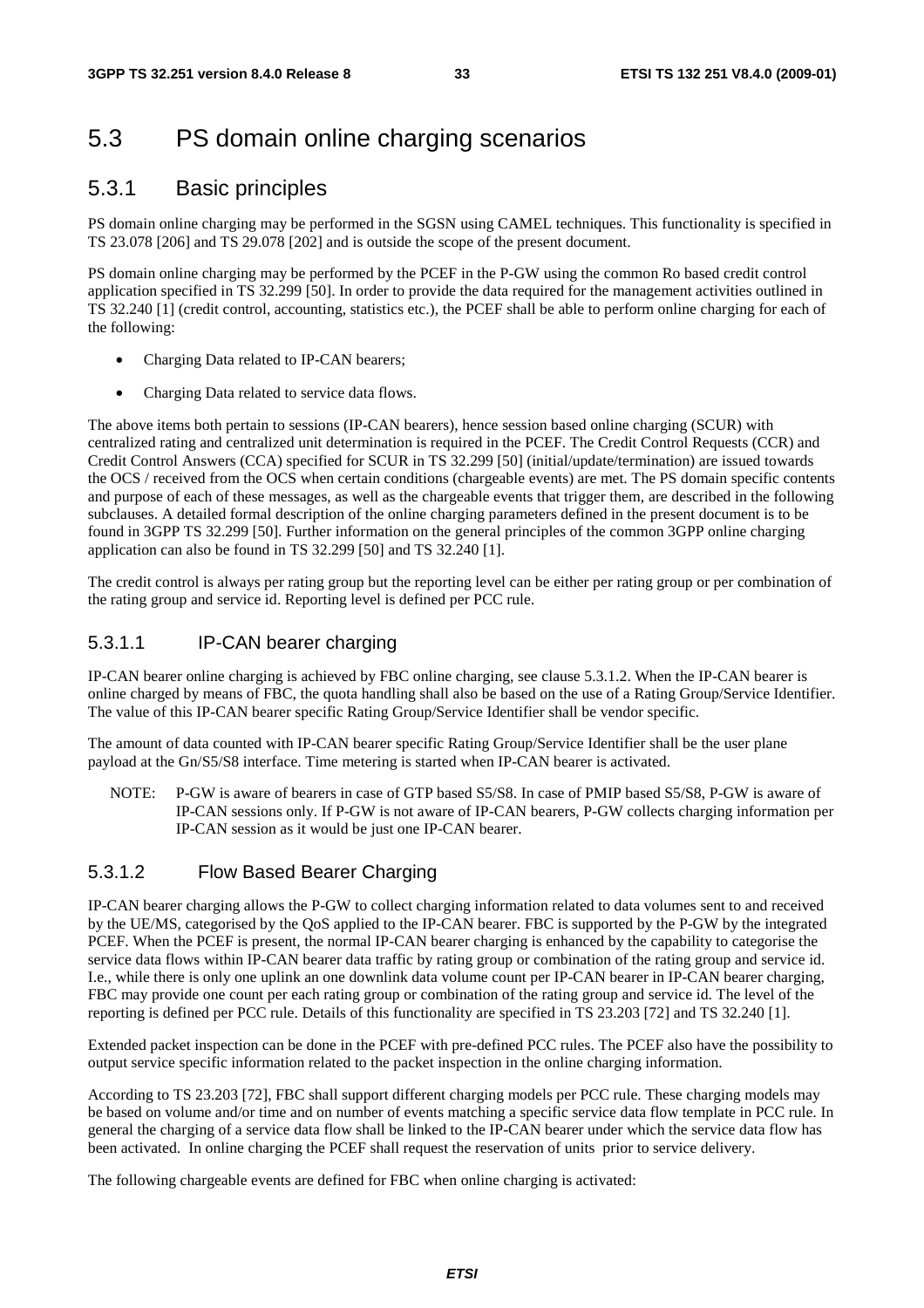- Network request for IP-CAN bearer activation before the Initiate IP-CAN bearer Activation message is sent. Associated with the network requested dedicated IP-CAN bearer activation procedure, as defined in TS 23.203 [72] and 23.060 [201], upon encountering this event, a CCR initial, indicating the request for activation of dedicated IP-CAN bearer is sent toward the OCS.
- Start of IP-CAN bearer. Upon encountering this event, a CCR initial, indicating the start of the IP-CAN bearer, is sent towards the OCS to authorize the IP-CAN bearer. For network requested dedicated IP-CAN bearer activation, this event triggers a CCR update, when the PCEF receives an Update PDP Context Request message with the RAN Procedures Ready flag. PCEF may request quota later when service usage is started.
- Start of service data flow. In case valid quota does not exist a CCR update is generated to request quota. When event based charging applies, the first occurrence of an event matching a service data flow template in PCC rule shall be considered as the start of a service.
- **Termination of service data flow.** If reporting is per rating group and this is the last service data flow utilizing that specific rating group or if reporting is per combination of the rating group and service id and thi service data flow utilizing that specific rating group and service id, the required counters are updated. Termination of the service data flow itself does not trigger CCR update.
- End of IP-CAN bearer. Upon encountering this event, a CCR termination, indicating the end of the IP-CAN bearer, is sent towards the OCS together with the final counts.
- Ro specific chargeable events (e.g. threshold reached, QHT expires, quota exhaustion, validity time reached, forced re-authorization). Corresponding counts for the rating group(s) are closed and CCR update is triggered according the rules defined in TS 32.299 [50].
- Change of charging condition: E.g. QoS change, user location change. When this event is encountered and the corresponding re-authorization trigger is armed, all current counts are captured and sent towards the OCS with a CCR update.
- Tariff time change. When this event is encountered, all current counts are captured and a new counts are started. The counts are sent to the OCS in next CCR.

Management intervention may also force trigger a chargeable event.

PCC rules can be activated, deactivated and modified any time during the IP-CAN bearer lifetime. PCC rule activation, deactivation and modification are not chargeable events. However these PCC rule changes may lead to "start of service data flow" and "termination of service data flow" chargeable events.

#### 5.3.1.3 PS Furnish Charging Information procedure

The OCS online charging function may use this procedure to add online charging session specific information to the PGW-CDR. The information can be sent per online session and in case FBC is enabled for a specific APN, the OCS online charging faction may also sent specific information per each online charged service by means this procedure.

#### 5.3.1.4 Support of Failure Situations

In case the OCS fails, the P-GW shall support the Failure Handling procedure and Failover mechanism described in [50]. These mechanisms give flexibility to have different failure handling scenarios when the OCS fails.

Three different actions are described in [402]. P-GW shall support the following actions when the failure handling mechanism is executed:

- Terminate: The online session is finished. The associated IP-CAN bearer is released (ongoing sessions) or not established (new sessions). Failover for ongoing sessions is not supported. Failover for new sessions is always supported.
- Retry&Terminate: The online session is finished. The associated IP-CAN bearer is released (ongoing sessions) or not established (new sessions). Failover for ongoing sessions is supported. Failover for new sessions is always supported.
- Continue: The online session is finished. The associated IP-CAN bearer is established (new sessions) or not released (ongoing sessions). Failover for ongoing sessions is supported. Failover for new sessions is always supported.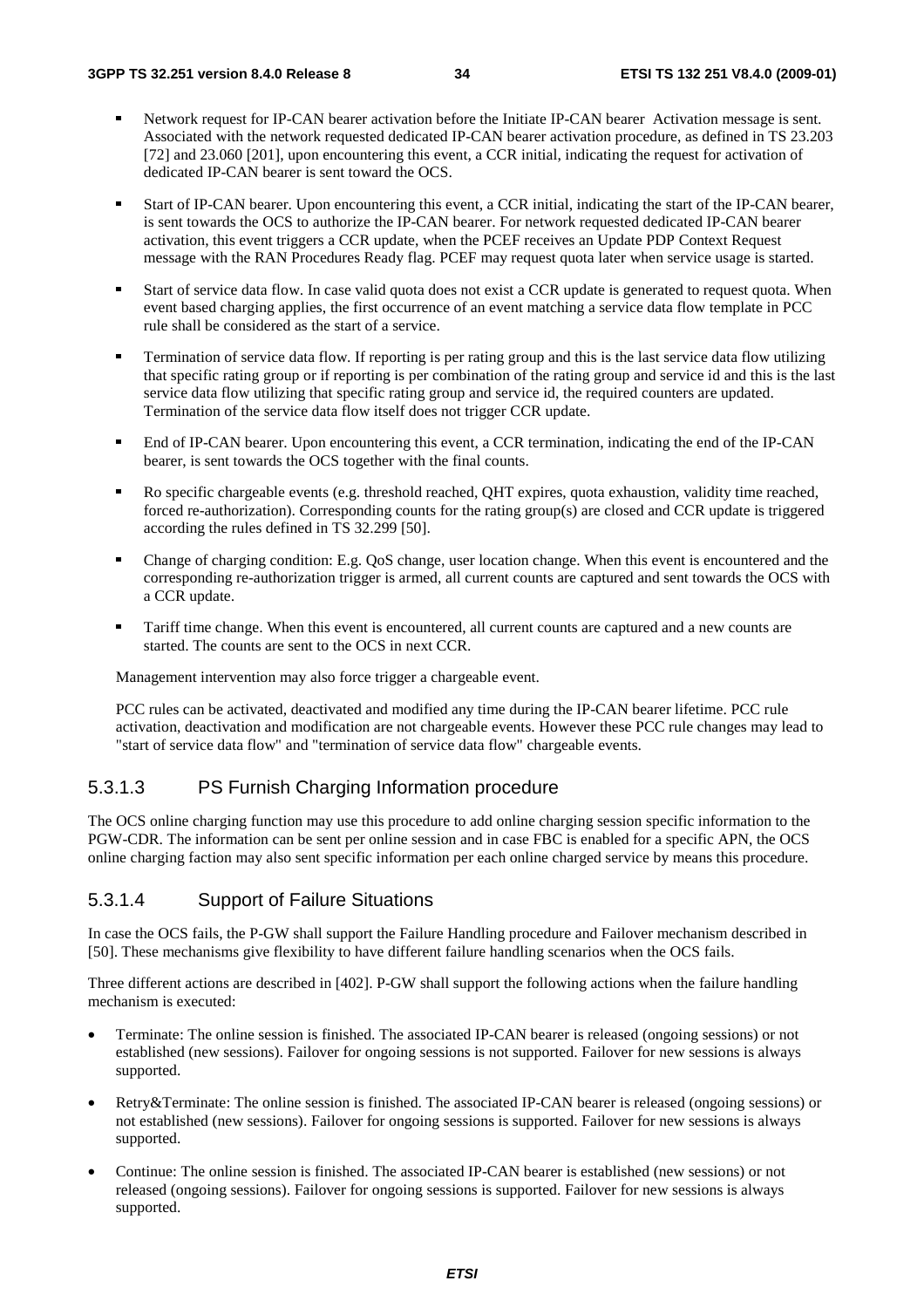#### **3GPP TS 32.251 version 8.4.0 Release 8 35 ETSI TS 132 251 V8.4.0 (2009-01)**

In both cases, if the user is simultaneously online and offline charged, the failure situation shall be registered in the PGW-CDR. When the user is only online charged, the execution of the Failure Handling mechanism with value equal to Continue shall imply that a new PGW-CDR is opened.

### 5.3.2 Ro message flows

CCR initial, update and termination, as defined in TS 32.299 [50], are used by the P-GW to transfer the collected charging information towards the OCS. CCA is used by the OCS to assign quotas for the rating groups, and to instruct the P-GW whether to continue or terminate a service data flow(s) or IP-CAN bearer.

CCA is also used to communicate to the PCEF the Termination Action, i.e. the P-GW behaviour when the user has consumed the final granted units. The Termination Action is specified in TS 32.299 [50].

The P-GW uses charging characteristics profile to determine whether to activate or deactivate online charging. Further details of this functionality, including the mechanism of conveying the charging characteristics data item (HLR -> SGSN/S-GW -> P-GW, or HSS->MME->S-GW->P-GW), are specified in annex A.

Editor"s note : 'non-3GPP charging characteristics' conveyance from AGW to P-GW is ffs

The following clauses describe the trigger conditions for the chargeable events described in clause 5.3.1.1 and 5.3.1.2. In FBC online charging, these chargeable events correspond to the triggers for collection of charging information and CCR emission towards the OCS. The responses from the OCS and the detailed behaviour of the PCEF upon receiving those responses are also specified in the subclauses below.

#### 5.3.2.1 Triggers for IP-CAN bearer Online Charging

IP-CAN bearer online charging is achieved by FBC online charging, see clause 5.3.2.2 below.

- 5.3.2.1.1 Void
- 5.3.2.1.2 Void

#### 5.3.2.2 Triggers for FBC Online Charging

CCR initial / update / termination is used to convey charging information related to the IP-CAN bearer and service data flows collected in the PCEF. CCA is used by the OCS to return quotas for rating groups or to instruct the PCEF on the further handling of the IP-CAN bearer (terminate, continue, reroute, etc.). The CCR includes details such as CCR Type, Served IMSI, Sequence Number etc. The CCA includes details such as credit control quotas and session management instructions (continue, terminate, interim interval, etc). Not all of the charging information to be collected is static, and other charging information is directly dependent on dynamic Packet-Switched service usage.

FBC online charging is employed if it is activated for the IP-CAN bearer. The charging method in the PCC rule defines whether service data flow requires the online charging. The PCEF shall request the quota prior to service delivery. If only certain quotas are authorised by the OCS (e.g. due to insufficient credit), the rating groups for which no quota was authorised are handled according the received Result-Code AVP value. The quota supervision mechanism is further described in TS 32.299 [50]. Details on FBC can be found in TS 23.203 [72] and TS 29.212 [71].

CCR initial is sent to the OCS during the IP-CAN bearer activation. The OCS supplies a IP-CAN bearer authorisation and may supply volume, time or events quotas for the rating groups, based on the information provided by the PCEF, e.g. QoS, APN.

When start of the service data flow is detected and no valid quota exist, a CCR update is sent to request quota for the rating group unless the rating group is e.g. blacklisted. See TS 32.299 [50] for further information.

When a change of charging condition occurs and corresponding re-authorization trigger is armed, all MSCC instances are reported to the OCS with a CCR update with Reporting-Reason AVP value set to RATING CONDITION CHANGE together with Trigger-Type AVP indicating the accurate reason for the change.

When Ro specific chargeable event (e.g. threshold reached, QHT expires, quota exhaustion, validity time reached, forced re-authorization) occurs required MSCC instances are reported to OCS with a CCR update with corresponding Reporting-Reason AVP value. See TS 32.299 [50] for further information.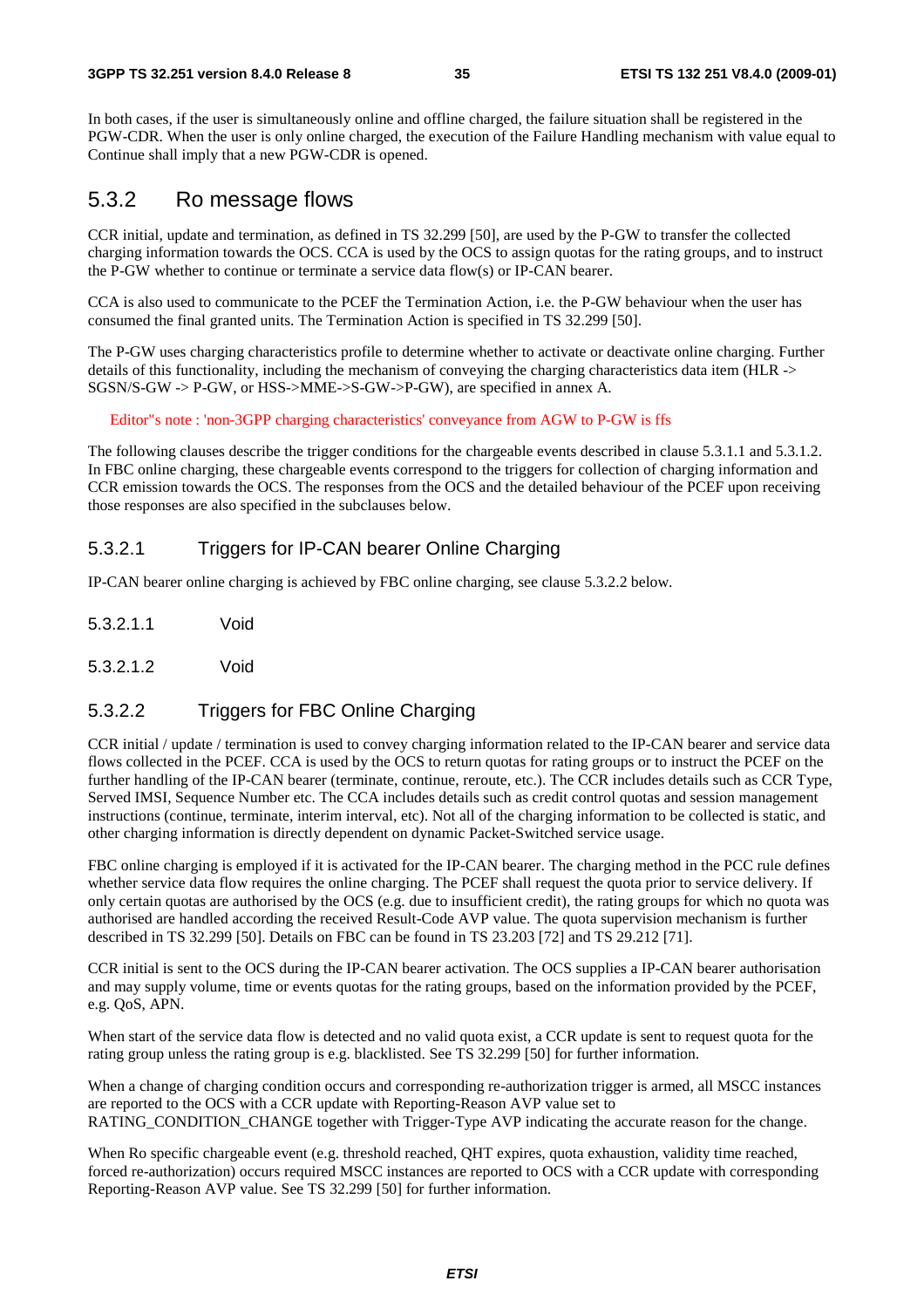#### **3GPP TS 32.251 version 8.4.0 Release 8 36 ETSI TS 132 251 V8.4.0 (2009-01)**

When tariff time change is encountered, the Tariff-Change-Usage AVP is used within the Used-Service-Units AVP to distinguish usage before and after the tariff time change. The MSCC instances are sent to the OCS in next CCR.

The OCS may specify the behaviour on consumption of the final granted units known as termination action. The required termination action is indicated with Final-Unit-Action AVP and possible values are TERMINATE and REDIRECT. See TS 32.299 [50] for further information.

TS 23.203 [72] specifies that it shall be possible to request online charging quotas for each charging key. Each quota allocated to a Diameter CC session has a unique Rating-Group AVP value. TS 23.203 [72] also specifies that PCEF shall report charging information for each combination of the charging key and service identifier when service identifier level reporting is present. As defined in TS 23.203 [72] the service identifier is a piece of information which provides the most detailed identification, specified for flow based charging, of a service data flow. The charging key is a piece of information used for rating purposes as defined in TS 23.203 [72]. The charging key and Service Identifier are mapped into the Rating-Group AVP and the Service-Identifier AVP respectively as defined in DCCA [402].

The subsequent clauses identify in detail the conditions for reporting online charging information, management of user and credit control sessions and PS domain quota supervision.

#### 5.3.2.2.1 Triggers for starting and stopping an FBC Credit Control session

CCR initial is sent to OCS when IP-CAN bearer is activated. For network requested dedicated IP-CAN bearer activation, the CCR initial is sent to the OCS when the PCEF determines a need for the IP-CAN bearer and before any signalling towards a mobile is initiated.

CCR terminate is sent to OCS when:

- IP-CAN bearer is deactivated
- Session termination is indicated by the OCS (e.g. Credit Limit Reached)<br>Abort-Session-Request is received from the OCS, this also results in network
- Abort-Session-Request is received from the OCS, this also results in network initiated IP-CAN bearer deactivation.

#### 5.3.2.2.2 Triggers for providing interim information for an FBC Credit Control session

CCR update is sent to OCS when:

- User starts to use certain service
- Active service is removed from the allowed services (e.g. charging rule is removed)<br> **Conserved** cuota runs out
- Granted quota runs out
- Validity time for granted quota expires<br>Indete is requested by the OCS
- Update is requested by the OCS<br>■ Change of charging conditions of
- Change of charging conditions occur and according re-authorisation trigger re-authorisation is needed<br>■ Management intervention
- Management intervention
- Quota Holding Timer is expired
- For network requested dedicated IP-CAN bearer activation, reception of an Update PDP Context Request message with the RAN Procedures Ready flag.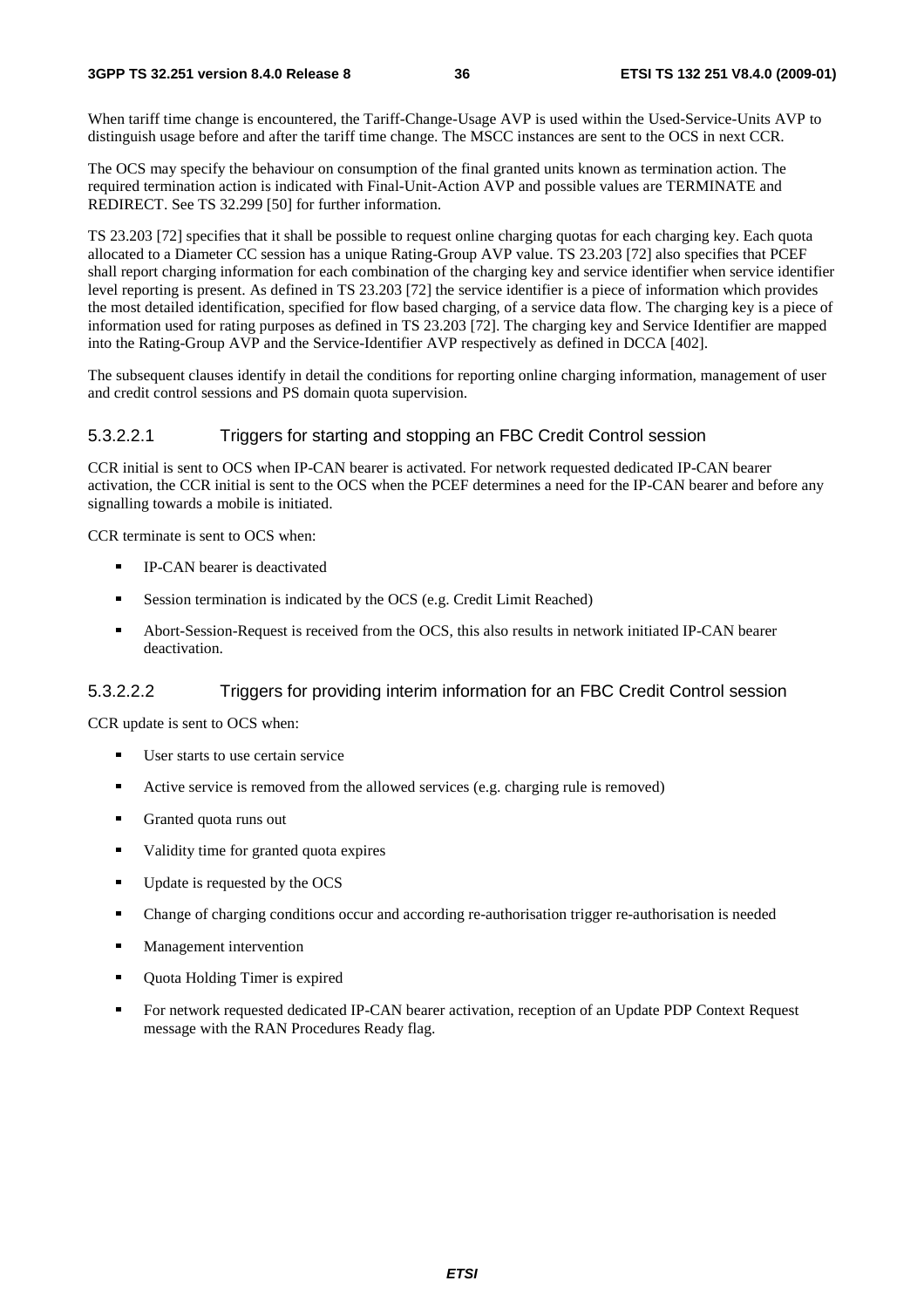### 5.3.2.3 PS Furnish Charging Information procedure

The OCS online charging function may use this procedure to add online charging session specific information to the PGW-CDR by means of the Diameter Credit Control Application in the Ro interface. The data can be sent either in one Diameter Credit Control *Credit-Control-Answer* message or several Diameter Credit Control *Credit-Control-Answer* messages with append indicator.

The OCS online charging function can send multiple concatenated PS Furnish Charging Information elements per online charging session in the Ro interface. The OCS online charging function can also send multiple concatenated PS Furnish Information Element per each quota (i.e. per rating group).

The total maximum of free format data is 160 octets per service so the total maximum of free format data per online session is n<sup>\*160</sup> octets, where n indicates the number of rating groups activated per online session.

In the OCS online charging function a PS online charging session shall be identified by the P-GW control plane address and the ChargingId. In the P-GW, the PS online charging session and the PS offline charging session shall be identified by the same ChargingId. Therefore the ChargingId shall allow the P-GW to correlate an online charging session with an offline charging session.

This procedure can only apply when online and offline charging is performed simultaneously for the same session (IP-CAN bearer) or rating group. In any other case, the P-GW shall discard the additional charging information sent by the OCS in the Diameter Credit Control *Credit-Control-Answer* messages.

When the OCS sends session specific charging information, it must send the "PS-Furnish-Charging-Information" AVP at command level in the *Credit-Control-Answer* message. In this case, the information is added to the main body of the PGW-CDR. When the OCS sends service specific charging information , it must send the "PS-Furnish-Charging-Information" AVP at MSCC level in the *Credit-Control-Answer* message. In this case, the information is added to the specific service container in the PGW-CDR.

The PS Furnish Charging Information AVP is described in TS 32.299 [50].

### 5.3.2.4 Support of Failure Situations

In case the OCS fails the P-GW must support the Failure Handling procedure and Failover mechanism described in 3GPP TS 32.299 [50].

The Failure Handling Procedure affects the whole online session so in case FBC is enabled, the procedure shall affect all services activated during the IP-CAN bearer triggering the online charging session.

According to 3GPP TS 32.299 [50], timer Tx determines the maximum interval the P-GW shall wait for an answer to each credit control request sent to the OCS. In case FBC is enabled, it is possible that several concurrent Credit Control Request messages are triggered for the same online charging session. In this case, each Credit Control Request message shall reset the Tx timer. When Tx expires, P-GW shall execute the Failover and Failure Handling mechanisms according to the behaviour described in Annex B.

Three different actions are described in [402]. P-GW shall support the following actions when the failure handling mechanism is executed:

- Terminate: The online session is finished. The associated IP-CAN bearer is released (ongoing sessions) or not established (new sessions). Failover for ongoing sessions is not supported. Failover for new sessions is always supported.
- Retry&Terminate: The online session is finished. The associated IP-CAN bearer is released (ongoing sessions) or not established (new sessions). Failover for ongoing sessions is supported. Failover for new sessions is always supported.
- Continue: The online session is finished. The associated IP-CAN bearer is established (new sessions) or not released (ongoing sessions). Failover for ongoing sessions is supported. Failover for new sessions is always supported. It shall be operator configurable to limit the maximum duration of the IP-CAN bearer in this situation.

In case the user is simultaneously online and offline charged, the failure situation must be registered in the PGW-CDR. When the user is only online charged, the execution of the Failure Handling mechanism with value equal to Continue shall imply that a new PGW-CDR is opened.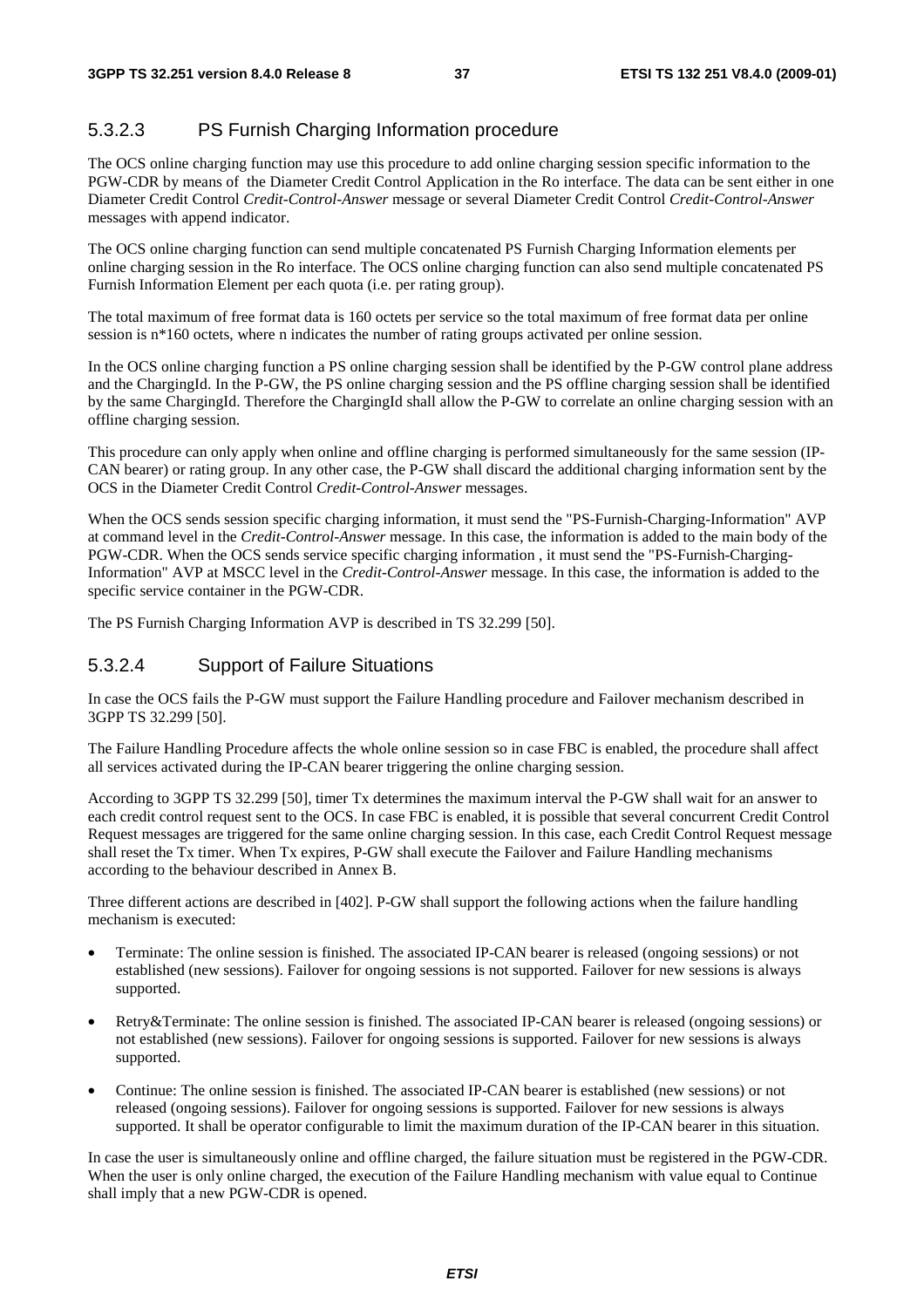## 6 Definition of charging information

### 6.1A Rf message content

This chapter is applicable to the S-GW and P-GW, when the CDF is provided as an external entity.

### 6.1A.1 Summary of Offline Charging Message Formats

The PS Offline Charging uses the Diameter Base Protocol [401] messages *Accounting-Request* (ACR) and *Accounting-Answer* (ACA) defined in TS 32.299 [50].

The ACR can be of type start, stop, interim and event and includes all charging information. The ACA is an acknowledgement of the ACR.

The following table describes the use of these messages for offline charging.

|  | Table 6.1A.1 : Offline Charging Messages Reference Table |  |  |  |
|--|----------------------------------------------------------|--|--|--|
|--|----------------------------------------------------------|--|--|--|

| <b>Command-Name</b> | <b>Source</b> |              | <b>Destination Abbreviation</b> |  |
|---------------------|---------------|--------------|---------------------------------|--|
| Accounting-Request  | S-GW.P-GW     | CDE          | ACR                             |  |
| Accounting-Answer   | CDF           | l S-GW. P-GW | ACA                             |  |

#### 6.1A.2 Structure for the Accounting Message Formats

This clause describes the AVPs used in the accounting messages.

Category in table 6.1A.2.1 and table 6.1A.2.1 shall use the categories according to clause 6.1B.

#### 6.1A.2.1 Accounting-Request Message

Table 6.1A.2.1 illustrates the basic structure of a Diameter ACR message from the S-GW and P-GW as used for PS offline charging.

#### **Table 6.1A.2.1 : Accounting-Request (ACR) Message Contents**

NOTE: Detailed descriptions of the fields are provided in 3GPP TS 32.299 [50].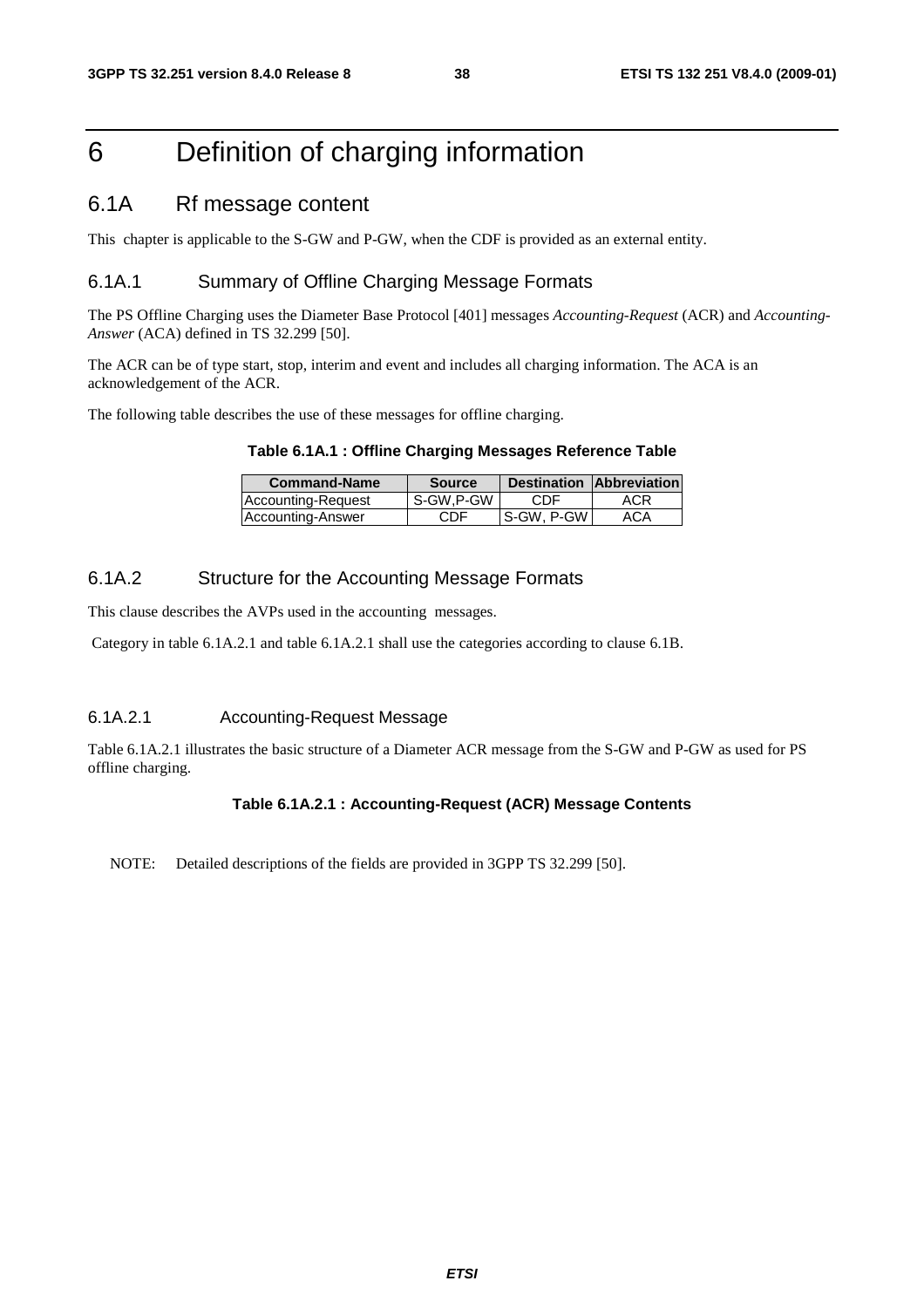#### 6.1A.2.2 Accounting-Answer Message

The following table illustrates the basic structure of a Diameter ACA message as used for the S-GW and P-GW.

| <b>AVP</b>               | Category       | <b>Description</b>          |
|--------------------------|----------------|-----------------------------|
| Session-Id               | м              | Described in TS 32.299 [50] |
| Origin-Host              | M              | Described in TS 32.299 [50] |
| Origin-Realm             | м              | Described in TS 32.299 [50] |
| Destination-Realm        | м              | Described in TS 32.299 [50] |
| Accounting-Record-Type   | M              | Described in TS 32.299 [50] |
| Accounting-Record-Number | М              | Described in TS 32.299 [50] |
| Acct-Application-Id      | O <sub>C</sub> | Described in TS 32.299 [50] |
| User-Name                | O <sub>C</sub> | Described in TS 32.299 [50] |
| Error-Reporting-Host     | O <sub>C</sub> | Described in TS 32.299 [50] |
| Acct-Interim-Interval    | O <sub>C</sub> | Described in TS 32.299 [50] |
| Origin-State-Id          | O <sub>C</sub> | Described in TS 32.299 [50] |
| Event-Timestamp          | O <sub>C</sub> | Described in TS 32.299 [50] |
| Proxy-Info               | O <sub>C</sub> | Described in TS 32.299 [50] |
| <b>AVP</b>               | O <sub>C</sub> | Described in TS 32.299 [50] |

**Table 6.1A.2.2 : Accounting-Answer (ACA) Message Contents** 

NOTE: Detailed descriptions of the fields are provided in 3GPP TS 32.299 [50].

### 6.1B CDR content description on Bp interface

The tables in the subsequent parts of clause x specify the Mandatory  $(M)$ , Conditional (C) and Operator optional ( $O<sub>M</sub>$  or  $O<sub>C</sub>$ ) designations. The category of a CDR parameter can have one of two primary values:

- **M** This parameter is **M**andatory and shall always be present in the CDR.
- **C** This parameter shall be present in the CDR only when certain Conditions are met. These Conditions are specified as part of the parameter definition.

All other parameters are designated as Operator **(O)** provisionable, which replaced the "Optional" category, specified in earlier releases. Using network management functions or specific tools provided by an equipment vendor, operators may choose if they wish to include or omit the parameter from the CDR. Once omitted, this parameter is not generated in a CDR. To avoid any potential ambiguity, a CDR generating element MUST be able to provide all these parameters. Only an operator can choose whether or not these parameters should be generated in their system.

Those parameters that the operator wishes to be present are further divided into a mandatory and conditional categories:

- **O<sub>M</sub>** This is a parameter that, if provisioned by the operator to be present, shall always be included in the CDRs. In other words, an  $O_M$  parameter that is provisioned to be present is a mandatory parameter.
- **OC** This is a parameter that, if provisioned by the operator to be present, shall be included in the CDRs when the required conditions are met. In other words, an  $O<sub>C</sub>$  parameter that is configured to be present is a conditional parameter.

The following tables provide a brief description of each CDR parameter. Full definitions of the parameters, sorted by the parameter name in alphabetical order, are provided in 3GPP TS 32.298 [51].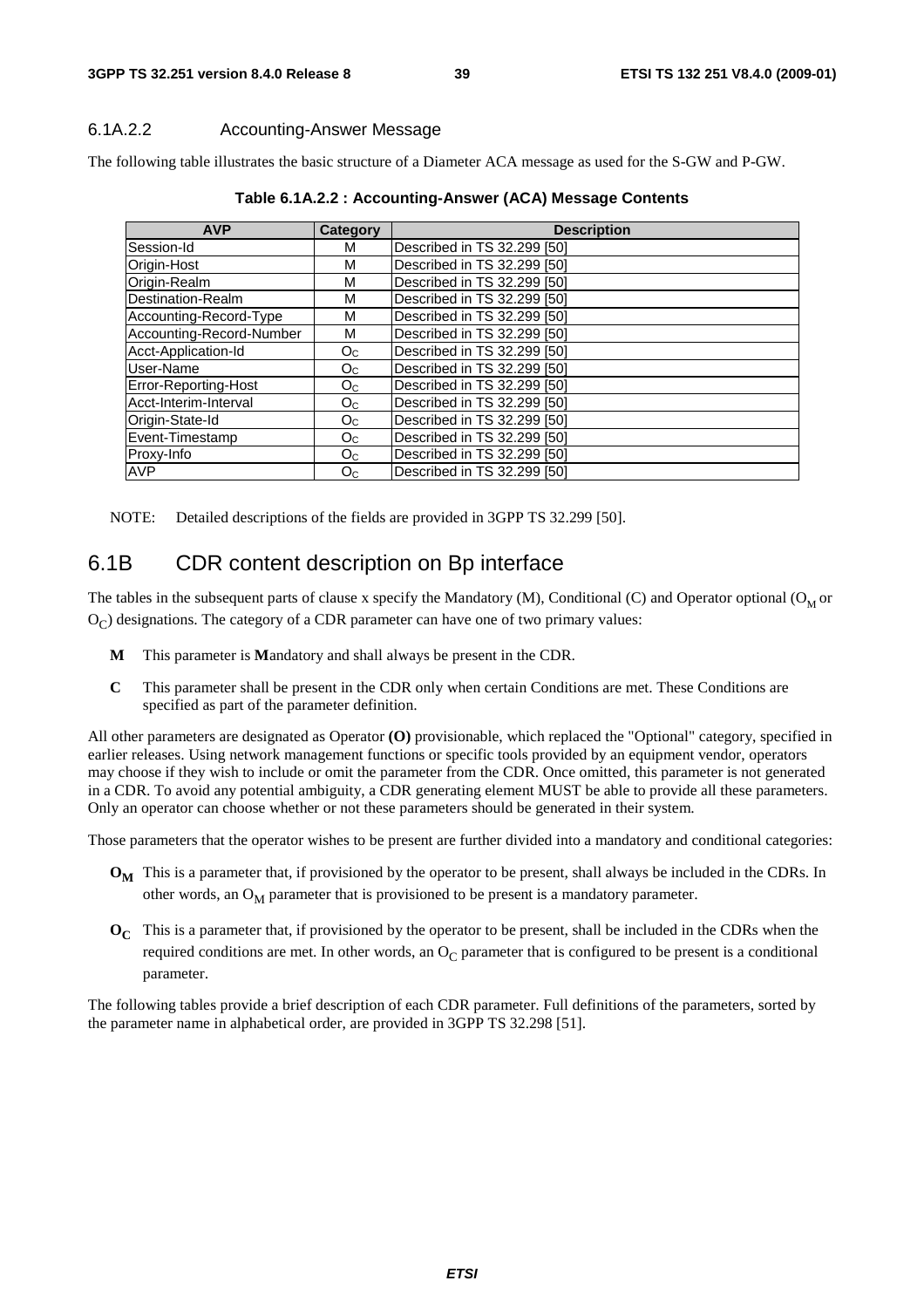## 6.1.1 IP CAN bearer charging data in SGSN (S-CDR)

If the collection of CDR data is enabled then the SGSN data specified in the following table shall be available for each IP CAN bearer.

| <b>Field</b>                                             |                           | Category Description                                                                                                                                                                                                                                                               |  |
|----------------------------------------------------------|---------------------------|------------------------------------------------------------------------------------------------------------------------------------------------------------------------------------------------------------------------------------------------------------------------------------|--|
| Record Type                                              | M                         | SGSN IP CAN bearer record.                                                                                                                                                                                                                                                         |  |
| <b>Network Initiated PDP Context</b>                     | $O_{C}$                   | A flag that is present if this is a network initiated IP CAN bearer.                                                                                                                                                                                                               |  |
| Served IMSI                                              | M                         | IMSI of the served party.                                                                                                                                                                                                                                                          |  |
| Served IMEI                                              | $O_{C}$                   | The IMEI of the ME, if available.                                                                                                                                                                                                                                                  |  |
| <b>SGSN Address</b>                                      | $O_{M}$                   | The IP address of the current SGSN.                                                                                                                                                                                                                                                |  |
| <b>MS Network Capability</b>                             | $O_{M}$                   | The mobile station Network Capability.                                                                                                                                                                                                                                             |  |
| Routing Area Code (RAC)                                  | ${\mathsf O}_{\mathsf M}$ | RAC at the time of "Record Opening Time".                                                                                                                                                                                                                                          |  |
| Location Area Code (LAC)                                 | ${\mathsf O}_{\mathsf M}$ | LAC at the time of "Record Opening Time".                                                                                                                                                                                                                                          |  |
| Cell Identifier                                          | $O_{M}$                   | Cell identity for GSM or Service Area Code (SAC) for UMTS at the time of                                                                                                                                                                                                           |  |
|                                                          |                           | "Record Opening Time".                                                                                                                                                                                                                                                             |  |
| Charging ID                                              | M                         | IP CAN bearer identifier used to identify this IP CAN bearer in different records<br>created by PCNs.                                                                                                                                                                              |  |
| <b>GGSN Address Used</b>                                 | M                         | The control plane IP address of the P-GW currently used. The P-GW address<br>is always the same for an activated IP CAN bearer.                                                                                                                                                    |  |
| <b>Access Point Name Network</b><br>Identifier           | $O_{M}$                   | The logical name of the connected access point to the external packet data<br>network (network identifier part of APN).                                                                                                                                                            |  |
| <b>PDP Type</b>                                          | $O_{M}$                   | PDP type, i.e. IP, PPP, IHOSS:OSP.                                                                                                                                                                                                                                                 |  |
| Served PDP Address                                       | $O_{C}$                   | PDP address of the served IMSI, i.e. IPv4 or IPv6. This parameter shall be<br>present except when both the PDP type is PPP and dynamic PDP address<br>assignment is used.                                                                                                          |  |
| List of Traffic Data Volumes                             | $O_{M}$                   | A list of changes in charging conditions for this IP CAN bearer, each change is<br>time stamped. Charging conditions are used to categorize traffic volumes,<br>such as per tariff period. Initial and subsequently changed QoS and<br>corresponding data volumes are also listed. |  |
| Record Opening Time                                      | M                         | Time stamp when IP CAN bearer is activated in this SGSN or record opening<br>time on subsequent partial records.                                                                                                                                                                   |  |
| Duration                                                 | M                         | Duration of this record in the SGSN.                                                                                                                                                                                                                                               |  |
| <b>SGSN Change</b>                                       | $\mathsf{C}$              | Present if this is first record after SGSN change.                                                                                                                                                                                                                                 |  |
| Cause for Record Closing                                 | M                         | The reason for closure of the record from this SGSN.                                                                                                                                                                                                                               |  |
| Diagnostics                                              | $O_{M}$                   | A more detailed reason for the release of the connection.                                                                                                                                                                                                                          |  |
| Record Sequence Number                                   | $\mathsf{C}$              | Partial record sequence number in this SGSN. Only present in case of partial<br>records.                                                                                                                                                                                           |  |
| Node ID                                                  | $O_{M}$                   | Name of the recording entity.                                                                                                                                                                                                                                                      |  |
| <b>Record Extensions</b>                                 | ${\mathsf O}_{\mathsf C}$ | A set of network operator/manufacturer specific extensions to the record.<br>Conditioned upon the existence of an extension.                                                                                                                                                       |  |
| <b>Local Record Sequence</b><br>Number                   | $O_{M}$                   | Consecutive record number created by this node. The number is allocated<br>sequentially including all CDR types.                                                                                                                                                                   |  |
| <b>APN Selection Mode</b>                                | $O_{M}$                   | An index indicating how the APN was selected.                                                                                                                                                                                                                                      |  |
| <b>Access Point Name Operator</b><br>Identifier          | $O_{M}$                   | The Operator Identifier part of the APN.                                                                                                                                                                                                                                           |  |
| Served MSISDN                                            | $O_{M}$                   | The primary MSISDN of the subscriber.                                                                                                                                                                                                                                              |  |
| <b>Charging Characteristics</b>                          | M                         | The Charging Characteristics applied to the IP CAN bearer.                                                                                                                                                                                                                         |  |
| <b>RAT Type</b>                                          | $O_{C}$                   | This field indicates the Radio Access Technology (RAT) type, e.g. UTRAN or<br>GERAN, currently used by the Mobile Station as defined in TS 29.060 [204].                                                                                                                           |  |
| <b>CAMEL Information</b>                                 | $O_{C}$                   | Set of CAMEL information related to IP CAN bearer. For more information see<br>Description of Record Fields. This field is present if CAMEL service is<br>activated.                                                                                                               |  |
| RNC Unsent Downlink Volume                               | $O_{C}$                   | The downlink data volume, which the RNC has not sent to MS. This field is<br>present when the RNC has provided unsent downlink volume count at RAB<br>release.                                                                                                                     |  |
| <b>Charging Characteristics</b><br><b>Selection Mode</b> | ${\mathsf O}_{\mathsf M}$ | Holds information about how Charging Characteristics were selected.                                                                                                                                                                                                                |  |
| Dynamic Address Flag                                     | $O_{\rm C}$               | Indicates whether served PDP address is dynamic, which is allocated during<br>IP CAN bearer activation. This field is missing if address is static.                                                                                                                                |  |

### **Table 6.1.1 : SGSN IP CAN bearer data (S-CDR)**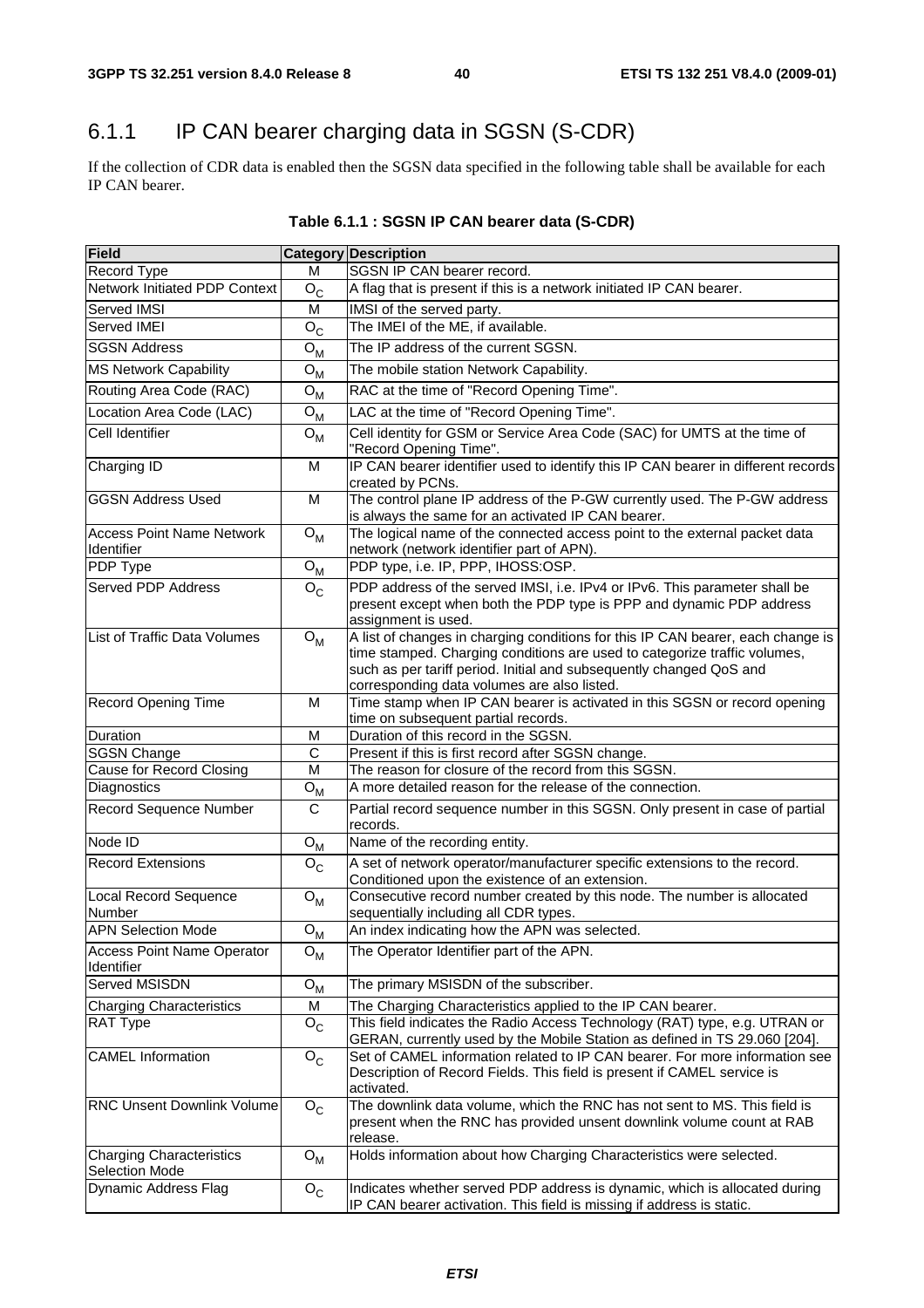## 6.1.2 IP CAN bearer charging data in S-GW (SGW-CDR)

If FBC is disabled and the collection of CDR data is enabled then the S-GW data specified in the following table shall be available for each IP CAN bearer.

| <b>Field</b>                     | Category                    | <b>Description</b>                                                                                                                               |
|----------------------------------|-----------------------------|--------------------------------------------------------------------------------------------------------------------------------------------------|
| Record Type                      | м                           | S-GW IP CAN bearer record.                                                                                                                       |
| Network initiated IP CAN         | $O_{C}$                     | A flag that is present if this is a network initiated IP CAN bearer.                                                                             |
| bearer<br>Served IMSI            | м                           | IMSI of the served party.                                                                                                                        |
| Served IMEISV                    |                             | IMEISV of the ME, if available.                                                                                                                  |
|                                  | $O_{C}$                     |                                                                                                                                                  |
| S-GW Address used                | м                           | The control plane IP address of the S-GW used.                                                                                                   |
| Charging ID                      | м                           | IP CAN bearer identifier used to identify this IP CAN bearer in different records<br>created by PCNs                                             |
| <b>Serving Node Address</b>      | $O_{C}$                     | List of serving node control plane IP addresses (e.g. SGSN, MME, ) used<br>during this record.                                                   |
| Serving node Type                | $O_C$                       | List of serving node types in control plane. The serving node types listed here                                                                  |
|                                  |                             | map to the serving node addresses listed in the field 'Serving node Address' in<br>sequence.                                                     |
| S-GW Change                      | $O_{\alpha}$                | Present if this is first record after S-GW change.                                                                                               |
| <b>Access Point Name Network</b> | ${\mathsf O}_{\mathsf M}$   | The logical name of the connected access point to the external packet data                                                                       |
| Identifier                       |                             | network (network identifier part of APN).                                                                                                        |
| <b>Bearer Type</b>               | ${\bf O}_{\bf M}$           | PDP type, i.e. IP, PPP, or IHOSS:OSP.                                                                                                            |
| Served IP CAN bearer             | $O_{\rm C}$                 | IP address for the IP CAN bearer, i.e. IPv4 or IPv6, if available.                                                                               |
| <b>Address</b>                   |                             |                                                                                                                                                  |
| <b>Dynamic Address Flag</b>      | $O_{C}$                     | Indicates whether served IP CAN bearer address is dynamic, which is                                                                              |
|                                  |                             | allocated during IP CAN bearer activation. This field is missing if address is                                                                   |
|                                  |                             | static.                                                                                                                                          |
| List of Traffic Data Volumes     | $O_{M}$                     | A list of changes in charging conditions for this IP CAN bearer, each change is                                                                  |
|                                  |                             | time stamped. Charging conditions are used to categorize traffic volumes,<br>such as per tariff period. Initial and subsequently changed QoS and |
|                                  |                             | corresponding data values are also listed.                                                                                                       |
| <b>Record Opening Time</b>       | M                           | Time stamp when IP CAN bearer is activated in this S-GW or record opening                                                                        |
|                                  |                             | time on subsequent partial records.                                                                                                              |
| <b>MS Time Zone</b>              | $\overline{O_{\rm C}}$      | This field contains the MS Time Zone the MS is currently located as defined in<br>TS 29.060 [203], if available.                                 |
| Duration                         | M                           | Duration of this record in the S-GW.                                                                                                             |
| Cause for Record Closing         | M                           | The reason for the release of record from this S-GW.                                                                                             |
| Diagnostics                      | $O_{M}$                     | A more detailed reason for the release of the connection.                                                                                        |
| Record Sequence Number           | C                           | Partial record sequence number, only present in case of partial records.                                                                         |
| Node ID                          | $O_{M}$                     | Name of the recording entity.                                                                                                                    |
| Record Extensions                | $\mathsf{o}_{\mathsf{C}}$   | A set of network operator/manufacturer specific extensions to the record.                                                                        |
|                                  |                             | Conditioned upon the existence of an extension.                                                                                                  |
| <b>Local Record Sequence</b>     | ${\mathsf O}_{\mathsf M}$   | Consecutive record number created by this node. The number is allocated                                                                          |
| Number                           |                             | sequentially including all CDR types.                                                                                                            |
| <b>APN Selection Mode</b>        | ${\bf O}_{{\bf M}}$         | An index indicating how the APN was selected.                                                                                                    |
| Served MSISDN                    | ${\mathsf O}_{\mathsf M}$   | The primary MSISDN of the subscriber.                                                                                                            |
| <b>User Location Information</b> | $\overline{O}_{\mathbb{C}}$ | This field contains the User Location Information of the MS as defined in                                                                        |
|                                  |                             | TS 29.060 [203], if available.                                                                                                                   |
| <b>Charging Characteristics</b>  | M                           | The Charging Characteristics applied to the IP CAN bearer.                                                                                       |
| <b>Charging Characteristics</b>  | ${\mathsf O}_{\mathsf M}$   | Holds information about how Charging Characteristics were selected.                                                                              |
| Selection Mode                   |                             |                                                                                                                                                  |
| <b>IMS Signalling Context</b>    | $\mathsf{o}_{\mathsf{c}}$   | Included if the IM-CN Subsystem Signalling Flag is set, see [201] IP CAN                                                                         |
|                                  |                             | bearer is used for IMS signalling.                                                                                                               |
| Serving Node PLMN Identifier     |                             | Serving node PLMN Identifier (MCC and MNC) used during this record, if                                                                           |
|                                  | $O_{C}$                     | available.                                                                                                                                       |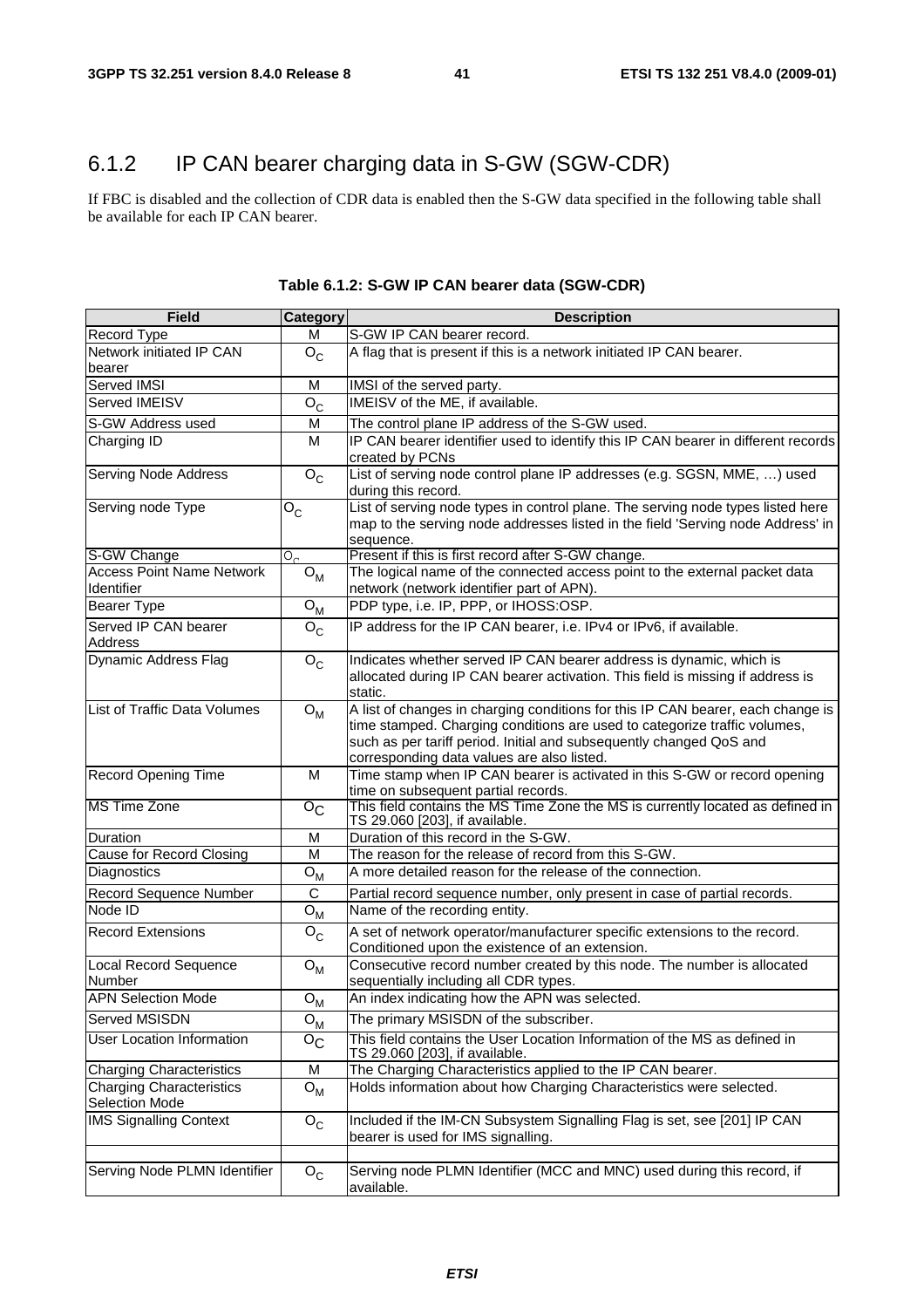| Field                    | <b>Category</b> | <b>Description</b>                                                                                                                               |
|--------------------------|-----------------|--------------------------------------------------------------------------------------------------------------------------------------------------|
| <b>CAMEL</b> Information |                 | Set of CAMEL information related to IP CAN bearer, if available.                                                                                 |
| <b>RAT Type</b>          |                 | This field indicates the Radio Access Technology (RAT) type currently used by<br>the Mobile Station as defined in TS 29.060 [204], if available. |

## 6.1.3 FBC IP CAN bearer charging data in P-GW (PGW-CDR)

If FBC is enabled and the collection of CDR data is enabled then the P-GW data specified in the following table shall be available for each IP CAN bearer.

| <b>Field</b>                                   | Category                  | <b>Description</b>                                                                                                                                                                                                                                                                                                                                                                                                                                                                                                                                                                                                                                                                                                                                                                                                                                                                                                                                         |
|------------------------------------------------|---------------------------|------------------------------------------------------------------------------------------------------------------------------------------------------------------------------------------------------------------------------------------------------------------------------------------------------------------------------------------------------------------------------------------------------------------------------------------------------------------------------------------------------------------------------------------------------------------------------------------------------------------------------------------------------------------------------------------------------------------------------------------------------------------------------------------------------------------------------------------------------------------------------------------------------------------------------------------------------------|
| Record Type                                    | м                         | P-GW IP CAN bearer record.                                                                                                                                                                                                                                                                                                                                                                                                                                                                                                                                                                                                                                                                                                                                                                                                                                                                                                                                 |
|                                                |                           |                                                                                                                                                                                                                                                                                                                                                                                                                                                                                                                                                                                                                                                                                                                                                                                                                                                                                                                                                            |
| Served IMSI                                    | м                         | IMSI of the served party.                                                                                                                                                                                                                                                                                                                                                                                                                                                                                                                                                                                                                                                                                                                                                                                                                                                                                                                                  |
| Served IMEISV                                  | $O_{C}$                   | IMEISV of the ME, if available.                                                                                                                                                                                                                                                                                                                                                                                                                                                                                                                                                                                                                                                                                                                                                                                                                                                                                                                            |
| P-GW Address used                              | M                         | The control plane IP address of the P-GW used.                                                                                                                                                                                                                                                                                                                                                                                                                                                                                                                                                                                                                                                                                                                                                                                                                                                                                                             |
| Charging ID                                    | м                         | IP CAN bearer identifier used to identify this IP CAN bearer in different records                                                                                                                                                                                                                                                                                                                                                                                                                                                                                                                                                                                                                                                                                                                                                                                                                                                                          |
|                                                |                           | created by PCNs                                                                                                                                                                                                                                                                                                                                                                                                                                                                                                                                                                                                                                                                                                                                                                                                                                                                                                                                            |
| Serving node Address                           | M                         | List of SGSN/S-GW control plane IP addresses used during this record.                                                                                                                                                                                                                                                                                                                                                                                                                                                                                                                                                                                                                                                                                                                                                                                                                                                                                      |
| Serving node Type                              | O <sub>c</sub>            | List of serving node types in control plane. The serving node types listed here<br>map to the serving node addresses listed in the field 'Serving node Address' in<br>sequence.                                                                                                                                                                                                                                                                                                                                                                                                                                                                                                                                                                                                                                                                                                                                                                            |
| <b>Access Point Name Network</b><br>Identifier | $O_{M}$                   | The logical name of the connected access point to the external packet data<br>network (network identifier part of APN).                                                                                                                                                                                                                                                                                                                                                                                                                                                                                                                                                                                                                                                                                                                                                                                                                                    |
| <b>Bearer Type</b>                             | $O_{M}$                   | PDP type, i.e. IP, PPP, or IHOSS:OSP.                                                                                                                                                                                                                                                                                                                                                                                                                                                                                                                                                                                                                                                                                                                                                                                                                                                                                                                      |
| Served IP CAN bearer<br><b>Address</b>         | $O_{C}$                   | IP address for the IP CAN bearer, i.e. IPv4 or IPv6. This parameter shall be<br>present except when both the PDP type is PPP and dynamic IP CAN bearer<br>address assignment is used.                                                                                                                                                                                                                                                                                                                                                                                                                                                                                                                                                                                                                                                                                                                                                                      |
| Dynamic Address Flag                           | $O_{C}$                   | Indicates whether served IP CAN bearer address is dynamic, which is<br>allocated during IP CAN bearer activation. This field is missing if address is<br>static.                                                                                                                                                                                                                                                                                                                                                                                                                                                                                                                                                                                                                                                                                                                                                                                           |
| List of Service Data                           | $O_{M}$                   | A list of changes in charging conditions for all service data flows within this IP<br>CAN bearer categorized per rating group or per combination of the rating<br>group and service id. Each change is time stamped. Charging conditions are<br>used to categorize traffic volumes, elapsed time and number of events, such<br>as per tariff period. Initial and subsequently changed QoS and corresponding<br>data values are also listed.<br>Online charging information (PS Furnish Charging Information) may be added<br>per each service data flow container in case it is sent by the OCS.<br>Failure-Handling: This field shall be present in case P-GW triggers the Failure-<br>Handling procedure. It shall indicate the Failure Handling scenario and the<br>instant the Failure Action is triggered (see annex B). Scenarios: Continue/New<br>Session; Continue/Ongoing Session; Retry&Terminate/Ongoing Session;<br>Terminate/Ongoing Session. |
| Record Opening Time                            | M                         | Time stamp when IP CAN bearer is activated in this P-GW or record opening<br>time on subsequent partial records.                                                                                                                                                                                                                                                                                                                                                                                                                                                                                                                                                                                                                                                                                                                                                                                                                                           |
| <b>MS Time Zone</b>                            | $\overline{O}_C$          | This field contains the MS Time Zone the MS is currently located as defined in<br>TS 29.060 [203], if available.                                                                                                                                                                                                                                                                                                                                                                                                                                                                                                                                                                                                                                                                                                                                                                                                                                           |
| Duration                                       | M                         | Duration of this record in the P-GW.                                                                                                                                                                                                                                                                                                                                                                                                                                                                                                                                                                                                                                                                                                                                                                                                                                                                                                                       |
| <b>Cause for Record Closing</b>                | M                         | The reason for the release of record from this P-GW.                                                                                                                                                                                                                                                                                                                                                                                                                                                                                                                                                                                                                                                                                                                                                                                                                                                                                                       |
| Diagnostics                                    | $O_{M}$                   | A more detailed reason for the release of the connection.                                                                                                                                                                                                                                                                                                                                                                                                                                                                                                                                                                                                                                                                                                                                                                                                                                                                                                  |
| Record Sequence Number                         | $\mathsf C$               | Partial record sequence number, only present in case of partial records.                                                                                                                                                                                                                                                                                                                                                                                                                                                                                                                                                                                                                                                                                                                                                                                                                                                                                   |
| Node ID                                        | ${\mathsf O}_{\mathsf M}$ | Name of the recording entity.                                                                                                                                                                                                                                                                                                                                                                                                                                                                                                                                                                                                                                                                                                                                                                                                                                                                                                                              |
| Record Extensions                              | $O_{C}$                   | A set of network operator/manufacturer specific extensions to the record.<br>Conditioned upon the existence of an extension.                                                                                                                                                                                                                                                                                                                                                                                                                                                                                                                                                                                                                                                                                                                                                                                                                               |
| <b>Local Record Sequence</b><br>Number         | ${\mathsf O}_{\mathsf M}$ | Consecutive record number created by this node. The number is allocated<br>sequentially including all CDR types.                                                                                                                                                                                                                                                                                                                                                                                                                                                                                                                                                                                                                                                                                                                                                                                                                                           |
| <b>APN Selection Mode</b>                      | ${\mathsf O}_{\mathsf M}$ | An index indicating how the APN was selected.                                                                                                                                                                                                                                                                                                                                                                                                                                                                                                                                                                                                                                                                                                                                                                                                                                                                                                              |
| Served MSISDN                                  | $O_{M}$                   | The primary MSISDN of the subscriber.                                                                                                                                                                                                                                                                                                                                                                                                                                                                                                                                                                                                                                                                                                                                                                                                                                                                                                                      |

**Table 6.1.3: P-GW IP CAN bearer data (PGW-CDR)**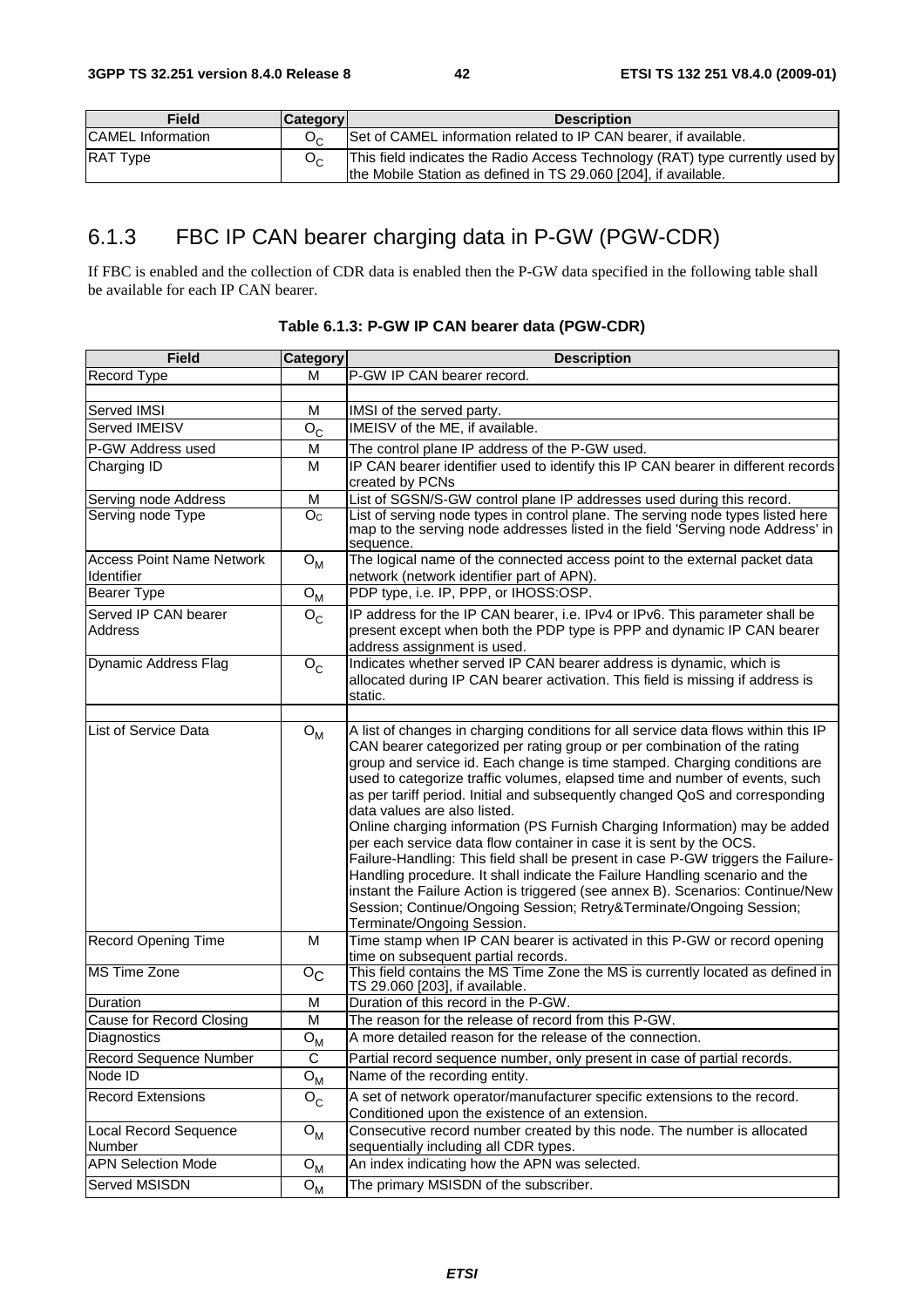| Field                                      | <b>Category</b>  | <b>Description</b>                                                                                                                               |
|--------------------------------------------|------------------|--------------------------------------------------------------------------------------------------------------------------------------------------|
| User Location Information                  | $O_{\rm C}$      | This field contains the User Location Information of the MS as defined in<br>TS 29.060 [203], if available.                                      |
| Charging Characteristics                   | м                | The Charging Characteristics applied to the IP CAN bearer.                                                                                       |
| Charging Characteristics<br>Selection Mode | $O_{M}$          | Holds information about how Charging Characteristics were selected.                                                                              |
| <b>IMS Signalling Context</b>              | $O_C$            | Included if the IP CAN bearer IM-CN Subsystem Signalling Flag is set, see<br>[201] is used for IMS signalling.                                   |
| External Charging Identifier               | $O_{C}$          | A Charging Identifier received from a non-EPC, external network entity e.g.<br>ICID.                                                             |
| Serving node PLMN Identifier               | $O_{M}$          | Serving node PLMN Identifier (MCC and MNC) used during this record.                                                                              |
| PS Furnish Charging<br>Information         | $O_{C}$          | Online charging session specific information                                                                                                     |
| <b>CAMEL</b> Information                   | $O_{C}$          | Set of CAMEL information related to IP CAN bearer.                                                                                               |
| <b>RAT Type</b>                            | $O_{\mathbf{C}}$ | This field indicates the Radio Access Technology (RAT) type currently used by<br>the Mobile Station as defined in TS 29.060 [204], if available. |

Editor"s Note: Further investigation also be needed to introduce QCI & ARP and clarification on the conditions, e.g. CAMEL Information. PMIP add

Editor"s Node: Non-3GPP access is ffs.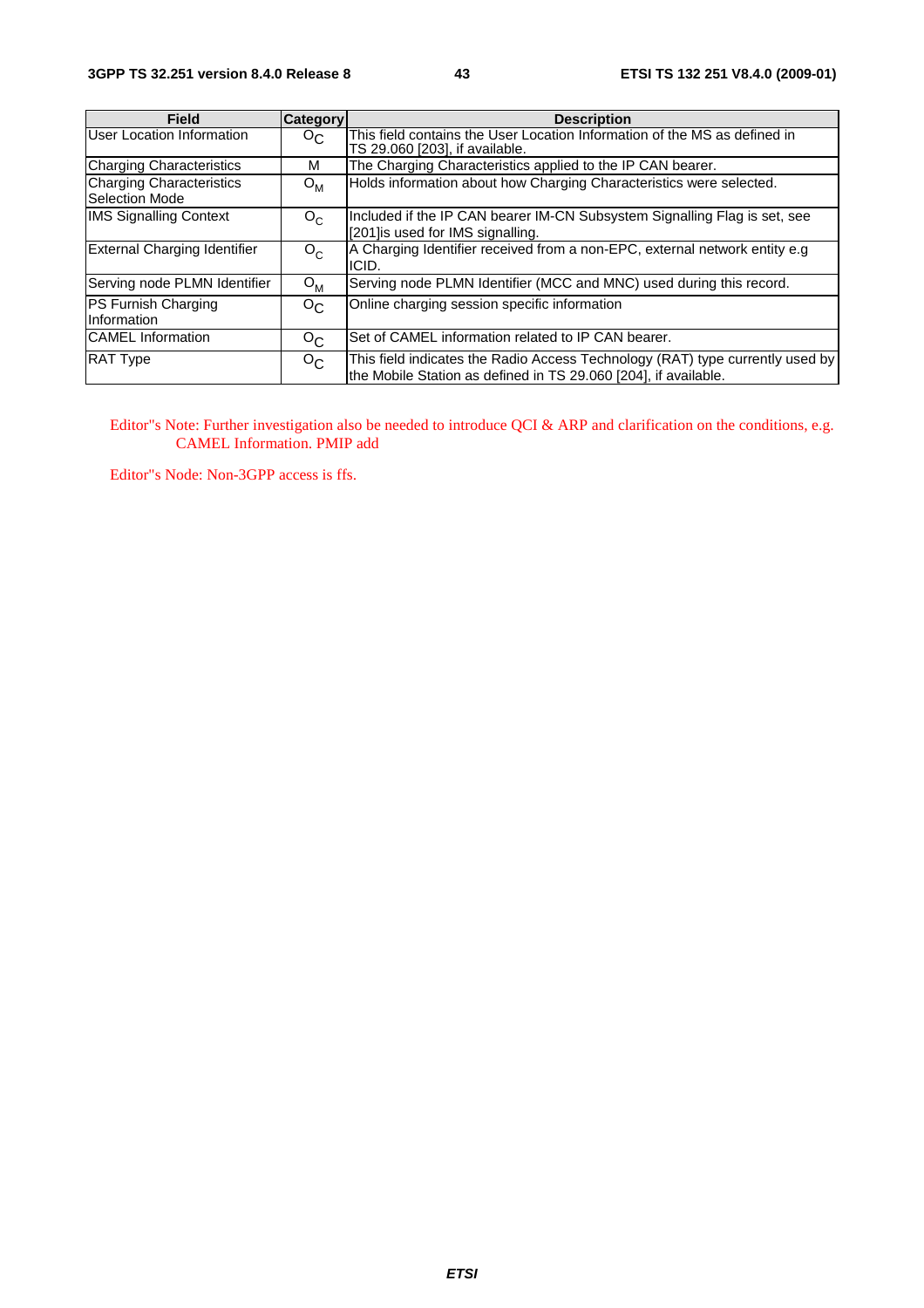## 6.1.4 Mobile Station mobility management data in SGSN (M-CDR)

If the collection of MS mobility management data is enabled then the SGSN shall start collecting the information specified in the following table each time the mobile is attached to the SGSN.

| <b>Field</b>                                      | <b>Category</b>                | <b>Description</b>                                                                                                                                                                 |
|---------------------------------------------------|--------------------------------|------------------------------------------------------------------------------------------------------------------------------------------------------------------------------------|
| Record Type                                       | м                              | SGSN mobility management record.                                                                                                                                                   |
| Served IMSI                                       | M                              | IMSI of the MS.                                                                                                                                                                    |
| Served IMEI                                       | $O_C$                          | The IMEI of the ME, if available.                                                                                                                                                  |
| <b>SGSN Address</b>                               | ${\mathsf O}_{\mathsf M}$      | The IP address of the current SGSN.                                                                                                                                                |
| <b>MS Network Capability</b>                      | ${\mathsf O}_{\mathsf M}$      | The mobile station network capability.                                                                                                                                             |
| Routing Area Code                                 | ${\mathsf O}_{\mathsf M}$      | Routing Area at the time of the Record Opening Time.                                                                                                                               |
| Local Area Code                                   | ${\bf O}_{{\bf M}}$            | Location Area Code at the time of Record Opening Time.                                                                                                                             |
| Cell Identifier                                   | $O_{\mathsf{M}}$               | The Cell Identity for GSM or Service Area Code (SAC) for UMTS at the time of<br>the Record Opening Time.                                                                           |
| Cell PLMN Id                                      | $O_{M}$                        | The MCC and MNC of the Cell at the time of Record Opening Time.                                                                                                                    |
| Change of Location                                | $\mathsf{o}_{\mathsf{c}}$      | A list of changes in Routing Area Code including MCC and MNC, each with a<br>time stamp. This field is not required if partial records are generated when the<br>location changes. |
| <b>Record Opening Time</b>                        | м                              | Timestamp when MS is attached to this SGSN or record opening time on<br>following partial record.                                                                                  |
| Duration                                          | $O_{\mathsf{M}}$               | Duration of this record.                                                                                                                                                           |
| <b>SGSN Change</b>                                | $\mathsf{C}$                   | Present if this is first record after SGSN change.                                                                                                                                 |
| <b>Cause for Record Closing</b>                   | M                              | The reason for the closure of the record in this SGSN.                                                                                                                             |
| Diagnostics                                       | $\overline{O}_{\underline{M}}$ | A more detailed reason for the release of the connection.                                                                                                                          |
| Record Sequence Number                            | C                              | Partial record sequence number in this SGSN; only present in case of partial<br>records.                                                                                           |
| Node ID                                           | ${\mathsf O}_{\mathsf M}$      | Name of the recording entity.                                                                                                                                                      |
| <b>Record Extensions</b>                          | $O_{C}$                        | A set of network operator/manufacturer specific extensions to the record.<br>Conditioned upon the existence of an extension.                                                       |
| <b>Local Record Sequence</b><br>Number            | $O_{M}$                        | Consecutive record number created by this node. The number is allocated<br>sequentially including all CDR types.                                                                   |
| Served MSISDN                                     | ${\mathsf O}_{\mathsf M}$      | The primary MSISDN of the subscriber.                                                                                                                                              |
| Charging Characteristics                          | M                              | The Charging Characteristics used by the SGSN.                                                                                                                                     |
| <b>CAMEL Information</b>                          | $O_{C}$                        | Set of CAMEL information related to Attach/Detach session. For more<br>information see Description of Record Fields. This field is present if CAMEL<br>service is activated.       |
| RAT Type                                          | $\mathsf{o}_{\mathsf{c}}$      | This field indicates the Radio Access Technology (RAT) type, e.g. UTRAN or<br>GERAN, currently used by the Mobile Station as defined in TS 29.060 [204].                           |
| <b>Charging Characteristics</b><br>Selection Mode | $O_{M}$                        | Holds information about how Charging Characteristics were selected.                                                                                                                |

#### **Table 6.1.4: SGSN Mobile Station mobility management data (M-CDR)**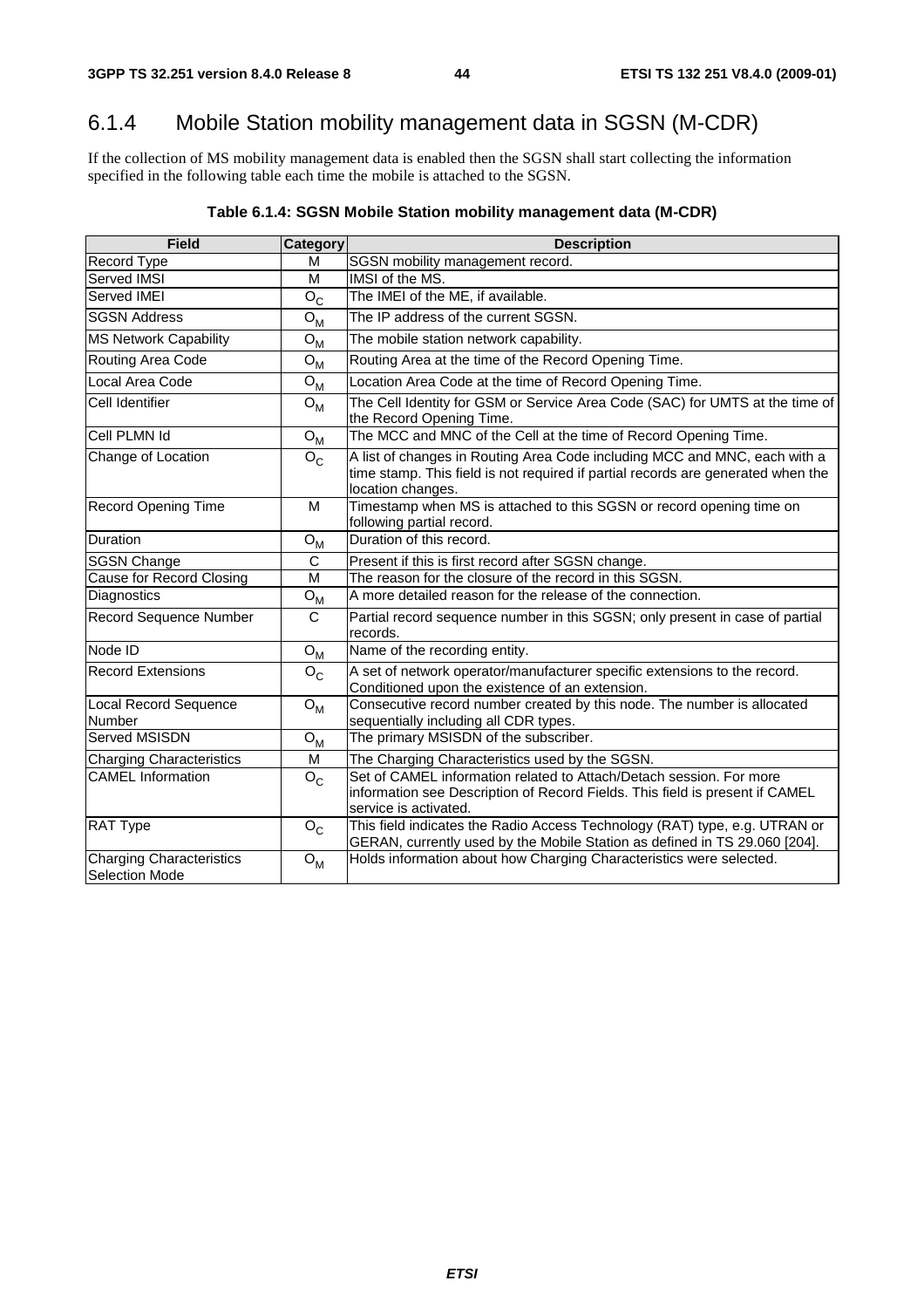## 6.1.5 SMS-MO data in SGSN (S-SMO-CDR)

If enabled, an S-SMO-CDR SGSN Mobile originated SMS record shall be produced for each short message sent by a mobile subscriber via the SGSN. The fields in the record are specified in the following table.

### **Table 6.1.5: SGSN Mobile originated SMS record (S-SMO-CDR)**

| <b>Field</b>                                      | Category              | <b>Description</b>                                                                                                                                                 |
|---------------------------------------------------|-----------------------|--------------------------------------------------------------------------------------------------------------------------------------------------------------------|
| Record Type                                       | м                     | <b>SGSN Mobile Originated SMS.</b>                                                                                                                                 |
| Served IMSI                                       | M                     | The IMSI of the subscriber.                                                                                                                                        |
| Served IMEI                                       | $O_{\rm C}$           | The IMEI of the ME, if available.                                                                                                                                  |
| Served MSISDN                                     | $O_{M}$               | The primary MSISDN of the subscriber.                                                                                                                              |
| <b>MS Network Capability</b>                      | $O_{M}$               | The mobile station network capability.                                                                                                                             |
| Service Centre                                    | $\Omega_{\mathsf{M}}$ | The address (E.164) of the SMS-service centre.                                                                                                                     |
| <b>Recording Entity</b>                           | $O_{M}$               | The E.164 number of the SGSN.                                                                                                                                      |
| Location Area Code                                | $\Omega_{\mathsf{M}}$ | The Location Area Code from which the message originated.                                                                                                          |
| Routing Area Code                                 | $O_{M}$               | The Routing Area Code from which the message originated.                                                                                                           |
| Cell Identifier                                   | $O_{M}$               | The Cell Identity for GSM or Service Area Code (SAC) for UMTS from which<br>the message originated.                                                                |
| Message Reference                                 | M                     | A reference provided by the MS uniquely identifying this message.                                                                                                  |
| <b>Event Time Stamp</b>                           | M                     | The time at which the message was received by the SGSN from the<br>subscriber.                                                                                     |
| <b>SMS Result</b>                                 | C                     | The result of the attempted delivery if unsuccessful.                                                                                                              |
| <b>Record Extensions</b>                          | $O_{C}$               | A set of network operator/ manufacturer specific extensions to the record.<br>Conditioned upon the existence of an extension.                                      |
| Node ID                                           | $O_{M}$               | Name of the recording entity.                                                                                                                                      |
| Local Record Sequence<br><b>Number</b>            | $O_{M}$               | Consecutive record number created by this node. The number is allocated<br>sequentially including all CDR types.                                                   |
| <b>Charging Characteristics</b>                   | M                     | The Charging Characteristics flag set used by the SGSN.                                                                                                            |
| <b>RAT Type</b>                                   | $O_{C}$               | This field indicates the Radio Access Technology (RAT) type, e.g. UTRAN or<br>GERAN, currently used by the Mobile Station as defined in TS 29.060 [204].           |
| <b>Destination Number</b>                         | $O_{M}$               | The destination short message subscriber number.                                                                                                                   |
| <b>CAMEL</b> Information                          | $O_{C}$               | Set of CAMEL information related to SMS session. For more information see<br>Description of Record Fields. This field is present if CAMEL service is<br>activated. |
| Charging Characteristics<br><b>Selection Mode</b> | $O_{M}$               | Holds information about how Charging Characteristics were selected.                                                                                                |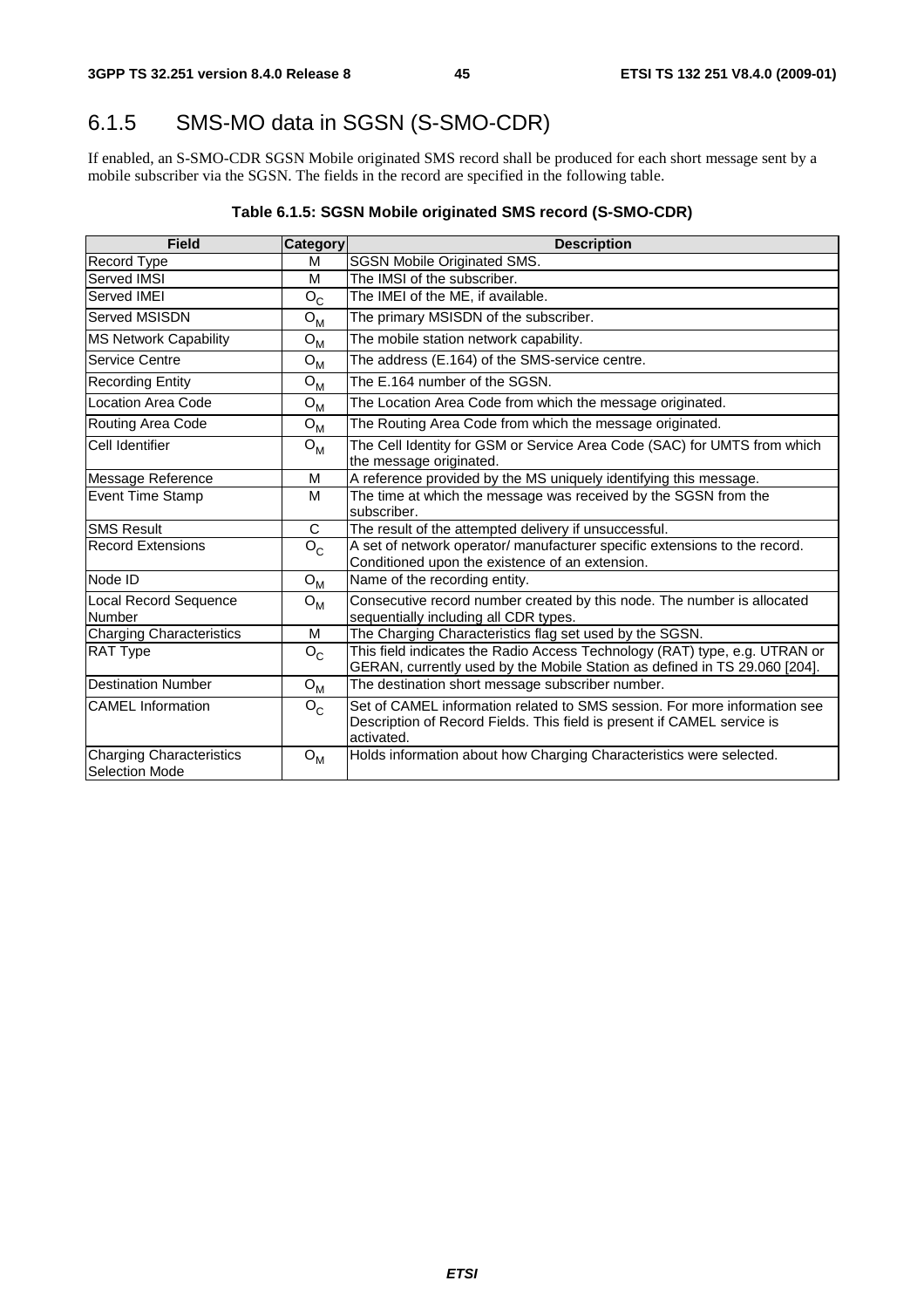## 6.1.6 SMS-MT data in SGSN (S-SMT-CDR)

If enabled, an SGSN Mobile terminated SMS record shall be produced for each short message received by a mobile subscriber via the SGSN. The fields in the record are specified in the following table.

| <b>Field</b>                                      | Category | <b>Description</b>                                                                                                                                                 |
|---------------------------------------------------|----------|--------------------------------------------------------------------------------------------------------------------------------------------------------------------|
| Record Type                                       | M        | <b>SGSN Mobile Terminated SMS.</b>                                                                                                                                 |
| Served IMSI                                       | м        | The IMSI of the subscriber.                                                                                                                                        |
| Served IMEI                                       | $O_{C}$  | The IMEI of the ME, if available.                                                                                                                                  |
| Served MSISDN                                     | $O_{M}$  | The primary MSISDN of the subscriber.                                                                                                                              |
| <b>MS Network Capability</b>                      | $O_{M}$  | The mobile station network capability.                                                                                                                             |
| Service Centre                                    | $O_{M}$  | The address (E.164) of the SMS-service centre.                                                                                                                     |
| <b>Recording Entity</b>                           | $O_{M}$  | The E.164 number of the SGSN.                                                                                                                                      |
| Location Area Code                                | $O_{M}$  | The Location Area Code to which the message was delivered.                                                                                                         |
| Routing Area Code                                 | $O_{M}$  | The Routing Area Code to which the message was delivered.                                                                                                          |
| Cell Identifier                                   | $O_{M}$  | The Cell Identity for GSM or Service Area Code (SAC) for UMTS to which the<br>message was delivered.                                                               |
| Event Time Stamp                                  | M        | Delivery time stamp, time at which message was sent to the MS by the SGSN.                                                                                         |
| <b>SMS Result</b>                                 | C        | The result of the attempted delivery if unsuccessful.                                                                                                              |
| <b>Record Extensions</b>                          | $O_{C}$  | A set of network operator/manufacturer specific extensions to the record.<br>Conditioned upon the existence of an extension.                                       |
| Node ID                                           | $O_{M}$  | Name of the recording entity.                                                                                                                                      |
| Local Record Sequence<br>Number                   | $O_{M}$  | Consecutive record number created by this node. The number is allocated<br>sequentially including all CDR types.                                                   |
| <b>Charging Characteristics</b>                   | M        | The Charging Characteristics flag set used by the SGSN.                                                                                                            |
| <b>RAT Type</b>                                   | $O_{C}$  | This field indicates the Radio Access Technology (RAT) type, e.g. UTRAN or<br>GERAN, currently used by the Mobile Station as defined in TS 29.060 [204].           |
| <b>Charging Characteristics</b><br>Selection Mode | $O_{M}$  | Holds information about how Charging Characteristics were selected.                                                                                                |
| <b>CAMEL</b> Information                          | $O_{C}$  | Set of CAMEL information related to SMS session. For more information see<br>Description of Record Fields. This field is present if CAMEL service is<br>activated. |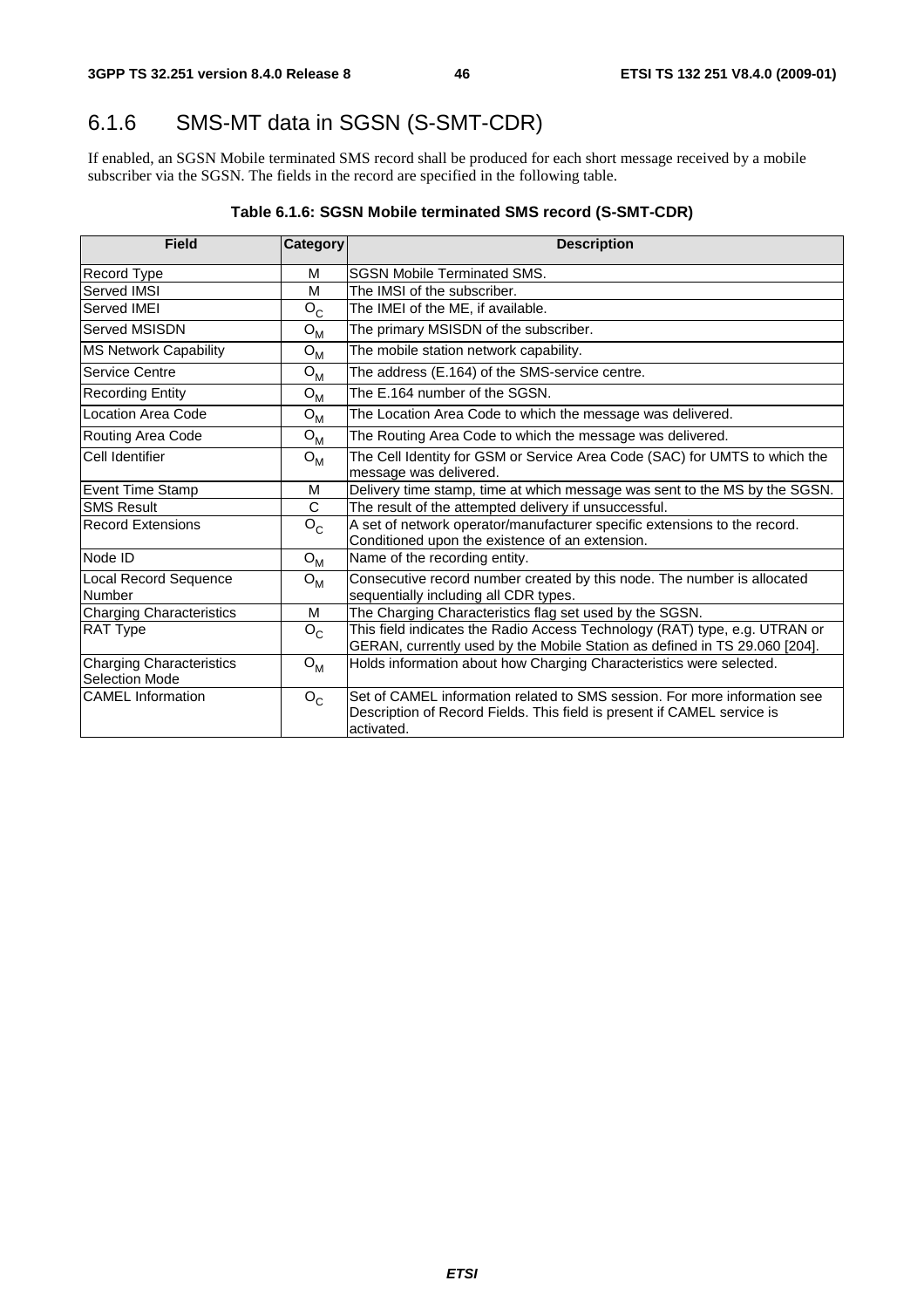## 6.1.7 Mobile terminated location request (LCS-MT-CDR)

If enabled, an SGSN Mobile terminated LCS record shall be produced for each mobile terminated location request that is performed via the SGSN. The fields in the record are specified in the following table.

| Table 6.1.7: SGSN Mobile terminated LCS record (SGSN-LCS-MT) |  |
|--------------------------------------------------------------|--|
|--------------------------------------------------------------|--|

| <b>Field</b>                                             | Category                  | <b>Description</b>                                                                                                                                       |
|----------------------------------------------------------|---------------------------|----------------------------------------------------------------------------------------------------------------------------------------------------------|
| Record Type                                              | м                         | SGSN Mobile Terminated LCS.                                                                                                                              |
| <b>Recording Entity</b>                                  | M                         | The E.164 number of the SGSN.                                                                                                                            |
| <b>LCS Client Type</b>                                   | M                         | The type of the LCS client that invoked the LR.                                                                                                          |
| <b>LCS Client Identity</b>                               | M                         | Further identification of the LCS client.                                                                                                                |
| Served IMSI                                              | M                         | The IMSI of the subscriber.                                                                                                                              |
| Served MSISDN                                            | ${\mathsf O}_{\mathsf M}$ | The primary MSISDN of the subscriber.                                                                                                                    |
| <b>SGSN Address</b>                                      | ${\mathsf O}_{\mathsf M}$ | The IP address of the current SGSN.                                                                                                                      |
| <b>Location Type</b>                                     | M                         | The type of the estimated location.                                                                                                                      |
| LCS QoS                                                  | $\overline{\text{c}}$     | QoS of the LR, if available.                                                                                                                             |
| <b>LCS Priority</b>                                      | C                         | Priority of the LR, if available.                                                                                                                        |
| <b>MLC Number</b>                                        | M                         | The E.164 address of the requesting GMLC.                                                                                                                |
| Event Time stamp                                         | M                         | The time at which the Perform_Location_Request is sent by the SGSN.                                                                                      |
| <b>Measurement Duration</b>                              | $O_{\mathsf{M}}$          | The duration of proceeding the location request.                                                                                                         |
| Notification To MS User                                  | C                         | The privacy notification to MS user that was applicable when the LR was<br>invoked, if available.                                                        |
| <b>Privacy Override</b>                                  | C                         | This parameter indicates the override MS privacy by the LCS client, if<br>available.                                                                     |
| Location                                                 | ${\mathsf O}_{\mathsf M}$ | The LAC and CI when the LR is received.                                                                                                                  |
| Routing Area Code                                        | ${\mathsf O}_{\mathsf M}$ | The Routing Area Code to which the LCS terminated.                                                                                                       |
| Location Estimate                                        | $O_{C}$                   | The location estimate for the subscriber if contained in geographic position and<br>the LR was successful.                                               |
| <b>Positioning Data</b>                                  | C                         | The positioning method used or attempted, if available.                                                                                                  |
| <b>LCS Cause</b>                                         | $\overline{O}_C$          | The result of the LR if any failure or partial success happened as known at<br>radio interface.                                                          |
| Cause for Record Closing                                 | M                         | The reason for closure of the record from this SGSN.                                                                                                     |
| Diagnostics                                              | $\mathsf{C}$              | A more detailed information about the Cause for Record Closing if any failure<br>or partial success happened.                                            |
| Node ID                                                  | $O_{M}$                   | Name of the recording entity.                                                                                                                            |
| Local Record Sequence<br>Number                          | ${\mathsf O}_{\mathsf M}$ | Consecutive record number created by this node. The number is allocated<br>sequentially including all CDR types.                                         |
| <b>Charging Characteristics</b>                          | M                         | The Charging Characteristics used by the SGSN. (always use the subscribed<br>CC).                                                                        |
| <b>Charging Characteristics</b><br><b>Selection Mode</b> | ${\mathsf O}_{\mathsf M}$ | Holds information about how Charging Characteristics were selected.<br>(only subscribed/home default/visited default).                                   |
| <b>RAT Type</b>                                          | $\mathsf{o}_{\mathsf{c}}$ | This field indicates the Radio Access Technology (RAT) type, e.g. UTRAN or<br>GERAN, currently used by the Mobile Station as defined in TS 29.060 [204]. |
| Record Extensions                                        | $O_{C}$                   | A set of network operator/manufacturer specific extensions to the record.<br>Conditioned upon the existence of an extension.                             |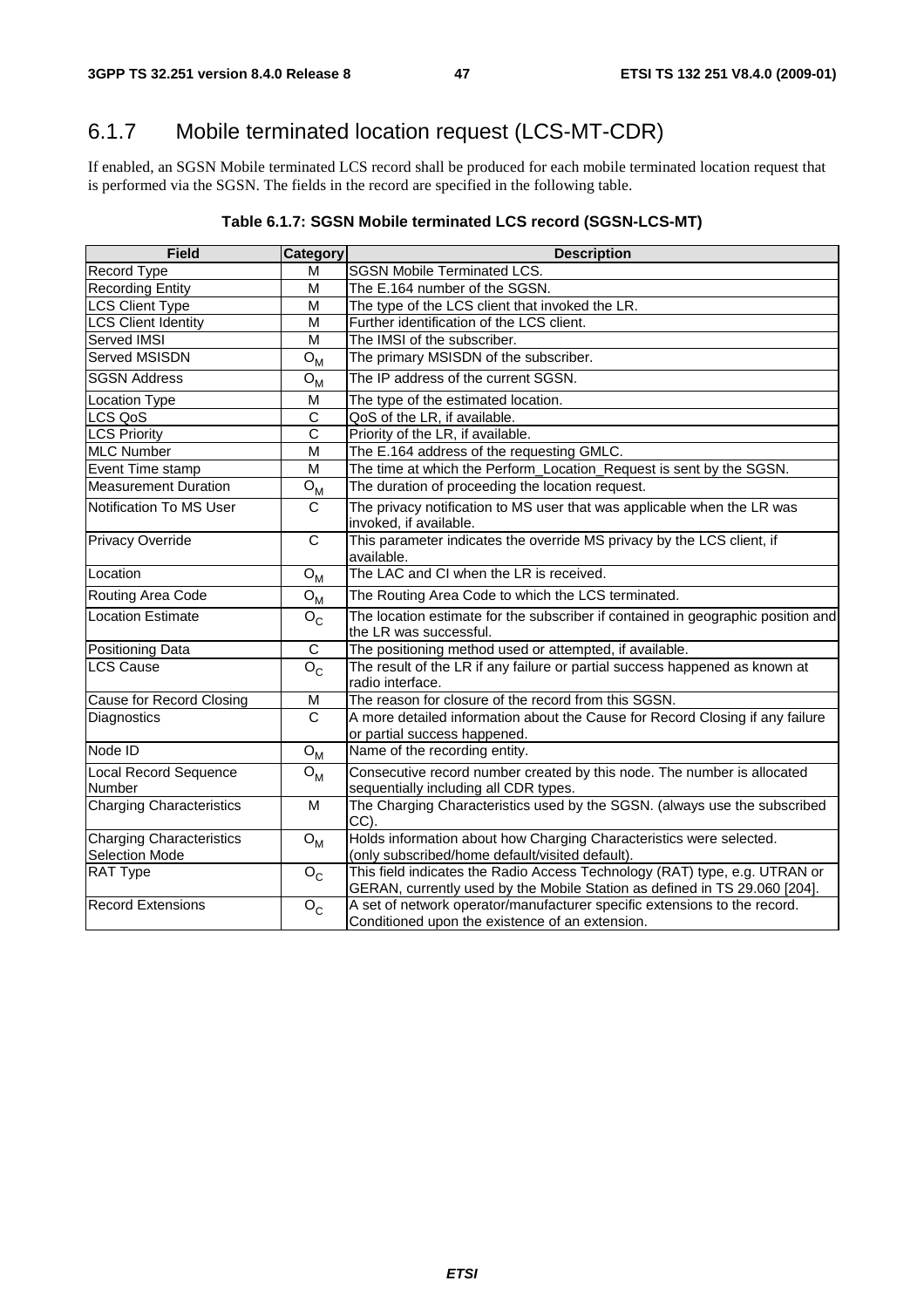## 6.1.8 Mobile originated Location request (LCS-MO-CDR)

If enabled, an SGSN Mobile originated LCS record shall be produced for each mobile originated location request that is performed via the SGSN. The fields in the record are specified in the following table.

### **Table 6.1.8: SGSN Mobile originated LCS record (SGSN-LCS-MO)**

| <b>Field</b>                                      | <b>Category</b>           | <b>Description</b>                                                                                                                                       |
|---------------------------------------------------|---------------------------|----------------------------------------------------------------------------------------------------------------------------------------------------------|
| Record Type                                       | м                         | <b>SGSN Mobile Originated LCS.</b>                                                                                                                       |
| Recording Entity                                  | M                         | The E.164 number of the SGSN.                                                                                                                            |
| LCS Client Type                                   | C                         | The type of the LCS client that invoked the LR, if available.                                                                                            |
| <b>LCS Client Identity</b>                        | C                         | Further identification of the LCS client, if available.                                                                                                  |
| <b>Served IMSI</b>                                | M                         | The IMSI of the subscriber.                                                                                                                              |
| Served MSISDN                                     | ${\sf O}_{\sf M}$         | The primary MSISDN of the subscriber.                                                                                                                    |
| <b>SGSN Address</b>                               | ${\sf O}_{\sf M}$         | The IP address of the current SGSN.                                                                                                                      |
| <b>Location Method</b>                            | М                         | The type of the location request.                                                                                                                        |
| LCS QoS                                           | C                         | QoS of the LR, if available.                                                                                                                             |
| <b>LCS Priority</b>                               | $O_c$                     | Priority of the LR, if available.                                                                                                                        |
| <b>MLC Number</b>                                 | $\overline{c}$            | The E.164 address of the involved GMLC, if applicable.                                                                                                   |
| Event Time stamp                                  | M                         | The time at which the Perform_Location_Request is sent by the SGSN.                                                                                      |
| <b>Measurement Duration</b>                       | ${\sf O}_{\sf M}$         | The duration of proceeding the location request.                                                                                                         |
| Location                                          | $O_{M}$                   | The LAC and CI when the LR is received.                                                                                                                  |
| Routing Area Code                                 | $O_{M}$                   | The Routing Area Code from which the LCS originated.                                                                                                     |
| <b>Location Estimate</b>                          | $\mathsf{o}_{\mathsf{c}}$ | The location estimate for the subscriber if contained in geographic position and<br>the LR was successful.                                               |
| <b>Positioning Data</b>                           | С                         | The positioning method used or attempted, if available.                                                                                                  |
| <b>LCS Cause</b>                                  | $O_{C}$                   | The result of the LR if any failure or partial success happened as known at<br>radio interface.                                                          |
| Cause for Record Closing                          | M                         | The reason for closure of the record from this SGSN.                                                                                                     |
| Diagnostics                                       | $\overline{C}$            | A more detailed information about the Cause for Record Closing if any failure<br>or partial success happened.                                            |
| Node ID                                           | ${\mathsf O}_{\mathsf M}$ | Name of the recording entity.                                                                                                                            |
| Local Record Sequence<br><b>Number</b>            | $O_{M}$                   | Consecutive record number created by this node. The number is allocated<br>sequentially including all CDR types.                                         |
| <b>Charging Characteristics</b>                   | M                         | The Charging Characteristics flag set used by the SGSN.                                                                                                  |
| <b>Charging Characteristics</b><br>Selection Mode | $O_{M}$                   | Holds information about how Charging Characteristics were selected.                                                                                      |
| <b>RAT Type</b>                                   | $O_{C}$                   | This field indicates the Radio Access Technology (RAT) type, e.g. UTRAN or<br>GERAN, currently used by the Mobile Station as defined in TS 29.060 [204]. |
| Record Extensions                                 | $O_{C}$                   | A set of network operator/manufacturer specific extensions to the record.<br>Conditioned upon the existence of an extension.                             |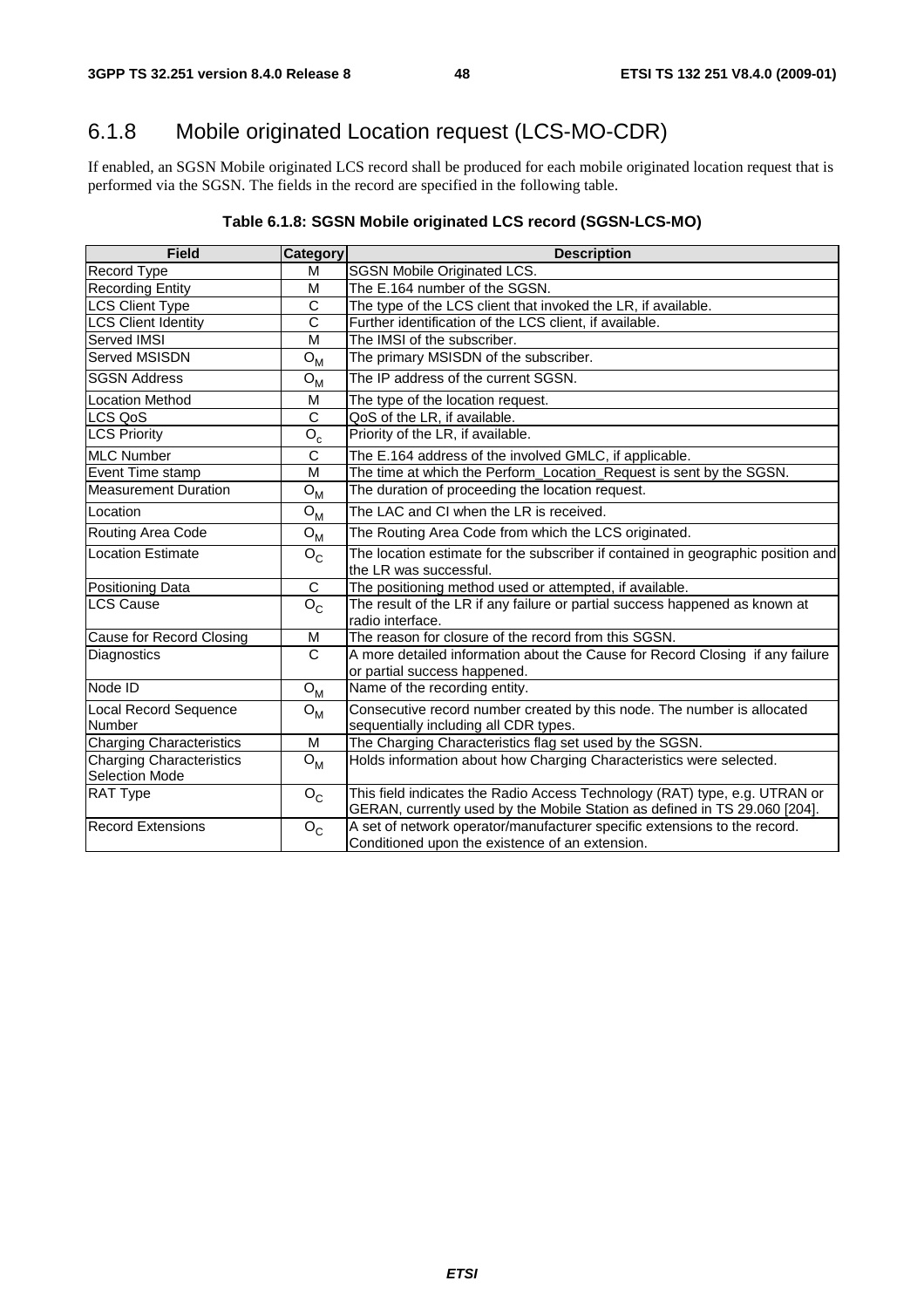## 6.1.9 Network induced Location request (LCS-NI-CDR)

If enabled, an SGSN Network induced LCS record shall be produced for each network induced location request that is performed via the SGSN. The fields in the record are specified in the following table.

#### **Table 6.1.9: SGSN Network induced LCS record (SGSN-LCS-NI)**

| <b>Field</b>                                      | Category                  | <b>Description</b>                                                                                                                                       |
|---------------------------------------------------|---------------------------|----------------------------------------------------------------------------------------------------------------------------------------------------------|
| <b>Record Type</b>                                | м                         | <b>SGSN Network Induced LCS.</b>                                                                                                                         |
| <b>Recording Entity</b>                           | м                         | The E.164 number of the SGSN.                                                                                                                            |
| <b>LCS Client Type</b>                            | C                         | The type of the LCS client that invoked the LR, if available.                                                                                            |
| <b>LCS Client Identity</b>                        | C                         | Further identification of the LCS client, if available.                                                                                                  |
| <b>Served IMSI</b>                                | C                         | The IMSI of the subscriber if supplied.                                                                                                                  |
| Served MSISDN                                     | $\overline{\text{c}}$     | The primary MSISDN of the subscriber if supplied.                                                                                                        |
| <b>SGSN Address</b>                               | ${\sf O}_{\sf M}$         | The IP address of the current SGSN.                                                                                                                      |
| Served IMEI                                       | $O_{C}$                   | The IMEI of the ME, if available.                                                                                                                        |
| LCS QoS                                           | С                         | QoS of the LR, if available.                                                                                                                             |
| <b>LCS Priority</b>                               | $\overline{C}$            | Priority of the LR, if available.                                                                                                                        |
| <b>MLC Number</b>                                 | C                         | The E.164 address of the involved GMLC, if applicable.                                                                                                   |
| Event Time stamp                                  | M                         | The time at which the Perform_Location_Request is sent by the SGSN.                                                                                      |
| <b>Measurement Duration</b>                       | ${\sf O}_{\sf M}$         | The duration of proceeding the location request.                                                                                                         |
| Location                                          | ${\sf O}_{\sf M}$         | The LAC and CI when the LR is received.                                                                                                                  |
| Routing Area Code                                 | $O_{M}$                   | The Routing Area Code from which the LCS originated.                                                                                                     |
| <b>Location Estimate</b>                          | $O_{C}$                   | The location estimate for the subscriber if contained in geographic position and<br>the LR was successful.                                               |
| Positioning Data                                  | $\mathsf C$               | The positioning method used or attempted, if available.                                                                                                  |
| <b>LCS Cause</b>                                  | $O_{C}$                   | The result of the LR if any failure or partial success happened as known at<br>radio interface.                                                          |
| Cause for Record Closing                          | M                         | The reason for closure of the record from this SGSN.                                                                                                     |
| Diagnostics                                       | $\overline{C}$            | A more detailed information about the Cause for Record Closing if any failure<br>or partial success happened.                                            |
| Node ID                                           | ${\sf O}_{\sf M}$         | Name of the recording entity.                                                                                                                            |
| <b>Local Record Sequence</b><br>Number            | $O_{M}$                   | Consecutive record number created by this node. The number is allocated<br>sequentially including all CDR types.                                         |
| <b>Charging Characteristics</b>                   | м                         | The Charging Characteristics flag set used by the SGSN.                                                                                                  |
| Charging Characteristics<br><b>Selection Mode</b> | $O_{M}$                   | Holds information about how Charging Characteristics were selected.                                                                                      |
| RAT Type                                          | $O_{C}$                   | This field indicates the Radio Access Technology (RAT) type, e.g. UTRAN or<br>GERAN, currently used by the Mobile Station as defined in TS 29.060 [204]. |
| <b>Record Extensions</b>                          | $\mathsf{o}_{\mathsf{c}}$ | A set of network operator/manufacturer specific extensions to the record.<br>Conditioned upon the existence of an extension.                             |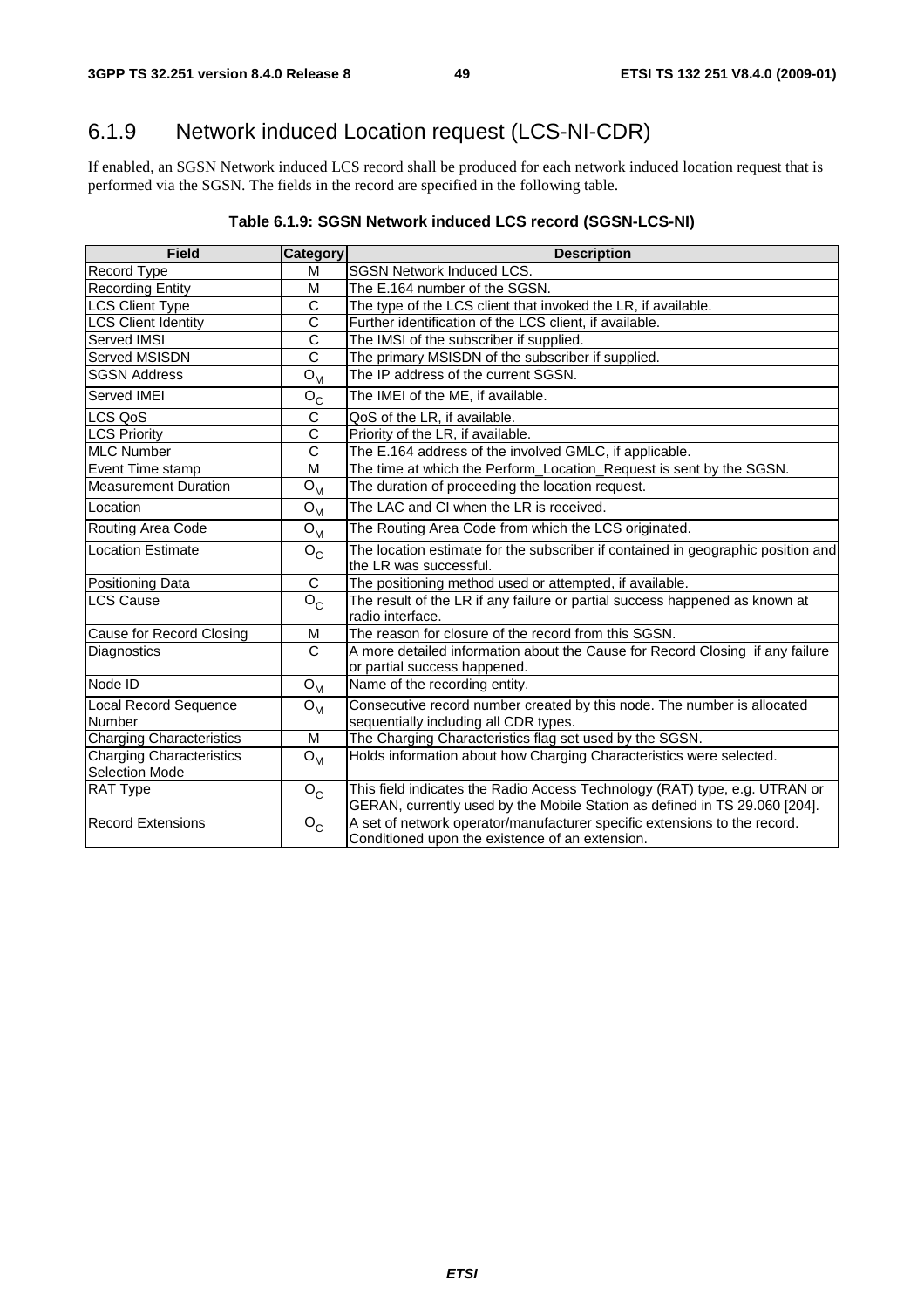## 6.1.10 MBMS bearer context charging data in SGSN (S-MB-CDR)

If the collection of CDR data is enabled then the SGSN data specified in the following table shall be available for each MBMS bearer context.

| <b>Field</b>                                   | Category       | <b>Description</b>                                                                                                                                                                                                                                                     |
|------------------------------------------------|----------------|------------------------------------------------------------------------------------------------------------------------------------------------------------------------------------------------------------------------------------------------------------------------|
| Record Type                                    | м              | SGSN MBMS bearer context record.                                                                                                                                                                                                                                       |
| <b>GGSN Address used</b>                       | M              | The control plane IP address of the GGSN used.                                                                                                                                                                                                                         |
| Charging ID                                    | M              | Bearer context identifier used to identify this MBMS bearer context in different                                                                                                                                                                                       |
|                                                |                | records created by GSNs                                                                                                                                                                                                                                                |
| List of RAs                                    | O <sub>c</sub> | List of routeing areas receiving data used during this record. equivalent to the<br>list of RAs defined in TS 23.246 [207].                                                                                                                                            |
| <b>Access Point Name Network</b><br>Identifier | $O_{M}$        | The logical name of the connected access point to the BM-SC (network<br>identifier part of APN).                                                                                                                                                                       |
| Served PDP Address                             | $O_{C}$        | Indicates the IP Multicast address used for the MBMS bearer context                                                                                                                                                                                                    |
| List of Traffic Data Volumes                   | $O_{M}$        | A list of changes in charging conditions for this MBMS bearer context, each<br>change is time stamped. Charging conditions are used to categorize traffic<br>volumes, such as per tariff period. It shall include the required bearer<br>capabilities (QoS Negotiated) |
| <b>Record Opening Time</b>                     | M              | Time stamp when MBMS bearer context is activated in this SGSN or record<br>opening time on subsequent partial records.                                                                                                                                                 |
| <b>Duration</b>                                | м              | Duration of this record in the SGSN.                                                                                                                                                                                                                                   |
| Cause for Record Closing                       | м              | The reason for the release of record from this SGSN.                                                                                                                                                                                                                   |
| Diagnostics                                    | $O_{M}$        | A more detailed reason for the release of the connection.                                                                                                                                                                                                              |
| Record Sequence Number                         | C              | Partial record sequence number, only present in case of partial records.                                                                                                                                                                                               |
| Node ID                                        | $O_M$          | Name of the recording entity.                                                                                                                                                                                                                                          |
| <b>Record Extensions</b>                       | $O_{C}$        | A set of network operator/manufacturer specific extensions to the record.<br>Conditioned upon the existence of an extension.                                                                                                                                           |
| <b>Local Record Sequence</b><br>Number         | $O_{M}$        | Consecutive record number created by this node. The number is allocated<br>sequentially including all CDR types.                                                                                                                                                       |
| Number of receiving UEs                        | O <sub>C</sub> | Indicates the number of UEs receiving the MBMS bearer service                                                                                                                                                                                                          |
| <b>MBMS</b> Information                        | Oм             | MBMS related information related to MBMS bearer context being charged,<br>defined in TS 32.273 [32].                                                                                                                                                                   |

## **Table 6.1.10: SGSN MBMS bearer context data (S-MB-CDR)**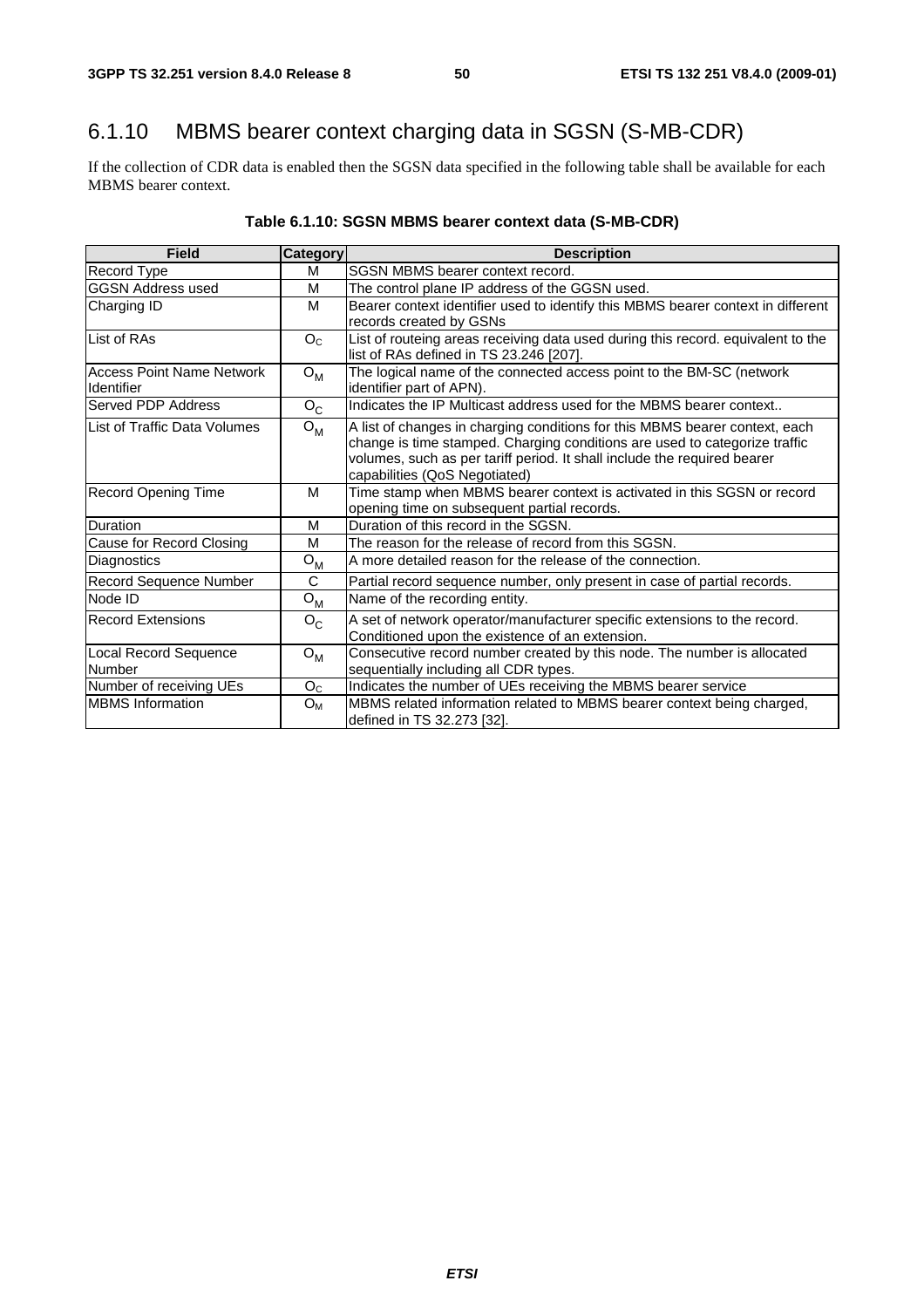## 6.1.11 MBMS bearer context charging data in GGSN (G-MB-CDR)

If the collection of CDR data is enabled then the GGSN data specified in the following table shall be available for each MBMS bearer context.

| <b>Field</b>                                          | <b>Category</b>           | <b>Description</b>                                                                                                                                                                                                                                                      |
|-------------------------------------------------------|---------------------------|-------------------------------------------------------------------------------------------------------------------------------------------------------------------------------------------------------------------------------------------------------------------------|
| Record Type                                           | м                         | IGGSN MBMS bearer context record.                                                                                                                                                                                                                                       |
| <b>GGSN Address used</b>                              | M                         | The control plane IP address of the GGSN used.                                                                                                                                                                                                                          |
| Charging ID                                           | M                         | Bearer context identifier used to identify this MBMS bearer context in different<br>records created by GSNs                                                                                                                                                             |
| <b>List of Downstream Nodes</b>                       | м                         | List of SGSN addresses used during this record. equivalent to the list of<br>downstream nodes defined in TS 23.246 [207].                                                                                                                                               |
| <b>Access Point Name Network</b><br><b>Identifier</b> | $O_{M}$                   | The logical name of the connected access point to the BM-SC (network<br>identifier part of APN).                                                                                                                                                                        |
| <b>Served PDP Address</b>                             | $O_{C}$                   | Indicates the IP Multicast address used for the MBMS bearer context.                                                                                                                                                                                                    |
| List of Traffic Data Volumes                          | $O_{\mathsf{M}}$          | A list of changes in charging conditions for this MBMS bearer context, each<br>change is time stamped. Charging conditions are used to categorize traffic<br>volumes, such as per tariff period. It shall include the required bearer<br>capabilities (QoS Negotiated). |
| <b>Record Opening Time</b>                            | м                         | Time stamp when MBMS bearer context is activated in this GGSN or record<br>opening time on subsequent partial records.                                                                                                                                                  |
| Duration                                              | M                         | Duration of this record in the GGSN.                                                                                                                                                                                                                                    |
| Cause for Record Closing                              | M                         | The reason for the release of record from this GGSN.                                                                                                                                                                                                                    |
| Diagnostics                                           | $\mathsf{o}_{\mathsf{M}}$ | A more detailed reason for the release of the connection.                                                                                                                                                                                                               |
| Record Sequence Number                                | C                         | Partial record sequence number, only present in case of partial records.                                                                                                                                                                                                |
| Node ID                                               | $O_{M}$                   | Name of the recording entity.                                                                                                                                                                                                                                           |
| <b>Record Extensions</b>                              | $O_{C}$                   | A set of network operator/manufacturer specific extensions to the record.<br>Conditioned upon the existence of an extension.                                                                                                                                            |
| <b>Local Record Sequence</b><br>Number                | $O_{\mathsf{M}}$          | Consecutive record number created by this node. The number is allocated<br>sequentially including all CDR types.                                                                                                                                                        |
| <b>MBMS</b> Information                               | Oм                        | MBMS related information related to MBMS bearer context being charged,<br> defined in TS 32.273 [32].                                                                                                                                                                   |

#### **Table 6.1.11: GGSN MBMS bearer context data (G-MB-CDR)**

## 6.2 Data description for PS Online Charging

### 6.2.1 Diameter message contents

### 6.2.1.1 Summary of Online Charging Message Formats

The PS Online Charging uses the Credit-Control-Request (CCR) and Credit-Control-Answer (CCA) messages defined in TS 32.299 [50].

The following table describes the use of these messages for online charging.

#### **Table 6.2.1.1.1 : Online Charging Messages Reference Table**

| <b>Command-Name</b>                 |             | Source Destination Abbreviation |
|-------------------------------------|-------------|---------------------------------|
| lCredit-Control-Reauestl PCEF       | OCS.        | CCR                             |
| <b>ICredit-Control-Answer   OCS</b> | <b>PCEF</b> | CCA                             |

#### 6.2.1.2 Structure for the Credit Control Message Formats

This clause describes the AVPs used in the credit control messages.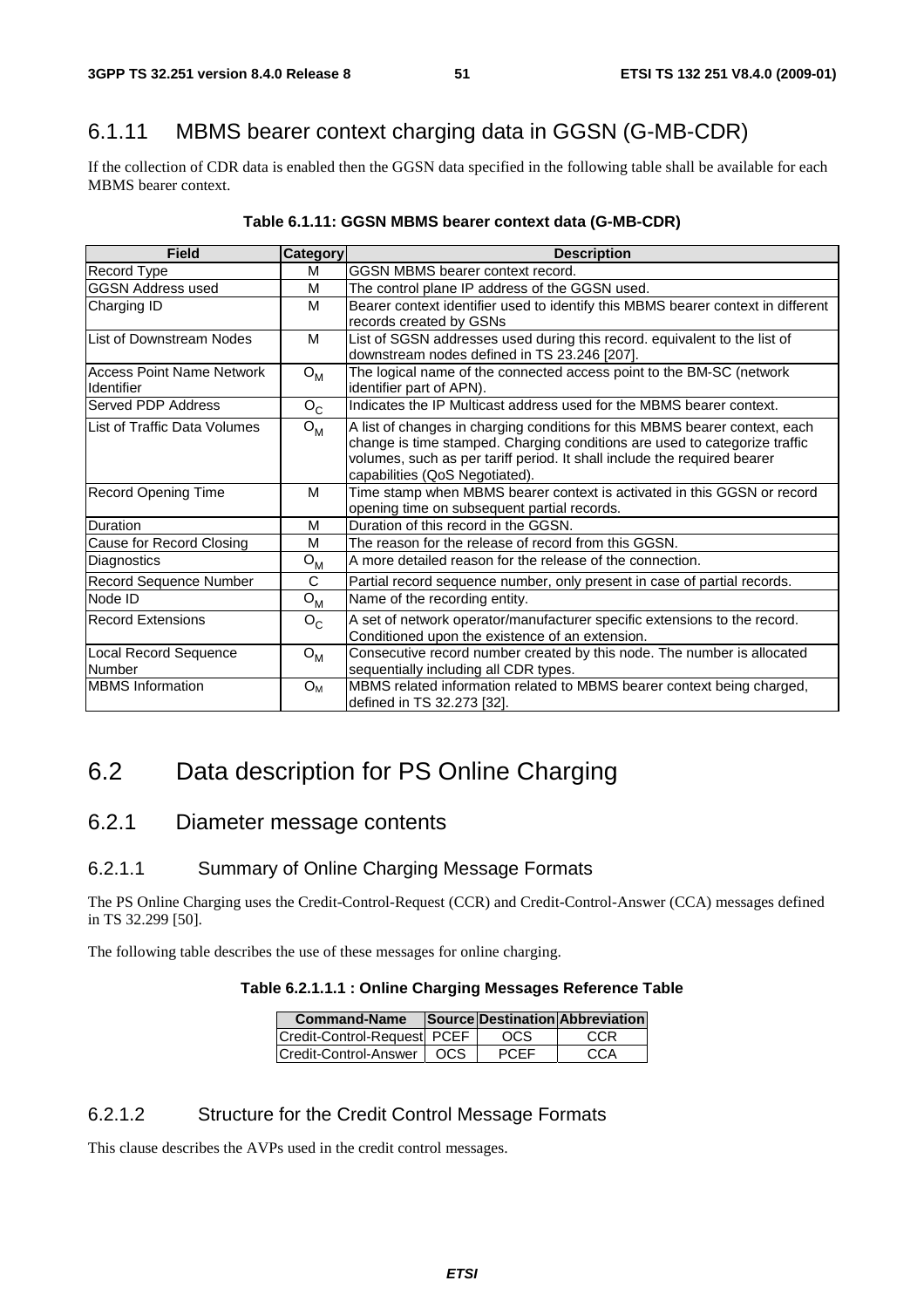**3GPP TS 32.251 version 8.4.0 Release 8 52 ETSI TS 132 251 V8.4.0 (2009-01)**

### 6.2.1.2.1 Credit-Control-Request Message

Table 6.2.1.2.1 illustrates the basic structure of a Diameter CCR message from the PCEF as used for PS online charging.

| <b>AVP</b>               | Category       | <b>Description</b>                                                                                     |
|--------------------------|----------------|--------------------------------------------------------------------------------------------------------|
| Session-Id               | М              | Described in TS 32.299 [50]                                                                            |
| Origin-Host              | M              | Described in TS 32.299 [50]                                                                            |
| Origin-Realm             | М              | Described in TS 32.299 [50]                                                                            |
| Destination-Realm        | M              | Described in TS 32.299 [50]                                                                            |
| Auth-Application-Id      | M              | Described in TS 32.299 [50]                                                                            |
| Service-Context-Id       | М              | Described in TS 32.299 [50]                                                                            |
| CC-Request-Type          | M              | Described in TS 32.299 [50]                                                                            |
| CC-Request-Number        | м              | Described in TS 32.299 [50]                                                                            |
| Destination-Host         | $O_M$          | Described in TS 32.299 [50]                                                                            |
| User-Name                | $O_{M}$        | The content of the field corresponds to the Protocol Configuration Options                             |
|                          |                | (PCO) field of the Create IP CAN bearer Request message.                                               |
| Origin-State-Id          | O <sub>C</sub> | Described in TS 32.299 [50]                                                                            |
| Event-Timestamp          | O <sub>C</sub> | Described in TS 32.299 [50]                                                                            |
| Subscription-Id          | $O_{M}$        | Described in TS 32.299 [50].                                                                           |
|                          |                | As a minimum the IMSI and the MSISDN have to be included.                                              |
| User-Equipment-Info      | O <sub>C</sub> | Described in TS 32.299 [50].                                                                           |
|                          |                | Contains the identification of the terminal (IMEISV etc.)                                              |
| <b>Termination-Cause</b> | O <sub>C</sub> | Described in TS 32.299 [50]                                                                            |
| Multiple-Services-       | $O_{M}$        | Described in TS 32.299 [50]                                                                            |
| Indicator                |                |                                                                                                        |
| Multiple-Services-Credit | O <sub>C</sub> | Described in TS 32.299 [50]                                                                            |
| Control                  |                |                                                                                                        |
| Route-Record             | O <sub>C</sub> | Described in TS 32.299 [50]                                                                            |
| <b>AVP</b>               | O <sub>C</sub> | Described in TS 32.299 [50]                                                                            |
| Service-Information      | $O_M$          | Described in TS 32.299 [50]                                                                            |
| PS-Information           | O <sub>C</sub> | Described in clause 6.3.1.2                                                                            |
| <b>IMS-Information</b>   | Oc             | Described in clause 6.3.1.1                                                                            |
| NOTE:                    |                | The PS-Information and IMS-Information AVPs are inside the Service-Information AVP and not directly at |
| CCR command level.       |                |                                                                                                        |

Editor"s Note: Terminal capabilities should be taken into account

The full description of the AVPs is specified in TS 32.299 [50].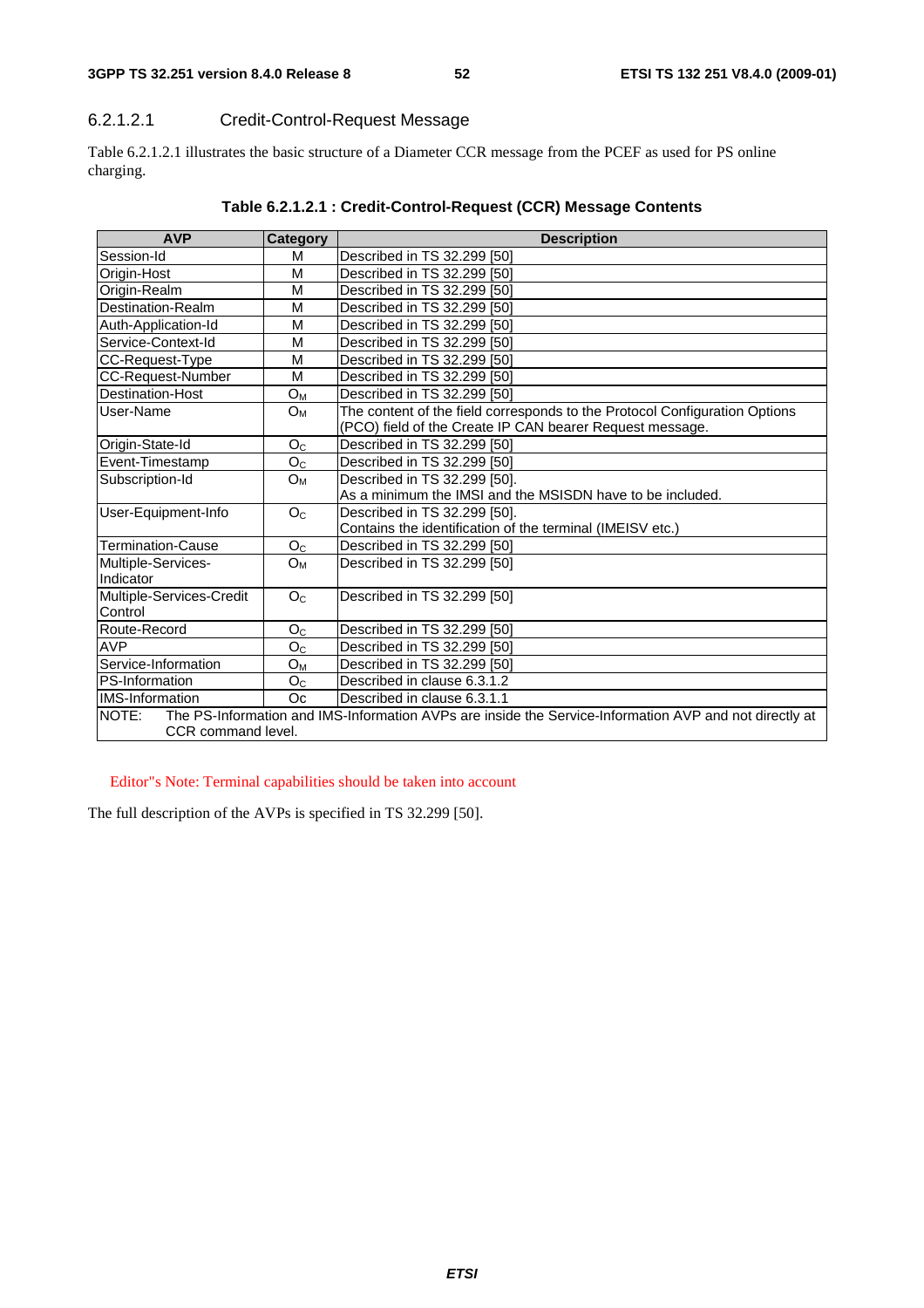### 6.2.1.2.2 Credit-Control-Answer Message

The following table illustrates the basic structure of a DCCA message as used for the PCEF. This message is always used by the OCS as specified below, independent of the receiving PCEF and the CCR request type that is being replied to.

| <b>AVP</b>                       | Category       | <b>Description</b>          |
|----------------------------------|----------------|-----------------------------|
| Session-Id                       | м              | Described in 32.299 [50]    |
| Result-Code                      | М              | Described in 32.299 [50]    |
| Origin-Host                      | М              | Described in 32,299 [50]    |
| Origin-Realm                     | М              | Described in 32,299 [50]    |
| Auth-Application-Id              | M              | Described in 32.299 [50]    |
| CC-Request-Type                  | M              | Described in 32.299<br>[50] |
| <b>CC-Request-Number</b>         | М              | Described in 32,299 [50]    |
| Multiple-Services-Credit-Control | O <sub>C</sub> | Described in 32.299 [50]    |
| <b>CC-Session-Failover</b>       | $O_{C}$        | Described in 32.299 [50]    |
| Credit-Control-Failure-Handling  | $O_{C}$        | Described in 32,299 [50]    |
| Redirect-Host                    | $O_{C}$        | Described in 32,299 [50]    |
| Redirect-Host-Usage              | O <sub>c</sub> | Described in 32,299 [50]    |
| Redirect-Max-Cache-Time          | $O_{C}$        | Described in 32.299 [50]    |
| Failed-AVP                       | O <sub>c</sub> | Described in 32.299 [50]    |
| Route-Record                     | O <sub>c</sub> | Described in 32.299 [50]    |
| Service-Information              | $O_{M}$        | Described in 32.299 [50]    |
| AVP                              | O <sub>C</sub> | Described in 32.299 [50]    |

**Table 6.2.1.2.2 : Credit-Control-Answer (CCA) Message Contents** 

6.2.2 Void

## 6.3 PS Charging Specific Parameters

## 6.3.1 Definition of PS charging information

The PS Information parameter used for PS charging is provided in the Service Information parameter.

#### 6.3.1.1 PS charging information assignment for Service Information

The components in the Service Information that are use for PS charging can be found in Table 6.3.1.1.

| <b>Field</b>            | Category       | <b>Description</b>                                                                                                    |
|-------------------------|----------------|-----------------------------------------------------------------------------------------------------------------------|
| Service Information     | $O_{M}$        | This is a structured field and holds the 3GPP specific parameter as<br>defined in TS 32.299 [50].                     |
| <b>PS</b> Information   | $O_{M}$        | This is a structured field and holds the PS specific parameters. The<br>details are defined in subclause 6.3.1.2.     |
| <b>IMS</b> Information  | O <sub>C</sub> | This is a structured field and holds IMS specific parameters. The<br>complete structure is defined in TS 32.260 [20]. |
| Node Functionality      | Oм             | This field contains the function of the EPC node (SGW, PGW)                                                           |
| IMS Charging Identifier | O <sub>C</sub> | This field holds the IMS Charging Identifier (ICID) as generated by an<br>IMS node for a SIP session.                 |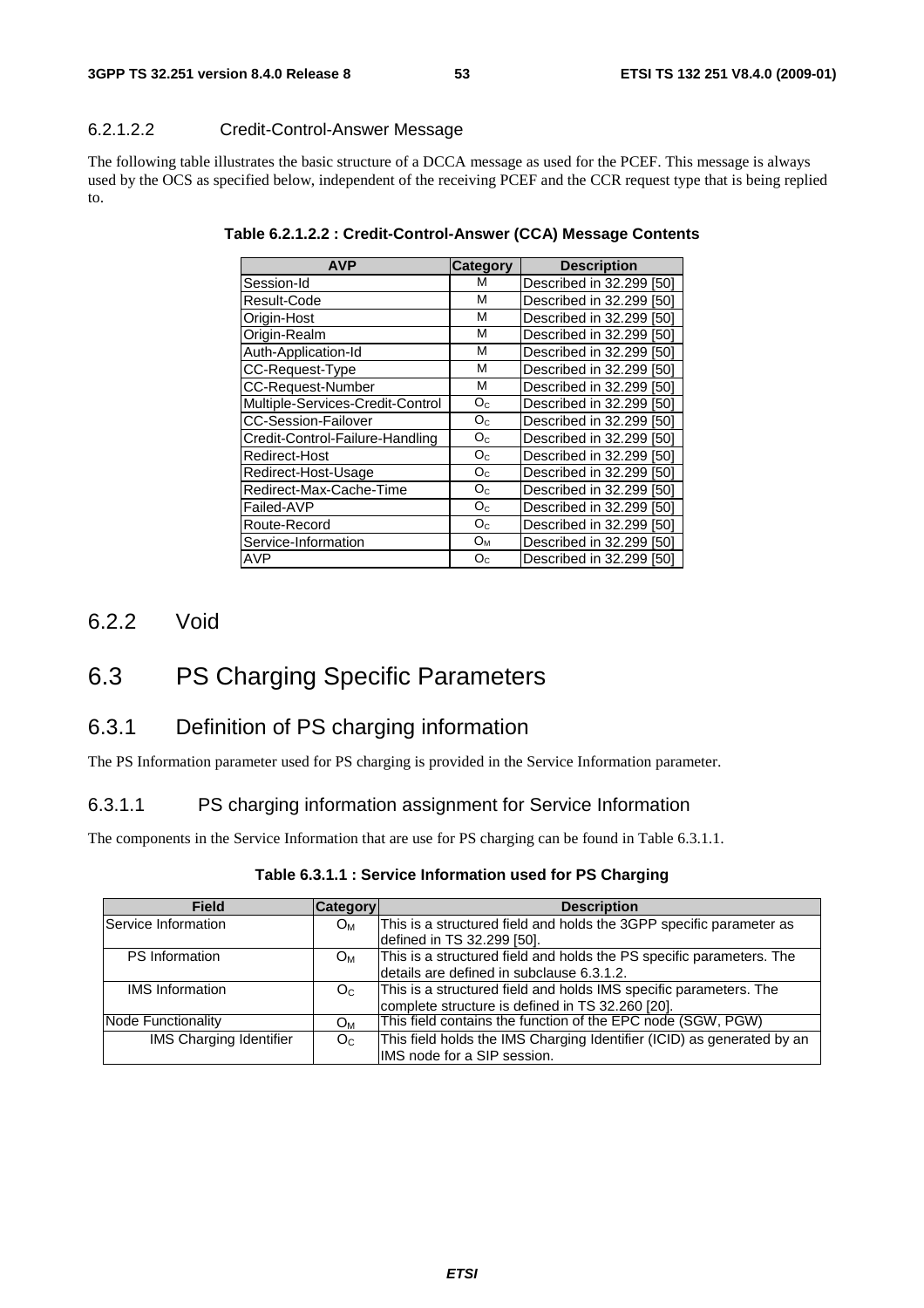## 6.3.1.2 Definition of the PS Information

PS specific charging information is provided within the PS Information. The fields of the PS information are indicated with the node (S-GW, P-GW) from which the information is sent.

The detailed structure of the PS Information can be found in the table 6.3.1.2.

| <b>Field</b>                    | <b>Category</b>                      | <b>Description</b>                                                                                                                                                                                                                                                                                                                                                                                                             |  |
|---------------------------------|--------------------------------------|--------------------------------------------------------------------------------------------------------------------------------------------------------------------------------------------------------------------------------------------------------------------------------------------------------------------------------------------------------------------------------------------------------------------------------|--|
| Charging Id                     | $O_{C}$                              | This field holds the Charging Id for this IP CAN bearer (this together with<br>the P-GW Address constitutes a unique identifier for the IP CAN bearer).                                                                                                                                                                                                                                                                        |  |
| <b>PDP Type</b>                 | ${\sf O}_{\sf C}$                    | This field holds the type of IP CAN bearer, e.g. IP or PPP.                                                                                                                                                                                                                                                                                                                                                                    |  |
| <b>PDP</b> Address              | $\overline{O}_C$                     | This field holds the IP CAN bearer address of the served IMSI, i.e. IPv4 or<br>IPv6. This parameter shall be present except when both the PDP type is<br>PPP and dynamic PDP address assignment is used.                                                                                                                                                                                                                       |  |
| Negotiated QoS Profile          | $\overline{O}_C$                     | This field holds the QoS profile applied by P-GW. See NOTE.                                                                                                                                                                                                                                                                                                                                                                    |  |
| <b>Serving Node Address</b>     | $O_{C}$                              | This field holds the SGSN/S-GW IP address that is used by the GTP<br>control plane for the handling of control messages, or the AGW IP<br>address, or the ePDG address. It may be used to identify the PLMN to<br>which the user is attached.                                                                                                                                                                                  |  |
| Serving Node Type               | O <sub>C</sub>                       | This field holds the type of the serving node.                                                                                                                                                                                                                                                                                                                                                                                 |  |
| <b>GGSN Address</b>             | $\mathsf{O}_{\mathsf{C}}$            | This field holds the IP-address of the P-GW that generated the Charging<br>Id.                                                                                                                                                                                                                                                                                                                                                 |  |
| <b>CG Address</b>               | $O_{C}$                              | This field holds the Charging Gateway IP address.<br>Editor"s Note: use for offline charging is ffs                                                                                                                                                                                                                                                                                                                            |  |
| <b>IMSI MCC MNC</b>             | $O_{C}$                              | This field holds the MCC and MNC extracted from the user's IMSI (first 5 or<br>6 digits, as applicable from the presented IMSI).                                                                                                                                                                                                                                                                                               |  |
| <b>GGSN MCC MNC</b>             | $O_{C}$                              | This field holds the MCC-MNC of the network the P-GW belongs to.                                                                                                                                                                                                                                                                                                                                                               |  |
| <b>NSAPI</b>                    | $O_{C}$                              | This field Identifies a particular IP CAN bearer for the associated PDN and<br>MSISDN/IMSI from creation to deletion. See NOTE.                                                                                                                                                                                                                                                                                                |  |
| <b>Called Station Id</b>        | $O_{C}$                              | This field contains the identifier of the access point (APN) the user is<br>connected to.                                                                                                                                                                                                                                                                                                                                      |  |
| Session Stop Indicator          | $O_{\rm C}$                          | This field indicates to the OCS that the last IP CAN bearer of a session is<br>released and that the IP CAN session has been terminated.                                                                                                                                                                                                                                                                                       |  |
| <b>Selection Mode</b>           | $O_{\rm C}$                          | This field contains the Selection mode for this IP CAN bearer received in<br>the Create IP CAN bearer Request Message.                                                                                                                                                                                                                                                                                                         |  |
| <b>Charging Characteristics</b> | $O_{C}$                              | This field contains the charging characteristics for this IP CAN bearer<br>received in the Create IP CAN bearer Request Message (only available in<br>R99 and later releases).                                                                                                                                                                                                                                                 |  |
| <b>SGSN MCC MNC</b>             | $O_{C}$                              | This field holds the MCC and MNC extracted from the RAI within the IP<br>CAN beareractivation or Update messages, or provided by SGW/AGW.                                                                                                                                                                                                                                                                                      |  |
| <b>MS Time Zone</b>             | $O_C$                                | This field indicates the offset between universal time and local time in<br>steps of 15 minutes of where the MS currently resides.                                                                                                                                                                                                                                                                                             |  |
| Charging Rule Base Name         | $O_{C}$                              | This field indicates the name of a pre-defined group of PCC rules residing<br>at the PCEF. It may occur several times within the PS Information field.                                                                                                                                                                                                                                                                         |  |
| User Location Info              | $\overline{O}_C$                     | This field indicates details of where the UE is currently located (e.g. SAI or<br>CGI or access-specific user location information).                                                                                                                                                                                                                                                                                           |  |
| RAT Type                        | $\mathsf{o}_{\mathsf{c}}$            | This field indicates which Radio Access Technology is currently serving the<br>UE.                                                                                                                                                                                                                                                                                                                                             |  |
| Furnish Charging Information    | $O_{C}$                              | This field contains the PS Furnish Information Elements.<br>Editor" s Note: use for offline charging is ffs                                                                                                                                                                                                                                                                                                                    |  |
| Offline Charging                | $O_{C}$                              | This field contains the Offline Charging parameters to control offline<br>charging.                                                                                                                                                                                                                                                                                                                                            |  |
| <b>Traffic data volumes</b>     | $\overline{\mathrm{O}_{\mathrm{c}}}$ | This field holds the container associated to a charging condition change on<br>an IP-CAN bearer. This container is reported when triggers conditions are<br>met (Qos change, tariff time change ).<br>The change is time stamped, and volume counts (separated for uplink and<br>downlink) are reported, together with charging change condition<br>information<br>It may occur several times within the PS Information field. |  |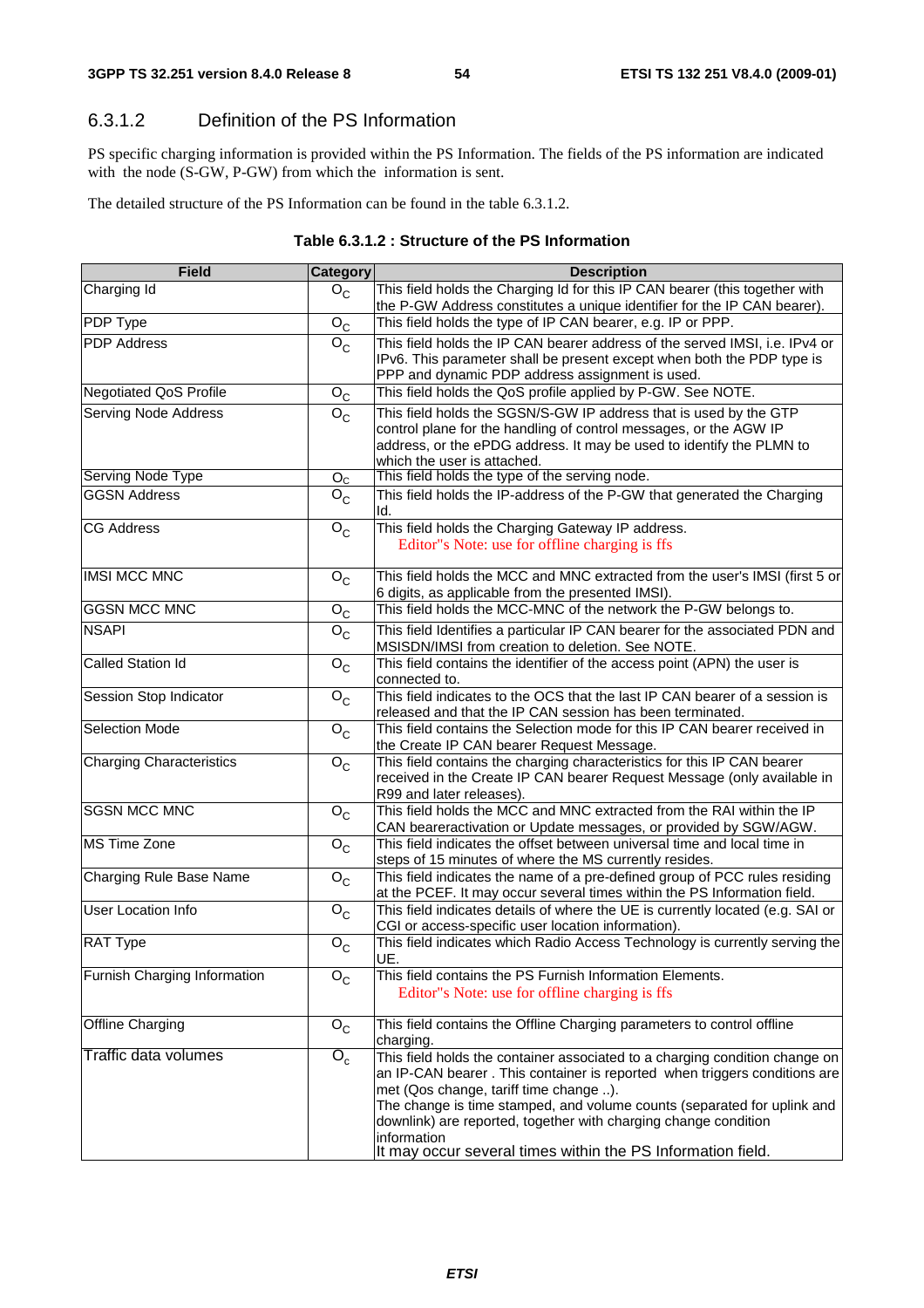| Service data container |         | This field holds the container associated to a service condition change on<br>a service data flow (categorized per rating group or per combination of the<br>rating group and service id) within this IP CAN bearer.<br>The change is time stamped, and volume counts (separated for uplink and<br>downlink), elapsed time or number of events are reported.<br>It may occur several times within the PS Information field. |
|------------------------|---------|-----------------------------------------------------------------------------------------------------------------------------------------------------------------------------------------------------------------------------------------------------------------------------------------------------------------------------------------------------------------------------------------------------------------------------|
| User-Equipment-Info    | $O_{C}$ | This field holds the identification of the terminal (IMEISV)<br>Editor"s Note: Alignement with online charging is needed.                                                                                                                                                                                                                                                                                                   |
| start time             |         | Timestamp when User IP-CAN session starts                                                                                                                                                                                                                                                                                                                                                                                   |
| stop time              |         | Timestamp when User IP-CAN session terminates.                                                                                                                                                                                                                                                                                                                                                                              |
| NOTE:                  |         | For Network Requested Secondary IP CAN bearer Activation, the CCR Initial does not contain a value of<br>NSAPI, whilst the Negotiated QoS profile reflects the requested QoS profile used in the activation request.                                                                                                                                                                                                        |

Editor"s Note : whether other non-3GPP parameters need to be considered in PS-information is ffs

Editor"s Note : PS-information content is to be further refined.The different existing field inherited from the current GPRS description (SGSN-address, GGSN-address …) have not been changed here : they have to be further adapted, and the list need to be completed for full EPS considerations, in alignment with work within other 3GPP CT groups.

## 6.3.2 Detailed Message Format for offline charging

The following chapter specifies per Operation Type the charging data that are sent by S-GW and P-GW.

The Operation Types are listed in the following order: S (start)/I (interim)/S (stop)/E (event). Therefore, when all Operation Types are possible it is marked as SISE. If only some Operation Types are allowed for a node, only the appropriate letters are used (i.e. SIS or E) as indicated in the table heading. The omission of an Operation Type for a particular field is marked with "-" (i.e. SI-E). Also, when an entire field is not allowed in a node the entire cell is marked as "-".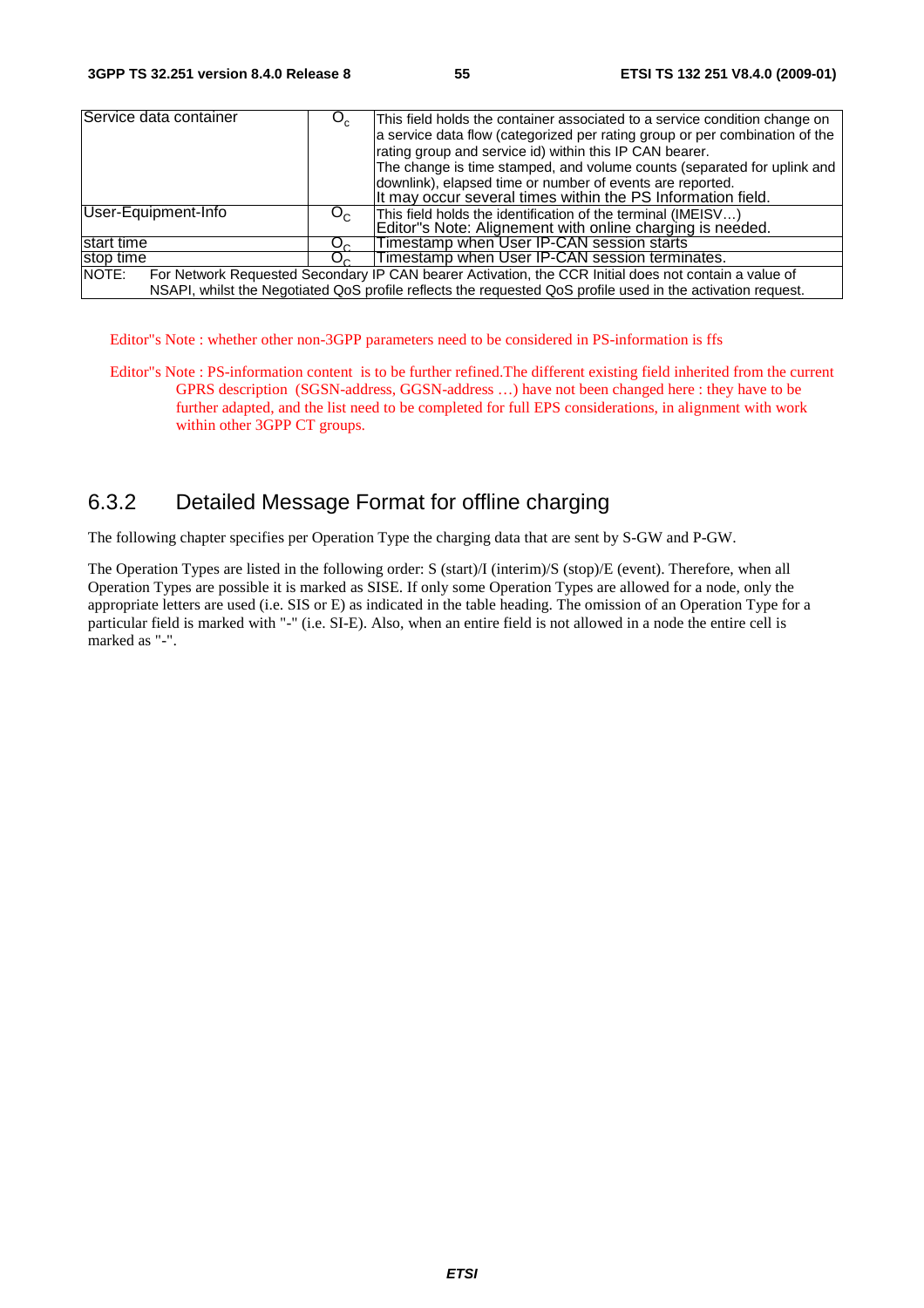Table 6.3.2.1 illustrates the basic structure of the supported fields in the Charging Data Request message for PS offline charging.

| Field   Node Type                              | S-GW                      | P-GW                                   |
|------------------------------------------------|---------------------------|----------------------------------------|
| <b>Supported Operation Types</b>               | <b>S/I/S/E</b>            | <b>S/I/S/E</b>                         |
| Session Identifier                             | SIS-                      | SIS-                                   |
| <b>Originator Node</b>                         | $\overline{\text{SIS}}$   | $\overline{\text{SIS}}$                |
| <b>Originator Domain</b>                       | SIS-                      | $SIS-$                                 |
| <b>Destination Domain</b>                      | SIS-                      | SIS-                                   |
| <b>Operation Type</b>                          | $\overline{\text{SIS}}$   | SIS-                                   |
| <b>Operation Number</b>                        | SIS-                      | SIS-                                   |
| Operation Identifier                           | $\overline{\text{SIS}}$   | $\overline{\text{S}}$ <sub>SIS</sub> . |
| <b>User Name</b>                               | $\overline{\text{SIS}}$   | $\overline{\text{SIS}}$                |
| <b>Operation Interval</b>                      | $SIS-$                    | SIS-                                   |
| <b>Origination State</b>                       | $\overline{\text{SIS}}$   | $\overline{\text{SIS}}$                |
| Origination Timestamp                          | SIS-                      | $SIS-$                                 |
| Proxy Information                              | SIS-                      | SIS-                                   |
| Route Information                              | $\overline{\text{SIS}}$   | SIS-                                   |
| <b>Operation Token</b>                         | $\overline{\text{SIS-}}$  | SIS-                                   |
| Subscriber Identifier                          | $\overline{\text{SIS}}$ - | SIS-                                   |
| <b>Service Information with PS Information</b> |                           |                                        |
| <b>Node Functionality</b>                      | SIS-                      | SIS-                                   |
| Charging Id                                    | $SIS-$                    | $SIS-$                                 |
| PDP Type                                       | $\overline{\phantom{a}}$  | SIS-                                   |
| <b>PDP Address</b>                             | ÷,                        | SIS-                                   |
| <b>Negotiated QoS Profile</b>                  | $\overline{a}$            | SIS-                                   |
| S-GW Address                                   | $\overline{\phantom{a}}$  | SIS-                                   |
| P-GW Address                                   | $SIS-$                    | -                                      |
| <b>CG Address</b>                              |                           | ÷,                                     |
| <b>IMSI MCC MNC</b>                            | $\overline{\text{SIS}}$   | SIS-                                   |
| <b>GGSN MCC MNC</b>                            | $SIS-$                    | $\overline{\text{SIS}}$                |
| <b>NSAPI</b>                                   | $\blacksquare$            | $SIS-$                                 |
| <b>Called Station Id</b>                       | $SIS-$                    | $\overline{\text{SIS}}$                |
| <b>Session Stop Indicator</b>                  |                           | $-S-$                                  |
| <b>Selection Mode</b>                          | $\overline{\text{SIS}}$   | $SIS-$                                 |
| <b>Charging Characteristics</b>                | $\overline{\text{SIS}}$   | $SIS-$                                 |
| <b>SGSN MCC MNC</b>                            | $\overline{\text{SIS}}$   | SIS-                                   |
| <b>MS Time Zone</b>                            | $\overline{\text{SIS-}}$  | $SIS-$                                 |
| <b>Charging Rule Base Name</b>                 |                           | $SIS-$                                 |
| User Location Info                             | $SIS-$                    | SIS-                                   |
| RAT Type                                       | SIS-                      | SIS-                                   |
| Furnish Charging Information                   | $\overline{\phantom{a}}$  | $\overline{\text{S}}$ IS-              |
| Offline Charging                               | L                         | $\blacksquare$                         |
| QoS Information                                | $SIS-$                    | SIS-                                   |
| Traffic data volumes                           | $-IS-$                    | $\bar{\phantom{a}}$                    |
| Service data container                         |                           | $-IS-$                                 |
| User-Equipment-Info                            | $S$ ---                   | $S--$                                  |
| Start time                                     | $S-$                      | $S-$                                   |
| Stop time                                      | --S-                      | --S-                                   |

**Table 6.3.2.1 : Supported fields in** *Accounting Request Message*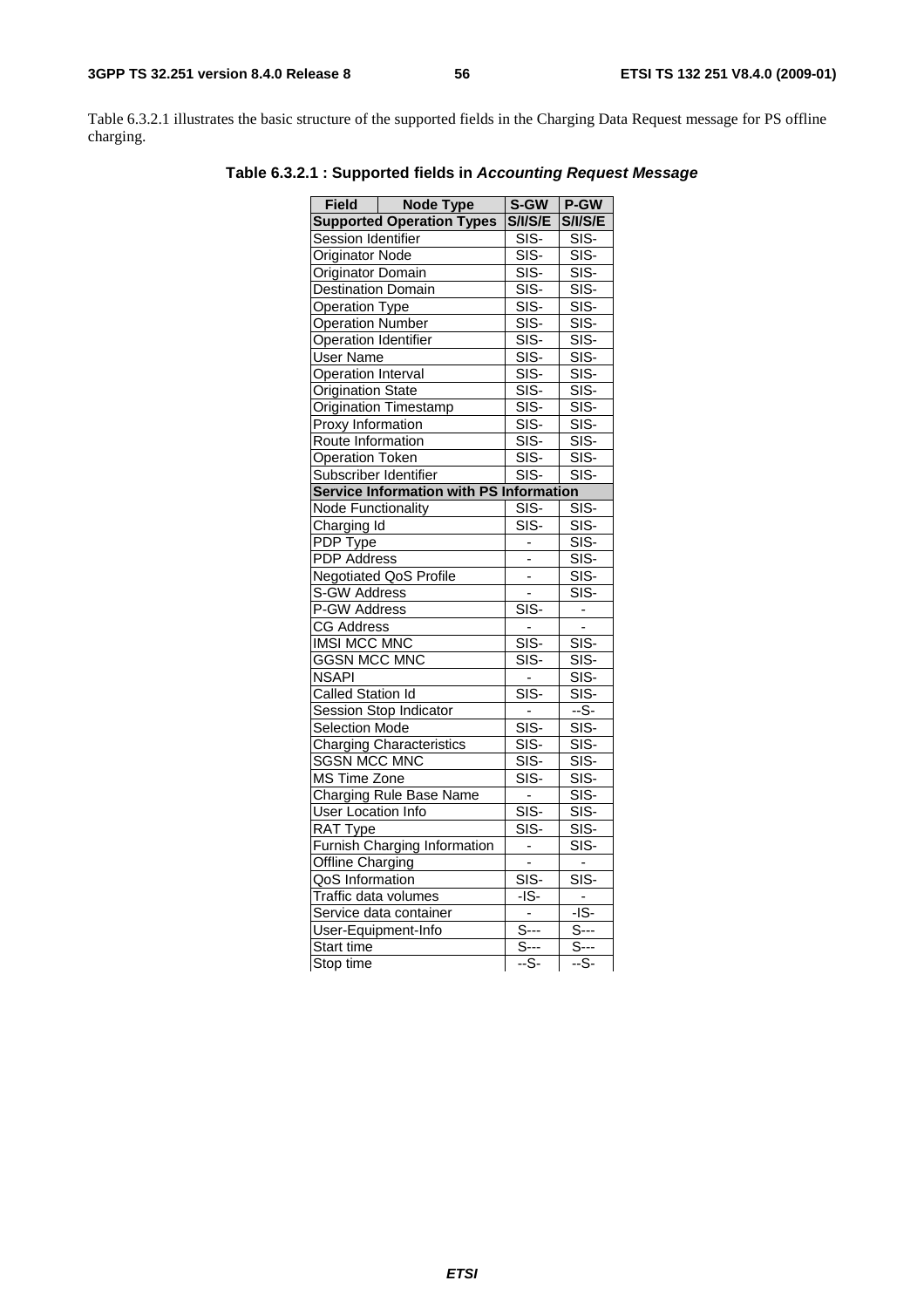Table 6.3.2.2 illustrates the basic structure of the supported fields in the Charging Data Response message for PS offline charging.

| <b>Field</b>                 | <b>Node Type</b>                 | S-GW        | P-GW        |
|------------------------------|----------------------------------|-------------|-------------|
|                              | <b>Supported Operation Types</b> | S/I/S/E     | S/I/S/E     |
|                              | Session Identifier               | <b>SISE</b> | <b>SISE</b> |
|                              | <b>Originator Node</b>           | <b>SISE</b> | <b>SISE</b> |
|                              | Originator Domain                | <b>SISE</b> | <b>SISE</b> |
|                              | <b>Destination Domain</b>        | <b>SISE</b> | <b>SISE</b> |
|                              | <b>Operation Type</b>            |             | <b>SISE</b> |
| <b>Operation Number</b>      |                                  | <b>SISE</b> | <b>SISE</b> |
| Operation Identifier         |                                  | <b>SISE</b> | <b>SISE</b> |
| User Name                    |                                  | <b>SISE</b> | <b>SISE</b> |
|                              | <b>Operation Interval</b>        |             | <b>SISE</b> |
| <b>Origination State</b>     |                                  | <b>SISE</b> | <b>SISE</b> |
| <b>Origination Timestamp</b> |                                  | <b>SISE</b> | <b>SISE</b> |
| Proxy Information            |                                  | <b>SISE</b> | <b>SISE</b> |
| Route Information            |                                  | <b>SISE</b> | <b>SISE</b> |

**Table 6.3.2.2 : Supported fields in** *Charging Data Response* **Message** 

## 6.3.3 Detailed Message Format for online charging

The following table specifies per Operation type the charging data that are sent P-GW network element for:

The Operation types are listed in the following order: I (initial)/U (update)/T (terminate)/E (event). Therefore, when all Operation types are possible it is marked as IUTE. If only some Operation types are allowed for a node, only the appropriate letters are used (i.e. IUT or E) as indicated in the table heading. The omission of an Operation type for a particular field is marked with "-" (i.e. IU-E). Also, when an entire filed is not allowed in a node the entire cell is marked as "-".

Note that not for all structured fields the individual field members are listed in the table. Detailed descriptions of the fields are provided in TS 32.299 [50].

Table 6.3.3.1 illustrates the basic structure of the supported fields in the Debit and Reserve Units Request for PS online charging.

• Editor"s note: Table to be added.

Table 6.3.3.2 illustrates the basic structure of the supported fields in the Debit and Reserve Units Response for PS online charging.

Editor"s note: Table to be added.

## 6.4 Non 3GPP Access Charging Specific Parameters

### 6.4.1 Definition of the Non 3GPP Access Information

Non 3GPP Access specific charging information is provided within the Non 3GPP Access Information.

The detailed structure of the Non 3GPP Access Information can be found in the table 6.4.1.1.

#### **Table 6.4.1.1 : Structure of the Non 3GPP Access Information**

| <b>Field</b> | $-1 - - - -$ | <b>Description</b> |
|--------------|--------------|--------------------|
|              |              |                    |
|              |              |                    |

Editor"s note: add table entries when new Information Elements have beeen agreed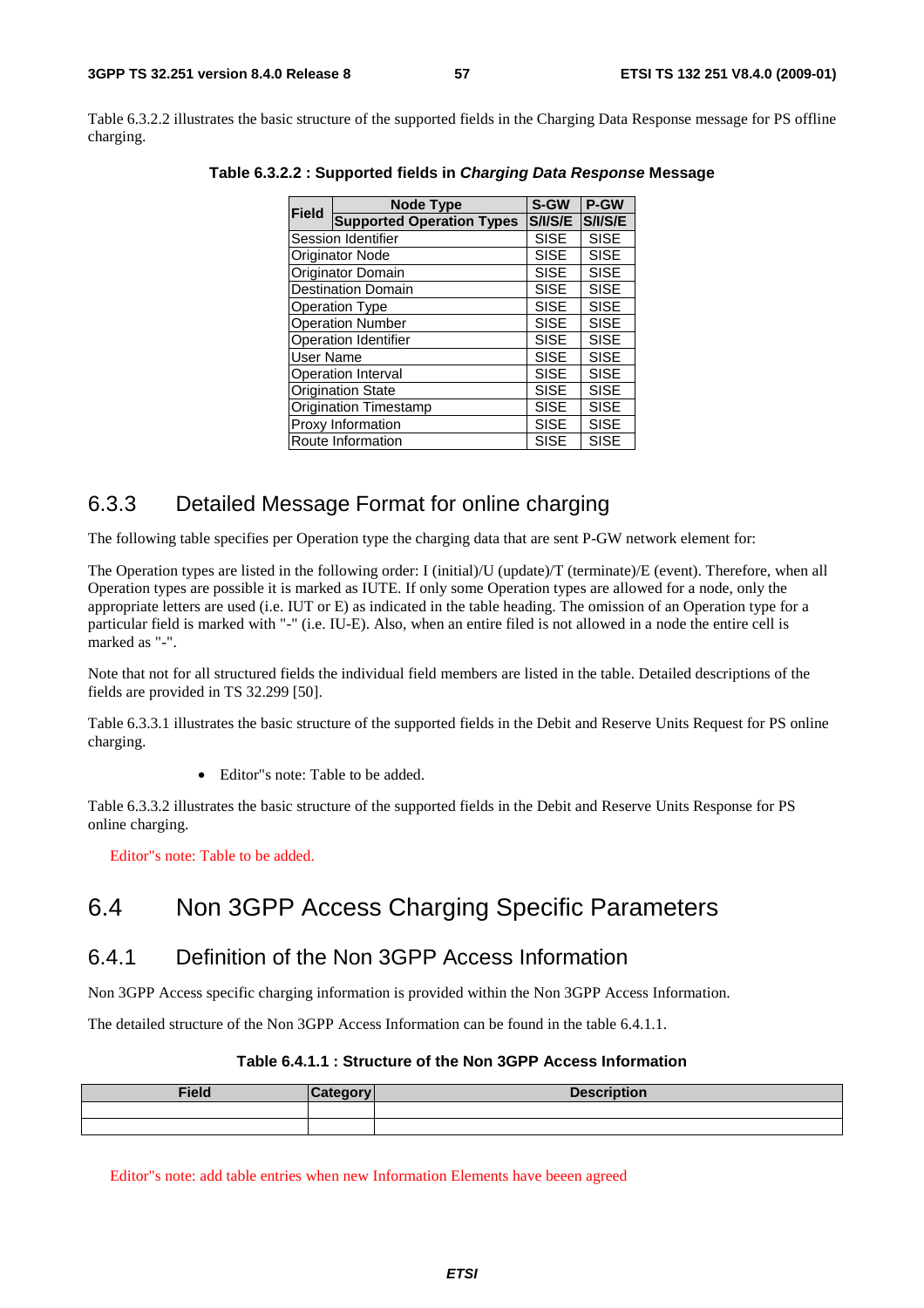## Annex A (normative): Charging characteristics

Charging Characteristics can be supplied by the HLR/HSS to the SGSN/MME as part of the subscription information. A subscriber may have charging characteristics assigned to his subscription and/or his subscribed APNs. The SGSN applies a pre-configured default if no charging characteristics are supplied by the HLR/HSS. The SGSN shall support three different charging characteristics default configurations:

#### **Charging characteristics in SGSN**

- the home default profile for subscribers of the SGSN's PLMN;
- the visiting default profile for visitors using a P-GW belonging to the same PLMN as the SGSN;
- the roaming default profile for visitors using a P-GW belonging to their home PLMN.

The SGSN can determine the P-GW PLMN from the operator identifier part of the APN. Optionally the SGSN may support several visiting and roaming default profiles based on the MNC/MCC combination of the subscriber.

In the case of a home subscriber, the charging characteristics are selected by the SGSN according to the following procedures. For IP CAN bearer specific charging characteristics (i.e. those used for the S-CDRs that are generated for this IP CAN bearer):

- If the MS requests a particular APN then:
	- \* If the SGSN accepts this request (i.e. it has been verified against the subscription) then:
		- If it has been matched against the wildcard APN then:
			- If charging characteristics for the wildcard APN are present in the subscription information then they shall be used;
			- If no charging characteristics are present for the wildcard APN but subscription related charging characteristics are present, then they shall be chosen;
			- If neither of the two are present then the SGSN home default shall be applied.
		- If it has been matched against a specific subscribed APN then:
			- If charging characteristics for this APN are present in the subscription information then they shall be used;
			- If no charging characteristics are present for the APN but subscription related charging characteristics are present, then they shall be chosen;
			- If neither of the two are present then the SGSN home default shall be applied.
	- \* If the SGSN rejects the request then charging characteristics selection does not apply.
- If the MS does not request an APN then:
	- \* If the SGSN chooses a subscribed APN then:
		- If charging characteristics for this APN are present in the subscription information then they shall be used;
		- If no charging characteristics are present for the APN but subscription related charging characteristics are present, then they shall be chosen;
		- If neither of the two are present then the SGSN home default shall be applied.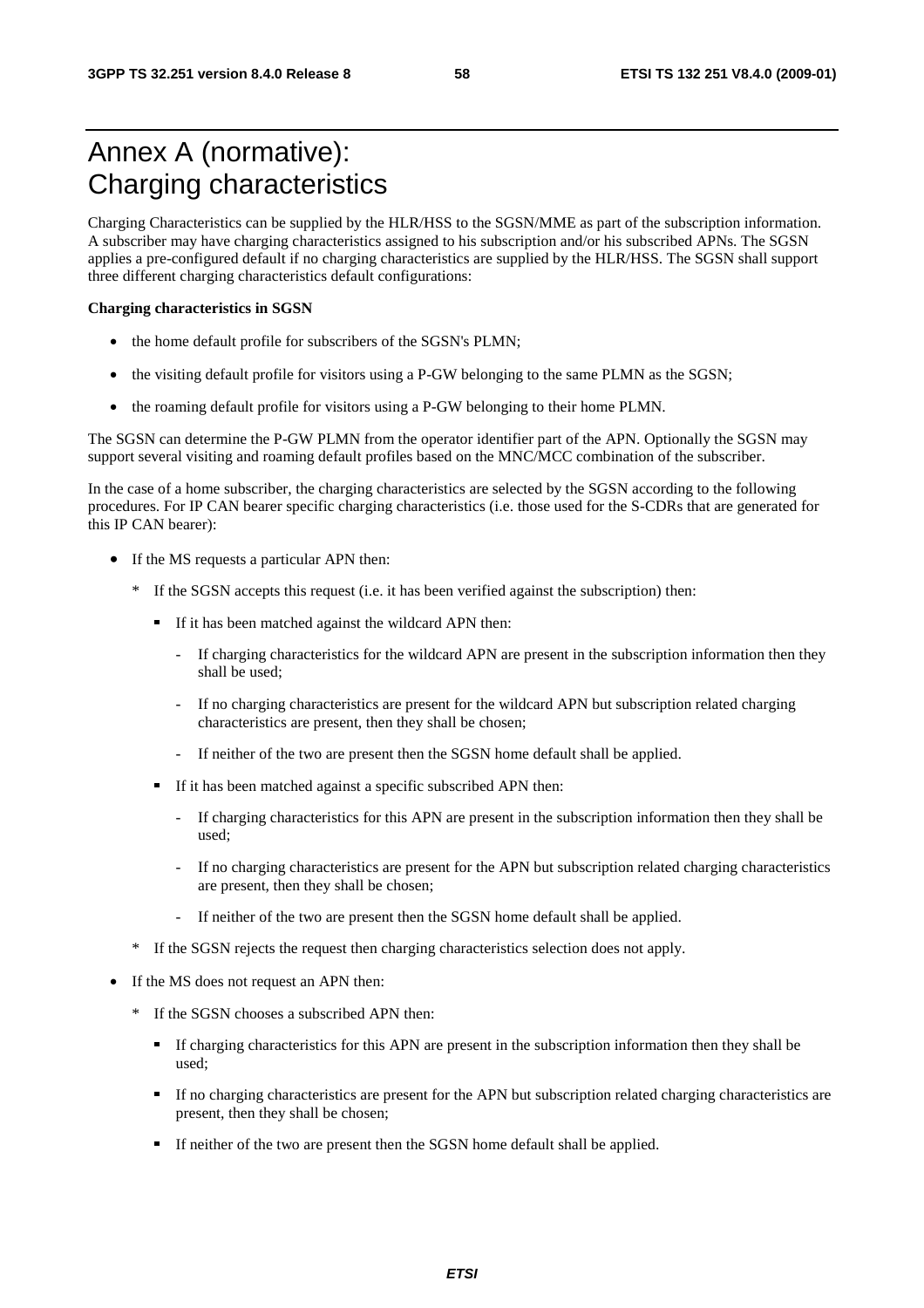- \* If only the wildcard APN is present in the subscription, i.e. the SGSN applies its configured default APN then:
	- If charging characteristics for the wildcard APN are present in the subscription information then they shall be used;
	- If no charging characteristics are present for the wildcard APN but subscription related charging characteristics are present, then they shall be chosen;
	- If neither of the two are present then the SGSN home default shall be applied.

For the non-IP CAN bearer specific CDR types, i.e. the M-CDRs and the SMS CDRs, the SGSN applies the subscription specific charging characteristics, or, if not supplied, it shall choose the home default profile as defined above.

In case of subscribers from other PLMNs, the SGSN may be configured to either apply the "home subscriber case" charging characteristics selection procedure defined above, or to ignore charging characteristics provided by the subscriber's HLR, and apply a default configuration instead. If default charging characteristics are selected for the foreign subscriber, then the SGSN shall choose either the visiting or roaming default profile for the IP CAN bearer specific charging characteristics, according to the roaming or visiting scenario, as described above. For M-CDRs and SMS CDRs, the operator can configure if the roaming or the visiting profile shall be applied, since no P-GW is involved.

Upon activation of a IP CAN bearer, the SGSN forwards the charging characteristics to the S-GW according to the following rules:

- if charging characteristics were received from the HLR/HSS, then shall be sent as provided by the HLR/HSS, regardless of the home, visiting, or roaming case, and regardless of whether the SGSN applies the HLR/HSS supplied charging characteristics or chooses to ignore them. Upon receiving the charging characteristics according to the following rules:
	- o if charging characteristics for APN are present in the subscription information they shall be forwarded;
	- o if no charging characteristics are present for the APN but subscription related charging characteristics is present, they shall be forwarded.
- if no charging characteristics were received from the HLR/HSS, then the SGSN does not forward any charging characteristics to the S-GW.

### **Charging characteristics in MME**

The MME does not utlize charging characteristics as it does not generate charging information.

Upon activation of a IP CAN bearer, the MME forwards the charging characteristics to the S-GW according to the following rules:

- if charging characteristics were received from the HLR/HSS, then they shall be sent as provided by the HLR/HSS, regardless of the home, visiting, or roaming case;
- if no charging characteristics were received from the HLR/HSS, then the MME does not forward any charging characteristics to the S-GW.

### **Charging characteristics in S-GW**

The S-GW shall apply charging characteristics to its IP CAN bearers. It shall either apply the SGSN/MME supplied parameters, or it may be configured to ignore the SGSN/MME supplied charging characteristics in any combination of the following cases:

- visiting case, i.e. the P-GW belongs to same PLMN the subscriber belongs to a different PLMN;
- roaming case, i.e. the P-GW belongs to a different PLMN;
- home case, i.e. the subscriber belongs to the same PLMN as the S-GW and P-GW; or
- unconditionally, i.e. it always ignores the SGSN/MME supplied parameters.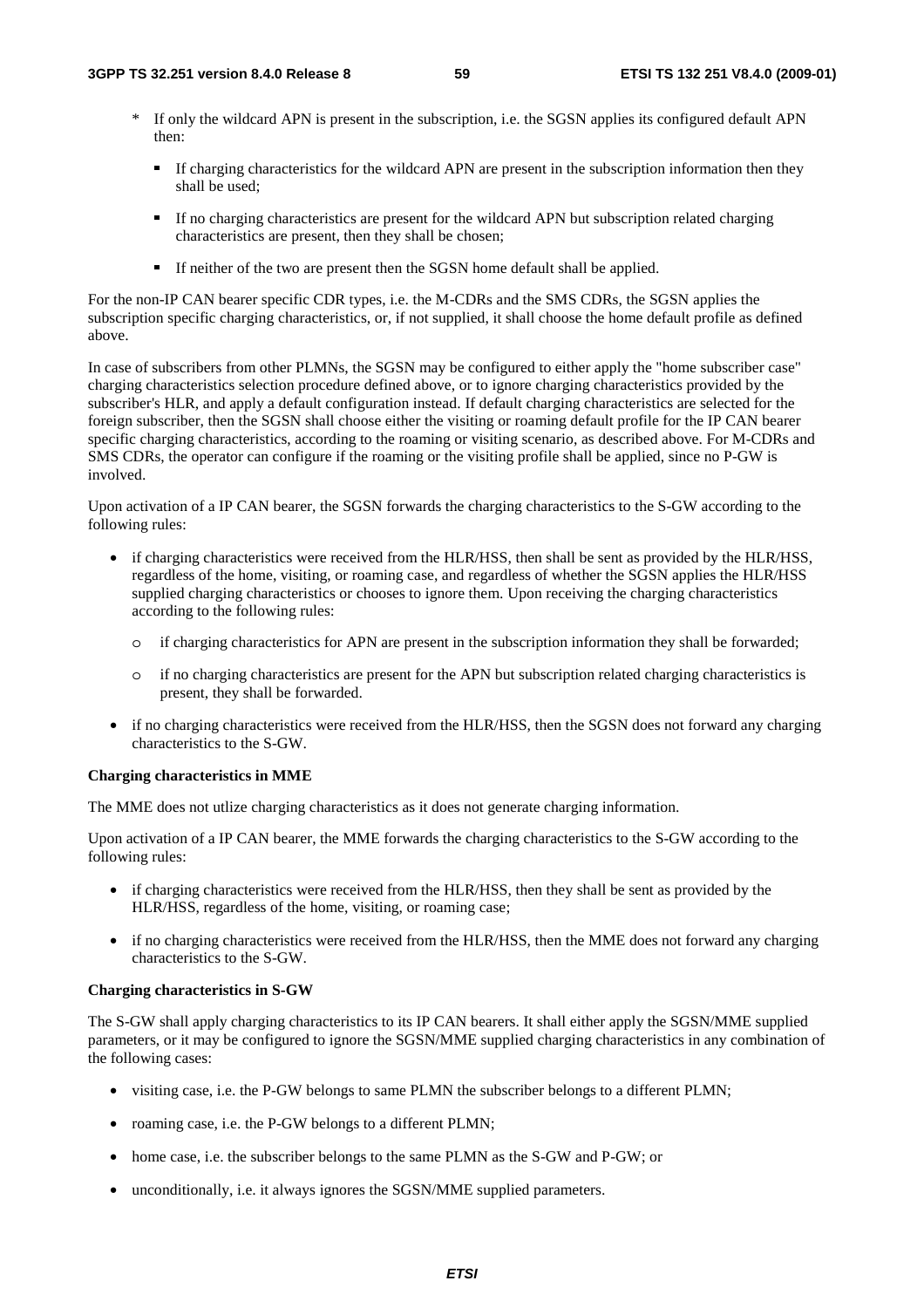If the S-GW ignores the parameters supplied by the SGSN/MME, it shall nevertheless accept the IP CAN bearer request. It shall then apply its own pre-configured charging characteristics as appropriate, i.e. the home, visiting or roaming profile. The S-GW shall support the configuration of one set of default charging characteristics (i.e. home, visiting, roaming).

Upon activation of a IP CAN bearer, the S-GW forwards the charging characteristics to the P-GW according to the following rules:

- if charging characteristics were received from the SGSN/MME, then they shall be sent as provided by the SGSN/MME, regardless of the home or visiting case;
- if no charging characteristics were received from the SGSN/MME, then the S-GW does not forward any charging characteristics to the P-GW.

#### **Charging characteristics in P-GW**

The P-GW shall apply charging characteristics to its IP CAN bearers. It shall either apply the S-GW supplied parameters, or it may be configured to ignore the S-GW supplied charging characteristics in any combination of the following cases:

- visiting case, i.e. the subscriber belongs to a different PLMN;
- roaming case, i.e. the subscriber belongs to same PLMN and the S-GW belongs to a different PLMN;
- home case, i.e. the subscriber belongs to the same PLMN as the S-GW and P-GW; or
- unconditionally, i.e. it always ignores the S-GW supplied parameters.

If the P-GW ignores the parameters supplied by the S-GW, it shall nevertheless accept the IP CAN bearer request. It shall then apply its own pre-configured charging characteristics as appropriate, i.e. the home, visiting or roaming profile. The P-GW shall support the configuration of one set of default charging characteristics (i.e. home, visiting, roaming) for each of its supported APNs.

#### **Charging characteristics generally**

Charging Characteristics consists of a string of 16 bits designated as Profile (P) and Behaviour (B), shown in 3GPP TS 32.298 [41]. The first four bits (P) shall be used to select different charging trigger profiles, where each profile consists of the following trigger sets, e.g.:

- **S-CDR:** activate/deactivate CDRs, time limit, volume limit, maximum number of charging conditions, tariff times;
- **SGW-CDR:** same as S-CDR, plus maximum number of SGSN/MME changes;
- **PGW-CDR:** same as S-CDR, plus maximum number of S-GW changes;
- **M-CDR:** activate/deactivate CDRs, time limit, and maximum number of mobility changes;
- **SMS-MO-CDR:** activate/deactivate CDRs;
- **SMS-MT-CDR:** active/deactivate CDRs.
- **LCS-MO-CDR.**
- **LCS-MT-CDR.**
- **LCS-NI-CDR.**

In addition to these trigger sets, the charging characteristics profile may also specify an optional charging gateway address:

- If the CGF address is configured in the P-GW"s selected charging characteristics profile, the P-GW shall apply it for the PGW-CDRs. P-GW applied CGF address is sent to S-GW during IP CAN bearer activation.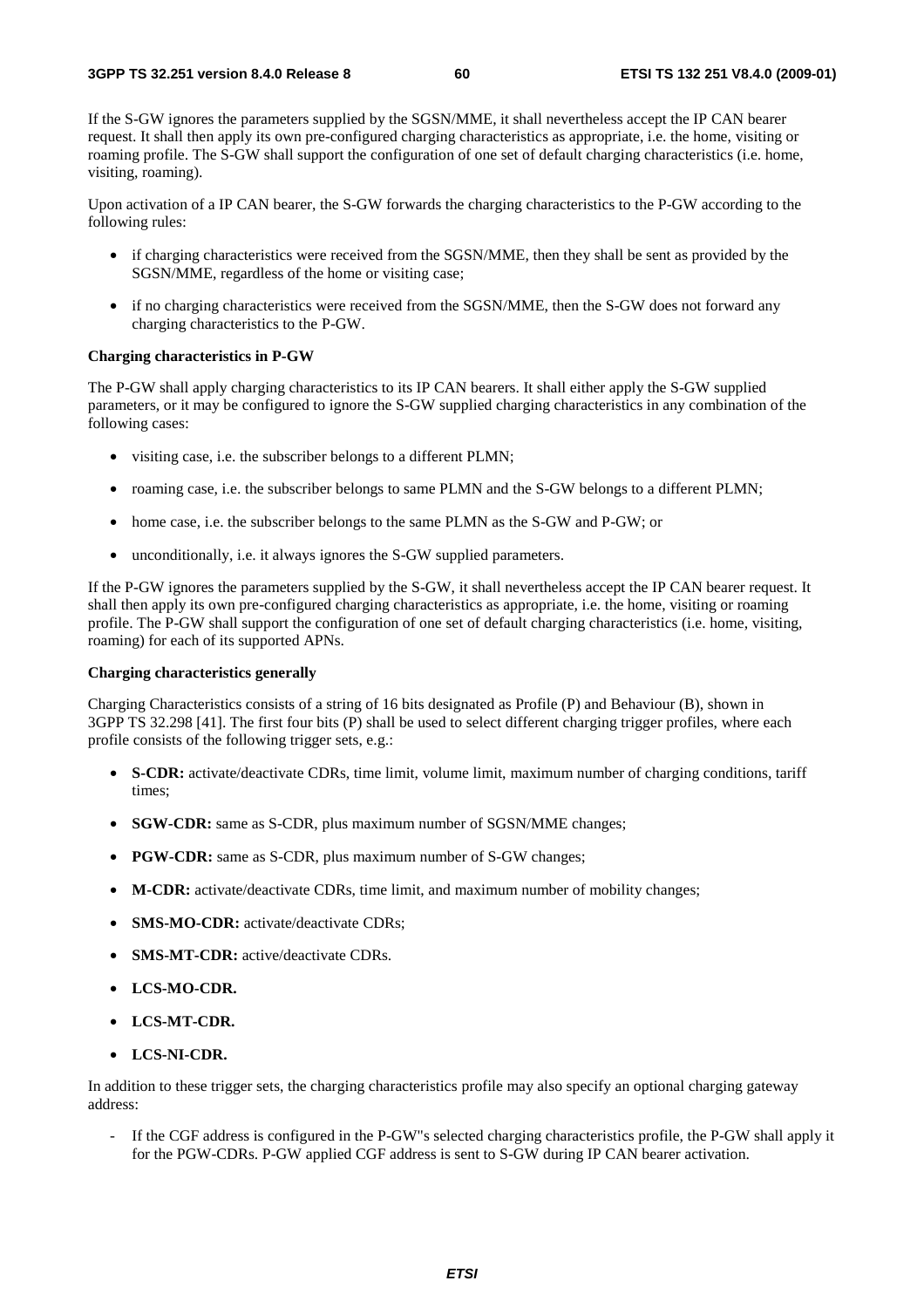- - In the home or visiting case, the S-GW shall apply from P-GW received CGF address to the SGW-CDRs pertaining to this IP CAN bearer. In the roaming case, or if no CGF address is received from the P-GW, the S-GW shall use the CGF address from its own applied charging characteristics profile, or, if it does not exist, it uses the default CGF address. The S-GW shall forward the applied CGF address to SGSN during IP CAN bearer activation. There is no need to send CGF address to MME as it does not generate charging data.
- In the home or visiting case, the SGSN shall apply the received CGF address to the S-CDRs pertaining to this IP-CAN bearer. In the roaming case, or if no CGF address is received from the S-GW, then the SGSN shall use the CGF address from its own selected charging characteristics profile, or, if it does not exist, use the default CGF address. For M-CDRs and SMS CDRs, the SGSN shall use the CGF address configured in the charging characteristics profile that it applies to the respective CDRs, or if no such address is configured then the default CGF shall be used.

Table A.1, A.2 and A.3 are informative examples intended for clarification.

|                                                |                    |               | <b>S-CDR</b>         |                        |                |                          |               |           |  |
|------------------------------------------------|--------------------|---------------|----------------------|------------------------|----------------|--------------------------|---------------|-----------|--|
| <b>Profile Index</b><br><b>bits</b><br>$0 - 3$ | <b>CGF Address</b> | <b>Active</b> | <b>Time</b><br>limit | <b>Volume</b><br>limit | Change<br>cond | <b>Tariff times</b>      | <b>Active</b> | $\cdots$  |  |
| 0                                              |                    | Yes           | 30 min               | 100 K                  |                | $0-7, 7-12,$<br>$\cdots$ | Yes           | $\cdot$ . |  |
|                                                | 100.128.35.20      | <b>No</b>     | $\overline{a}$       | -                      | -              |                          | No            | . .       |  |
|                                                |                    | Yes           | $10 \text{ min}$     | 50 K                   |                | $0 - 24$                 | Yes           | $\cdots$  |  |
| $\cdots$                                       |                    | $\cdots$      | $\cdots$             | $\cdot$ .              | $\cdots$       | $\cdots$                 | $\cdot$ .     | . .       |  |

#### **Table A.1: Example of charging characteristics profiles for SGSN**

Charging characteristics profile in S-GW is used for SGW-CDR generation

#### **Table A.2: Example of charging characteristics profiles for S-GW**

| <b>Profile</b><br><b>Index</b><br><b>Bits</b><br>$0 - 3$ | <b>Primary and Secondary CGF</b><br><b>Addresses</b> | <b>Active</b> | <b>Time</b><br>Limit | Vol<br>Limit | Change<br>Cond. | <b>Tariff times</b>      | $\cdots$             |  |  |  |
|----------------------------------------------------------|------------------------------------------------------|---------------|----------------------|--------------|-----------------|--------------------------|----------------------|--|--|--|
| 0                                                        | 100.128.35.20<br>100.128.35.21                       | Yes           | 30 min               | 100K         | 2               | $0 - 7$<br>$7 - 12$      | $\cdot$ .<br>$\cdot$ |  |  |  |
|                                                          | 100.128.35.21<br>100.128.35.20                       | <b>No</b>     | -                    | $\,$         | $\blacksquare$  | $\overline{\phantom{0}}$ | .                    |  |  |  |
| 2                                                        | 100.128.35.21<br>100.128.35.20                       | Yes           | $10 \text{ min}$     | 50K          |                 | $0 - 24$                 | $\sim$               |  |  |  |
| $\cdots$                                                 | $\cdots$                                             | $\cdots$      | .                    | $\cdots$     | .               | $\cdots$                 | .                    |  |  |  |

Charging characteristics profile in P-GW is used for PGW-CDR generation / and foronline charging.

FBC is always active in P-GW. PCRF may provide default charging method to PCEF (P-GW) per IP CAN bearer session. If received by the PCEF, it supersedes the "Default charging method" in charging characteristics profile, see TS 23.203 [72] for more information about default charging method. PCRF may also provide CGF/OCS addresses to P-GW per IP CAN bearer session. If received by the P-GW it supersedes the "Primary CGF/OCS address" and "Secondary CGF/OCS address" in charging characteristics profile, see TS 23.203 [72] for more information.

|                                                   |                                      | Offline charging (PGW-CDR)                              |               | <b>Online charging</b> |              |                 |                        |          |                                                         |               |          |
|---------------------------------------------------|--------------------------------------|---------------------------------------------------------|---------------|------------------------|--------------|-----------------|------------------------|----------|---------------------------------------------------------|---------------|----------|
| <b>Profile</b><br>Index<br><b>Bits</b><br>$0 - 3$ | <b>Default</b><br>charging<br>method | <b>Primary and</b><br><b>Secondary CGF</b><br>addresses | <b>Active</b> | <b>Time</b><br>Limit   | Vol<br>Limit | Change<br>Cond. | <b>Tariff</b><br>times | $\cdots$ | <b>Primary and</b><br><b>Secondary OCS</b><br>addresses | <b>Active</b> | $\cdots$ |
|                                                   | Online                               | 100.128.35.20<br>100.128.35.21                          | Yes           | $30 \text{ min}$       | 100K         | 2               | $0 - 7$<br>$7 - 12$    | $\cdots$ | 100.128.35.30<br>100.128.35.31                          | Yes           | $\cdots$ |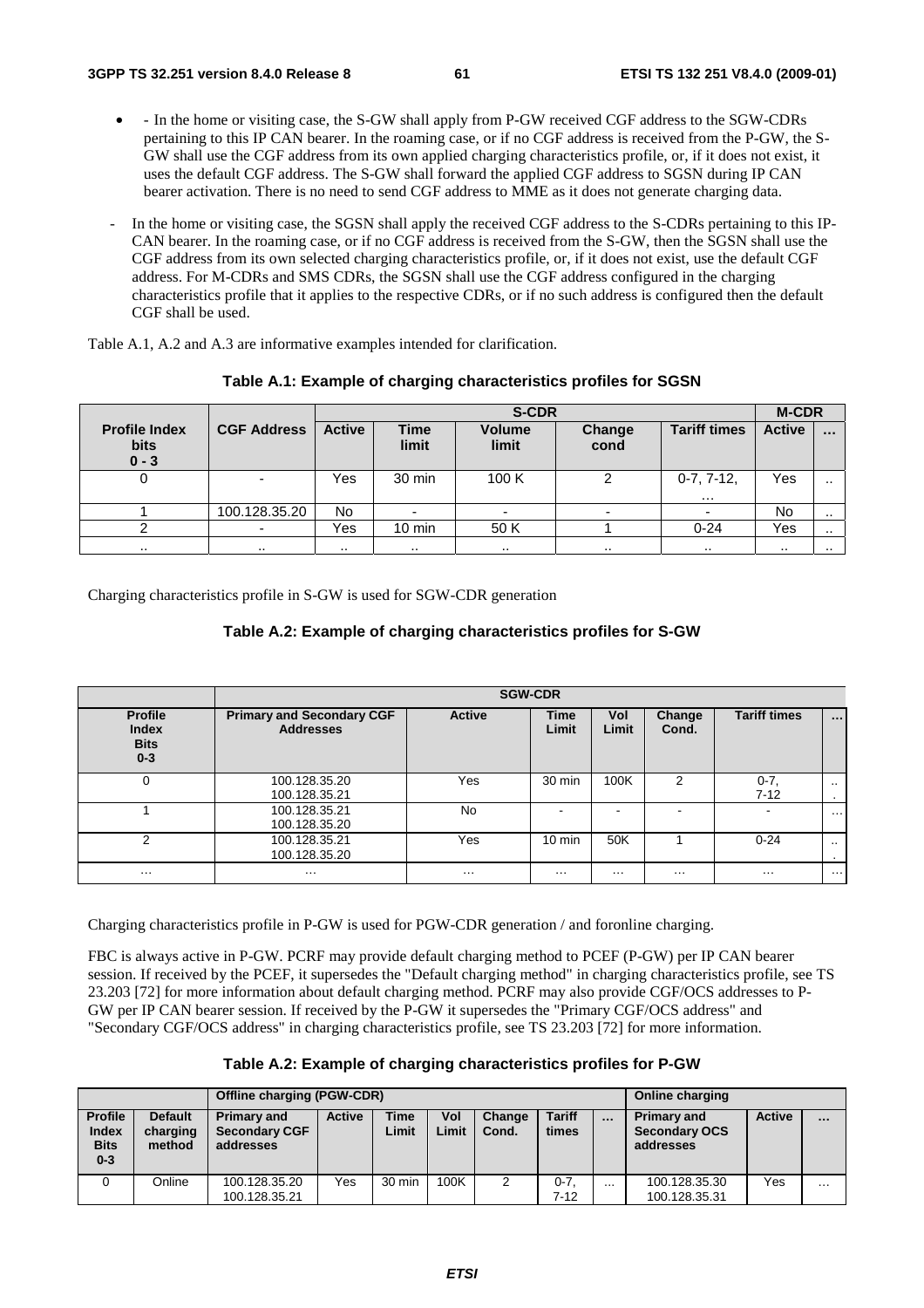|   | Offline  | 100.128.35.21 | No  | $\overline{\phantom{a}}$ |          | $\blacksquare$ | $\overline{\phantom{0}}$ | .        | $\overline{\phantom{a}}$ | No  | $\cdots$ |
|---|----------|---------------|-----|--------------------------|----------|----------------|--------------------------|----------|--------------------------|-----|----------|
|   |          | 100.128.35.20 |     |                          |          |                |                          |          |                          |     |          |
|   | Online   | 100.128.35.21 | Yes | $10 \text{ min}$         | 50K      |                | $0 - 24$                 | $\cdots$ | 100.128.35.31            | Yes | .        |
|   | 'Offline | 100.128.35.20 |     |                          |          |                |                          |          | 100.128.35.30            |     |          |
| . | .        | .             | .   | $\cdots$                 | $\cdots$ | $\cdots$       | .                        | .        | .                        | .   | $\cdots$ |

The remaining 12 (B) bits in charging characteristics can be freely assigned to particular charging behaviours that the PCNs support. Examples of those behaviours are:

- Selection of the applicable idle context purge timer, i.e. use global value or use special value. This feature could be used to distinguish between customers and/or APNs whose IP CAN bearers should be purged after short (e.g. 30 minutes) or long (e.g. 12 hours) periods of inactivity.
- Use specific charging gateway address (override all other configured/selected CG addresses).
- Deactivate SMS-MO-CDRs for customers of the own PLMN using pre-configured SMSC addresses.
- Disable PGW-CDRs for roamers that use the HPLMN P-GW.
- Allow or inhibit the use of own P-GWs by visitors.
- Allow or inhibit network triggered QoS change (upgrade and/or downgrade).

The SGSN selects the charging characteristics profile for M-CDR generation upon the creation of a MM context. Both SGSN, S-GW and P-GW select the charging characteristics profile upon creation of a IP CAN bearer. Once selected, the charging characteristics profile shall be maintained throughout the lifetime of the MM or IP CAN bearer. If the SGSN receives modified subscriber information from the HLR/HSS (e.g. execution of a stand-alone Insert Subscriber Data procedure) which includes changes the charging characteristics, the new charging characteristics shall be applied only to new IP CAN bearers. This implies that the SGSN/MME shall not send IP CAN bearer modifications for the existing IP CAN bearer to the S-GW because of charging characteristics change.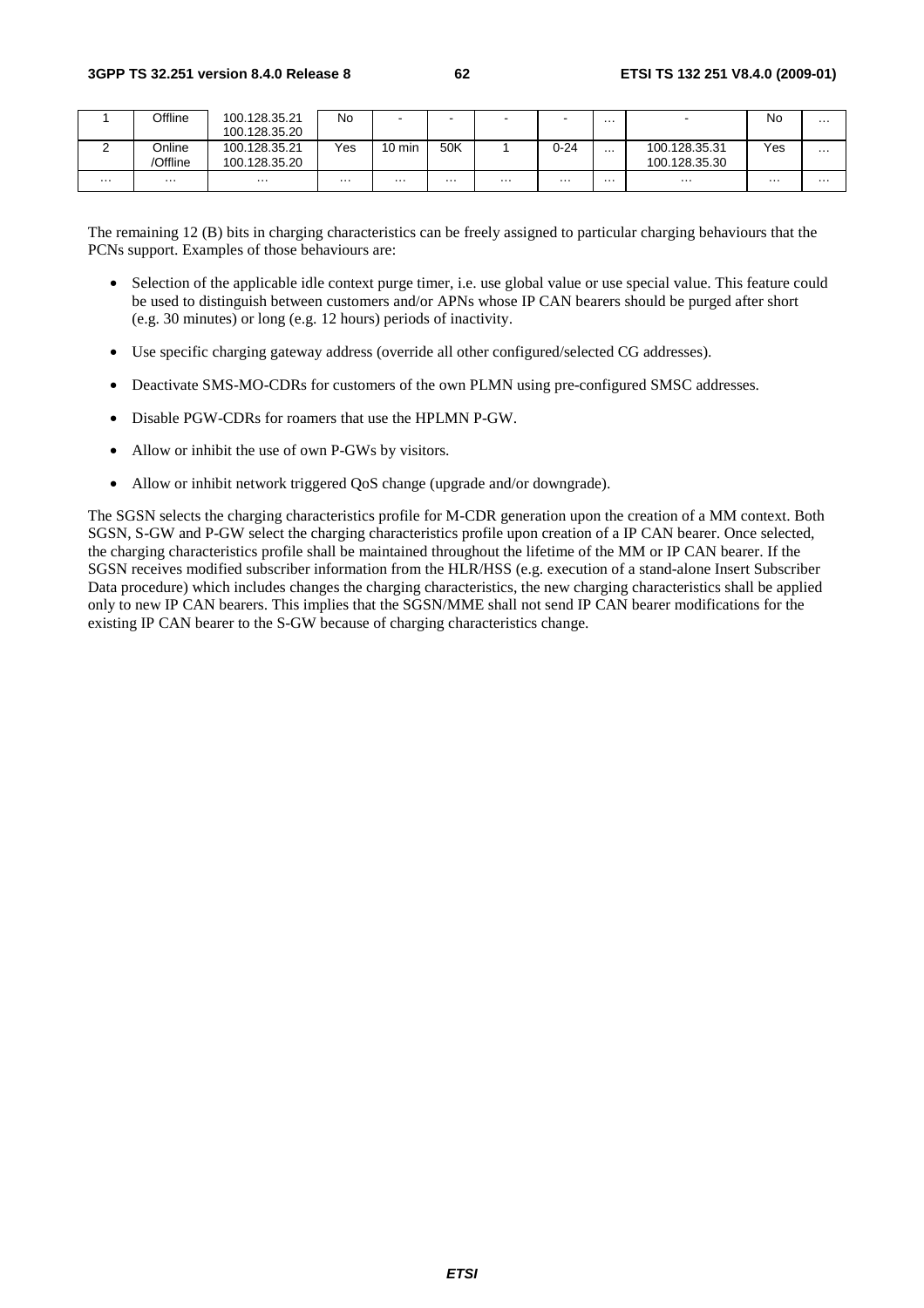## Annex B (normative): Tx expiration; Failure Handling procedure and session failover mechanism description

| <b>DIAMETER</b><br><b>CREDIT-</b><br><b>CONTROL</b>                 | <b>Initial CCR, Tx</b><br>expiration                                                                                                                                                                                                                                                                                                                                                                                                                                                                                                                       | <b>Initial CCR,</b><br><b>Tx</b><br>expiration | <b>Update CCR,</b><br><b>Tx expiration</b>                                                                                                                                                                                                                                                                                                                                                                                                                                                                                                                                         | <b>Update CCR,</b><br><b>Tx expiration</b>                | <b>Initial CCR,</b><br><b>Tx</b><br>expiration | <b>Update CCR,</b><br><b>Tx expiration</b><br>for second  |
|---------------------------------------------------------------------|------------------------------------------------------------------------------------------------------------------------------------------------------------------------------------------------------------------------------------------------------------------------------------------------------------------------------------------------------------------------------------------------------------------------------------------------------------------------------------------------------------------------------------------------------------|------------------------------------------------|------------------------------------------------------------------------------------------------------------------------------------------------------------------------------------------------------------------------------------------------------------------------------------------------------------------------------------------------------------------------------------------------------------------------------------------------------------------------------------------------------------------------------------------------------------------------------------|-----------------------------------------------------------|------------------------------------------------|-----------------------------------------------------------|
| <b>FAILURE</b><br><b>HANDLING</b>                                   | <b>Session</b><br>failover<br>enabled                                                                                                                                                                                                                                                                                                                                                                                                                                                                                                                      | <b>Session</b><br>failover<br>disabled         | <b>Session</b><br>failover<br>enabled                                                                                                                                                                                                                                                                                                                                                                                                                                                                                                                                              | <b>Session</b><br>failover<br>disabled                    | for second<br><b>OCS</b>                       | <b>OCS</b>                                                |
| <b>Failure</b><br>$Action =$<br><b>TERMINATE</b>                    | PDP Context is not<br>established.                                                                                                                                                                                                                                                                                                                                                                                                                                                                                                                         | PDP Context is<br>not established.             | PDP Context is<br>terminated.<br>The eG-CDR is<br>marked.                                                                                                                                                                                                                                                                                                                                                                                                                                                                                                                          | PDP Context is<br>terminated<br>The eG-CDR is<br>marked.  | N/A                                            | N/A                                                       |
| <b>Failure</b><br>Action=<br><b>RETRY &amp;</b><br><b>TERMINATE</b> | After Tx<br>expiration, the<br>GGSN sends the<br>Initial CCR to the<br>secondary OCS.<br>The next<br>considerations also<br>apply:<br>Tx is restarted.<br>$\overline{\phantom{a}}$<br>Service is not<br>granted yet, i.e.<br>PDP context is<br>not accepted<br>yet.<br>If an answer<br>$\sim$<br>from the first<br>OCS is<br>received after<br>the first Tx<br>expiration, it is<br>ignored.<br>In case the<br>secondary OCS is<br>not available, the<br>behaviour is<br>described in the<br>column: "Initial<br>CCR, Tx<br>expiration for<br>second OCS". | PDP Context is<br>not established.             | After Tx expiration,<br>the GGSN will<br>move all pending<br>update CCRs for<br>the online session<br>to the secondary<br>OCS. The next<br>considerations also<br>apply:<br>Tx is restarted<br>$\overline{\phantom{a}}$<br>Service is only<br>$\sim$<br>granted until<br>the quota is<br>exhausted.<br>If an answer<br>$\sim$<br>from the first<br>OCS is<br>received after<br>first Tx<br>expiration, it is<br>ignored.<br>In case the<br>secondary OCS is<br>not available, the<br>behaviour is<br>described in the<br>column: "Update<br>CCR, Tx expiration<br>for second OCS". | PDP Context is<br>terminated.<br>The eG-CDR is<br>marked. | <b>PDP</b> Context is<br>not established.      | PDP Context is<br>terminated.<br>The eG-CDR is<br>marked. |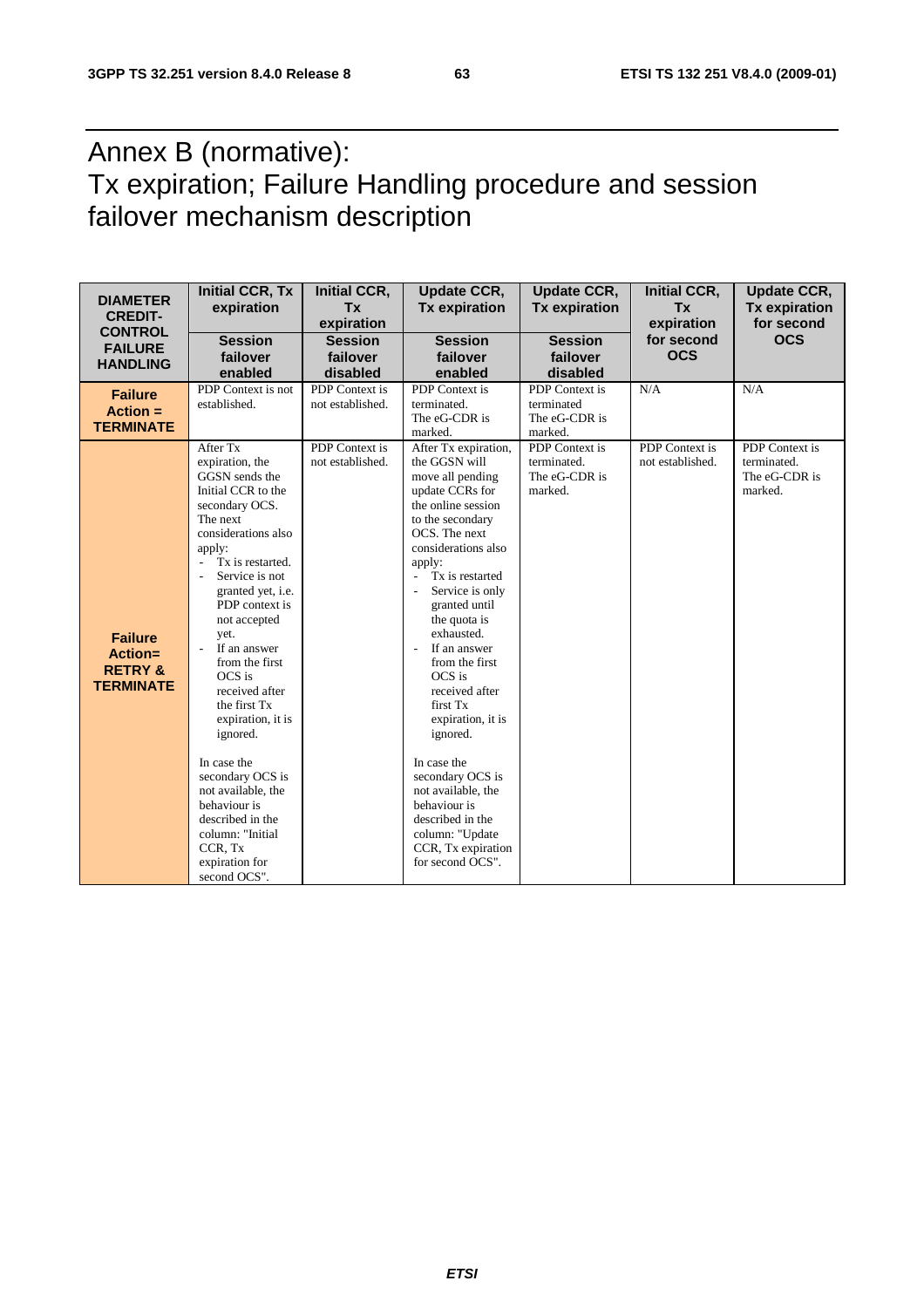|                 | After Tx            | The PDP          | After Tx expiration,      | After the Tx        | After the Tx       | After Tx            |
|-----------------|---------------------|------------------|---------------------------|---------------------|--------------------|---------------------|
|                 | expiration, the     | context is       | the GGSN will             | expiration, the     | expiration for the | expiration for the  |
|                 | GGSN sends the      | accepted and the | move all pending          | failure handling    | secondary OCS,     | secondary OCS,      |
|                 | Initial CCR to the  | credit-control   | update CCRs for           | mechanism is        | the failure        | the failure         |
|                 | secondary OCS.      | session is       | the online session        | immediately         | handling           | handling            |
|                 | The next            | considered       | to the secondary          | triggered:          | mechanism is       | mechanism is        |
|                 | considerations also | closed for the   | OCS. The next             | The credit-control  | immediately        | immediately         |
|                 | apply:              | GGSN.            | considerations also       | session is          | triggered:         | triggered:          |
|                 | Tx is restarted     | The operator     | apply:                    | considered closed   | The PDP context    | The credit-control  |
|                 | Service is only     | can limit the    | Tx is restarted<br>$\sim$ | for the GGSN and    | is accepted and    | session is          |
|                 | granted until       | duration of the  | Service is only           | access to all       | the credit-control | considered closed   |
|                 | the quota is        | PDP Context.     | granted until             | services is granted | session is         | for the GGSN and    |
|                 | exhausted           |                  | the quota is              | for an operator     | considered         | access to all       |
| <b>Failure</b>  | If an answer        | The eG-CDR is    | exhausted                 | configurable        | closed for the     | services is granted |
| Action=         | from the first      | marked.          | If an answer              | period of time.     | GGSN.              | for an operator     |
| <b>CONTINUE</b> | OCS is              |                  | from the first            |                     | The operator can   | configurable        |
|                 | received after      |                  | OCS is                    | The eG-CDR is       | limit the duration | period of time.     |
|                 | the first Tx        |                  | received after            | marked. All active  | of the PDP         | The eG-CDR is       |
|                 | expiration, it is   |                  | the first Tx              | service data flow   | Context.           | marked. All active  |
|                 | ignored.            |                  | expiration, it is         | containers shall be | The eG-CDR is      | service data flow   |
|                 |                     |                  | ignored.                  | added to the CDR.   | marked.            | containers shall be |
|                 | In case the         |                  |                           |                     |                    | added to the CDR    |
|                 | secondary OCS is    |                  | In case the               |                     |                    |                     |
|                 | not available, the  |                  | secondary OCS is          |                     |                    |                     |
|                 | behaviour is        |                  | not available, the        |                     |                    |                     |
|                 | described in the    |                  | behaviour is              |                     |                    |                     |
|                 | column: "Initial    |                  | described in the          |                     |                    |                     |
|                 | CCR, Tx             |                  | column: "Update           |                     |                    |                     |
|                 | expiration for      |                  | CCR, Tx expiration        |                     |                    |                     |
|                 | second OCS".        |                  | for second OCS".          |                     |                    |                     |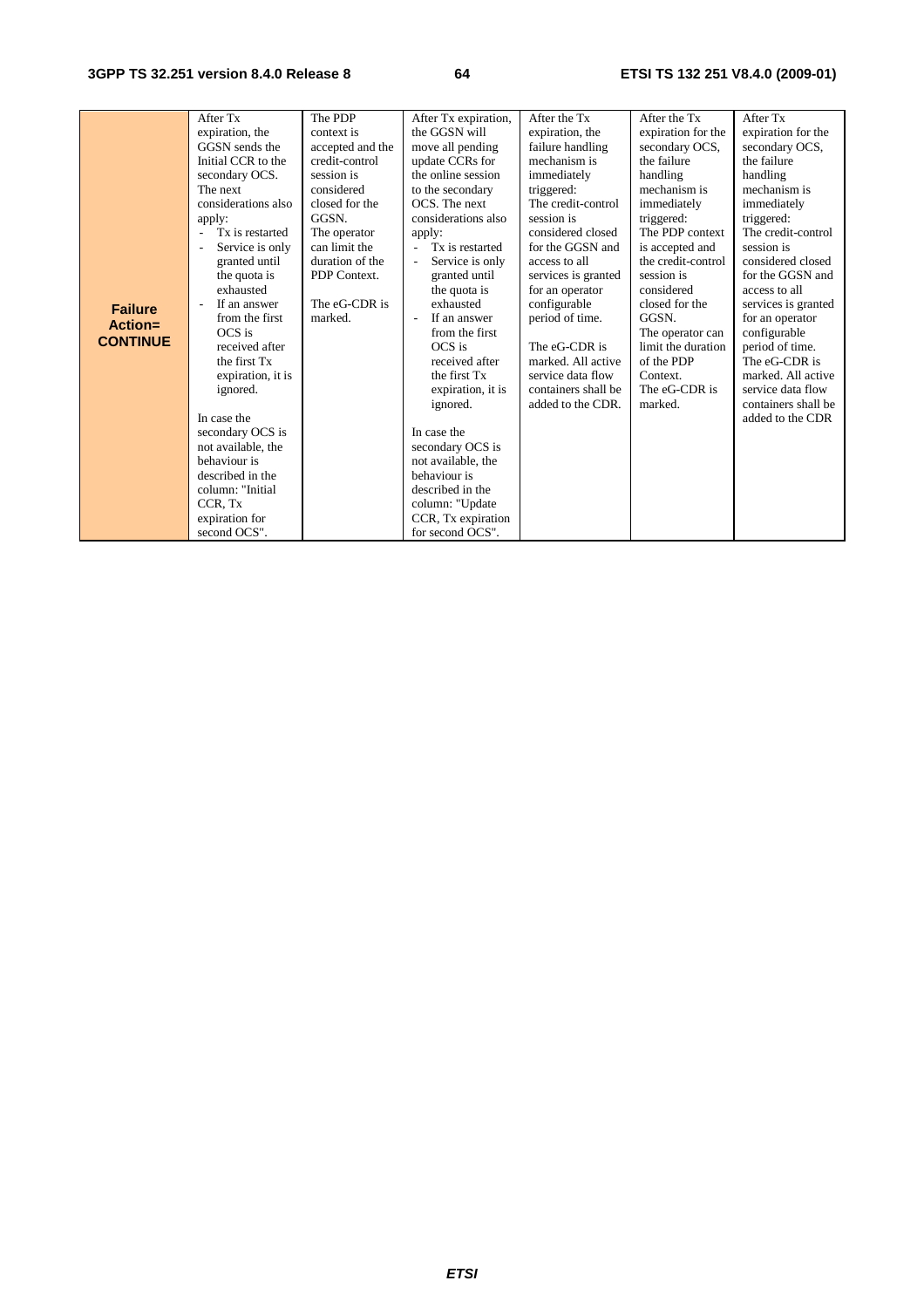## Annex C (informative): **Bibliography**

| a) | The 3GPP charging specifications                                                                                                                                                                                                       |
|----|----------------------------------------------------------------------------------------------------------------------------------------------------------------------------------------------------------------------------------------|
|    | 3GPP TS 32.252: "Telecommunication management; Charging management; Wireless Local Area<br>Network (WLAN) charging".                                                                                                                   |
| b) | <b>Common 3GPP specifications</b>                                                                                                                                                                                                      |
|    | 3GPP TS 22.101: "Service aspects; Service principles".                                                                                                                                                                                 |
|    | 3GPP TS 23.002: "Network Architecture".                                                                                                                                                                                                |
|    | 3GPP TS 23.003: "Numbering, addressing and identification".                                                                                                                                                                            |
|    | 3GPP TS 27.001: "General on Terminal Adaptation Functions (TAF) for Mobile Stations (MS)".                                                                                                                                             |
| c) | other Domain and Service specific 3GPP / ETSI specifications                                                                                                                                                                           |
|    | 3GPP TS 49.031: "Location Services (LCS); Base Station System Application Part LCS extension<br>(BSSAP-LE)".                                                                                                                           |
|    | 3GPP TS 24.008: "Mobile radio interface layer 3 specification; Core network protocols; Stage 3".                                                                                                                                       |
|    | 3GPP TS 23.040: "Technical realization of the Short Message Service (SMS)".                                                                                                                                                            |
|    | 3GPP TS 32.215: "Telecommunication management; Charging management; Charging data<br>description for the Packet Switched (PS) domain (Release 5)". Not propagated beyond Release 5.                                                    |
| d) | <b>Relevant ITU Recommendations</b>                                                                                                                                                                                                    |
|    | ITU-T Recommendation D.93: "Charging and accounting in the international land mobile                                                                                                                                                   |
|    | telephone service (provided via cellular radio systems)".                                                                                                                                                                              |
|    | ITU-T Recommendation E.164: "The international public telecommunication numbering plan".                                                                                                                                               |
|    | ITU-T Recommendation Q.767: "Application of the ISDN user part of CCITT signalling System<br>No.7 for international ISDN interconnections".                                                                                            |
|    | ITU-T Recommendation X.25: "Interface between Data Terminal Equipment (DTE) and Data<br>Circuit-terminating Equipment (DCE) for terminals operating in the packet mode and connected to<br>public data networks by dedicated circuit". |
|    | ITU-T Recommendation X.121: "International numbering plan for public data networks".                                                                                                                                                   |
| e) | <b>Relevant IETF RFCs</b>                                                                                                                                                                                                              |
|    | IETF RFC 959 (1985): "File Transfer Protocol".                                                                                                                                                                                         |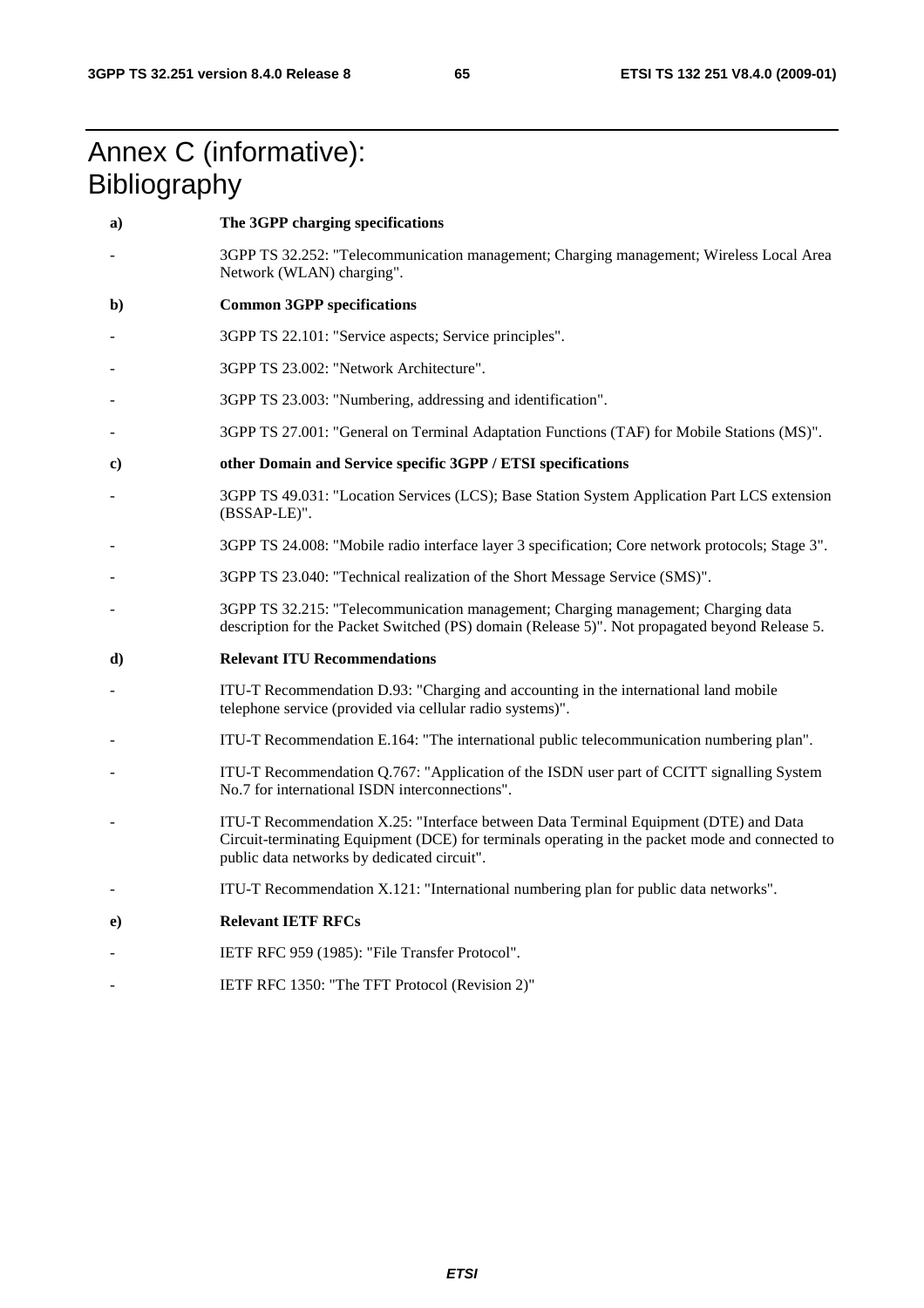## Annex D (informative): Change history

|                    | <b>Change history</b> |                |            |    |                                                                                                                    |                       |         |                 |                               |
|--------------------|-----------------------|----------------|------------|----|--------------------------------------------------------------------------------------------------------------------|-----------------------|---------|-----------------|-------------------------------|
| <b>Date</b>        | <b>TSG # TSG</b>      | Doc.           | <b>CR</b>  |    | <b>Rev Subject/Comment</b>                                                                                         |                       | Cat Old | <b>New</b>      | <b>Work</b><br><b>Item</b>    |
| Sep<br>2007        | $SP-37$ SP-           | 070619         | 0061       | Ξ. | Add service specific charging information for extended packet<br>inspection - Align with 23.203                    | C                     |         | 7.5.0 8.0.0     |                               |
| Oct<br>2007        | ц,                    | $\overline{a}$ | ц,         | à, | Correction of typo on previous line of history table<br>цú.                                                        |                       |         | $8.0.0$ 8.0.1   |                               |
| Mar<br>2008        | $SP-39$ SP-           | 080060         | 0062       |    | Align with the Rel-8 EPC architecture - Align with stage 2 in<br>23.401/23.402                                     | B                     |         |                 | 8.0.1 8.1.0 EPC-<br>CН        |
| Mar<br>2008        | SP-39 SP-             | 080060         | $0063$ $-$ |    | Enhance the PS architecture to correspond with the Rel-8 EPC<br>architecture - Align with stage 2 in 23.401/23.402 | B                     |         |                 | 8.0.1 8.1.0 EPC<br><b>CH</b>  |
| Jun<br>2008        | <b>SP-40</b>          | SP-<br>080274  | $0064$ $-$ |    | Impact on Charging trigger for EPC Charging                                                                        | B                     |         |                 | 8.1.0 8.2.0 EPC<br><b>CH</b>  |
| Sep<br>2008        | $SP-41$               | SP-<br>080462  | 0065       |    | Alignment on Bx interface                                                                                          | D                     |         |                 | 8.2.0 8.3.0 EPC-<br><b>CH</b> |
| Sep<br>2008        | $SP-41$               | SP-<br>080462  | 0066       |    | Impact on Charging trigger for EPC Charging                                                                        | $\overline{B}$        |         |                 | 8.2.0 8.3.0 EPC-<br><b>CH</b> |
| Dec<br>2008        | $SP-42$ SP-           | 080852         | $0069$ -   |    | Correction on CDR generation for EPC Charging                                                                      | F                     |         |                 | 8.3.0 8.4.0 EPC-<br><b>CH</b> |
| Dec<br>2008        | $SP-42$ SP-           | 080852         | 0070       |    | EPC Offline Charging architecture - Alignment with TS 23.060                                                       | B                     |         |                 | 8.3.0 8.4.0 EPC-<br>CН        |
| <b>Dec</b><br>2008 | $SP-42$               | SP-<br>080852  | 0071       |    | Clarification on Charging Charaterictics for EPC Charging                                                          | B                     |         |                 | 8.3.0 8.4.0 EPC-<br><b>CH</b> |
| Dec<br>2008        | $SP-42$ SP-           | 080852         | $0074$ -   |    | TS 32.251 small refinements on PS Online Charging parameters for<br>non-3GPP access consideration.                 | B                     |         |                 | 8.3.0 8.4.0 EPC<br><b>CH</b>  |
| Dec<br>2008        | $SP-42$ SP-           | 080852         | $0076$ -   |    | TS 32.251 PS offline charging - basic principles description enhanced<br>for Rf consideration                      | $\overline{B}$        |         |                 | 8.3.0 8.4.0 EPC-<br>CН        |
| <b>Dec</b><br>2008 | $SP-42$ SP-           | 080852         | $0077 -$   |    | TS 32.251 PS offline charging-Rf message flows description for S-<br>GW and P-GW                                   | B                     |         |                 | $8.3.0 8.4.0 $ EPC<br>CН      |
| Dec<br>2008        | $SP-42$ SP-           | 080852         | $0078$ -   |    | Enhancement of Offline Charging Architecture for EPC Charging                                                      | B                     |         |                 | 8.3.0 8.4.0 EPC-<br><b>CH</b> |
| <b>Dec</b><br>2008 | $SP-42$               | SP-<br>080852  | 0079       |    | Correction on CDR data tables for EPC Charging                                                                     | C                     |         |                 | 8.3.0 8.4.0 EPC<br>CН         |
| Dec<br>2008        | SP-42 SP-             | 080852         | 0081       |    | TS 32.251 PS offline charging - data description for Rf messages<br>content                                        | $\overline{B}$        |         |                 | 8.3.0 8.4.0 EPC-<br><b>CH</b> |
| Dec<br>2008        | SP-42                 | SP-<br>080852  | $0082 -$   |    | TS 32.251 PS offline charging - PS information description extension<br>for EPC offline charging                   | B                     |         |                 | 8.3.0 8.4.0 EPC-<br>CН        |
| Dec<br>2008        | $SP-42$               | SP-<br>080852  | 0083       |    | Addition of Rf interface on S-GW and P-GW                                                                          | $\overline{B}$        |         | $8.3.0$ $8.4.0$ | EPC-<br><b>CH</b>             |
| Dec<br>2008        | SP-42 SP-             | 080852         | 0084       |    | Addition of non-3GPP access information for EPC Online Charging                                                    | $\overline{\text{c}}$ |         | $8.3.0$ $8.4.0$ | EPC-<br><b>CH</b>             |
| Dec<br>2008        | $SP-42$ SP-           | 080841         | $0073$ -   |    | Correction on Multiple Service Indicator category                                                                  | A                     |         | $8.3.0$ $8.4.0$ | CH <sub>7</sub>               |
| Dec<br>2008        | $\overline{SP-42}$    | SP-<br>080706  | 0080       |    | Add Serving Node Type to PS domain charging                                                                        | B                     |         | 8.3.0 8.4.0 CH8 |                               |